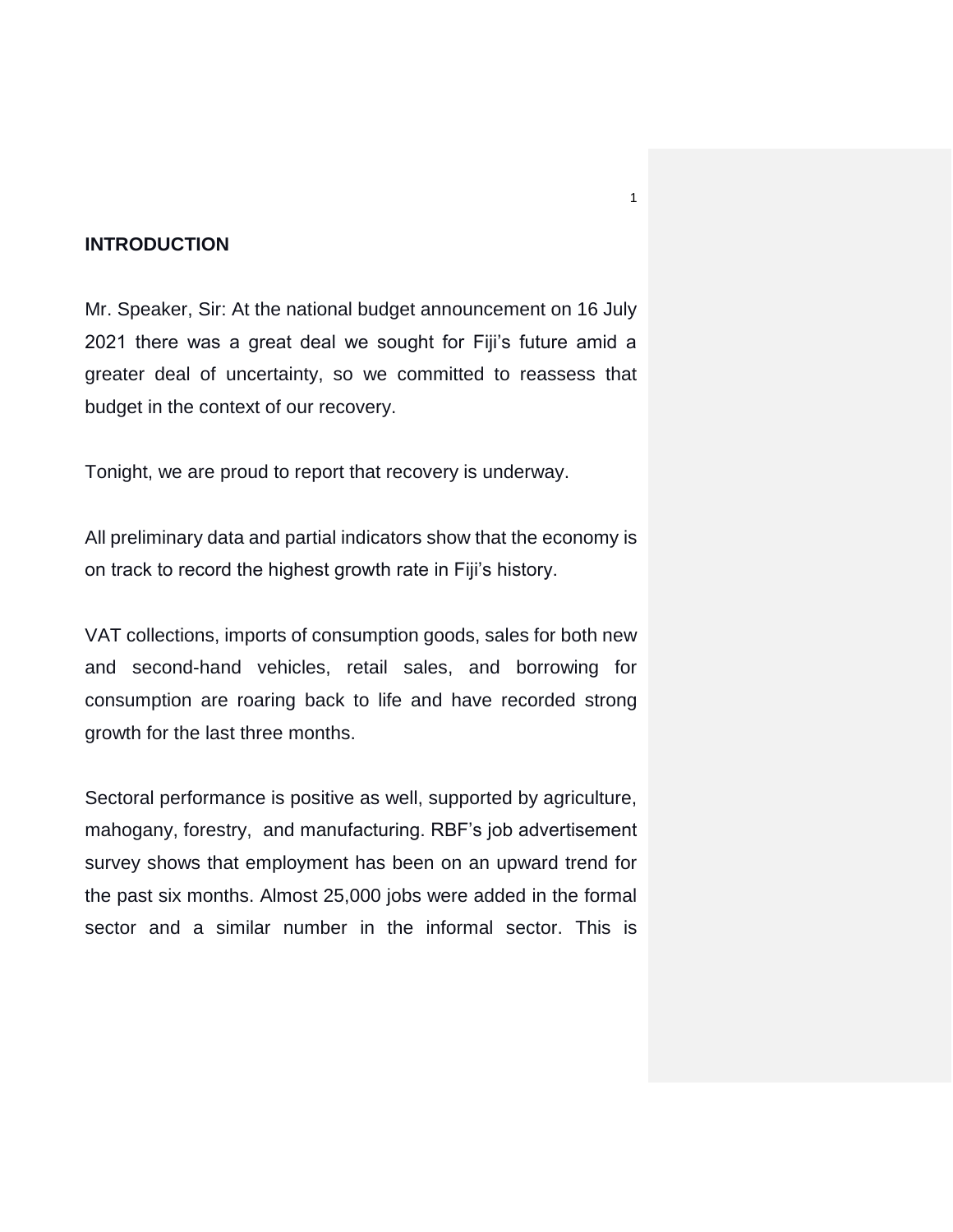supported by total salaries and wages, FNPF contributions and PAYE.

Visitor arrivals for the first three months since the border opened on 1 December 2021 are approximately 50,000, more than a thousand percent more than the comparable period one year ago. The numbers ahead look even better. Forward-looking indicators such as airline and hotel bookings from April this year show strong numbers approaching pre-COVID levels of tourism.

That all means that tonight we have an opportunity to announce a special revised budget that builds on this momentum and uses our recovery to meet new and extraordinary challenges - including the crisis of affordable living faced by our people.

But before we announce that budget, we have to remember what it took to get here, because we cannot take this progress for granted.

On 16 July 2021, when we announced the budget for this year, our progress to recovery could be measured in single digits –– less than 9% of the Fijian population had received both doses of a vaccine. Our borders were shut, most businesses were closed, and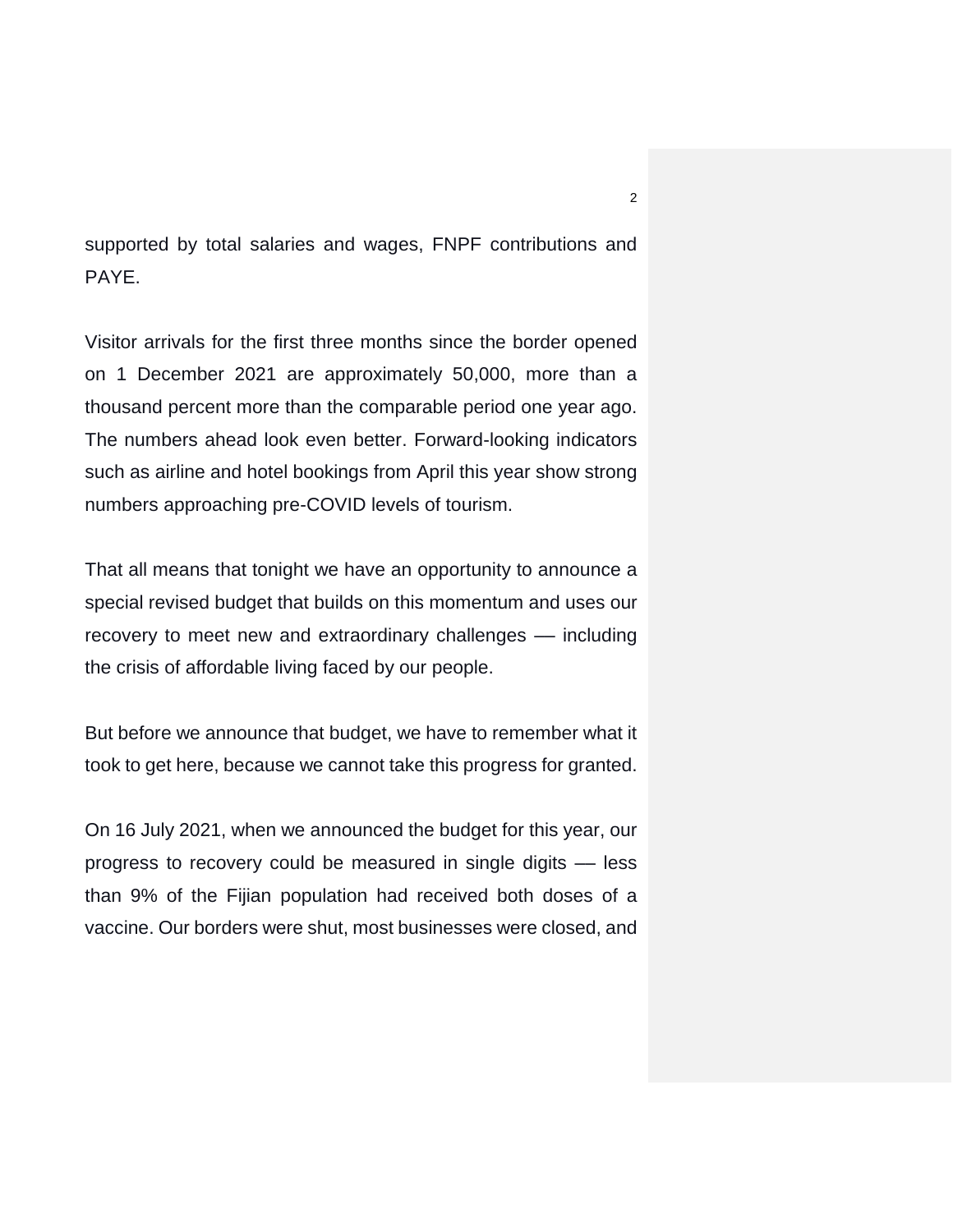our economy was in a recession. In the midst of that crisis, we laid out two profoundly different futures that Fiji could face.

In one, we would fail at vaccinating our people and waste the millions of doses we secured for Fiji. Lives that could have been saved would have been lost. Our children would not be in school. Most businesses would not be open, nor would our borders. Our streets would be lonely and quiet, our hotels empty of tourists, our restaurants shuttered. If we had chosen that future, tonight Fiji would be a dark and despondent country and, tonight, we'd have no choice but to announce painful and difficult measures of austerity.

That will not happen, Mr. Speaker, Sir, because we chose better. Not through some single sweeping decision — but day by day, step by step, and hand in hand with every Fijian. Under the leadership of our Hon Prime Minister, we kept to the vision of a Fiji that would control the pandemic. We saw well beyond a single day's headlines. We saw beyond the likes, views and attention on social media that became the obsession of our detractors -- We used our God-given intellect to follow the science and best medical knowledge. We navigated commercial realities that kept our economy functioning. We called on every willing partner and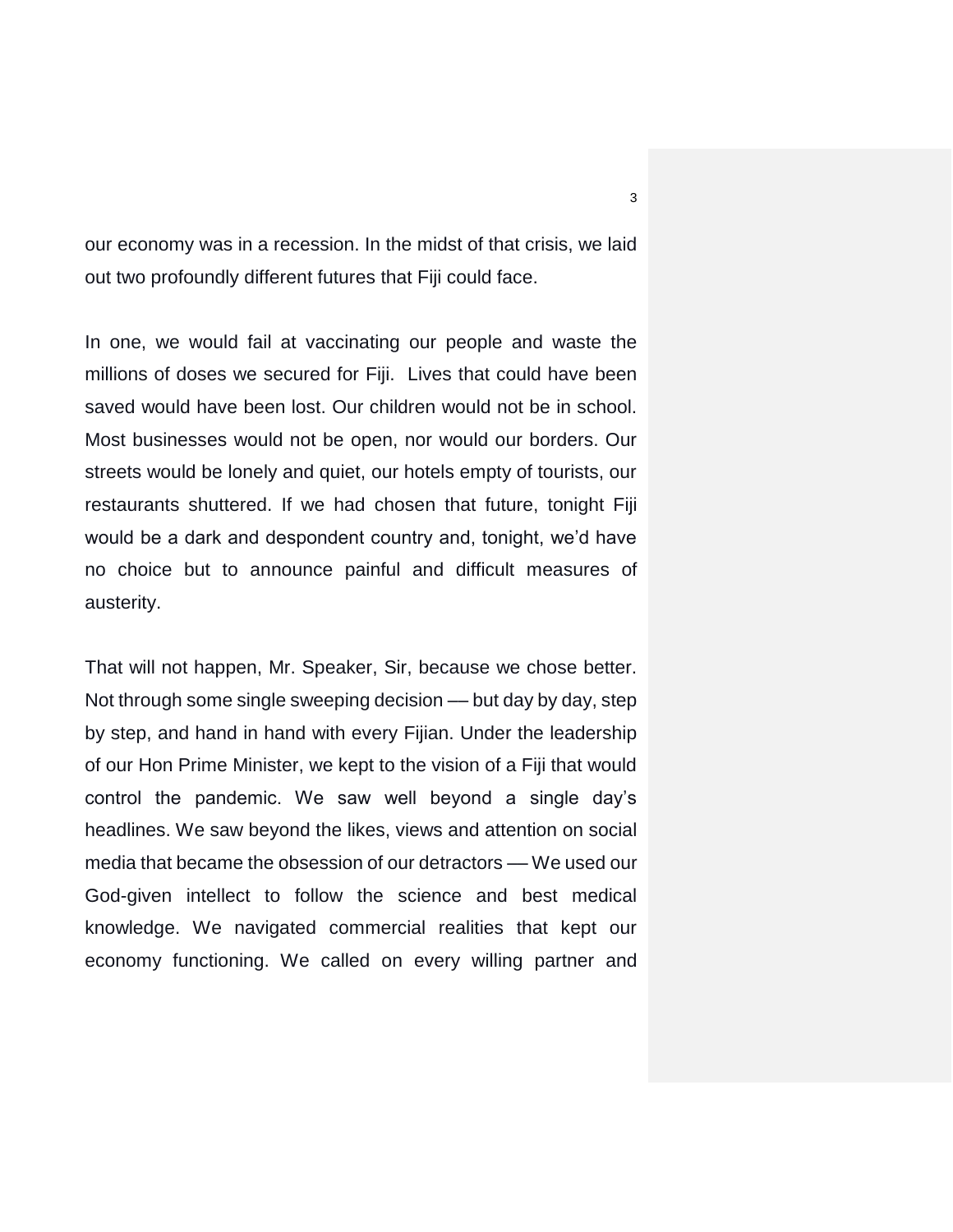institution in the world to support us. And we earned their confidence through our prudent and practical policy responses. We made tough decision after tough decision, which time has proved were the right decisions.

Fiji was the first country in the region to introduce a no jab, no job policy. Australia followed suit. New Zealand followed suit. Many cities and states in the USA did as well. But Fiji was the first among those nations to take that bold step down the most direct path out of the pandemic –– and we succeeded.

Mr. Speaker, Sir, we vaccinated virtually every adult in Fiji and we are boosting more every day.

We resisted calls to keep our schools and businesses closed.

We dismissed demands to keep our border shut.

We kept the bones of our economy strong and ready for a revival. We made recovery our reality and our record speaks for itself.

You can see it with every takeoff of a Fiji Airways plane at Nadi International Airport.

You can see it in the smiles of our children in school.

You can hear it in the hum of markets we've built around the country.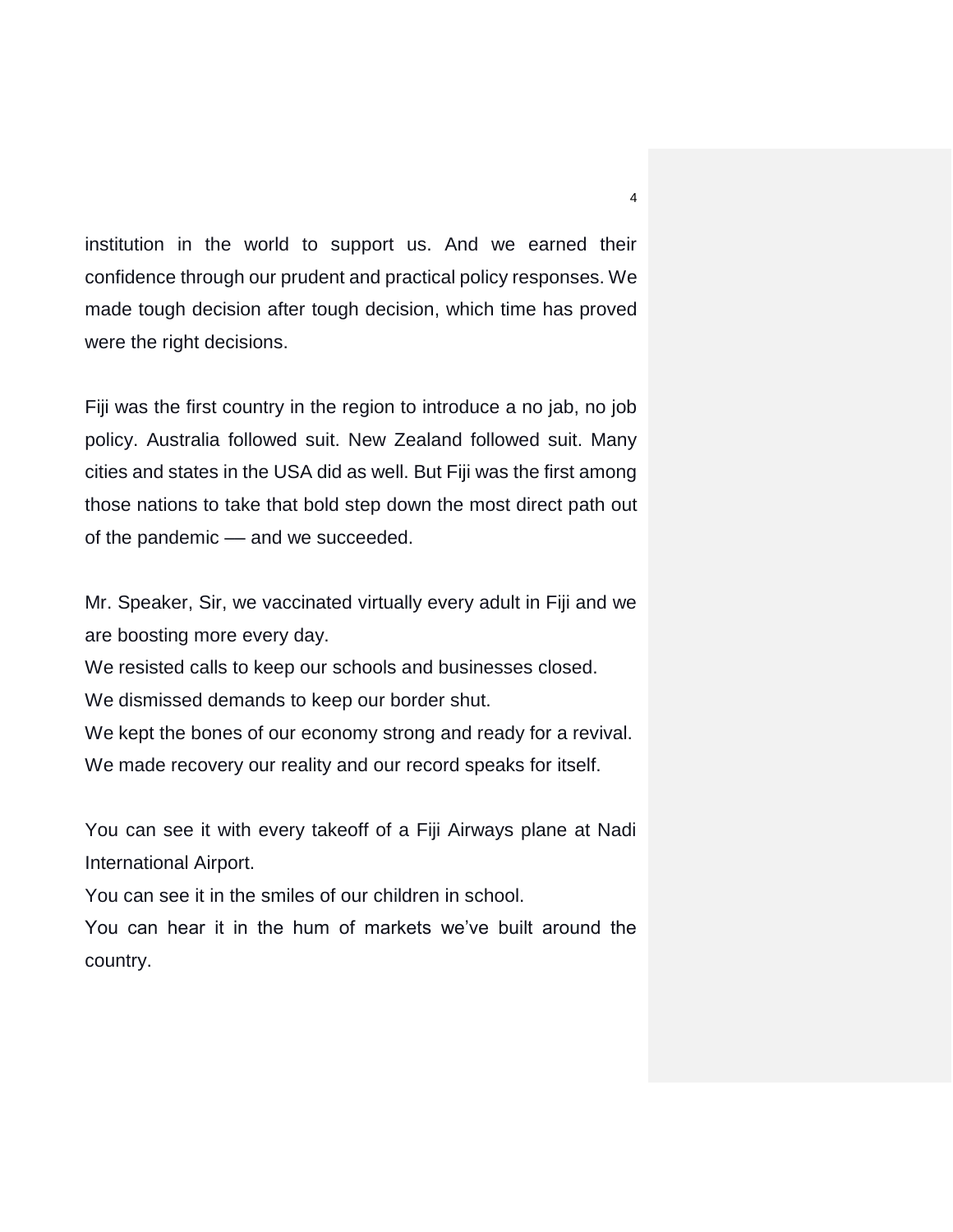You can see it in the shops, restaurants, hair salons, and other businesses that are filled with customers; on the buses that are carrying our people to and from their places of work; and in the parks and stadiums where our people exercise and compete in sports.

Wherever we look, wherever we are, we can see it and we can feel it –– Fiji is back. We are moving past the worst of the pandemic and we thank God for every Fijian who is back at work earning a living for themselves.

Mr Speaker, we have held budget consultations across Fiji; in rural communities, urban centres, and online and we have received written submissions from the public. We thank all those who participated, including those who invited us to hold consultations in places we did not plan to go. We've listened carefully to your concerns and we've considered your ideas about our recovery.

It is our duty to each of you and every Fijian to answer the burning question on the mind of the nation –– and that question is, "What is next?"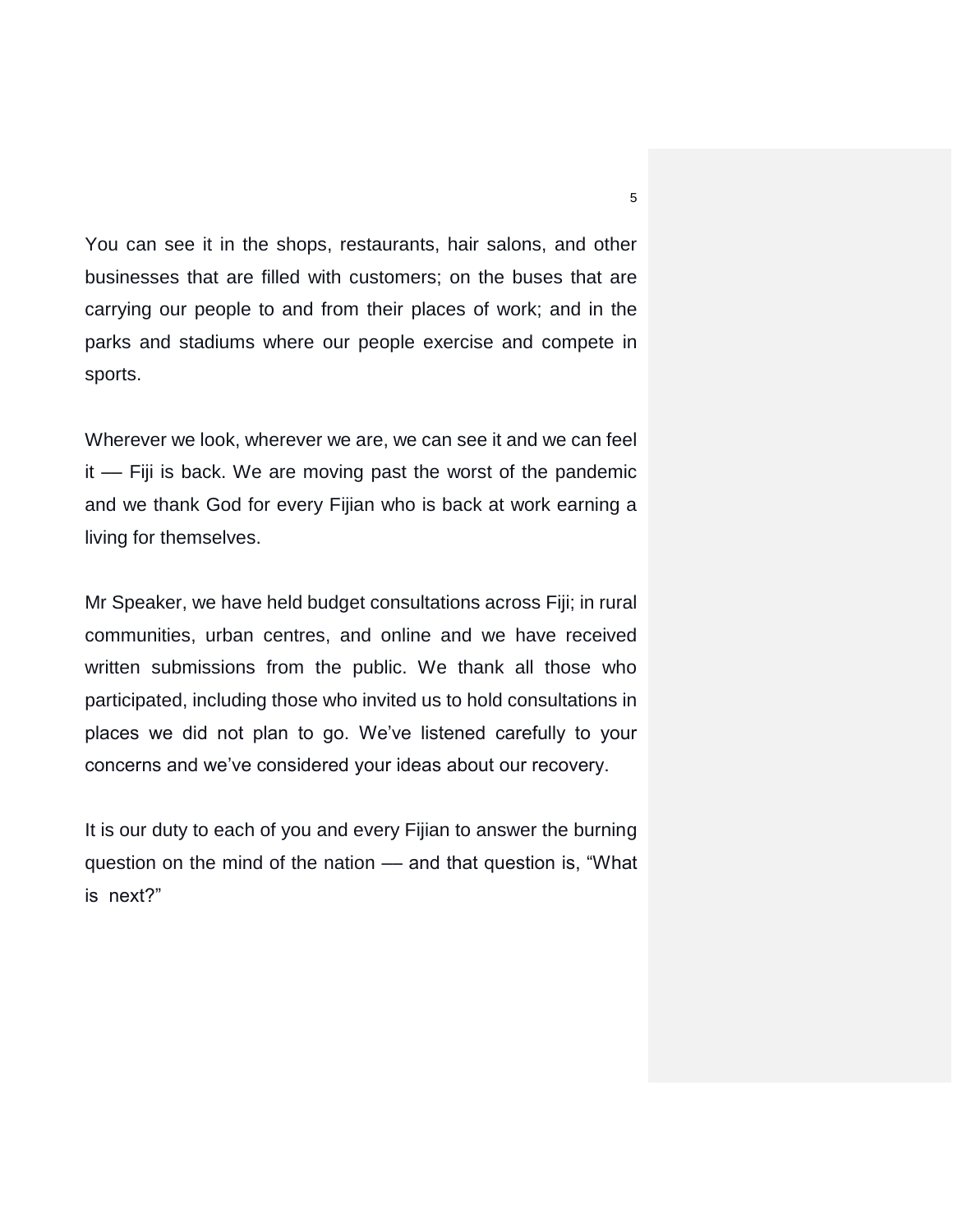Mr Speaker Sir, that is what this special revised budget is all about –– it is about what is next for Fiji. It is about what we can do together to set the nation back on the track we were on before the brutal blow of the pandemic. It is about protecting our hard-fought recovery by sticking with consistent and confidence-building policies; the same policies and philosophy that produced the longest streak of growth in Fijian history. It is about restoring the unprecedented pace of our march towards a modern nation state. It is about moving forward to confront a new slate of global challenges –– because steering away from this course can only mean falling backwards.

### **GLOBAL OUTLOOK**

A major issue in all of the conversations we've had across the country has been the rising price of food and other essentials. We all feel it –– at the fuel pump, at the market, in the supermarket, and at the bakery, prices aren't just rising, they are sky-rocketing. I want to explain in simple terms why this is happening and, later tonight, how we plan to protect affordable living in Fiji.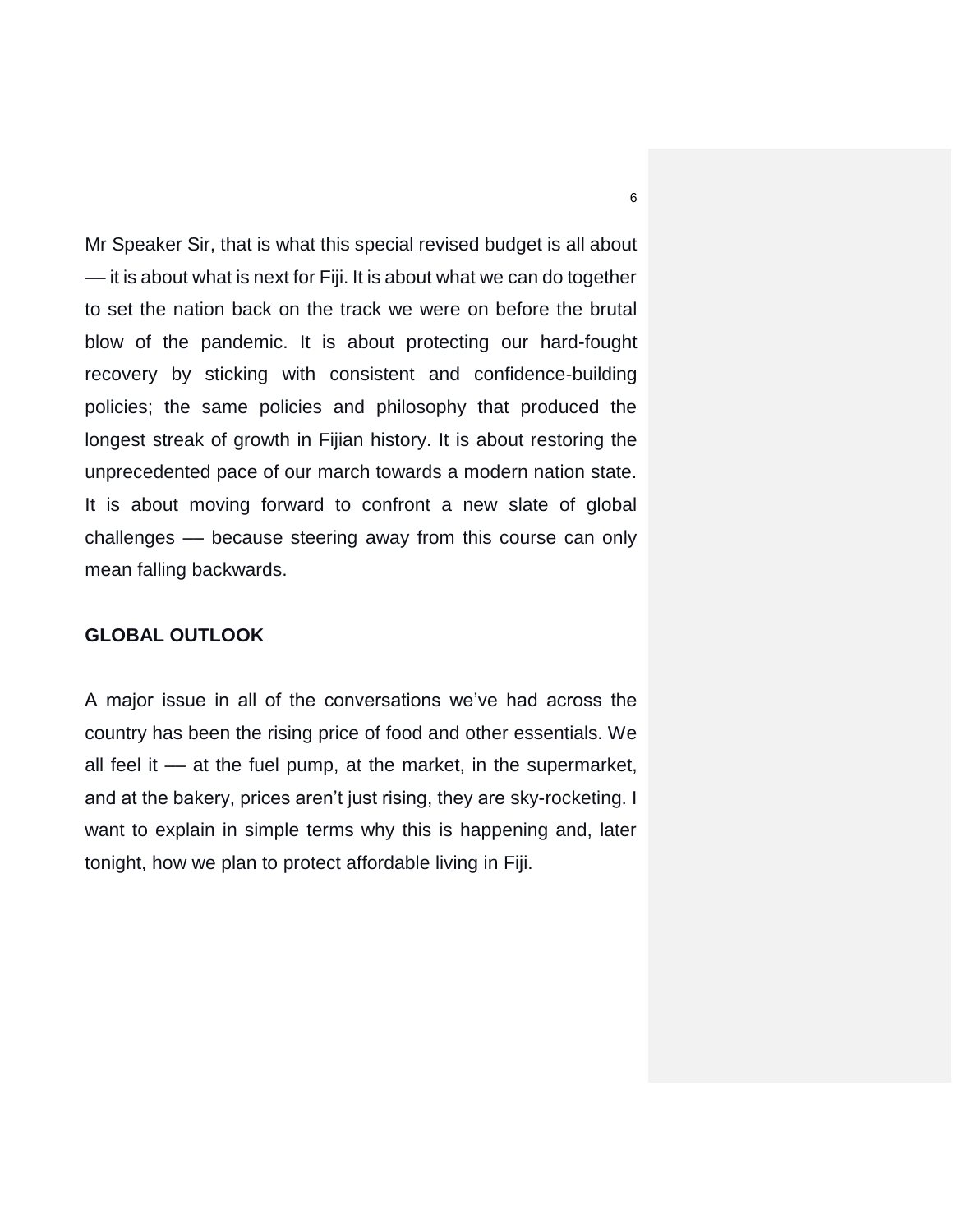This price-increase crisis –– and it is a crisis –– is affecting every country in the world as a result of a volatile cocktail of global developments.

First, there was a worldwide explosion in consumption coming out of the pandemic. Months of lockdowns paired with trillions of dollars injected into economies by wealthy nations produced consumer demand of historic proportions. People in rich countries left their homes and went straight to the malls and markets to spend, spend, and spend some more. But supply chains could not keep up with all that pent-up demand. They had been disrupted seriously during the pandemic. They were facing labour shortages. They were facing shipping disruptions. And they were overburdened just as they were beginning to recover. That made food, fuel, freight and other goods, like fertilizer more expensive. We've been feeling that trend since the end of last year. It was tough, but we were managing thanks to a promising start for our recovery.

But then things got worse –– much worse –– as a direct result of two earth-shaking events.

A fresh COVID-19 outbreak in China forced hard lockdowns that shut down major industrial hubs and decimated the country's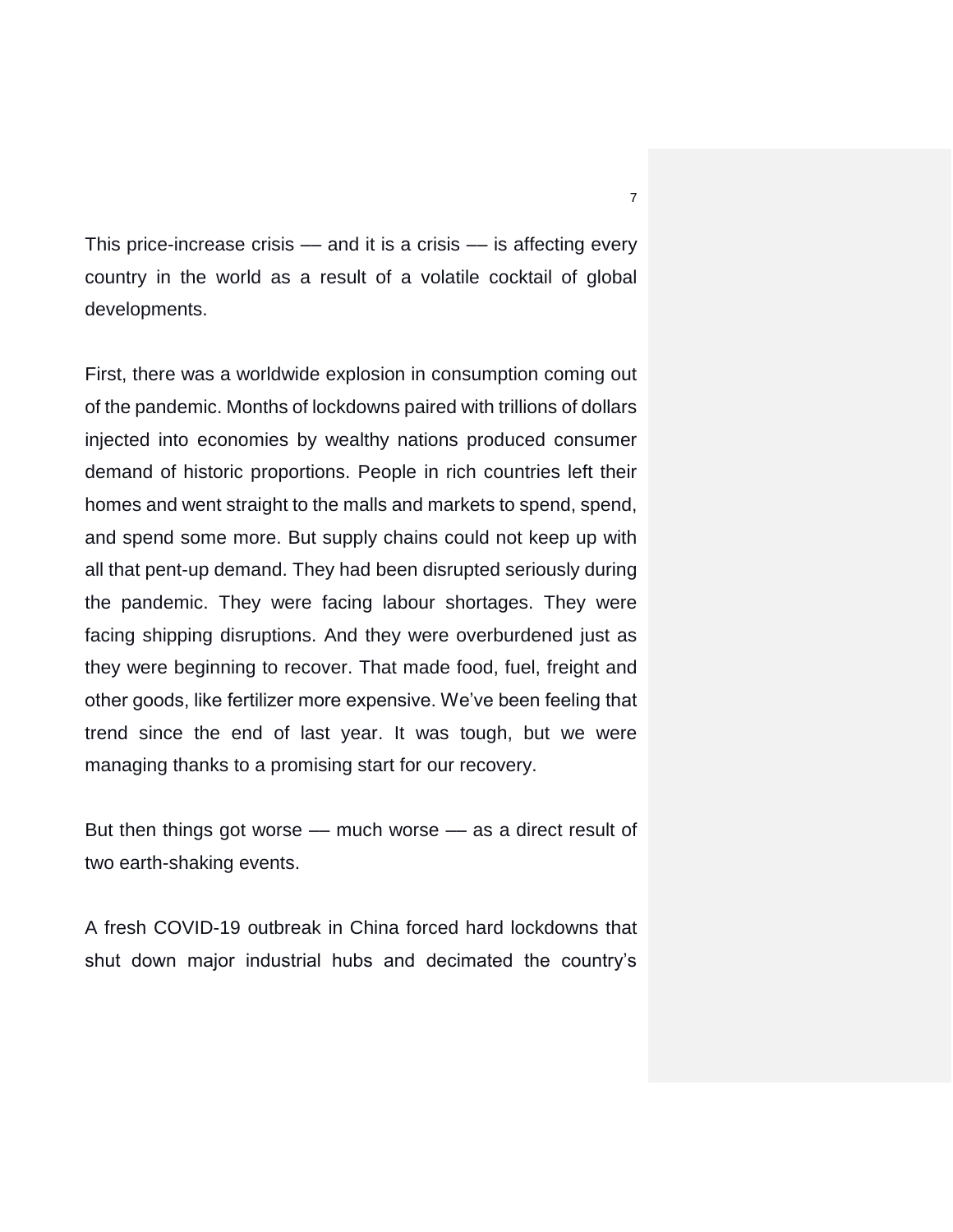globally-vital production capacity; and the Russian war in Ukraine initiated a humanitarian and economic disaster that rages as we speak.

Mr. Speaker, Sir, Fiji opposed Russia's invasion because it was a serious breach of international law and because we knew there is no such thing as "someone else's war" in the 21st century. We operate in an integrated economy where conflict anywhere is felt everywhere. Even far removed in Fiji, we pay the price of war. Because as we feared, the invasion's economic shockwaves have landed as tidal waves at the shores of small island states.

The combined food production of Russia and Ukraine accounts for 12 percent of all calories traded by humanity and 30 percent of the global wheat exports. That capacity is now either cut-off by conflict or sanctions. Russia's once-busy Black Sea ports have become parking lots –– adding to mounting freight costs. Oil and gas prices broke records last week and remain volatile. And costs like insurance are rising due to the risks of the current conflict and the serious potential to spark a wider war.

Mr. Speaker, Sir, let's think back on Cyclone Winston. The storm destroyed massive tracks of Fiji's yaqona plantations and the price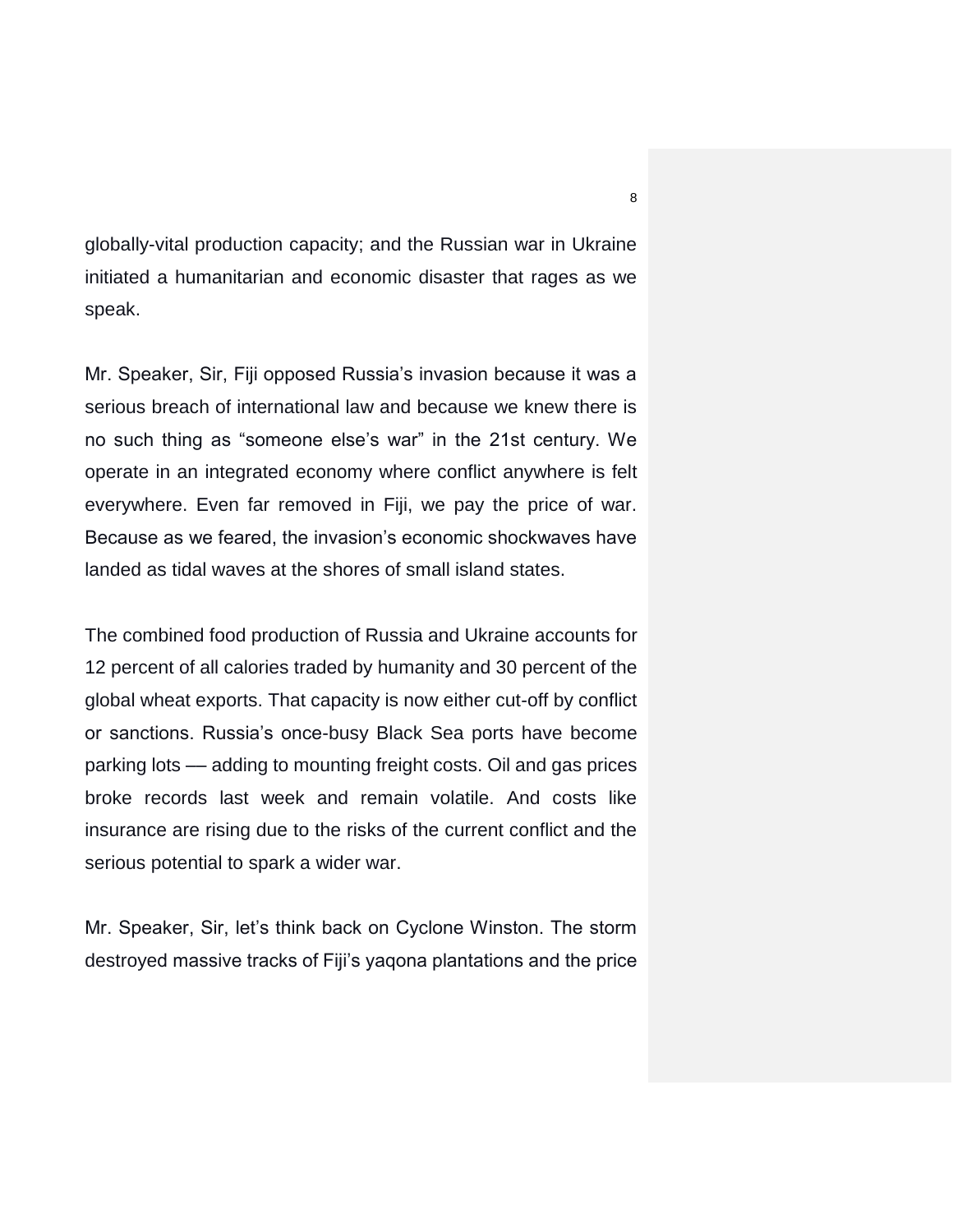of a kilogram yaqona rose from 85 dollars to 185 dollars soon after. Russia's invasion created a super-storm of conflict that has decimated the world's energy, metal, and agricultural output. And prices of oil, gas, metals and grains are now rising as a result.

Oil sold for as high as 140 US Dollars a barrel this month, up from as low as \$22.50 during COVID.

Freight costs on some routes are up to 800% higher than before the pandemic.

Wheat is selling in some places for nearly 12 US dollars a bushel –– up from around five dollars in 2019.

A shortage of metals has made modern essentials like microchips harder to come by. This isn't the 1950s. Cars, trucks, ships and planes all rely on this sort of technology, and now they are all becoming more expensive.

Mr. Speaker, Sir, here in our region, Australia is facing the worst shortage of building materials in nearly half a century, including steel, timber, cement, paint and kitchen materials. New Zealand's Prime Minister, Jacinda Ardern, has dubbed this crisis a "wicked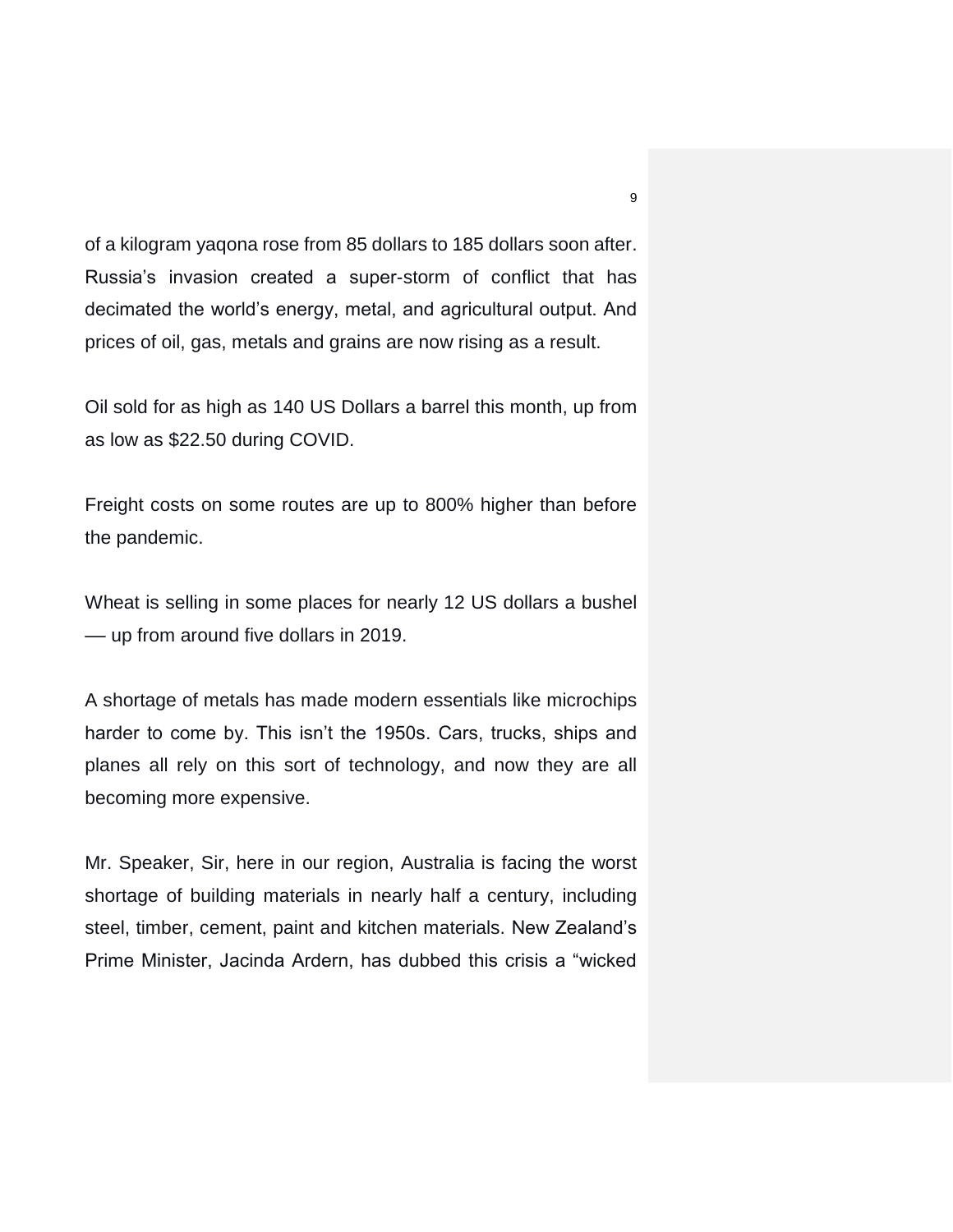perfect storm," and she is right. Small Pacific nations are even more exposed because we are the most import-dependent nations in the world. On average, SIDS have a 90 percent dependency on imported petroleum fuels and import 60 percent or more of their food needs.

Fiji is less exposed on the energy front than others because half of our electricity comes from renewables. We also don't have domestic inflationary pressures. Our dollar is strong and our foreign reserves are high because of our steady and strategic policymaking. But we are a major importer, and that means we import inflationary pressures from overseas. So, when costs increase internationally, these costs are passed on to us.

Like all other islanders, virtually all of us eat imported food items every day –– bread, roti, purini, panikeke, and babakau are all made of flour, which, of course, comes from wheat. Wheat does not grow in Fiji. Even though flour is price-controlled at the wholesale and retail levels, Fiji can only purchase wheat at the world market price. There is no oil in Fiji either. We drive in imported cars that run on imported fuel. Let there be no illusion about this – seemingly distant events on foreign soil have direct and immediate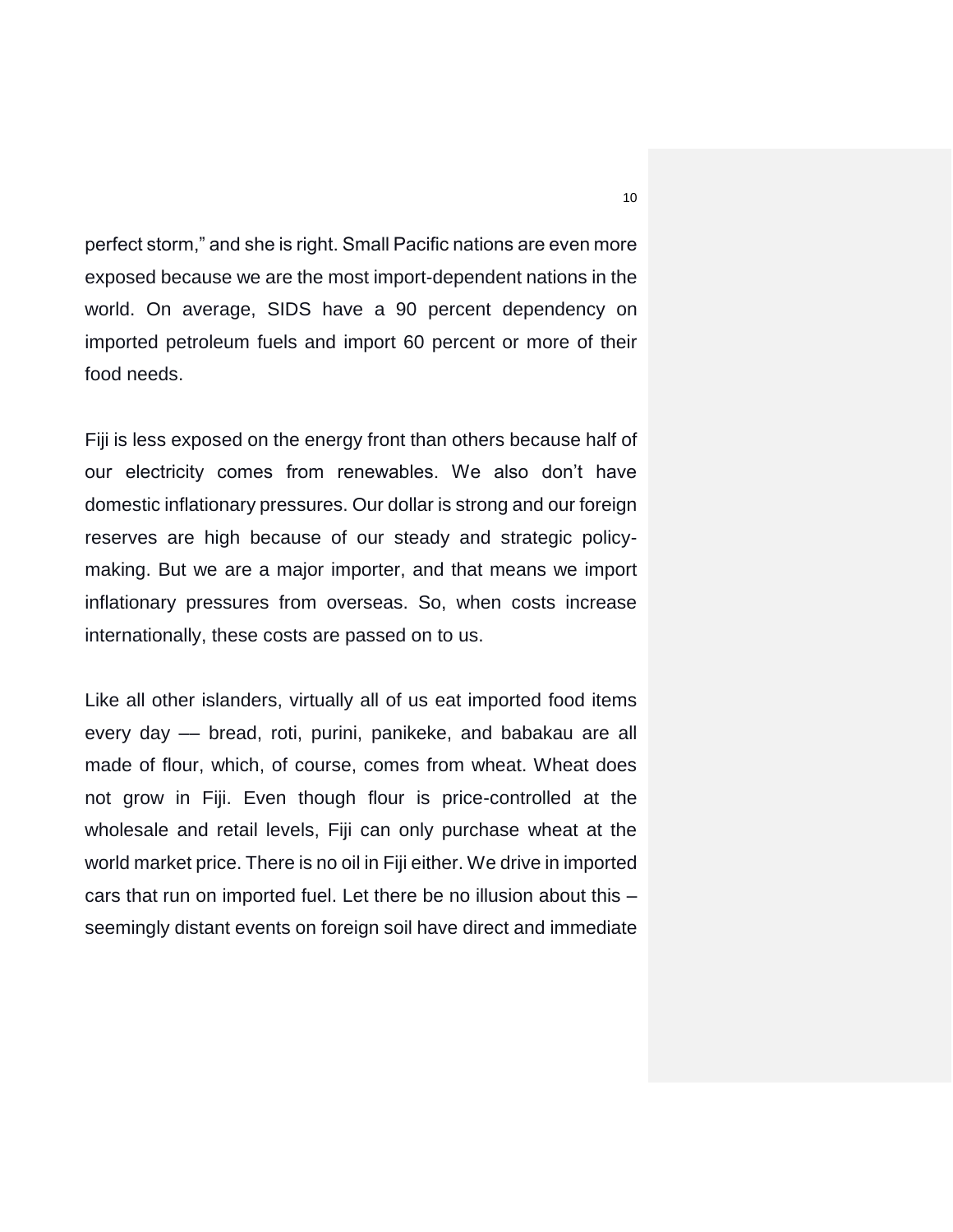impacts on us – this is the interconnected reality of the world and the geographic hand we are dealt as an island nation.

But as tough as things are for us, we should carry some perspective. Women and children are being bombed, shot, and killed on a near-daily basis in Ukraine. There are countries, like Yemen, that depend almost entirely on food aid to feed their people –– and there will be mass starvation due to rising food prices and shortages. Our conversation in Fiji is about maintaining standards of living –– the conversation in those countries is about staving off mass death due to starvation

Mr. Speaker, Sir, this conflict is Europe's largest since 1945 and the most serious foreign war in Fiji's history as a nation. The conflict could all too easily get worse before it even begins to get better. Cold War anxieties are flaring up across the Western world. In some parts of Europe, bread is becoming a luxury item and supermarket shelves resemble the aftermath of panic-buying during COVID. This is the brutal reality of war. As a nation that has contributed to peacekeeping for almost its entire history since independence, Fiji will continue to urge peace in Ukraine, as well as all other conflict areas in the world, because it is right and because people everywhere on Earth unjustly bear the burden.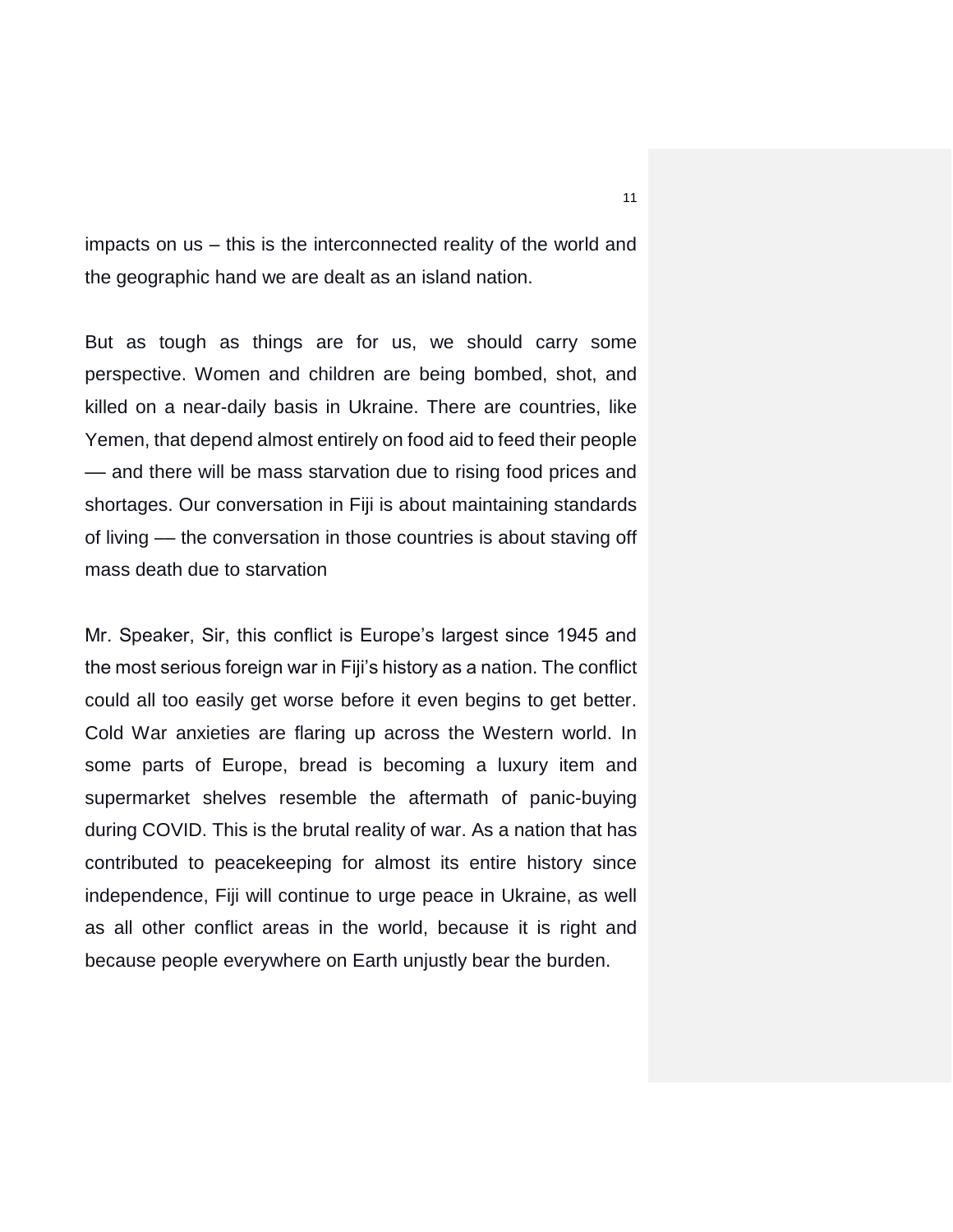Here at home, we face two choices: We can point fingers at each other or we can lock hands in solidarity. We choose the latter.

Together we will get through this superstorm of global events and we will do it by building on the recovery we are delivering for Fiji. We will grow our economy, we will create the jobs and opportunities that every Fijian deserves to have in their lives.

But imagine for a minute, Mr. Speaker, Sir, where we would be if we had failed or faltered in bringing our recovery about. There are countries and societies that are living under lockdown right now. Imagine if that were still Fiji. Imagine if we had to bear today's priceincrease crisis with our economy still crippled by COVID. Imagine if we had made short-sighted and fearful economic decisions instead of showing the wisdom and foresight to ready ourselves for recovery. Imagine that timidity, and stupidity, had caused us to keep our borders closed and our people out of their jobs. Imagine that Government was operating today on the meagre revenues of last year — including a low of \$77 million in May of 2021. If we had given in to the demands to lock up the country and wait in the dark for the pandemic to pass, that is the situation we would surely face at this moment. And I can assure everyone here in this chamber,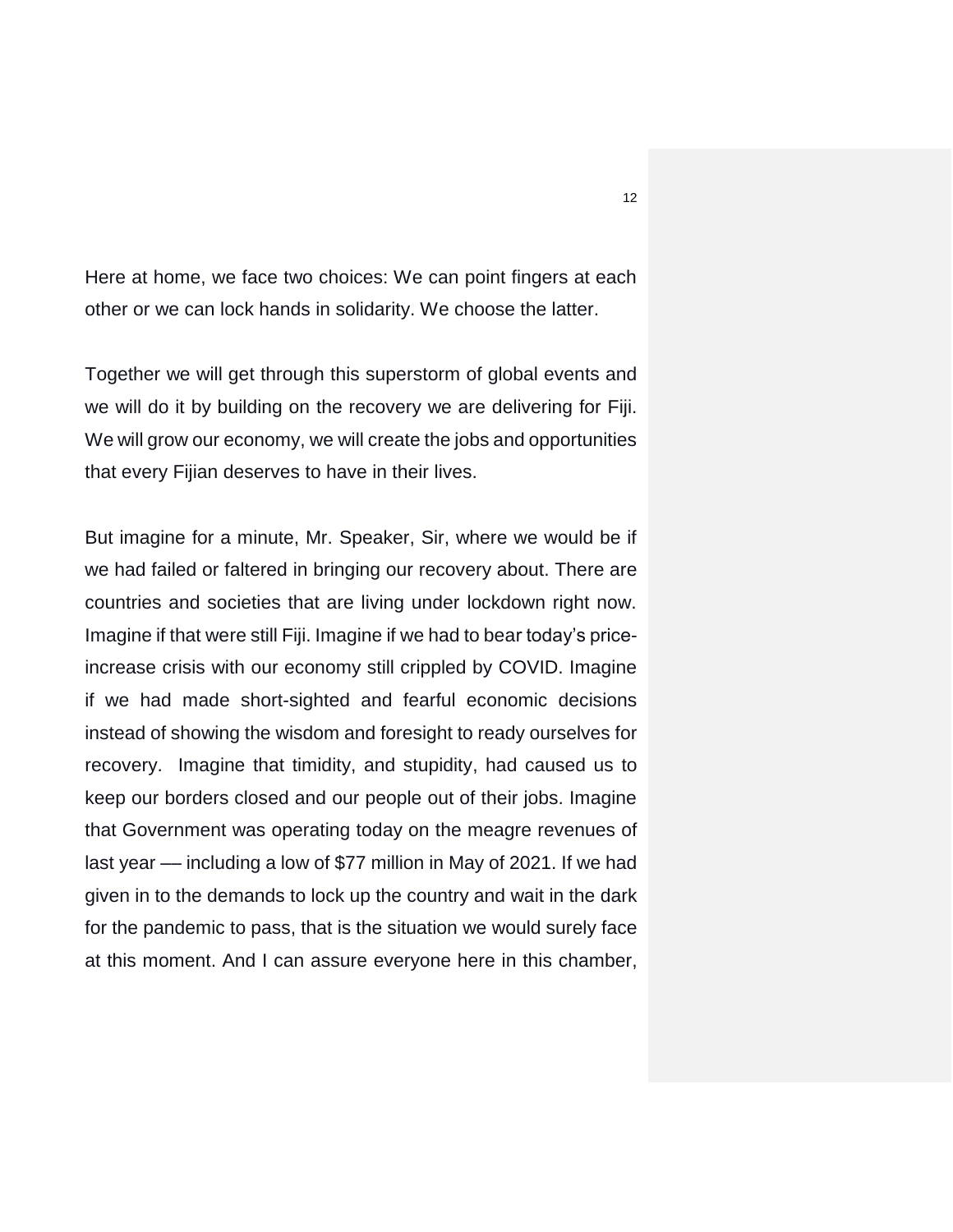Mr. Speaker Sir, that the \$360 in assistance that Fijians received would not go nearly as far today as it did then. We would have to give more assistance from a dwindling treasury and make many more sacrifices.

Instead, we can create solutions derived from our prosperity. Because the most important way we build resilience to these external shocks is by building on the momentum of our recovery and doing so as one, united nation.

And so, Mr. Speaker Sir, I return to the fundamental question that hundreds have asked of us and thousands have on their mind: What lies ahead? What is next?

The answer lies in the promise of this mini -budget and its support for a bold, sustained and a broad economic recovery.

As always, we'll start with the context of our current fiscal outlook.

# **DOMESTIC ECONOMIC OUTLOOK**

Together, we recorded the longest period of economic expansion in Fijian history prior to the pandemic –– nine straight years of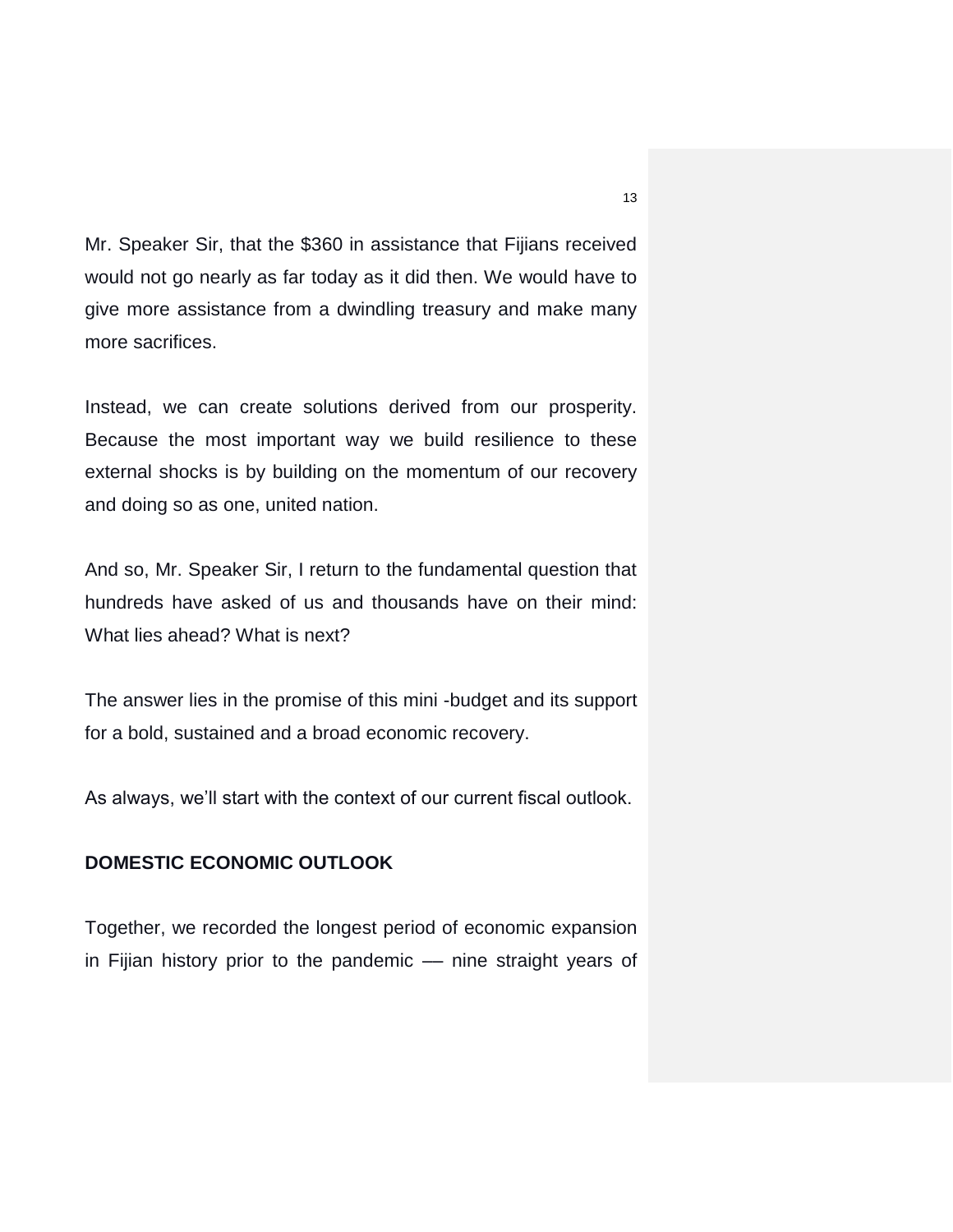growth. As a result, per capita income levels rose to over \$13,000 and unemployment fell to a 20-year low of 4.5 percent. Socioeconomic conditions improved, and Fijians had better and more equitable access to education, healthcare, roads, transportation, electricity, safe and clean water, legal services and digital connectivity. This period of sustained growth was underpinned by rising productivity and investment, socio-economic and political stability, improved private sector confidence and an important programme of reform led by government. Fiscal policy played an important role in this journey, with Government maintaining a low and attractive tax regime to support private sector investment, while also channeling public spending towards massive infrastructure development and improving public service delivery for all Fijians.

That's where we were. Then the pandemic cleaved off 20% of our GDP, creating the worst economic crisis in our history, bar none. We lost four billion dollars in tourism earnings and three billion dollars in tax revenues over two brutally tough years. We implemented the one policy response that could keep our economy afloat.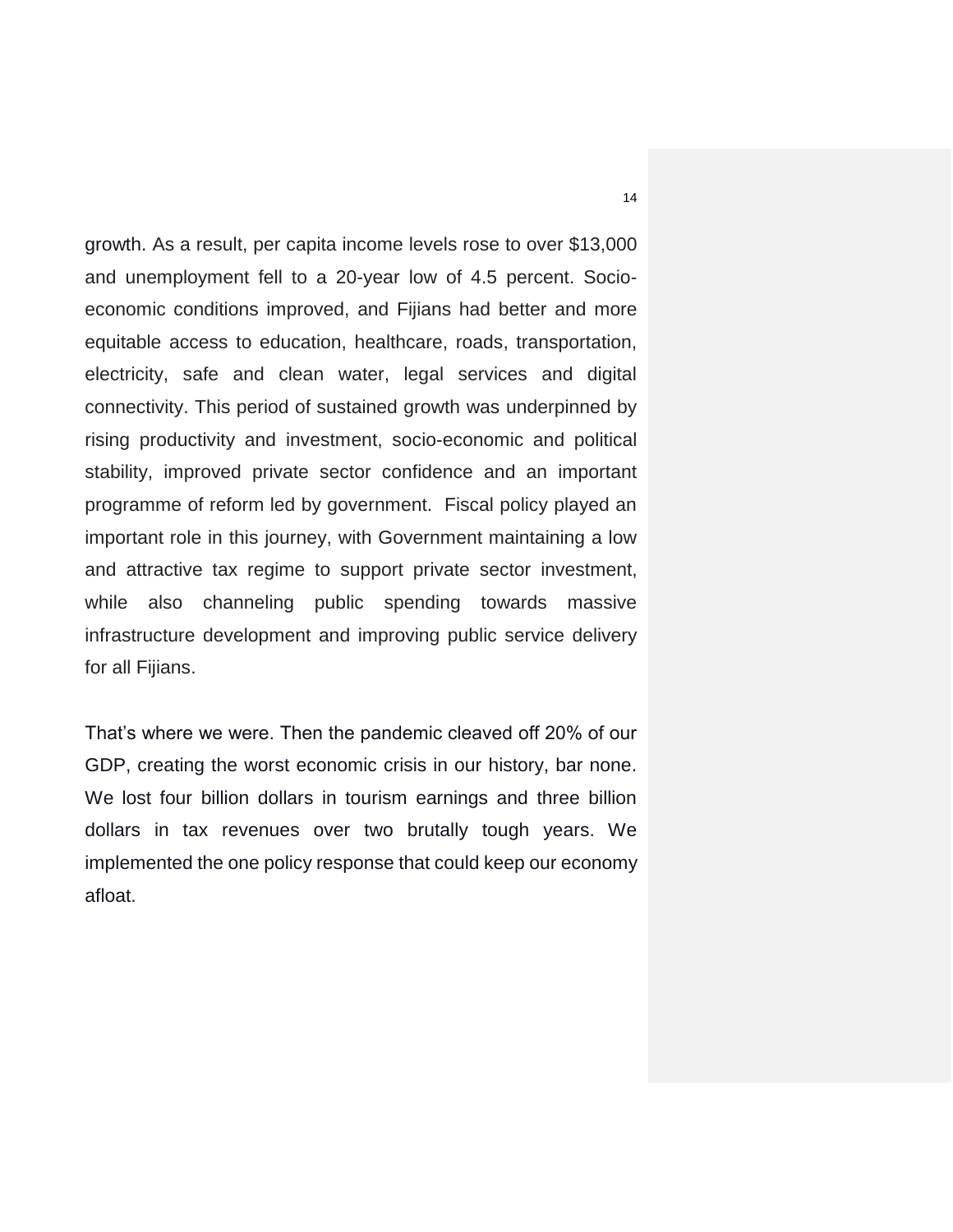John Maynard Keynes was a legendary economist whose ideas have guided government economic policy for decades after his death. He maintained that to create jobs and boost consumer buying power during a recession, **governments should increase spending, even if it means going into debt**.

Every nation heeded that message during COVID. They did more than borrow money –– they injected trillions of dollars to keep their economies plodding along despite the COVID-driven recession.

The government is a major driver of economic growth in Fiji and we maintained expenditures in order to fuel economic activity. As the nation's largest employer, we maintained civil service salaries. And we paid out millions to the approximately 400,000 Fijians whose employment or livelihood was affected by COVID –– building a 500-million-dollar safety net that kept thousands of families from falling into life-threatening destitution. And we were able to negotiate low cost debt to do that. That was the right call, not only because the cost of that debt was extremely low, but because the alternative was a socio economic catastrophe.

Credible lenders like the ADB, World Bank, JICA, and AIIB lent to us at five times the pace they did in the past –– and they did so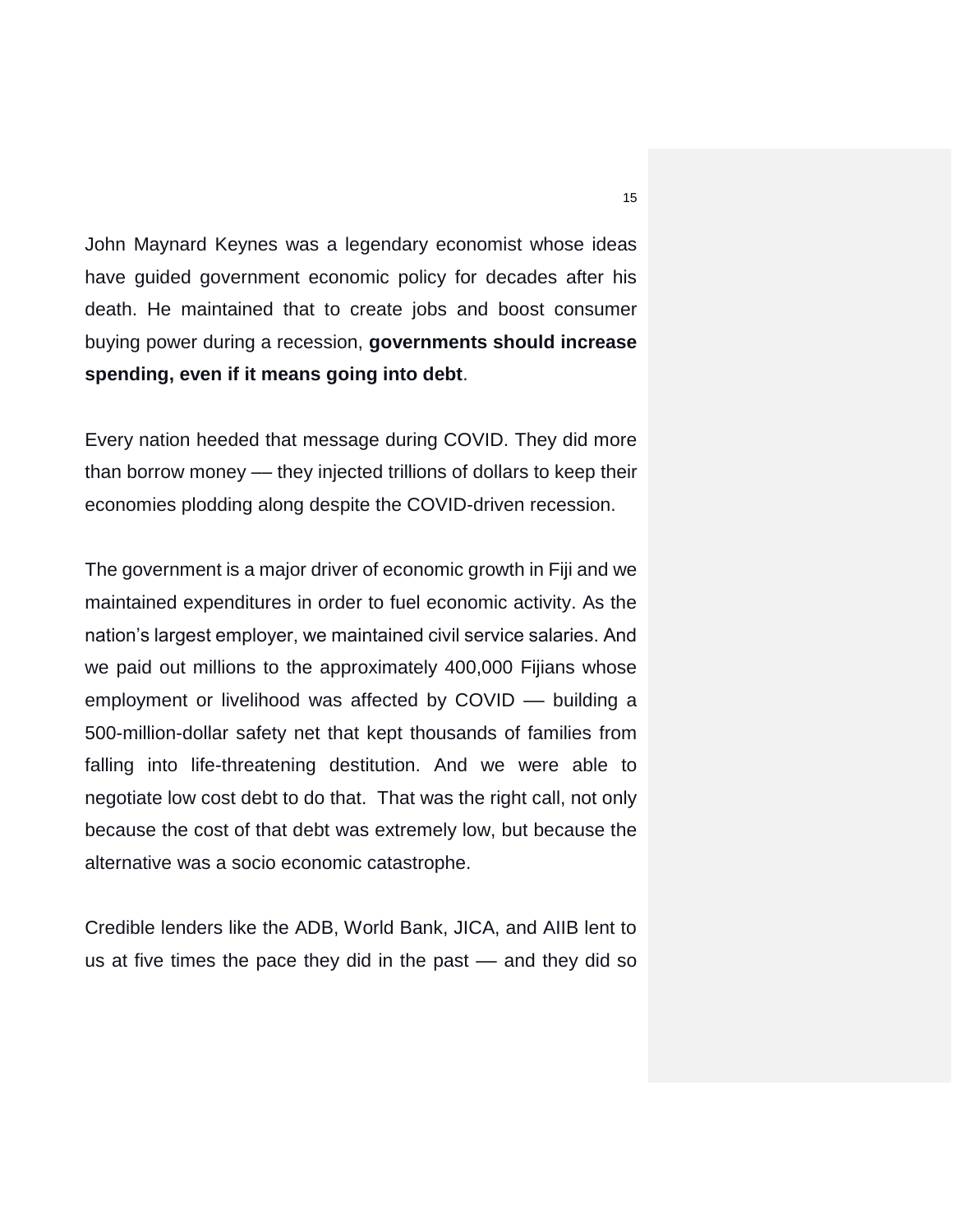because they were confident in the plan we had to revive the economy; they did so because they knew that our debt burden was sustainable. They understood what we understood; that we needed a balance between avoiding a deep crisis now and ensuring longterm sustainability. If we had not been extremely prudent in our borrowing and our policies, those multilateral institutions would not have lent to us at all.

Fiji's experience stands up well in the context of the global experience. The International Monetary Fund reports that total global debt rose by an astonishing 28 percent in 2020, to 256 percent of GDP. This was the largest single-year increase since at least 1970. And **the weighted average interest rate of Fiji's debt portfolio dropped sharply, from 6.2 percent in 2020 to 4.6% in January 2022.** We secured almost \$900 million in highly concessional finance tagged to policy reforms from multilateral and bilateral development partners, these saw terms of 40 year repayment period inclusive of a 10 year grace period, and an interest rate of 0.01 percent, which is practically no interest at all. In terms of concessionality, this equates to a 60-70 percent grant element on some of the loans. A direct consequence of this borrowing was a reduction in cost of borrowing in the domestic market for both the government and the private sector. This is in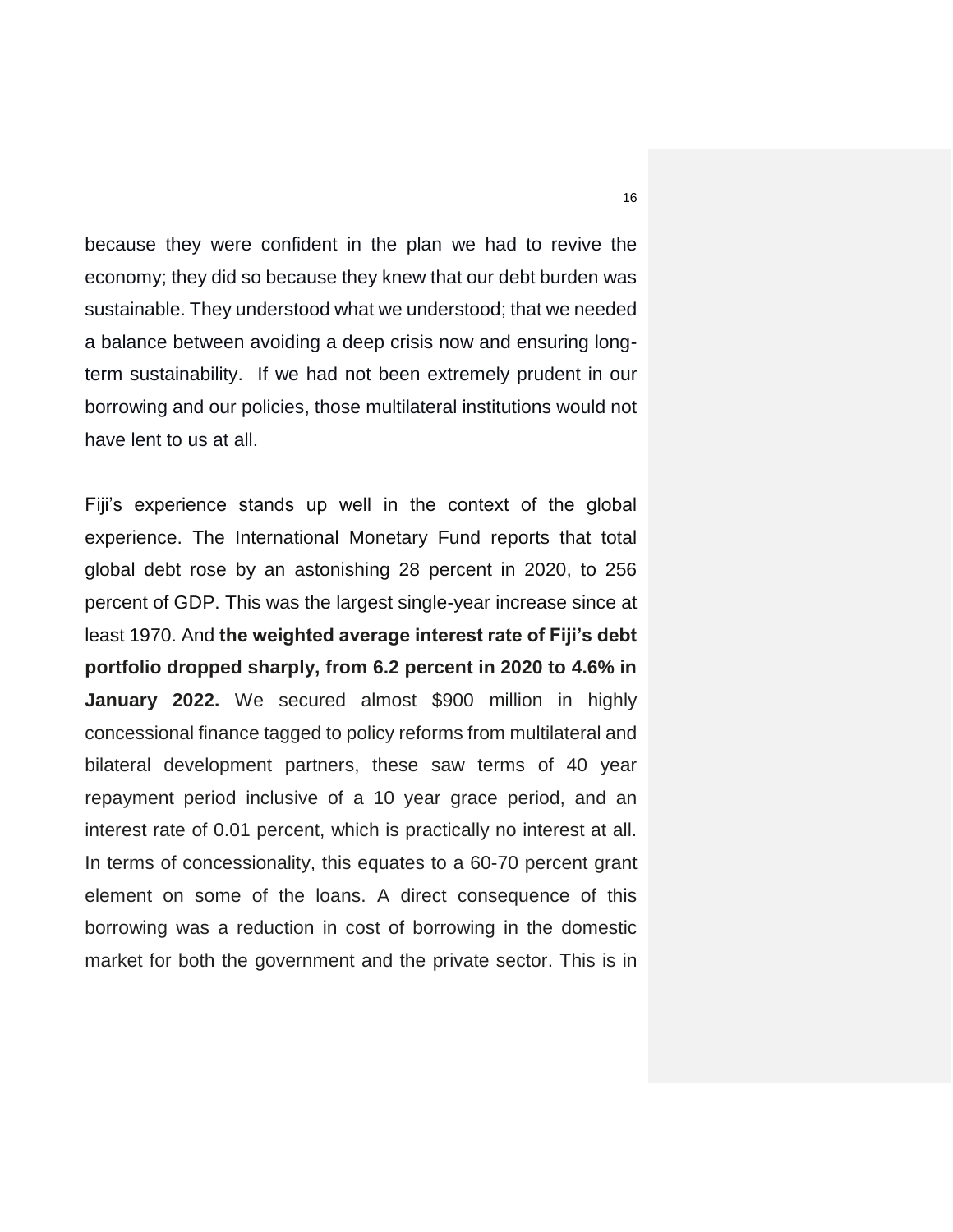sharp contrast to previous crises, where the cost of borrowing rose substantially.

We also attracted support from our multilateral and bilateral partners. Countries like New Zealand, Australia and Japan provided us grants and concessional financing at the expense of their taxpayers, to whom their governments are accountable –– and they did so because they were confident in our ability to manage those funds responsibly in the economic plans and strategies put in place by this Government.

Because we borrowed prudently and because we earned the confidence of our development partners, we rode out the worst the world could throw at us. Now, as I mentioned, we're expecting the economy to grow by 11.3 percent in 2022 driven by the vaccination of our population and the reopening of our borders. Other independent economic analysts put the figure even higher. It's estimated to take three years until our economy is restored to prepandemic levels –– but we have started that journey back on sure footing because **our overall macroeconomic fundamentals remain strong.** 

**Commented [1]:** We have said this.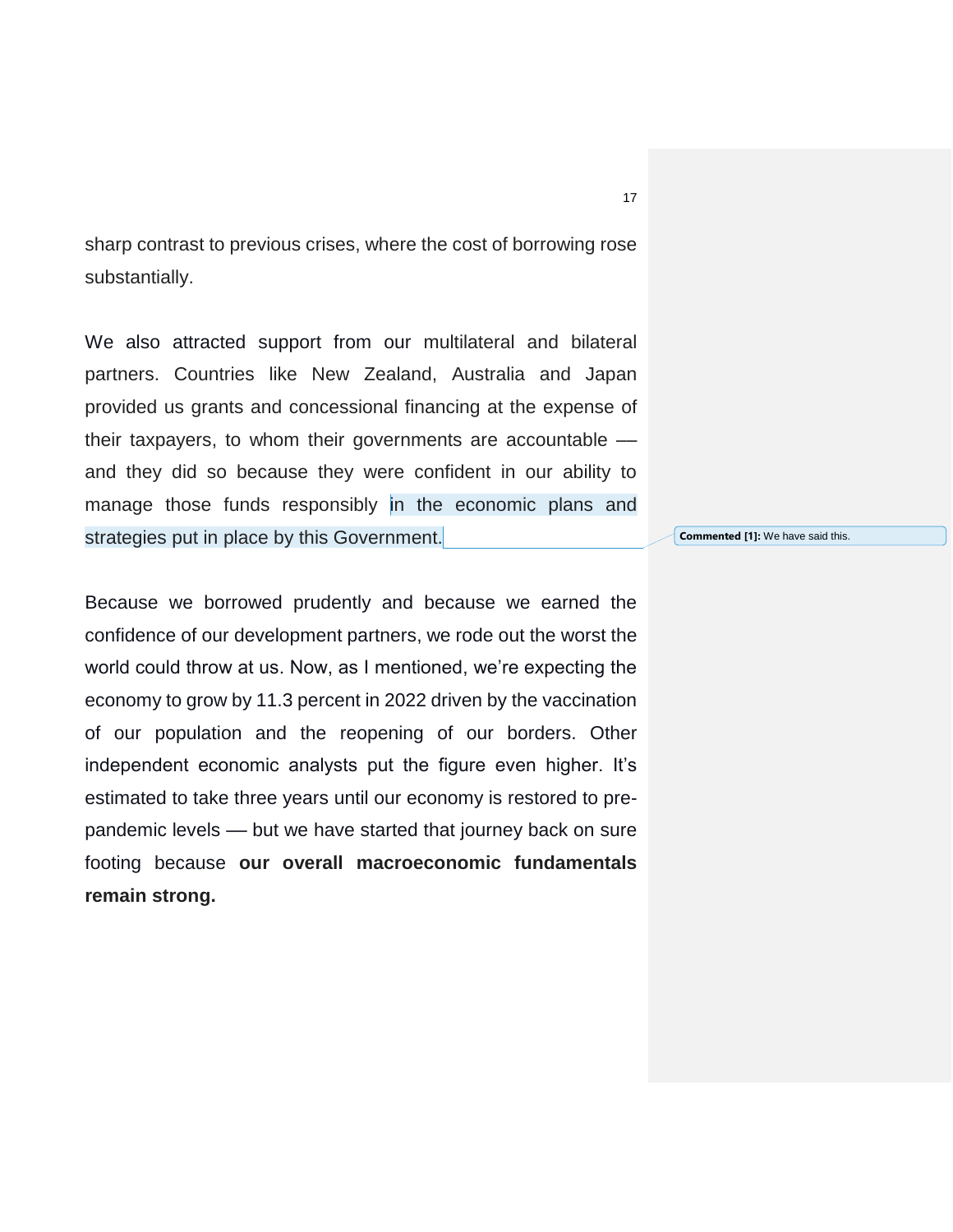Foreign reserves currently stand at around \$3.2 billion, sufficient to cover 8.8 months of imports, well above the IMF benchmark of three months. With our largest earner of foreign reserves, tourism, shut down, we faced a real threat of devaluation. But the proactive and robust policies by Government and the Reserve Bank of Fiji helped avoid a devaluation of the Fijian dollar. Had we been forced to devalue, Fijians would be paying much higher prices today for everything. The increased prices we are seeing because of the global supply-chain problems and increases in commodity prices would be compounded by a Fijian dollar that would have simply been worth less than today. Everything we import would be much more costly.

Liquidity levels in the financial system stand at around \$2.0 billion, and that supported the low-interest-rate environment. With improved confidence levels and reduced uncertainty surrounding the virus, investment prospects are trending upward. Inflation, on the other hand, has been increasing recently with the rise in international prices and freight costs–as it is worldwide–putting additional pressure on the price of goods.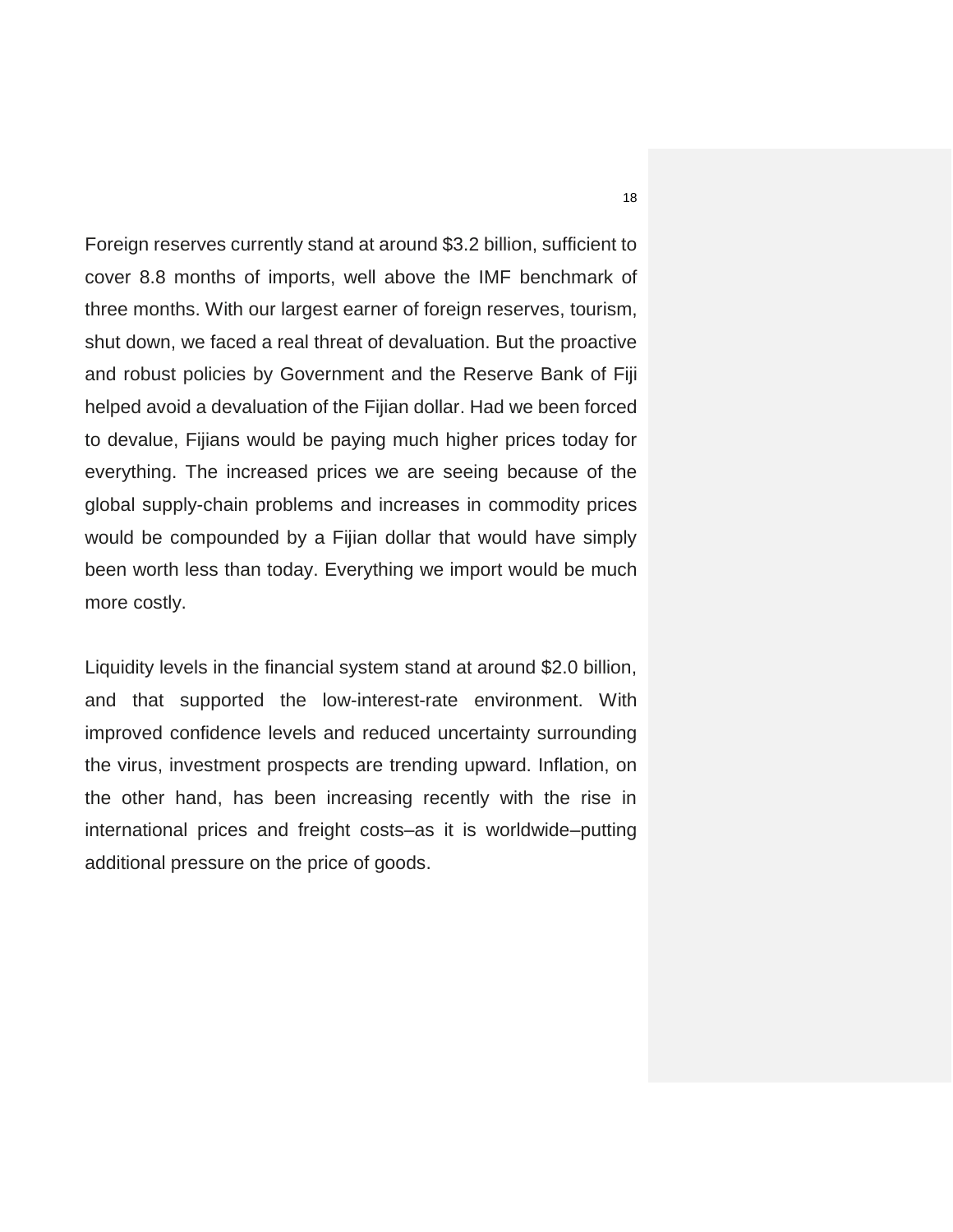## **DEBT BURDEN**

The pandemic pushed Fiji's debt levels to over 80 percent of GDP. To put this in historical context, the debt-to-GDP ratio rose from 53.3 percent in 2006 to 56.2 percent in 2010, before beginning a steady decline towards 43.5 percent in the 2016- 2017 Financial Year. That was a drop of nearly 13 percentage points in just over six years.

Following TC Winston and the many other natural disasters we suffered, Government increased its borrowing out of the necessity to build back better, pushing the debt-to-GDP ratio to 48.4 percent in Financial Year 2018-2019, still well below the 50 percent benchmark.

Although the nominal value of debt increased from \$2.8 billion in 2006 to \$5.7 billion at the end of the Financial Year 2018- 2019, the debt-to-GDP ratio declined from 53 percent of GDP to around 48 percent in that period. That means that Fiji's nominal GDP (which rose from \$5.3 billion to \$11.8 billion) grew much faster than our debt levels over the same period. To maintain public expenditures at around \$3.7 billion, which includes over \$500 million in unemployment support and other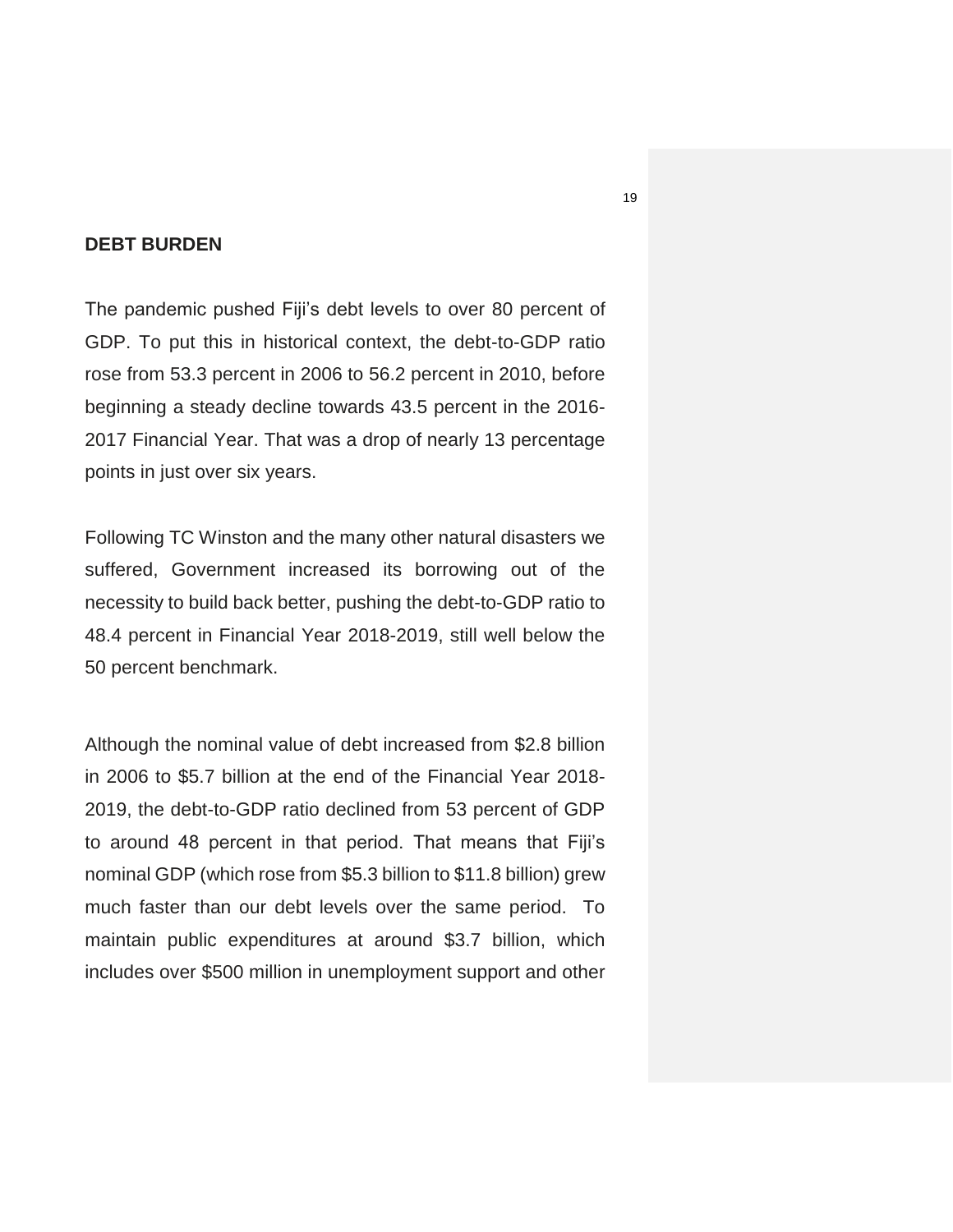relief measures, Government had to borrow around \$2 billion over the last 2 financial years, - the COVID years. As a result, the debt-to-GDP ratio now sits at over 80 percent.

The alternative of not borrowing to support the economy during the last 20 months would have been catastrophic, and the consequences would have been especially hard on average Fijians. It is crystal clear that Government's counter-cyclical stance to take on additional debt to support the economy particularly external debt from our multilateral partners—was economically sound and absolutely necessary. And it has allowed us to announce a mini-budget this evening that takes on the affordable-living challenge, continues our recovery's momentum, and creates opportunities for all Fijians.

Around the world, countries are finding ways to live with COVID and manage the risks – as we are in Fiji. They are loosening COVID-based restrictions as vaccination rates have risen and hospitalisations have declined. Masking requirements are being narrowed or dropped. People are returning to the workplace. New variants emerge, but they have been less virulent–and more manageable. Unlike some countries who are currently crippled by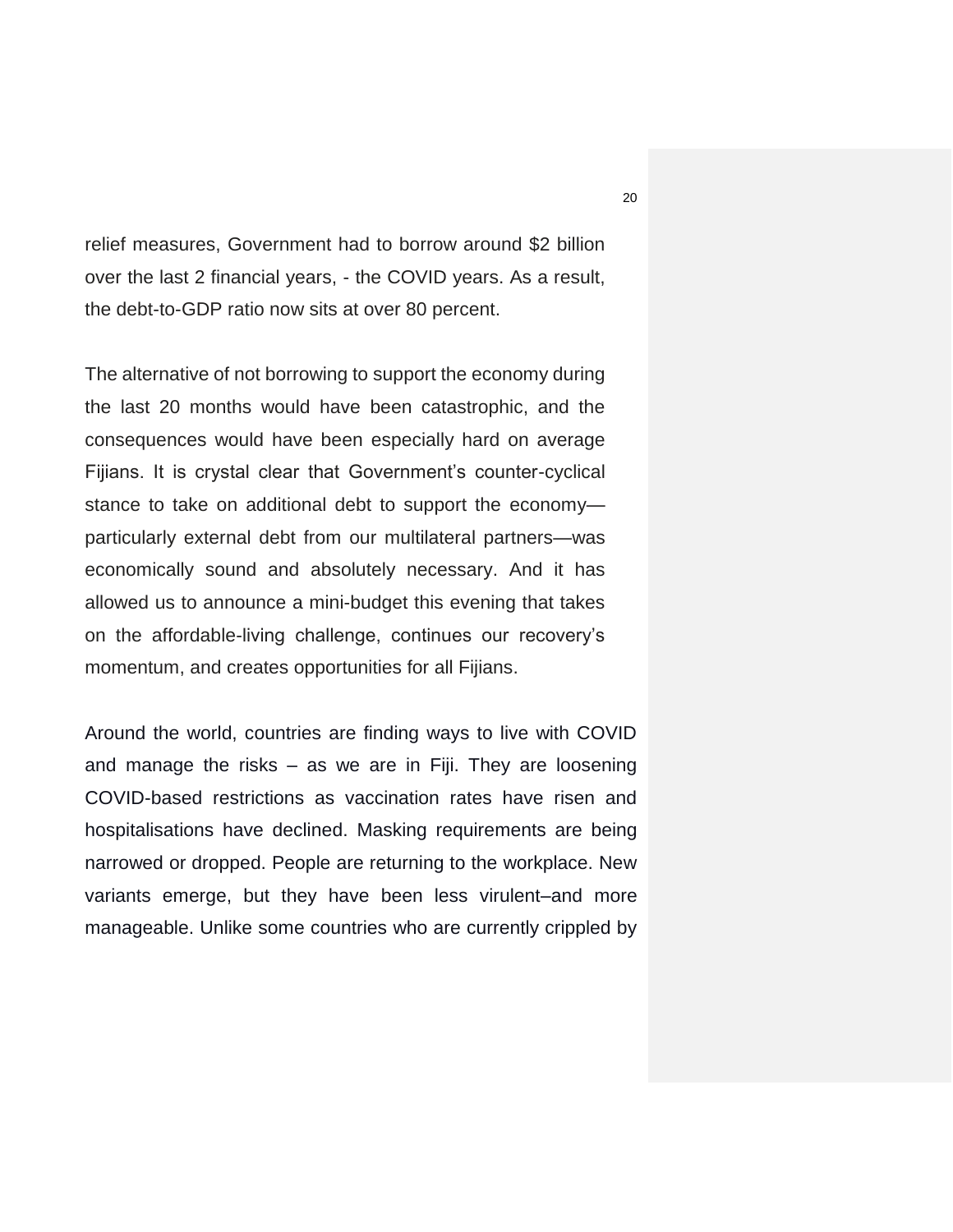lockdowns, Fiji has done enough for our people to be included in the pack of nations that is moving forward.

Tonight I'll be speaking on new policies and expenditures. The measures we funded in the last budget year will continue; initiatives like free education, social welfare payments, infrastructure development, and other incentives for economic growth.

Because our recovery is succeeding, tonight is not only about maintaining the support we've assured the Fijian people, it is about what more we can do to empower students, job-seekers, farmers, developers, home owners, and all other Fijians.

For this revised Budget, total revenue is estimated at \$2.25 billion dollars while total expenditure is \$3.72 billion dollars. This results in a net deficit of \$1.46 billion dollars equivalent to 14.2% of GDP. Debt is projected to reach 88.6 percent by the end of this fiscal year and based on the projected economic recovery and planned deficit reduction, the Debt to GDP ratio is expected to come down to below 80% in the next 3 years.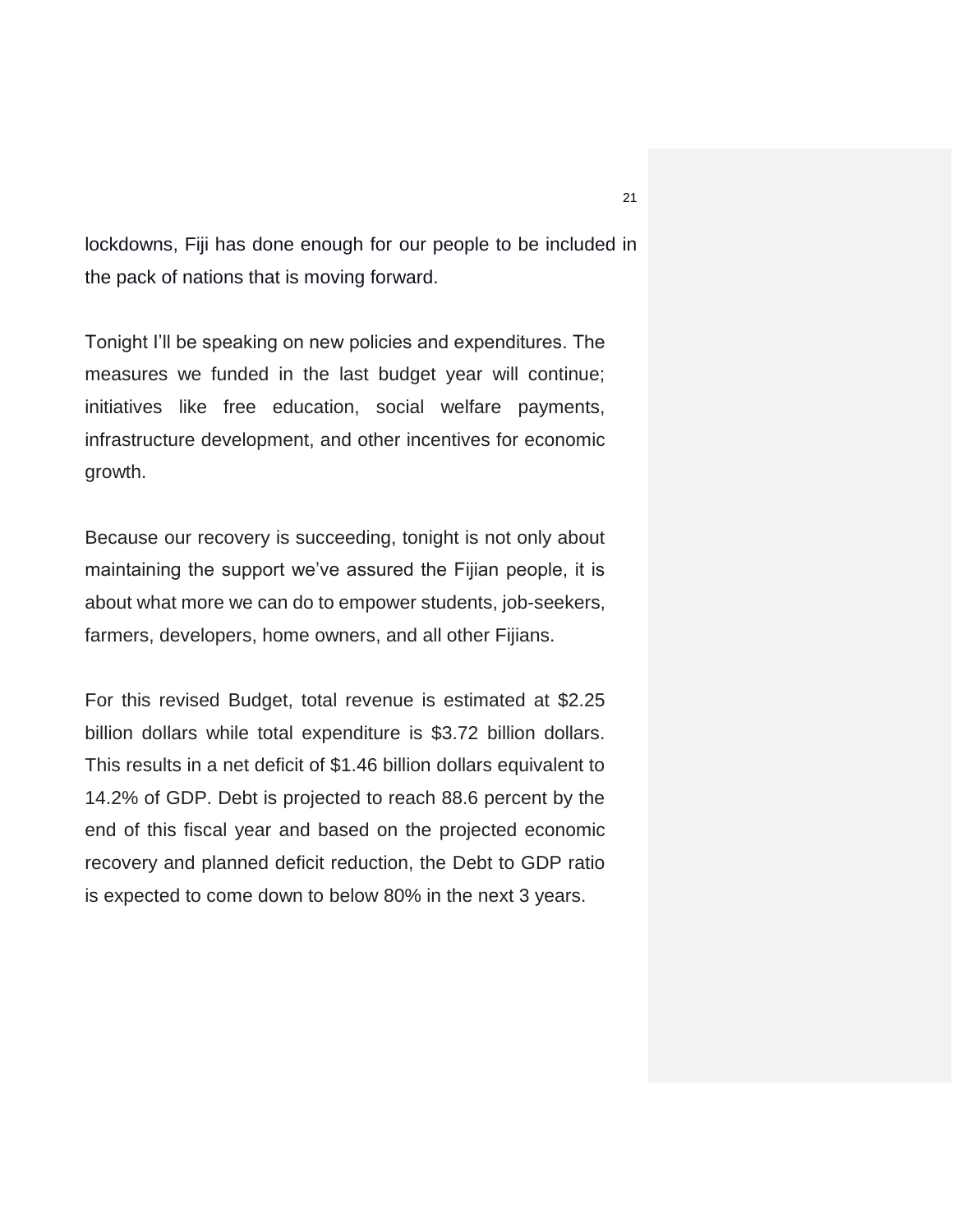## **MORE THAN A BUDGET**

Mr. Speaker Sir, a budget is always about more than figures and dollars. It is about how a government sets its priorities and drives change.

We will certainly talk tonight about budget allocations, as usual, but even more importantly, we will also talk about reforms that we need; reforms that consider what we've learned through the pandemic and seize on new opportunities for growth. Because while Government must fund its priorities, it also must set the proper conditions for the people to thrive. It must change laws, regulations and administrative procedures to meet the demands of a changing society. It must embrace new knowledge and technology. It must have the discipline and the wisdom to do what government does best and to let the private sector do what it does best. And most important of all, it must know when to get out of the way—when to alleviate the burden of cumbersome regulations and let people work and produce.

We will talk about several big picture reforms that will create more vitality in health care, urban development, housing, land leasing, human development, transportation and agriculture. They will do that by loosening or removing structures that have become too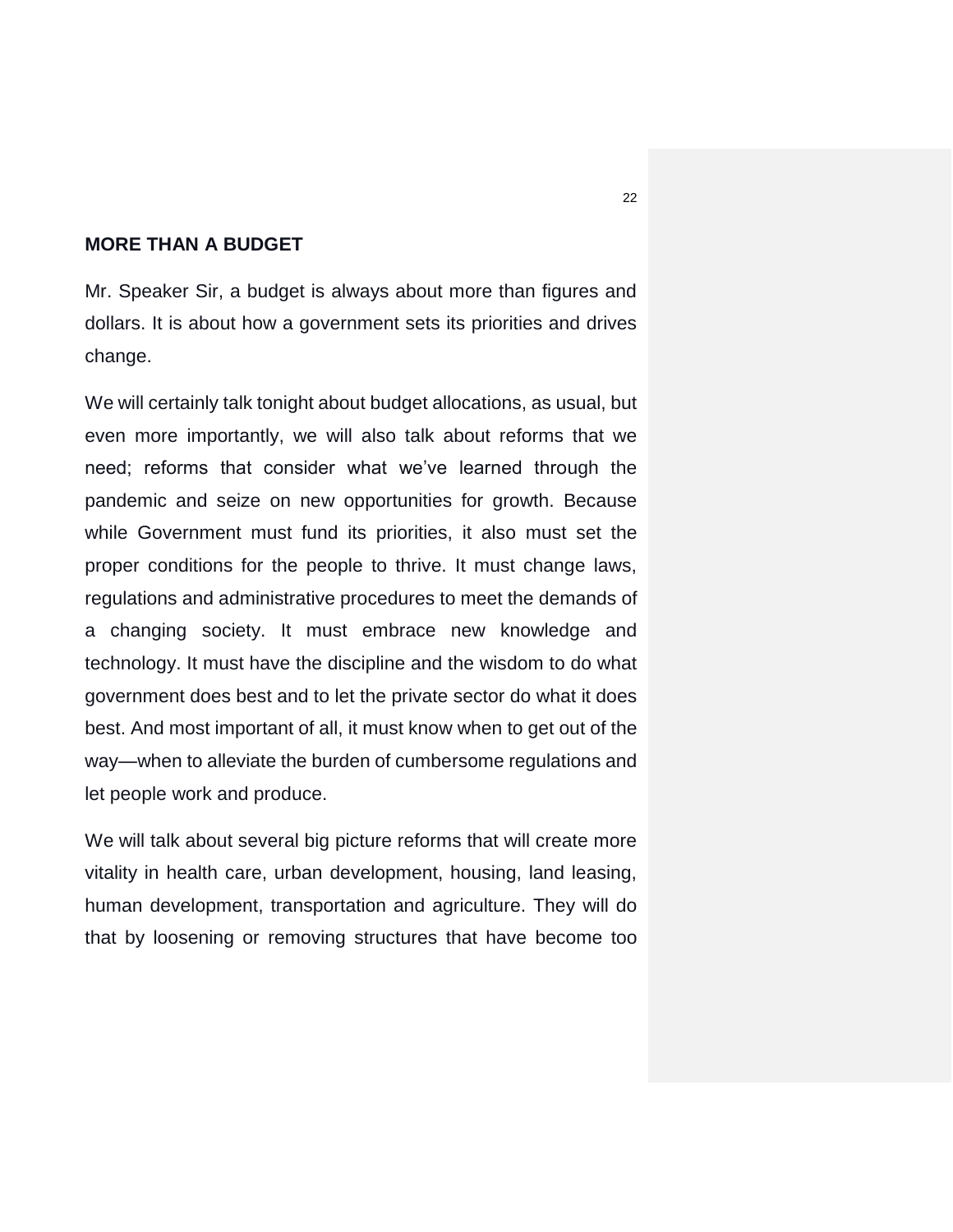bogged with bureaucracy, that favored a privileged few, or that no longer serve a purpose.

I think everyone in this chamber will find some of these current practices shocking and others simply not appropriate for our time if indeed they ever were appropriate. Others have simply outlived their usefulness and need to go.

Mr. Speaker, a modern country like Fiji simply needs greater flexibility. We owe it to the Fijian people.

## **TOURISM MEASURES**

Mr. Speaker Sir, first I'll speak on our tourism sector as it returns as an engine of economic growth.

We have built a springboard to propel the recovery of our tourism sector to a new level and it is now time to spring forward. We've already opened the border and removed the curfew, here is what is next:

After weeks of establishing private testing facilities nationwide, we are ready to remove the three-night stay requirement upon entry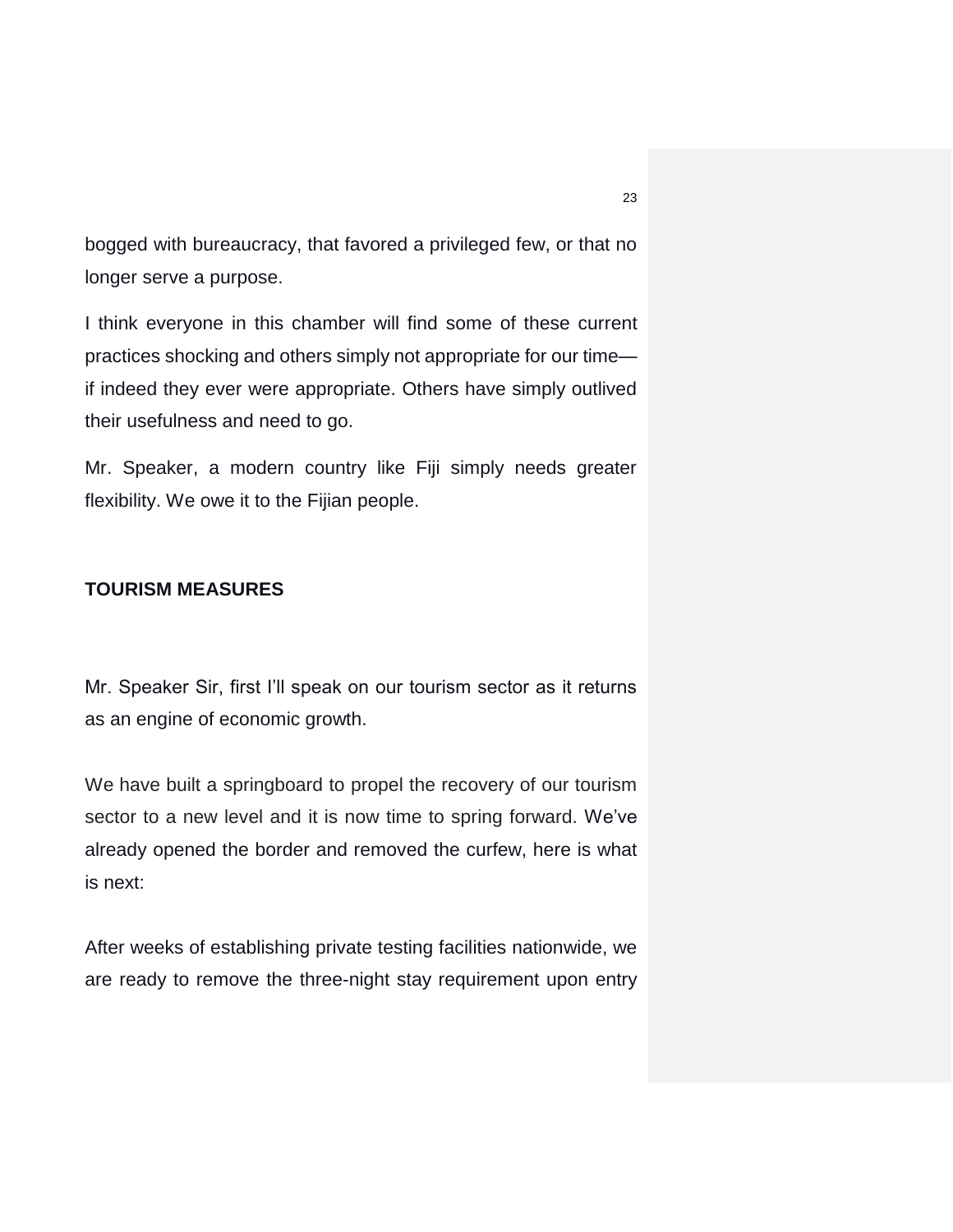into Fiji. From 7 April, fully-vaccinated visitors, residents and citizens will only need to conduct a rapid antigen COVID-19 test within 24 hours of arrival in the country at an approved testing facility. A full list of the locations will be published online.

Bringing in more private sector test providers brings in competition that lowers prices and saves costs for visitors – especially tourists and those visiting friends and family or returning citizens – making Fiji a more attractive destination. So instead of visitors being beholden to a hotel, they have the option of going to a nearby pharmacy that's been approved to get their test done.

All visitors to Fiji will play by these same rules because from 7 April we will also do away with the Travel Partner system. The most important thing is that visitors be vaccinated. If they are, and if they test upon arrival, their country of origin is less important.

And our Blue Lanes initiative — which was a smashing success through COVID – is now giving way to normalised maritime travel.

·

We are announcing these changes with confidence because we have developed careful frameworks for COVID safety that can be reactivated if and when we need them. But cases at the moment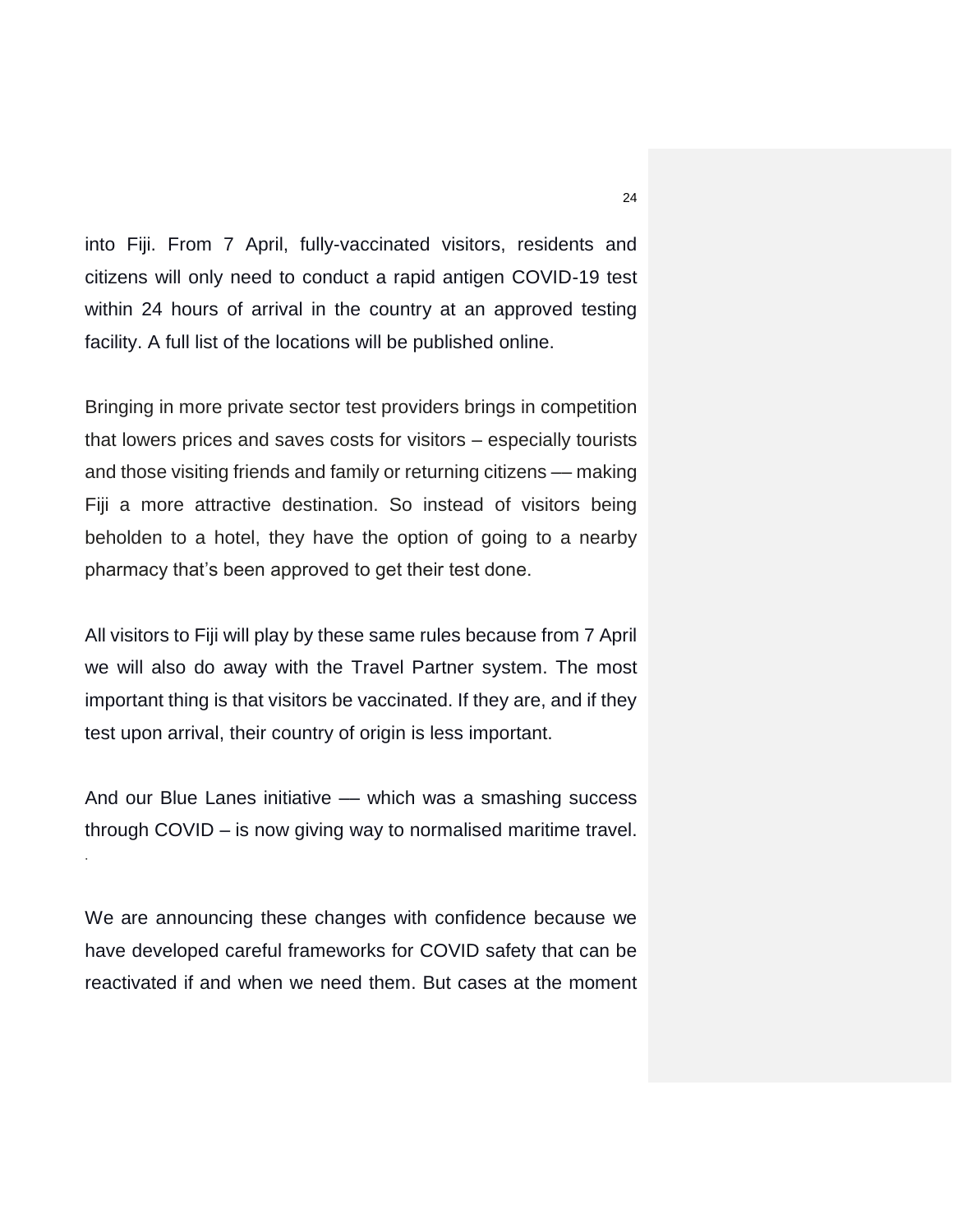are low, so there is no need for the most stringent public health measures to remain in force.

That is why, from tomorrow, the wearing of masks will become optional and all venues may operate at full capacity. Social distancing requirements will no longer be enforced either. It is up to people to apply the more than two-years of experience we have with COVID to do what makes them feel comfortable and safe.

These rollbacks will continue ramping our economy upwards. As that happens, we are committed to keeping taxes low on our tourism sector to keep costs down and encourage more visitors to come to Fiji. Hon Speaker, as we now head into peak season, we expect to step up our marketing – which requires additional resources. Turn on a television or go on the Internet in the US or Australia and you will see promotions for competing destinations: Mexico and Jamaica; Bali, Seychelles, Tahiti and Hawaii. We need to be there as well, fighting for tourist dollars. So the marketing grant to Tourism Fiji will **increase by \$893,000, to a total of \$20.9 million**. In the revised budget, we are also allocating an increase of \$700,000 for Tourism Fiji's operational expenses. This will primarily be to bring back staff to five days a week and hire additional marketing staff.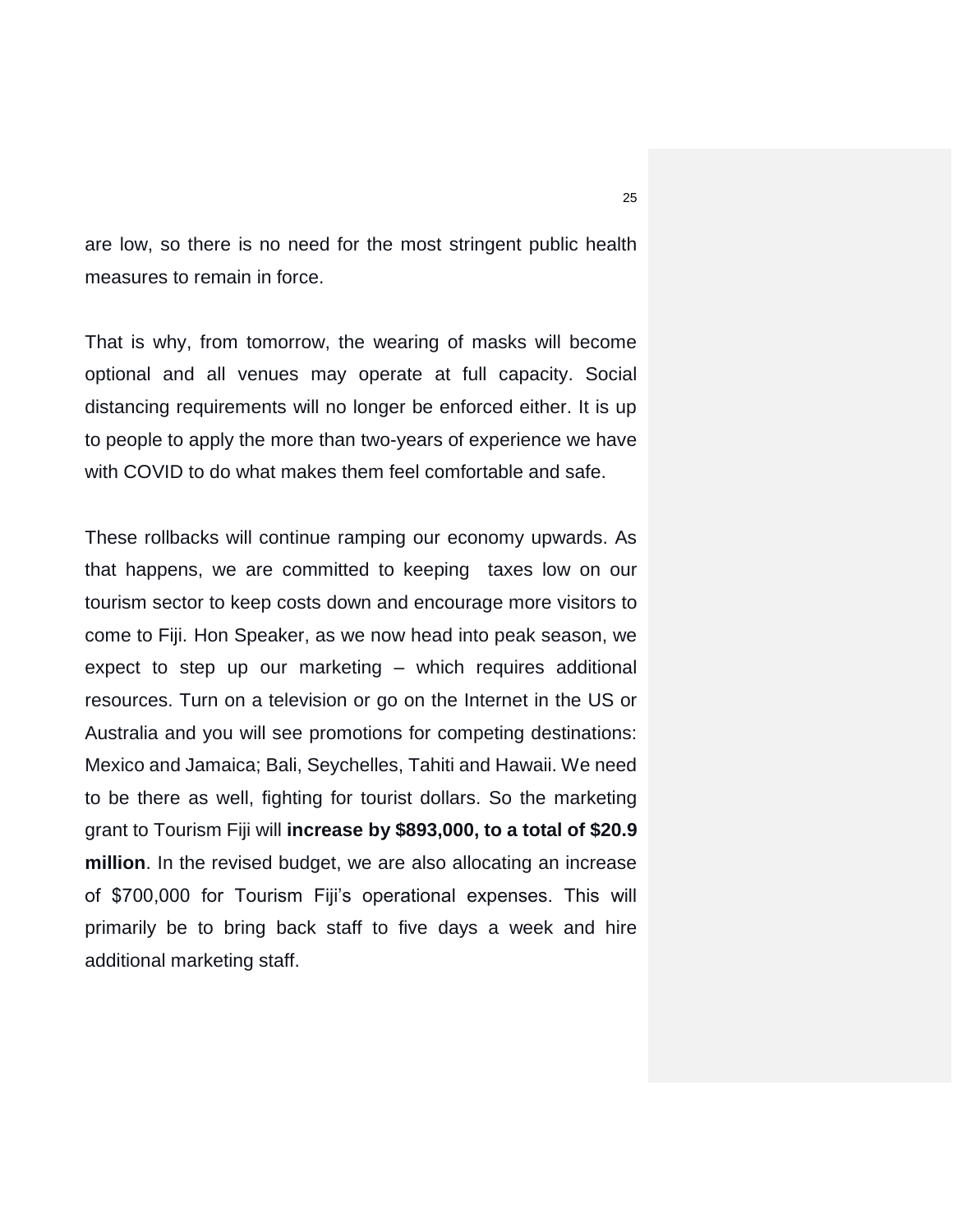Fiji received 50,742 visitors from December 2021, when we opened our borders, until February 2022. The first flights to land in Fiji were flown by Fiji Airways and our national carrier continues to bring in the bulk of tourists. Those dollars are flying into Fiji and staying in Fiji because government support ensured that our national carrier has survived and is here to stay.

Overall our Network total bookings held for all markets is growing by 9% week on week, and total bookings held of 226,889 are only 22% lower than 2019 levels. This 22% will disappear in the coming weeks as New Zealand ramps up. On the other hand Australia bookings held to 151,186 which is 5.5 % higher than 2019. North America bookings are growing by 10 % week on week and New Zealand by 34%. People want to come to Fiji, and they need to know that we want them to come and we are open for business.

Over the long-term, we want tourism's revival to reach beyond its traditional hubs and the traditional ways to which we have become accustomed. We'll be reforming the management structure of Fiji Airports to tap synergies that drive more of its revenues towards investments that improve our airports, especially in the outer islands. As we extend ocean and climate commitments nationwide,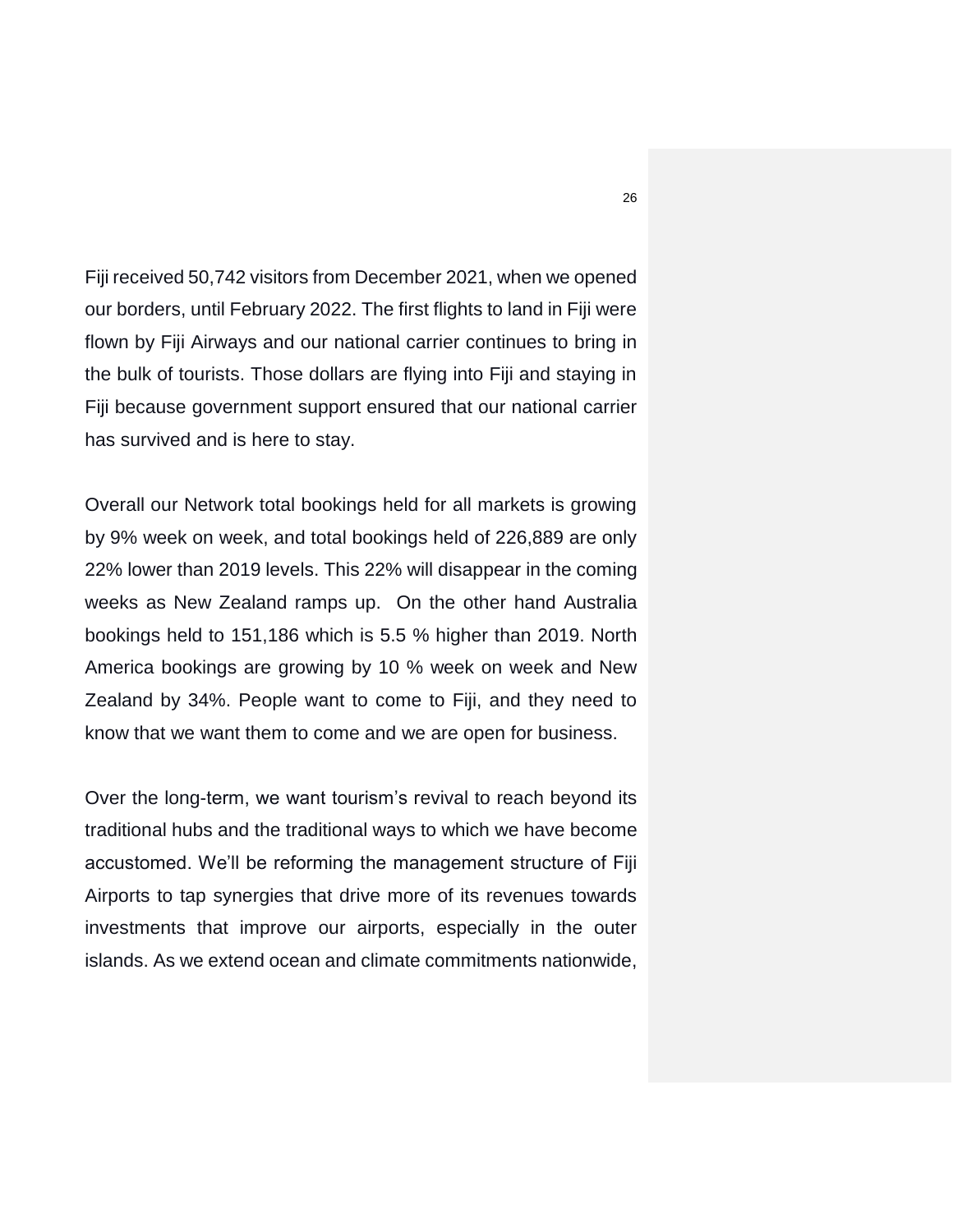like protected forests and marine protected areas, our recovery gives us a chance for a reset that opens Fiji to more sustainable blue and green tourism opportunities. And it's important that we have robust airport infrastructure nationwide that helps create these opportunities for Fijian communities everywhere in Fiji, including in remote locations. Tourism aside, that matters a great deal to all of us who want to visit our friends and family in these parts of Fiji.

## **HEALTH REFORMS**

Mr. Speaker Sir, we would not be in this position today without the extraordinary effort of our healthcare professionals who managed the COVID pandemic. And we do not forget a single one of them tonight.

We have been working hard over the last several years to modernize and improve our healthcare system, and the improvement shows in new urban facilities, greater coverage in rural areas, more treatments and specialties offered, and generally better care. The pandemic put our entire system under enormous strain. But we think it also crystallized the thinking of many people about how we could deliver better medical care to our citizens by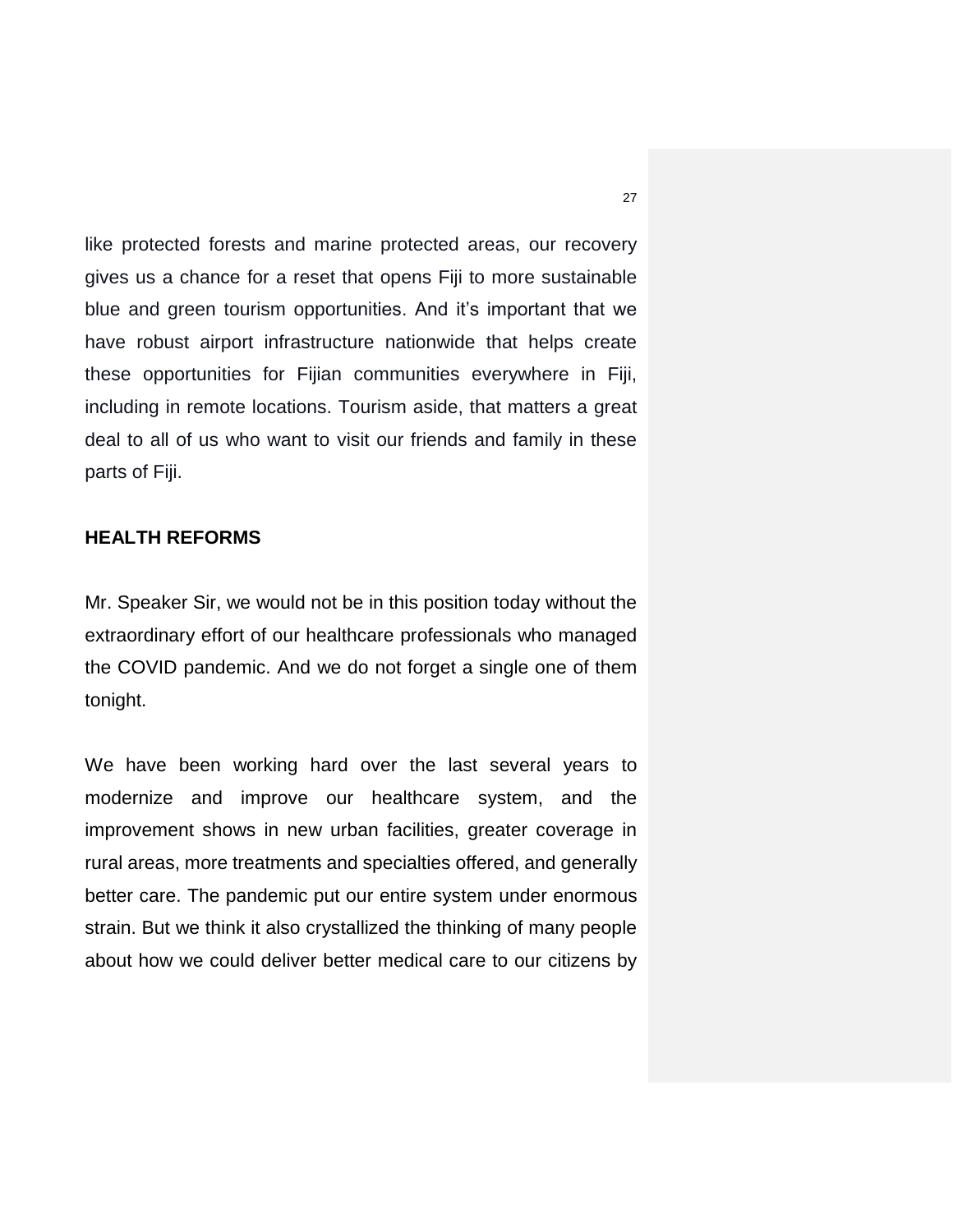doing things differently–by outsourcing services, by encouraging more private medicine and by giving our citizens greater choice in medical care. We must continue to invest in our health systems. But some of the most useful changes don't involve much expenditure; they mostly require changes in policy or regulation.

At the height of the Delta-wave of COVID in Fiji, we announced that the Government would directly fund access to private GPs for Fijians who used to depend entirely on the public health system.

Since last year's announcement, Government has spent more than \$1.4 million to cater for the cost of general outpatient services under the Public Private Partnership with GPs. These services include consultations, reviews, referrals, some injections, dressings, and other minor services for more than 52,000 Fijians. This has eased the strain on public health centres and enabled GPs to grow their patient base –– a win-win for the health of Fijians and the development of the medical profession.

So, what is next for the health of our people?

Number one, we're building on that game-changing initiative.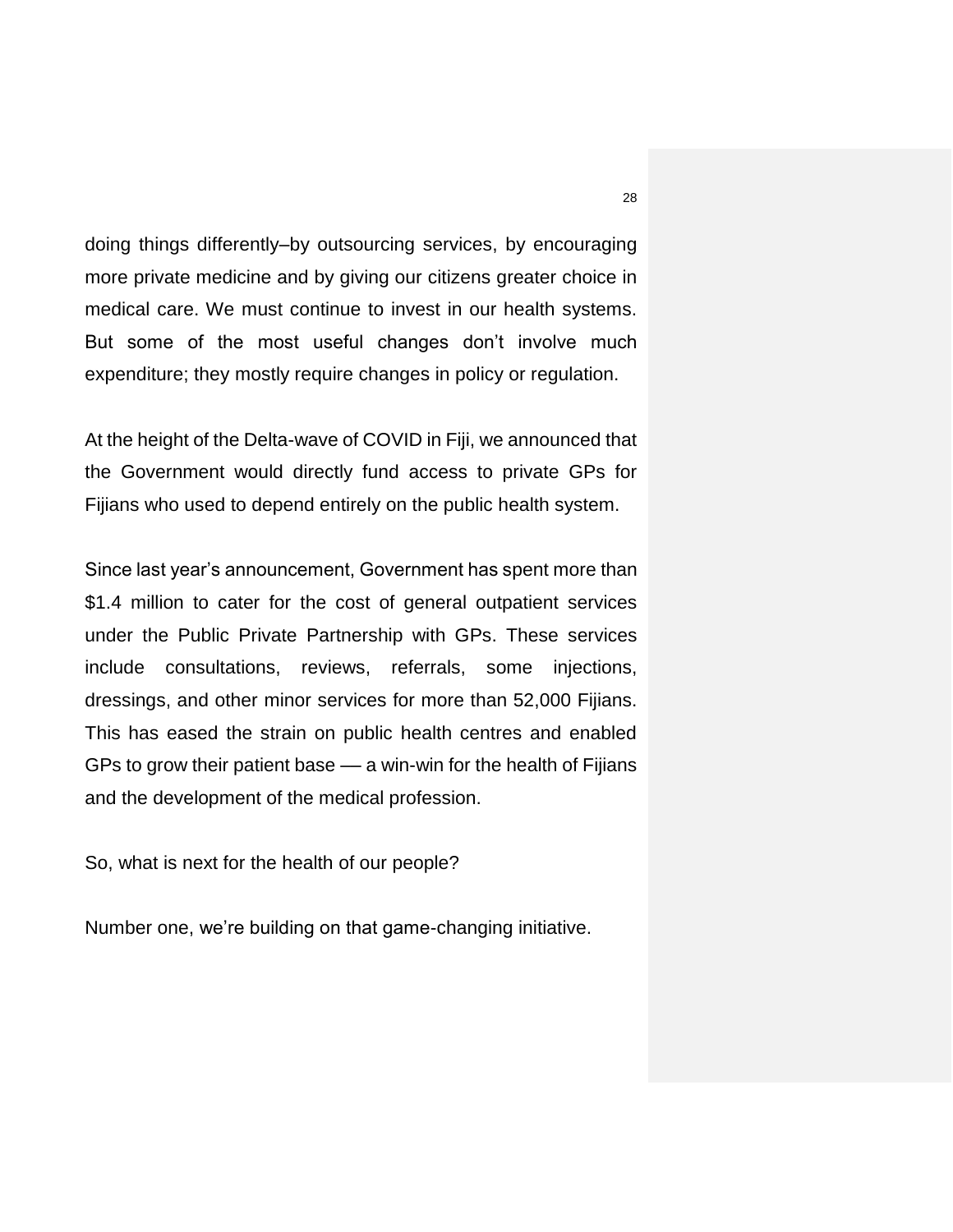Imagine, Mr. Speaker Sir, a Fiji where every person can have their own private doctor if they choose, if they can visit a doctor who knows them and their family, who has treated them before and knows their lifestyle and their personal circumstances. We have fine doctors, and they give good care in our clinics and hospitals, but there is no substitute on a day-to-day basis for a personal relationship with your own family physician. That is the future we want to build for Fiji. And that is where we are headed.

We're also making more government-funded services available at these clinics. Beginning in April, Fijians who qualify for the Free GP Programme will be able to access a range of blood tests, multiurine dipstick tests, electrocardiograms (ECGs), nebulizer treatment, oxygen supply, and ultrasound scans –– all at no cost. And GPs will prescribe medicine and even provide that medicine to patients after-hours if needed.

With FijiCare, we'll soon launch a dedicated website for the initiative that contains an Online Patient Information System to streamline the administration of the initiative. Through this online platform, GPs will have access to all those patients seen under the PPP scheme.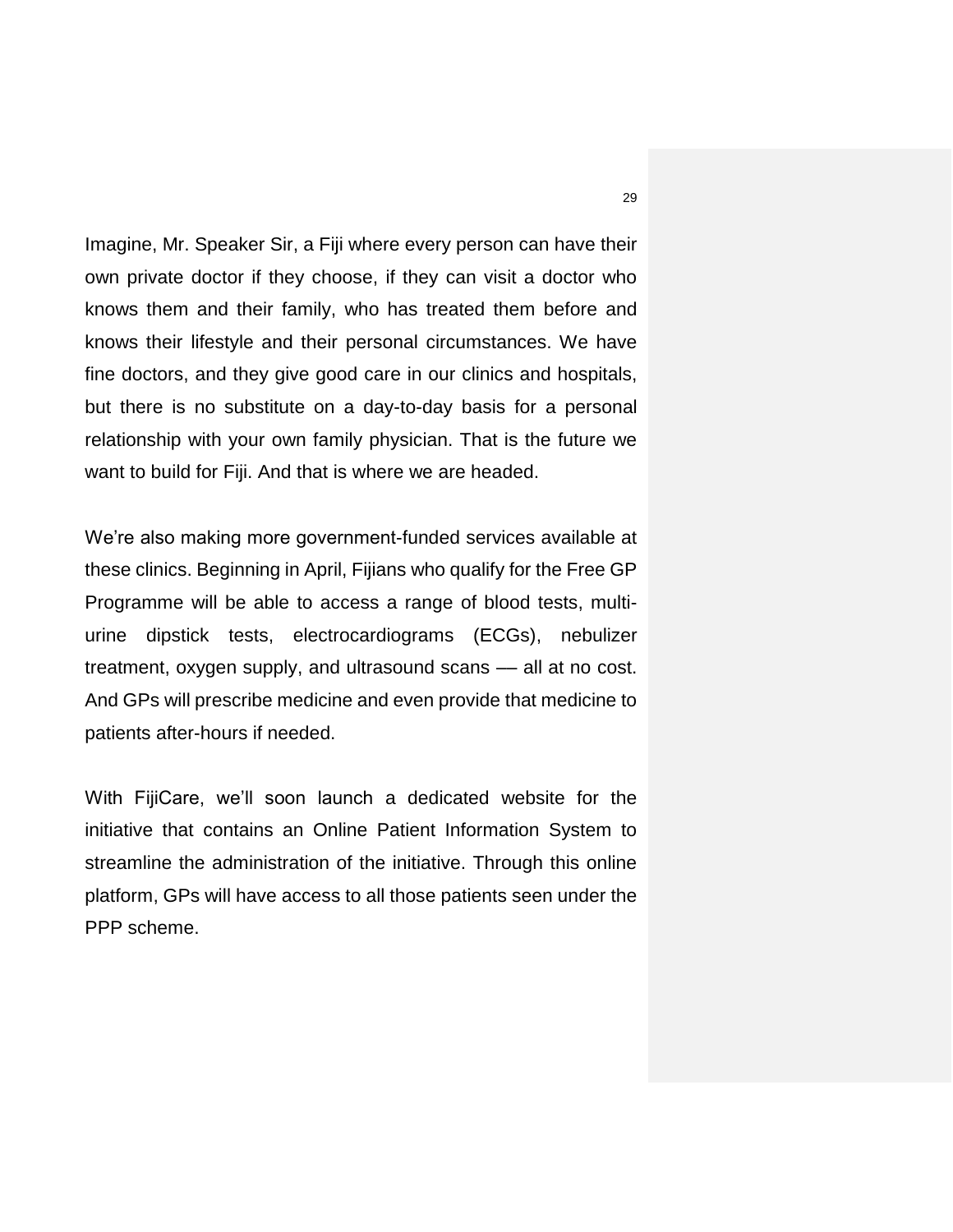We also want to end the restrictive practices that have made it unduly difficult for doctors to enter private practice. These practices have been used by some doctors to restrict the market by keeping the number of private practitioners artificially low, and they are unacceptable in a modern economy.

Currently, a physician in the public sector who wishes to establish a private practice must find another private practitioner who is on the approved list of mentors. This is a very small list established by the Fiji College of General Practitioners. He or she then must work under that mentor for two years before being licensed to set up a private practice. And that can be extended for six months at the recommendation of the mentor.

This has led to some truly bizarre situations and some appalling examples of the GP guild protecting its turf. For example, a physician with 15 or 20 years' experience will still have to work under a "mentor", and at a significant financial sacrifice. And we know of cases where mentors have coerced doctors under their supervision to sign agreements not to establish their practices within 20 kilometres of their mentors' clinic. This is outrageous cartelling and must be stopped.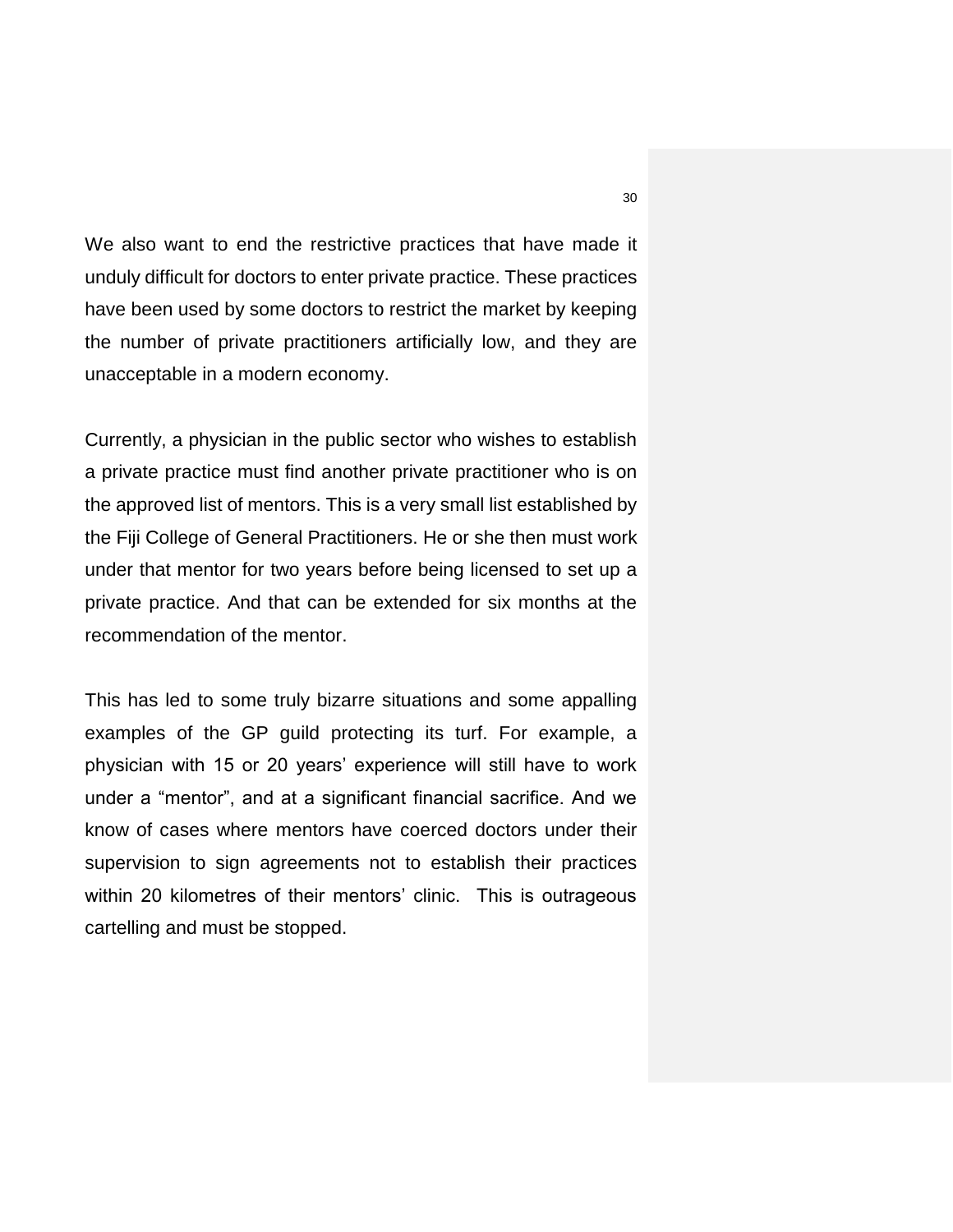We need to harness the experience of our physicians and not force them to waste their time in what amounts to meaningless, *pro forma* internships. It is an insult to people who have studied and practiced their professions honourably and well, and it wastes time that could be spent seeing people who need a doctor.

Our reform will begin by allowing any physician who has been practicing in the public sector for more than seven years postinternship to enter private practice immediately as long as he or she receives a certificate of good standing from the Fiji Medical Council and is admitted to the Fiji College of General Practitioners and holds a post-graduate qualification in General Practice that is approved by the College. Physicians with three to five years' experience would still have to work under a private mentor for two years, while physicians with five to 7 years' experience will only have to work under a private mentor for 6 months. The specific details on this reform will be prescribed under an amendment to the Medical and Dental Practitioner (General Practice) Regulations 2010.

From tomorrow, GPs under this PPP scheme will not be restricted from procuring medicine from the Government pharmacy.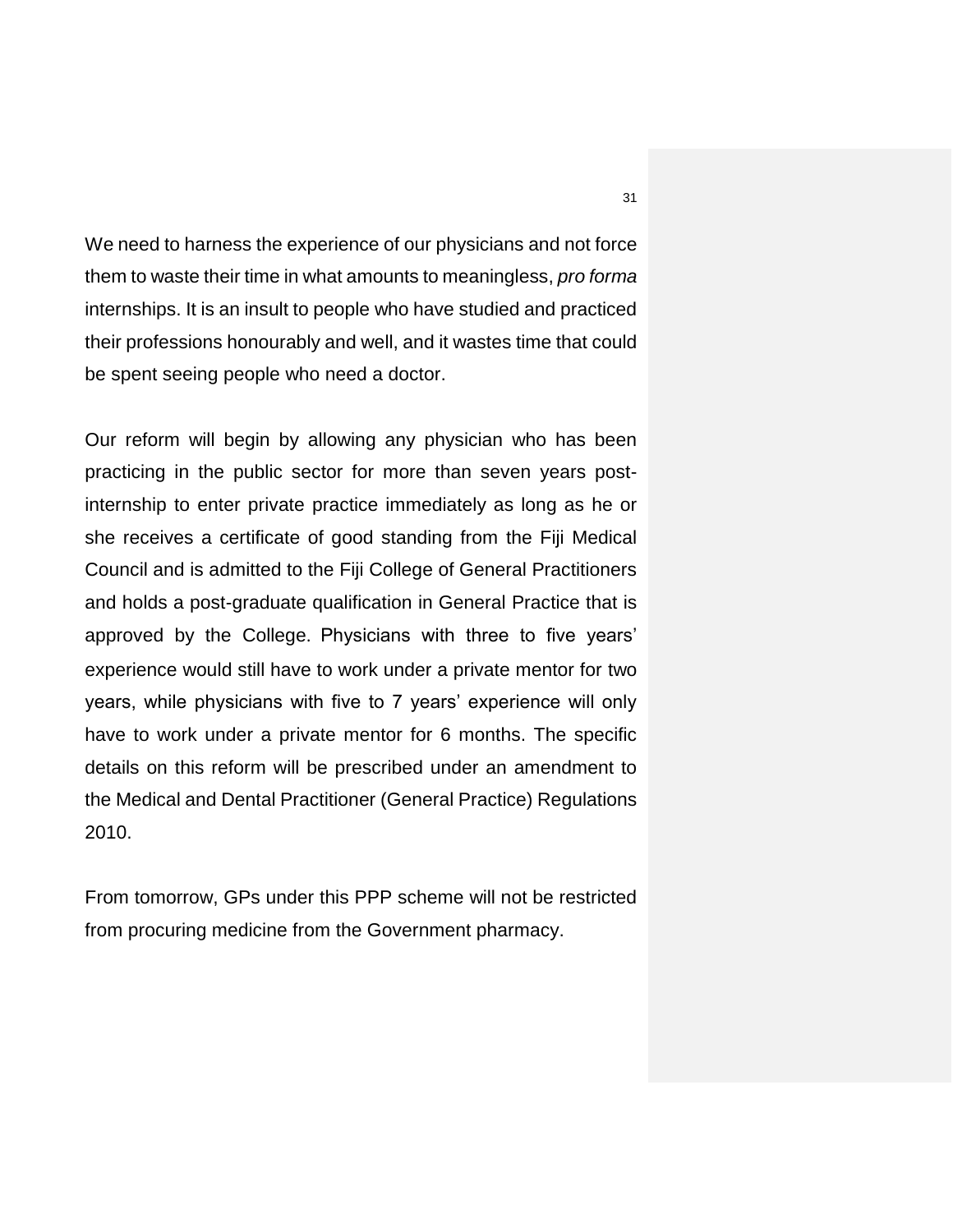Lastly, another \$200,000 has been allocated to incentivise private GPs to open up new surgeries or clinics in rural areas; such as areas like Nawaicoba, Malolo, Naidovi, Drasa, Sabeto, Seaqaqa, Dreketi and Nasarawaqa. People have to travel hours to reach their nearest health care facility to get medical attention. Through this, we are trying to bring the doctors and the medical services closer to the people so that they have quick access.

We will further support these doctors and the people they serve by engaging private medical laboratories to analyse blood samples referred by GPs engaged under this programme. Our rural inhabitants have the right to high-quality laboratory results, an essential component for the successful prevention, diagnosis and treatment of illnesses. This is funded at half a million dollars.

#### **Increasing Number of GPs**

As advertised last week, Mr. Speaker Sir, we would like to extend this service by adding GPs in areas not currently being serviced. This will increase the number of GP clinics available to rural and low-income Fijians and have been relying fully on the public health system for general outpatient services and are not currently patients of a private GP.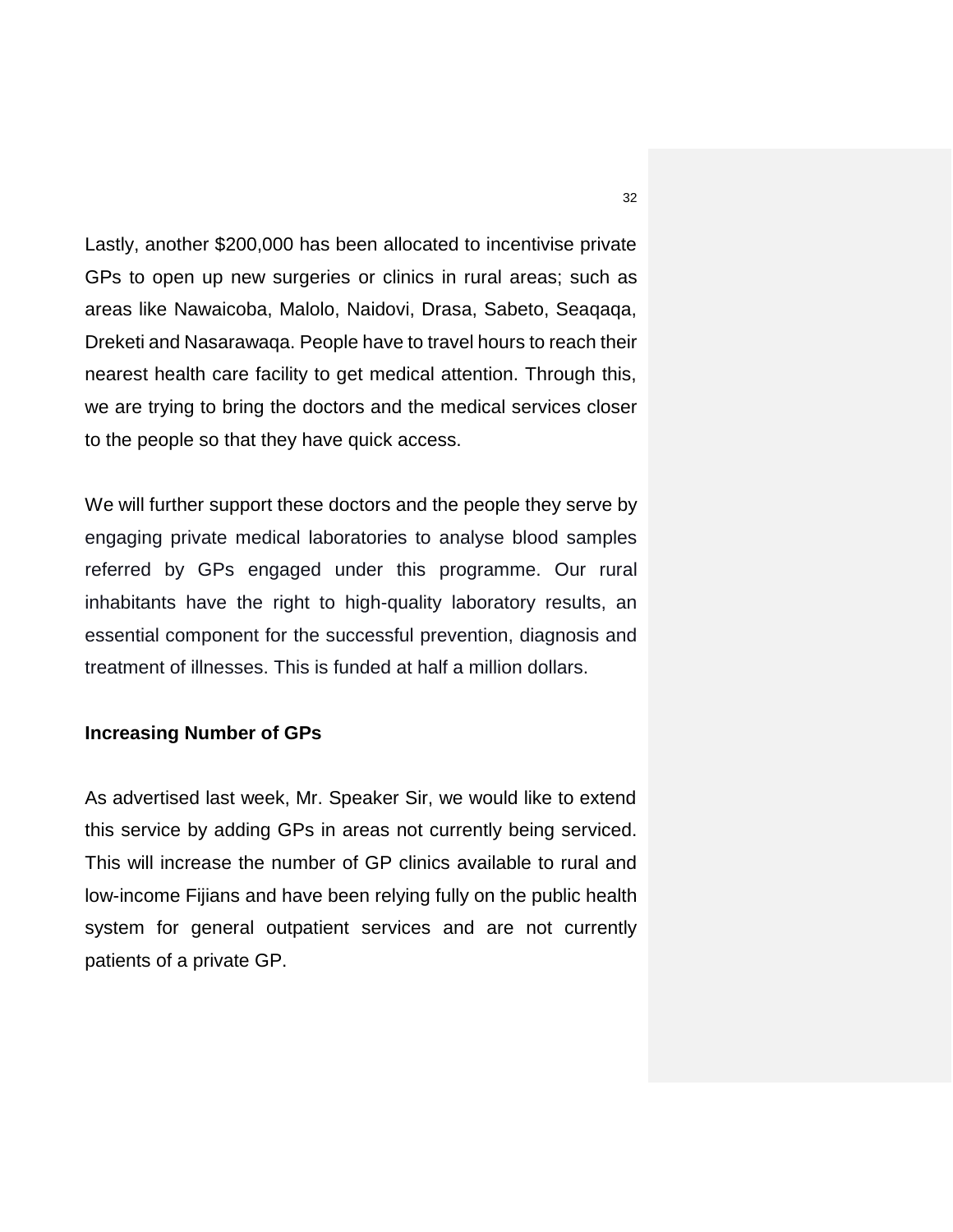### **Free Dental Practitioners Scheme**

The Free GP Scheme will also now include Free Dental Practitioners, as we will now also be engaging the private dental practitioners –– or DPs –– to improve the oral health of all Fijians, including school-aged children. People who once depended fully on the public health system for dental services and are not existing paying clients of private DPs will have government-funded access to private dental care.

Mr. Speaker, oral care is healthcare. Poor dental health is a major burden on society and a major source of other health problems. The more Fijians who can access regular dental check-ups, the more we'll save in future costs to treat illnesses like diabetes, kidney disease and heart disease, all of which are linked to poor oral hygiene.

The cost of these private dental services will be borne by the Fijian Government at an agreed price with individual DPs and private medical dental centres and hospitals. We will offer services like consultation, oral examination, extractions, and temporary and permanent fillings. Patients will be served faster, and dentists will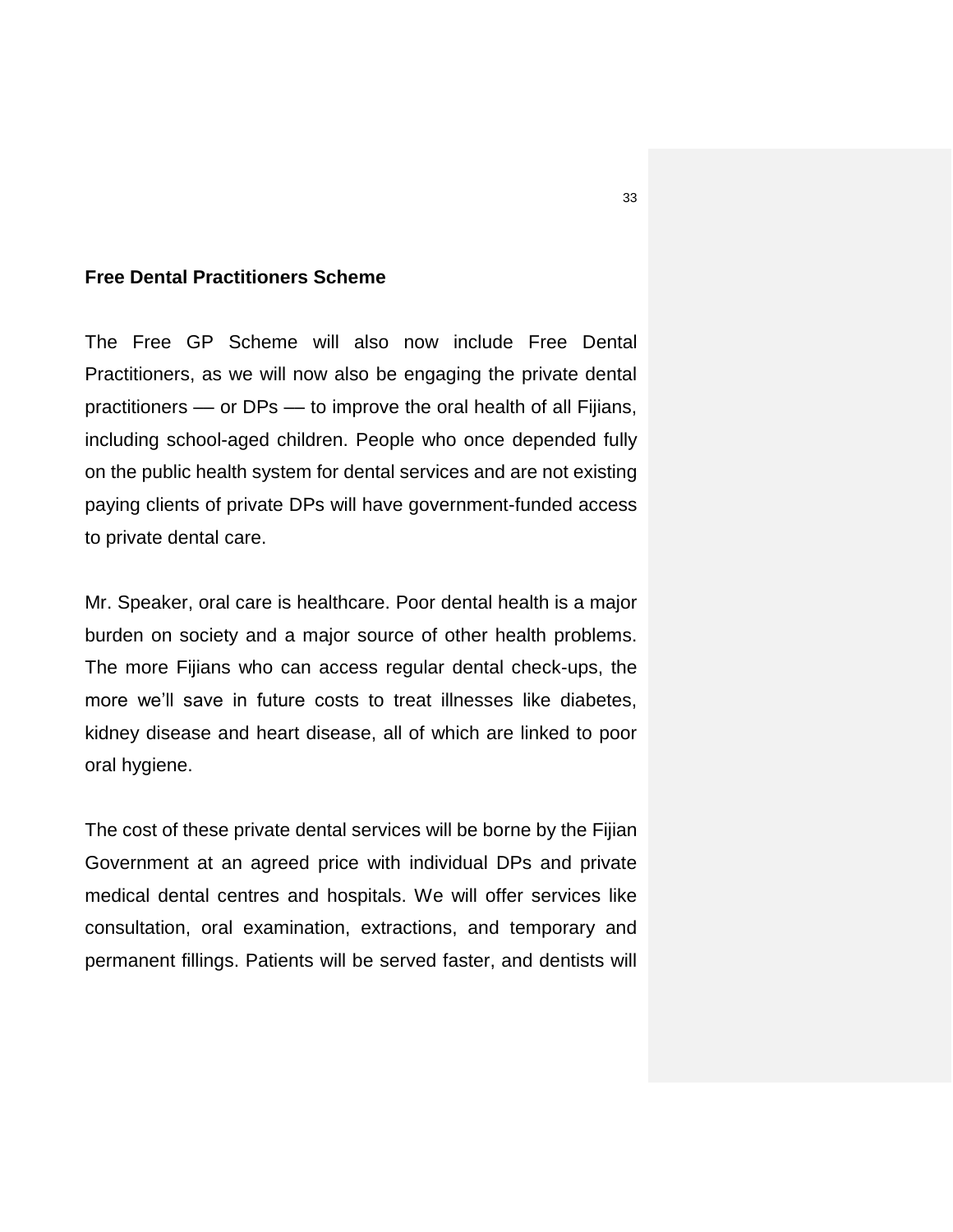expand their services to more patients through the same model as the Free GP programme. **A half million dollars have been allocated for this initiative.**

Mr. Speaker Sir, we will also be outsourcing biomedical services like x-ray machines, magnetic resonance imaging (MRI) machines, ultrasound machines and CT scanners. Public health system laboratories will also be maintained and operated 24/7 by the private sector in public hospitals.

Outsourcing has become popular as a method to streamline operations and control operating costs. This is especially true for hospitals and other healthcare facilities. Due to all the technological advances in biomedical equipment, keeping up with regulatory compliance has become a monumental, time-consuming task – one that can overwhelm both the staff and the budget. To improve the quality of care at our public hospitals, we will be outsourcing biomedical services. This will reduce o**perating expenses at our public hospitals,** allow us to fo**cus on our core responsibilities,**  and m**aximise equipment performance and longevity.**

By outsourcing the maintenance of medical equipment also, we will have immediate access to the highest-level technician for even the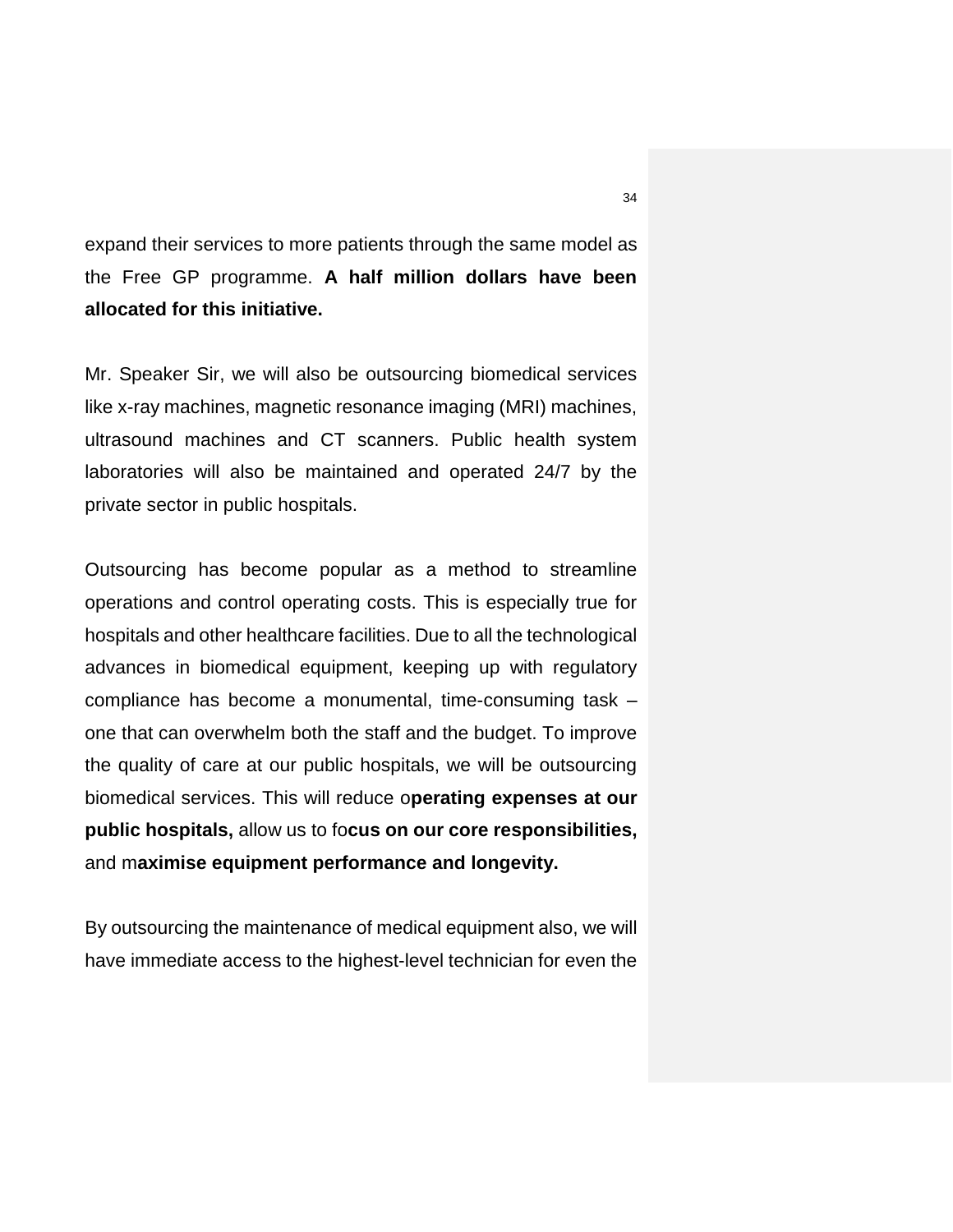most sophisticated devices. The provider will have to ensure that qualified technicians are always available. And there will be a requirement to have a certain percentage of up time. A half million dollars is allocated for this in the Revised 2021-2022 Budget.

#### **Dialysis Treatment**

Mr. Speaker Sir, as announced in the 2021-2022 National Budget, we are taking a two-pronged approach to ensuring affordable and equitable access to dialysis treatment in Fiji.

First, we increased the subsidy from \$75 to \$150 per dialysis treatment for low-income patients; and second, we brought in Private Service Providers under the Kidney Dialysis Treatment Subsidy programme.

Since the announcement of these changes to the Programme through the 2021-2022 National Budget, the Ministry of Health and Medical Services have engaged five Private Service Providers to supplement the Government-operated facilities in Labasa, Suva, Lautoka and Nadera.

Mr. Speaker Sir, to date a total of 135 registered patients are receiving their subsidised kidney treatment under the Programme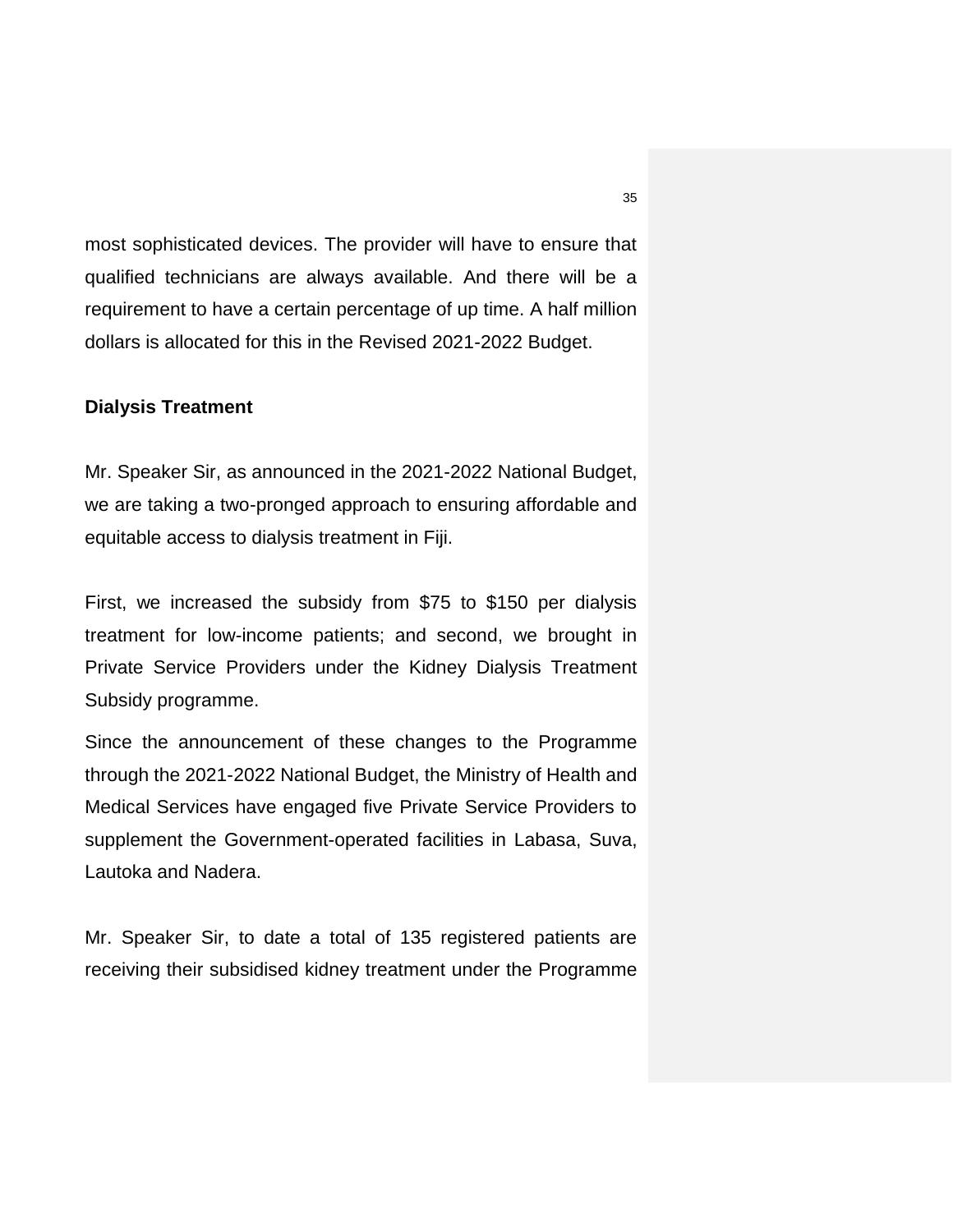at six facilities across Fiji, with each patient receiving on average eight treatments per month. That support will continue in this revised budget with **funding of \$1.2 million.**

#### **Free Medicine Programme**

Mr. Speaker Sir, medicine in Fiji wasn't free until we made it so in 2015–– a move that has created an invaluable benefit to thousands of Fijians. The initial list covered 72 drugs that were available to low-income patients who could not otherwise afford them.

Since its launch, the list of free medicines has expanded to cover 140 items, comprising 136 medicinal products and 4 consumable items, mainly wound dressing materials. To qualify for free medicine, individuals have had to apply through the Ministry of Health and Medical Services or simply show they qualify for any of our many other social welfare schemes - such as the Poverty Benefit Scheme, Child Protection Allowance and Social Pension Scheme. As announced in the 2021-2022 National Budget, this initiative was extended to include patients served through the PPP General Practitioners Scheme.

So, what's next?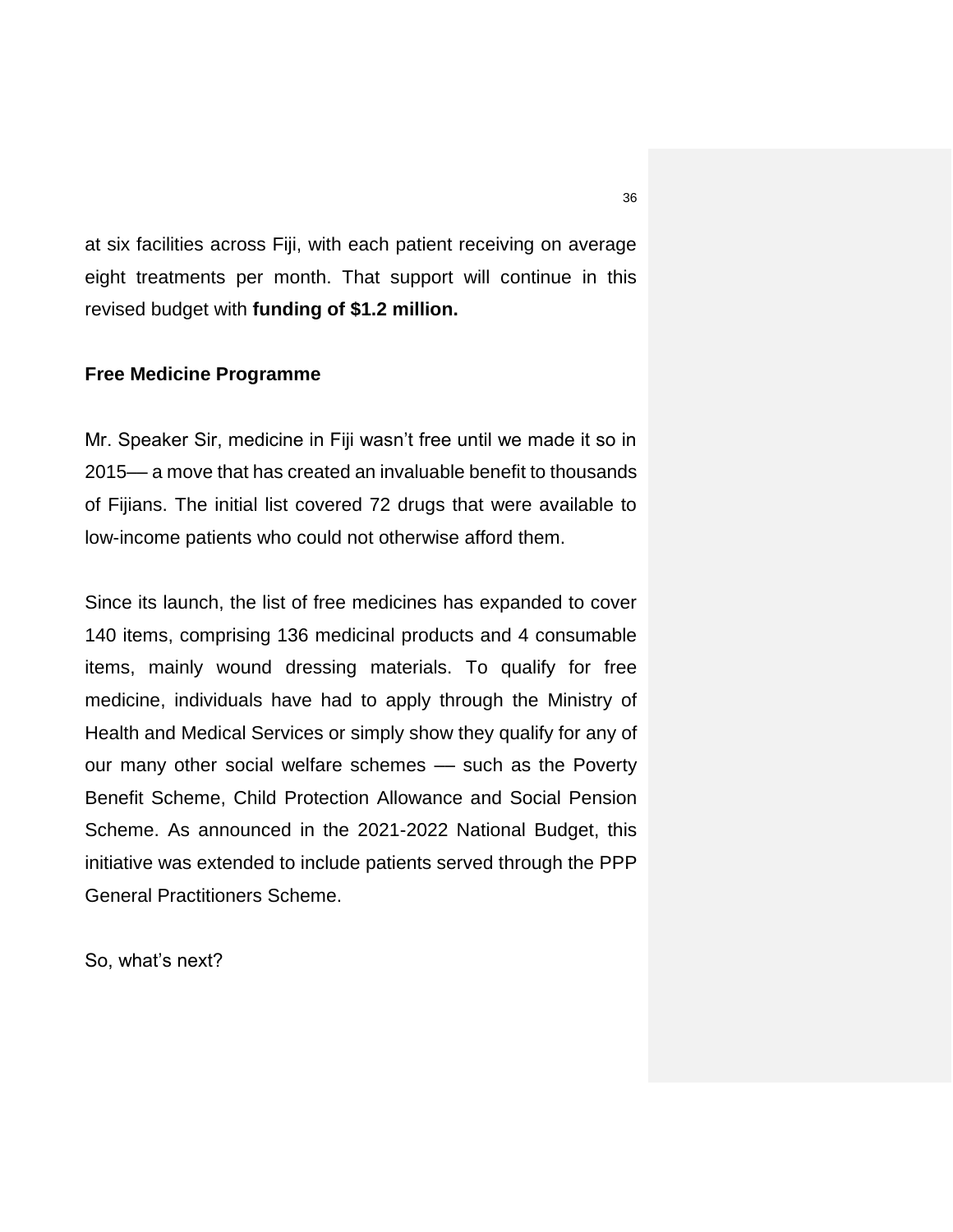The Fiji Pharmaceutical and Biomedical Services Center will launch an improved implementation model for the Programme in April of this year. Under the new model, participating private pharmacies will dispense listed medications from their own inventory and will be reimbursed by the Ministry of Health and Medical Services. This will improve efficiency and service.

The transition from the old implementation model to new model will be done in phases, and will only be implemented with the consent of participating pharmacies. **The Free Medicine Programme is funded at \$8 million.**

## **Fiji - Aspen Public-Private Partnership**

The newly upgraded Lautoka Hospital will hand over to Health Care (Fiji) Pte Ltd on midnight 31 March 2022. Over a nine month transition period, additional staff will be recruited and trained. In addition, new systems and procedures will be implemented across all departments.

From early May, open-heart surgeries will be available at the Lautoka Hospital –– marking the first time in history that this procedure will be available all days of the year in Fiji. Other benefits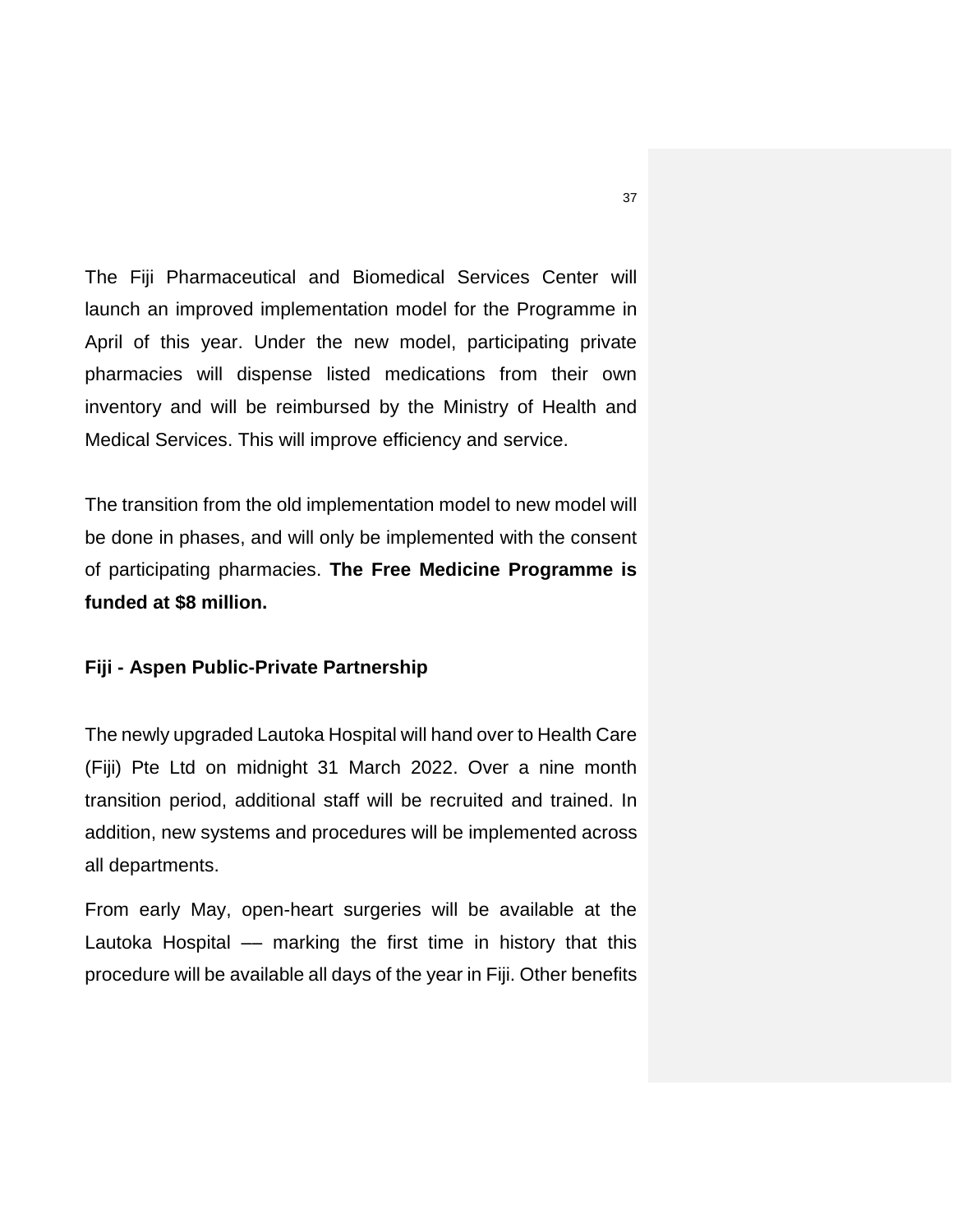will be added in the coming months including cardiac catheterisation, chemotherapy and renal dialysis.

Concurrently, work is being undertaken to build a new Lautoka Hospital at the current site with no interruption to services.

Ba Hospital will move from Ba Mission Hospital on 9 April. All current services delivered at the Ba Mission Hospital will be provided at the new upgraded Ba Hospital facility, but this is more than just a move. It is a wholesale upgrade of hospital services in the West. Two operating theatres will come online in the coming months, and the Hospital will offer 24-hour cardiovascular surgeries, chemotherapy, and other critical services. It will also give local doctors exposure and valuable training in these expert medical fields, where we want Fiji to excel. I have to give special thanks to the Australian Infrastructure Investment Financing Facility for the Pacific (AIIFP), which is willing to provide financing for this PPP and is also exploring the possibility of directly financing the Project. **Government is allocating \$13 million to operationalise the PPP arrangement.**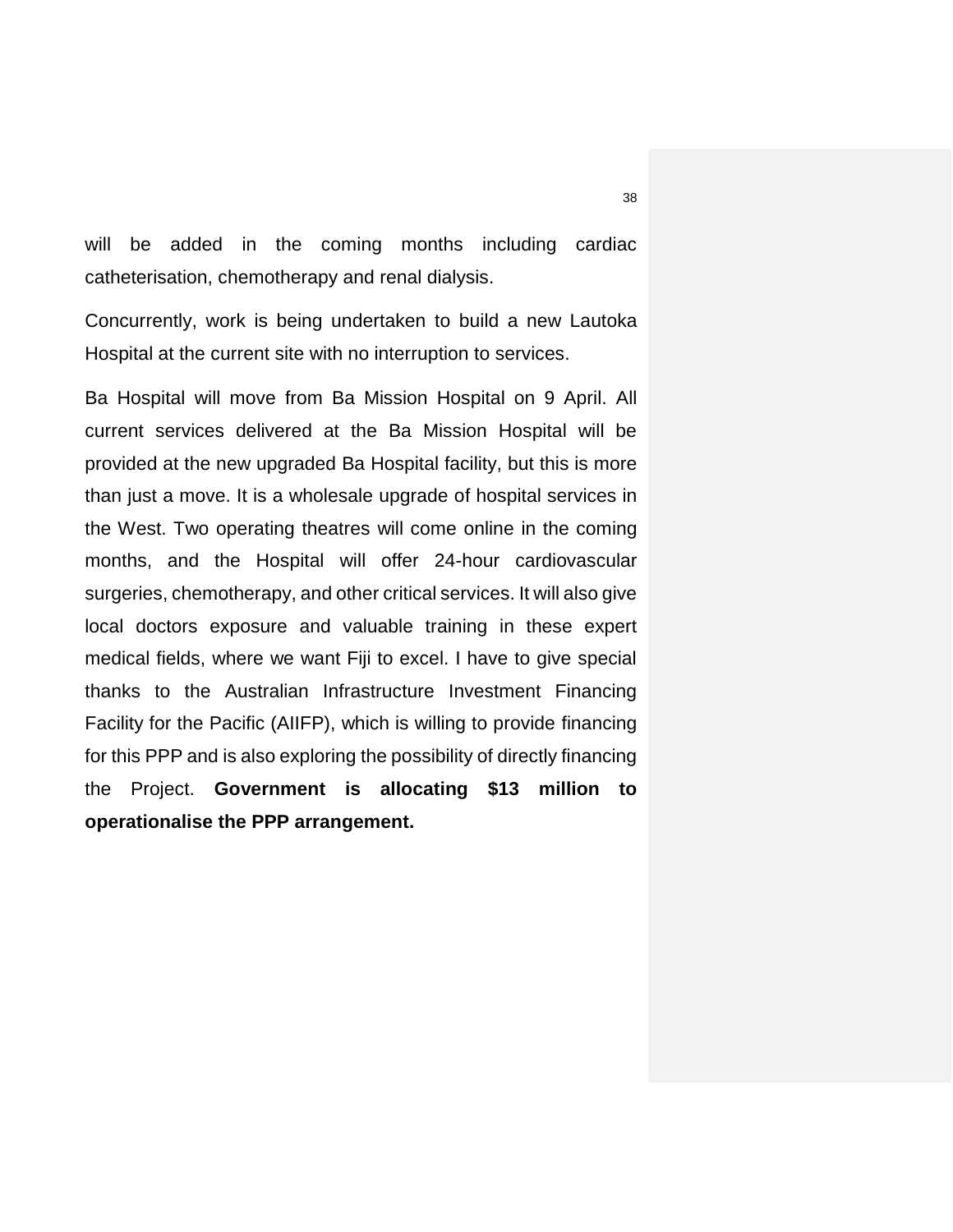# **DIGITISATION**

Mr. Speaker Sir, the pandemic was also defining for digitisation.

This Government has always seen connectivity as a key to economic growth and opportunities for our people. As a Pacific island nation separated from our neighbouring countries and even our own fellow citizens by vast expanses of open ocean, we saw connectivity as a unifying force for society, government and business, and we have embraced it.

We had already achieved nationwide connectivity which we relied on during the pandemic to digitally pay out unemployment assistance through MPAiSA and to relay life-saving public health information. What is next is a national embrace of the rest of the digital revolution.

Our commitment is to provide equitable access — meaning high and reliable speeds –– to digital services everywhere in Fiji and to provide a digital payment option to all government services delivered to the public, all wages paid to civil servants, and all assistance paid to the vulnerable.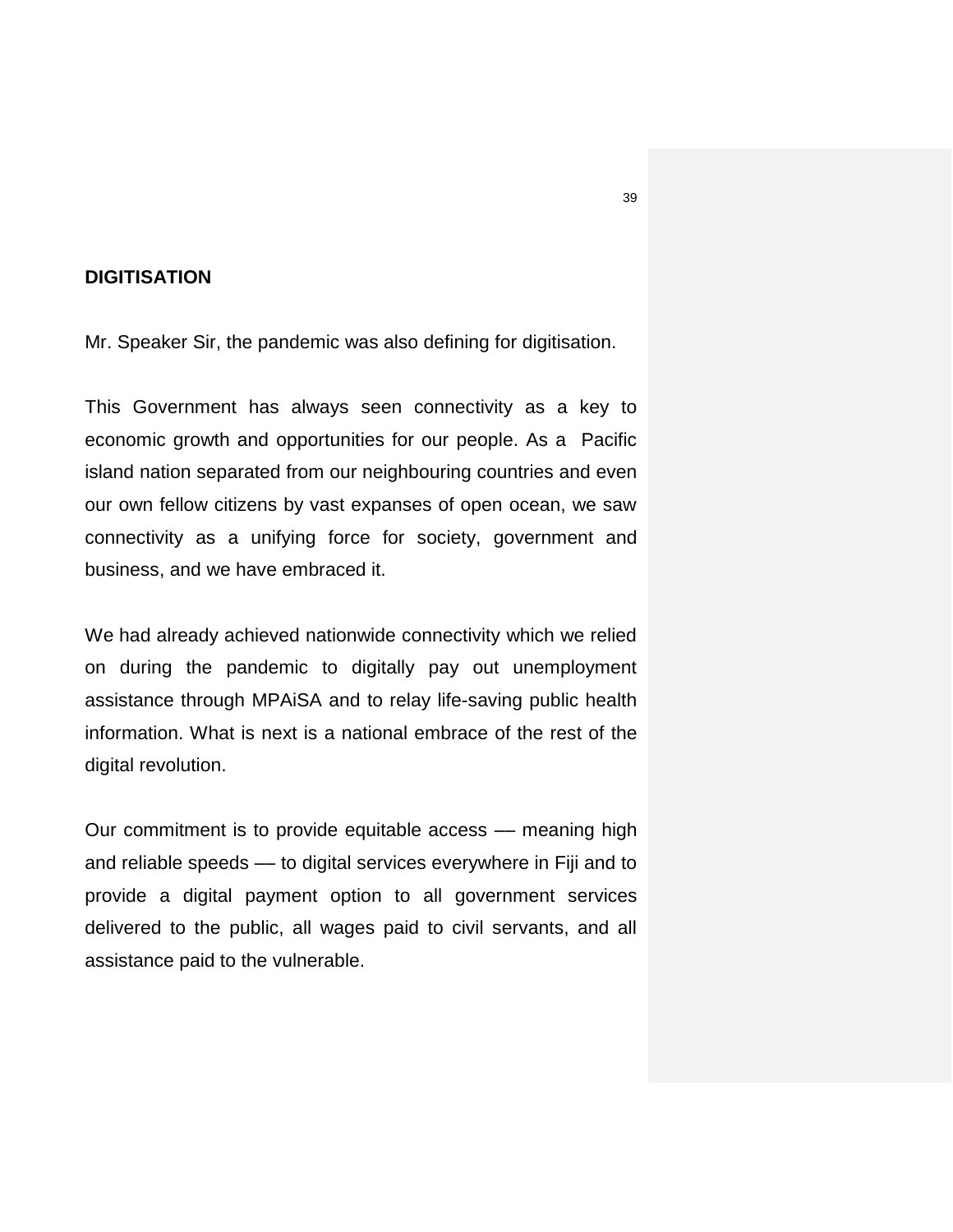More Fijians are becoming comfortable in online spaces every day. I've been personally to some of Vanua Levu's most isolated communities where we've established connectivity, and I want to give a special welcome to Fijians I met at the Lutukina District School, Koroinasolo Village School, Qalitu District School, Dawara District School, St. Pauls Primary School, Wailevu East Primary School, Vunisalusalu Primary School, Volivoli Primary School, Lagi Health Centre and Dogotuki Nursing Centre who are able to stream this session of Parliament.

As of now, 95% of our people have access to high speed and lowcost internet across 3G, 4G and 4G+ networks. Now we are focused on connecting the remaining 5% of unconnected Fijians.

Last November, we connected 26 schools and 14 health centres in the Northern Division. Of these 40 sites, 26 have WiFi Hotspots that provide connectivity for the surrounding community. We have further identified 59 unconnected and poorly connected schools nationwide. We have allocated a budget to connect 10 sites in this financial year and undertake site assessments for the remaining sites to determine the appropriate solutions for each school and the surrounding community.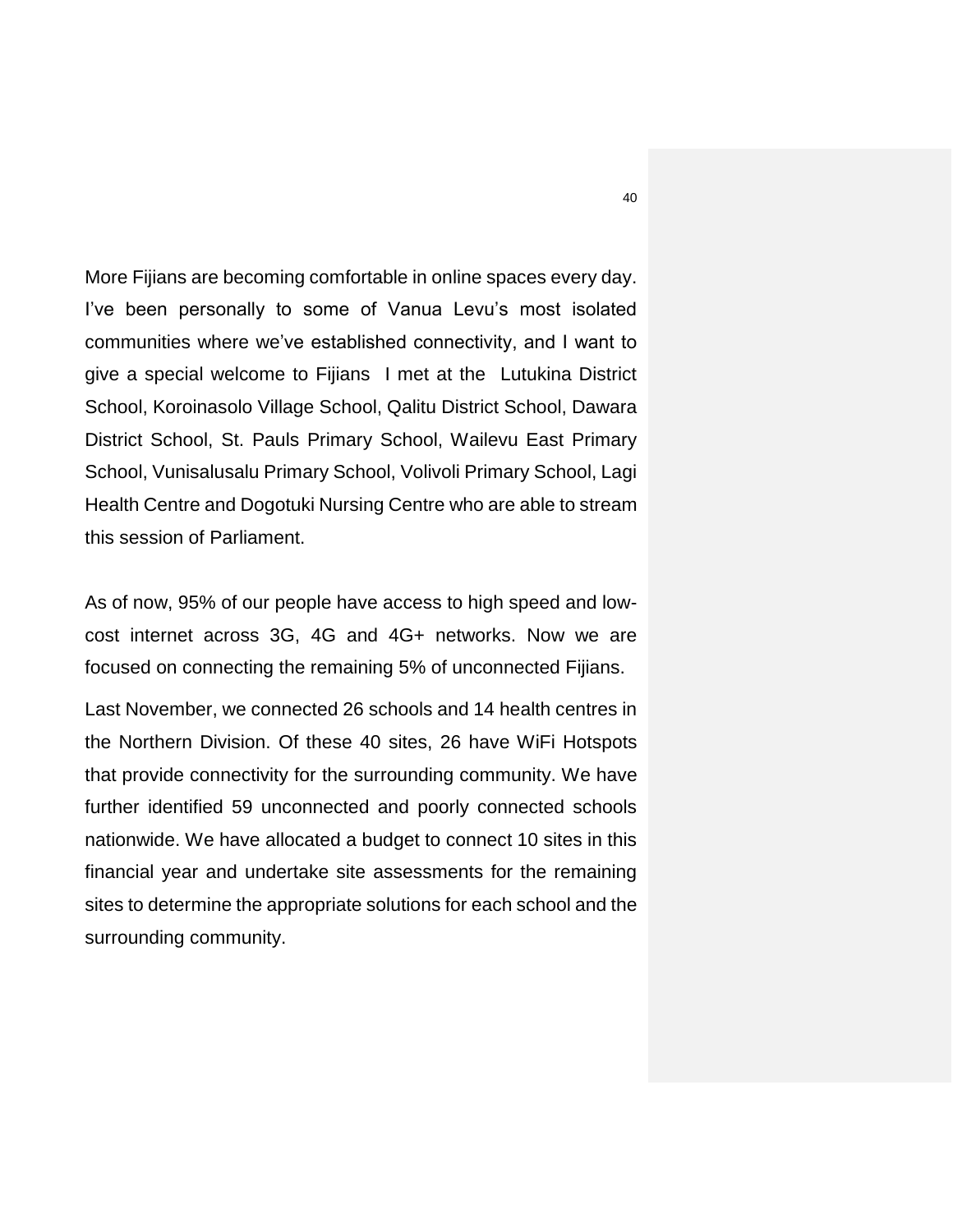We are also working closely with the telecom companies to pinpoint the coordinates of the 317 unconnected or poorly connected sites we have identified, we can properly design innovative, costeffective and sustainable solutions. In fact, this number has decreased because the telcos' infrastructure upgrades have increased connectivity in some areas. Under the infrastructuresharing model, 15 possible tower sites have been identified to connect at least 96 locations. The Universal Service Fund will then be used to install networks, provide services and cover operating costs in the universal service area, as provided under the law. We have allocated \$570,000 to undertake the site assessments and identify the exact locations that have recently been connected.

Mr. Speaker, we have been consistent in our efforts to connect everyone to the digital television platform so that a person living in the southern Lau Group can watch the same programme on his or her television as the person living in Suva.

As a result, we had fully transitioned to the digital television platform by November 2021 for the areas from Pacific Harbour to Korovou and Nadi to Lautoka connecting over 130,000 households. We are now focussing on the areas from Pacific Harbour to Nadi and Lautoka to Korovou, which will connect about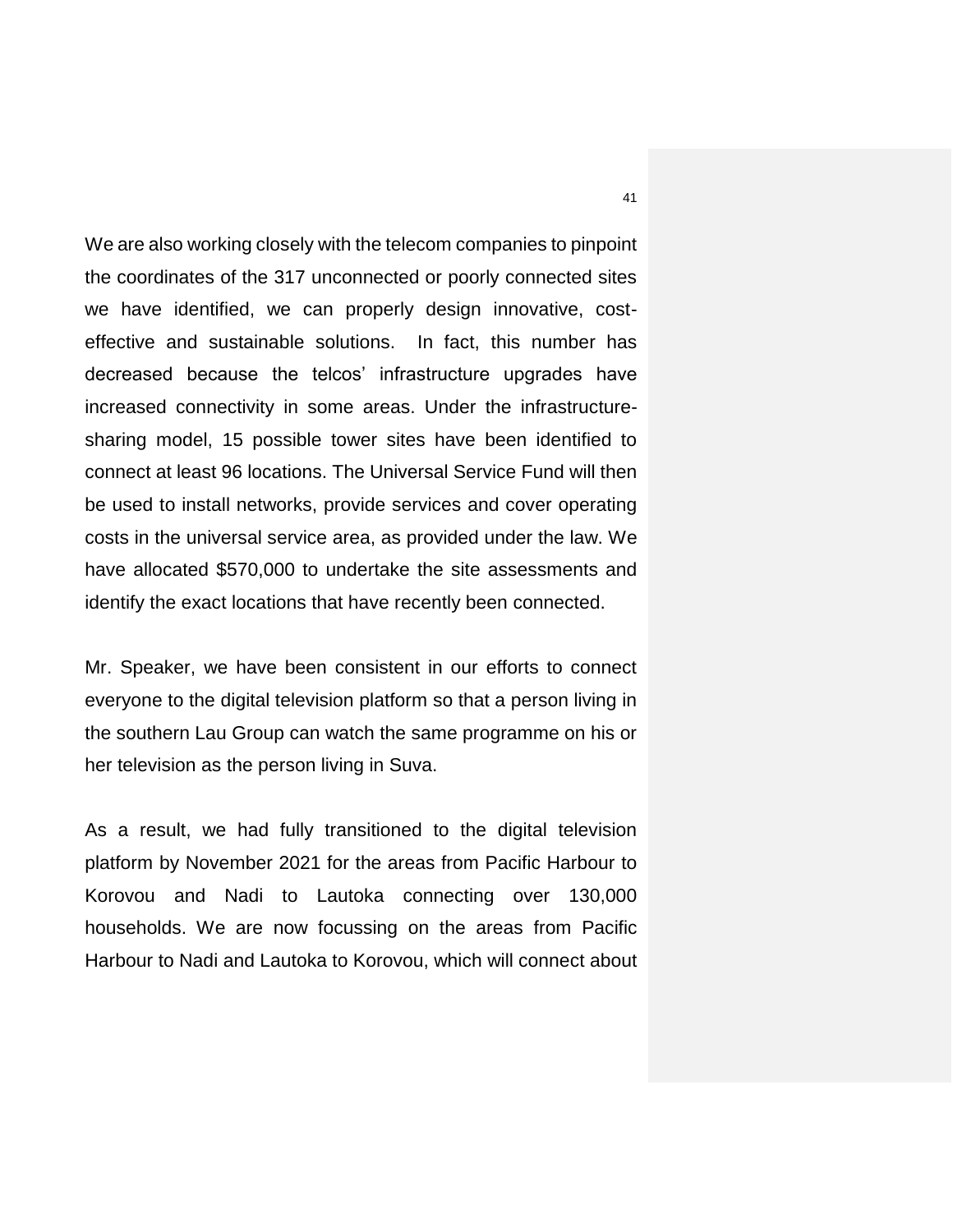42,059 households by May 2022. Once completed, we can say that all of Viti Levu has been migrated onto the digital television platform. We will commence with the digital switch-over activities. For the Fijians living in Vanua Levu and other parts of Fiji in July of this year.

#### **Fijian Vaccine Pass**

Given the recent global surge in COVID cases and as part of futureproofing our COVID-19 response efforts, we intend to roll out the Fijian Vaccine Pass (FVP) in the next few months. The first phase will be focussed on citizens and permit holders who have been vaccinated in Fiji and who need to travel overseas. We've allocated a budget for the operational and technical components, including the set-up of FVP personalisation and issuance centres in the Central, Western and Northern Divisions.

The Fijian Vaccine Pass will be in both digital and paper format and contain an individual's profile picture for easier identification. It will be free of charge, safe and secure, and the vaccine certificates of all family members can be stored on one smartphone. It will also display negative COVID test results and issue a verifiable, secure and interoperable QR code that can be scanned and ingested by the Fijian Vaccine Pass app.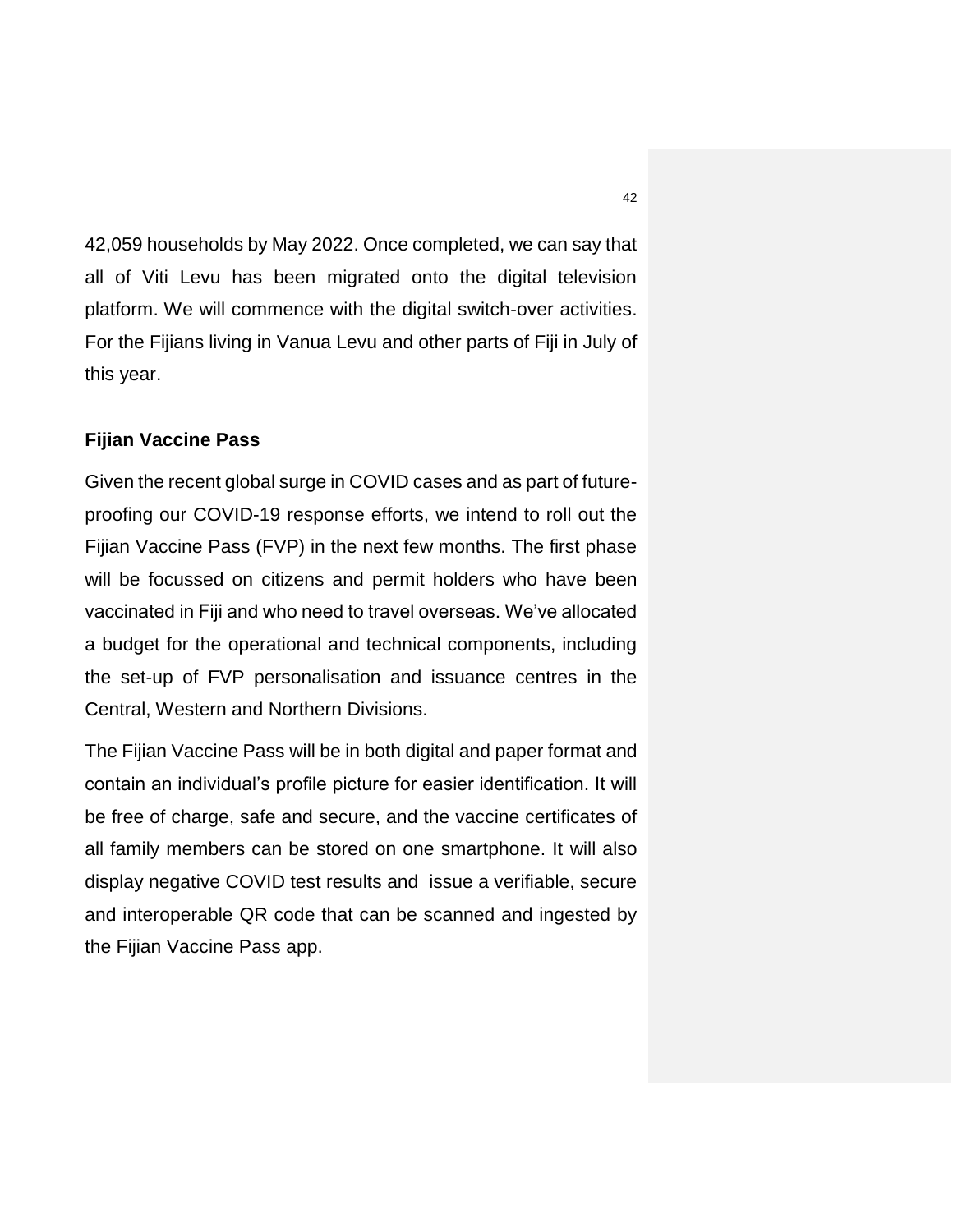### **UNEMPLOYMENT ASSISTANCE**

Mr. Speaker Sir, most economists and policy makers view unemployment assistance as a temporary measure, part of the social safety net that sustains people in hard times. That changed last year, when it became a vital economic, social and humanitarian tool.

The assistance helped keep families afloat and injected cash into the economy. I know many people were grateful for it, and so am I. Every Fijian benefited directly or indirectly from unemployment assistance. The amount was less important than the fact that Government could be depended on to maintain social stability and ensure that people did not become destitute and hopeless.

Government in 2021 provided \$430 million through its unemployment assistance programme directly to more than 400,000 people in the formal and informal sectors. This programme was targeted at the population in Viti Levu because of the prolonged lockdowns and restrictions on the island.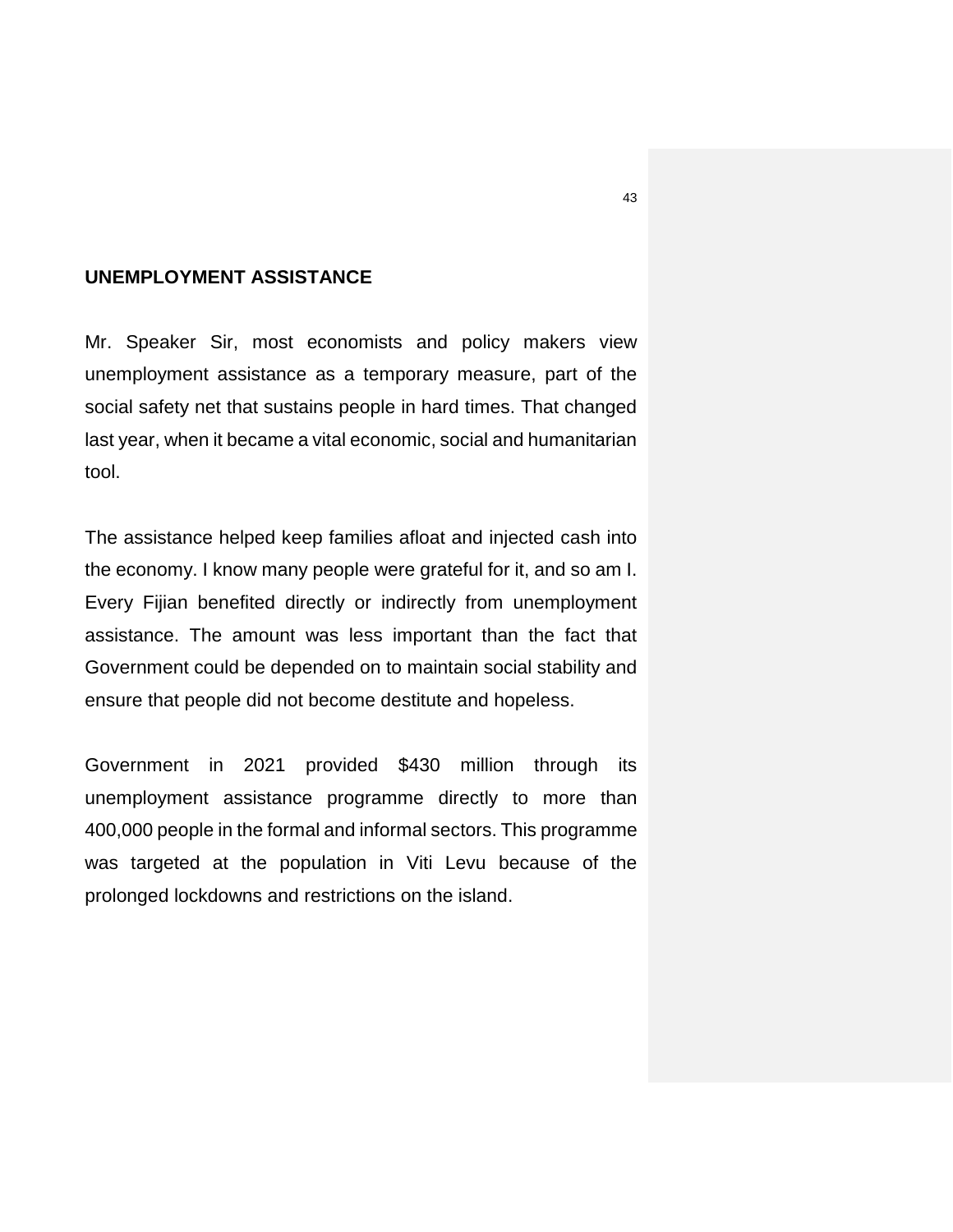So, what's next? While we can count on our recovery to deliver prosperity for FIjians, there is more we can do and that we will do to heal the wounds of the pandemic.

Although many areas in the Northern Division were not under strict lockdowns for long, many people suffered economic losses because of their direct connection to the Viti Levu economy. Not forgetting those affected in the informal sector, this budget has allocated \$13 million towards unemployment assistance for Vanua Levu. These Fijians will have the opportunity to apply for one-off assistance of \$100. The specifics of this plan will be announced soon. This programme also includes one-off assistance of \$50 to all social welfare recipients in Fiji. The bus fare subsidy for the elderly and disabled will be increased from the current \$10 per month to \$25 per month at a total cost of \$6 million dollars benefitting close to 40,000 Fijians.

#### **HOUSING**

Mr. Speaker Sir, housing is a basic need and a right of every person. Government seeks to create the proper economic conditions and regulatory framework to ensure an adequate supply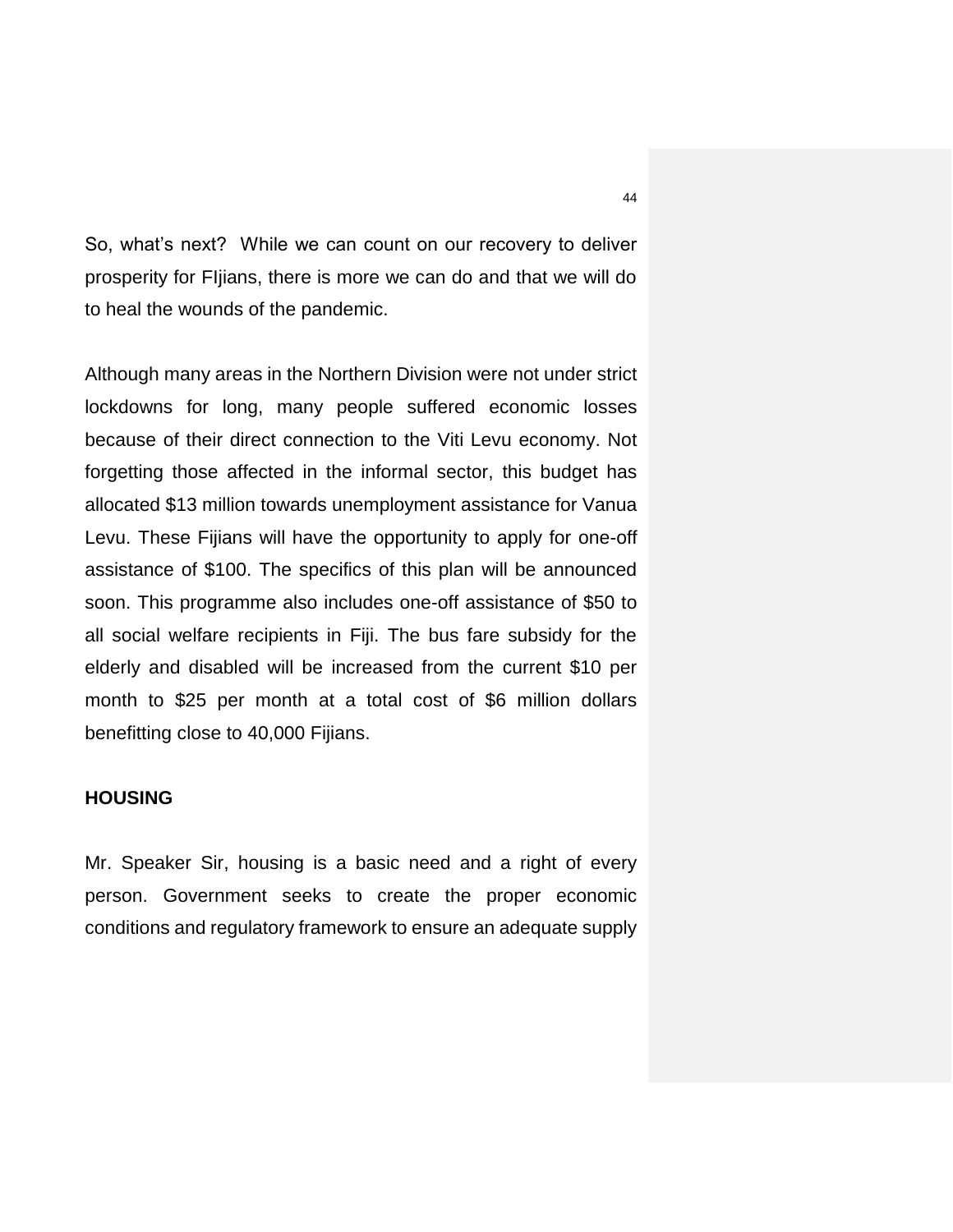of housing, and it steps in to help people at the bottom of the economic ladder to secure decent housing.

#### **First Home Ownership Programme**

The First Home Ownership Programme was launched in 2014 to provide affordable and quality housing for low and middle-income earners. Since its inception, the Programme has assisted approximately 3,400 Fijian households with a total funding of \$36 million.

There's an enormous amount I can say about the nature of this programme and how it functions, but the simple mission of this initiative is to give Fijians faith that owning a home is possible. Home ownership gives people something worthwhile and rewarding to work for and save for. For most people, a home is the single largest investment they will ever make. It is something they can pass on to their children — because for all the growth that we create for the economy, what makes that prosperity count is the faith it instils in young Fijians — the faith that they can benefit and build on our success. We're not just talking about that promise –– we are funding it.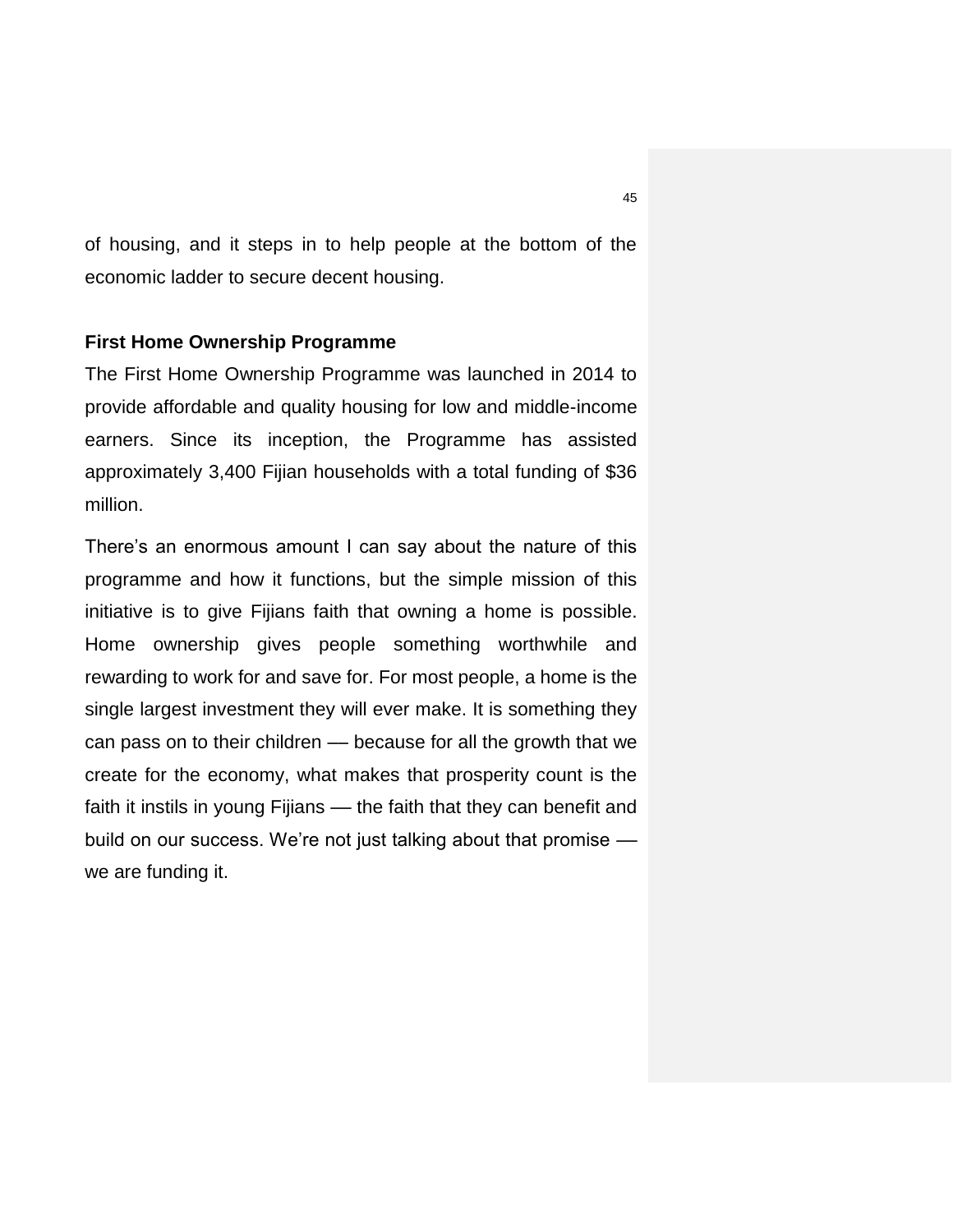Payments for the First Home Programme are in excess of \$5 million for the current financial year alone. In the 2021-2022 Budget a total of \$4 million was allocated, and the to-tal allocation was paid out within the first few months, assisting 211 families.

So, what's next? More homes and more hope for first-time home buyers and builders. To meet mounting demand, in the Revised 2021-2022 Budget, the Ministry of Housing and Community Development is provided **an additional \$5.9 million in funding support.** 

#### **Social Housing Assistance**

The Ministry of Housing and Community Development committed to review the Social Housing Assistance Policy to introduce a more sustainable and climate-resilient housing assistance programme. The 2017 Census had revealed that 46% of rural housing structures are of poor quality, with 42% of houses made with tin and corrugated iron. We've all seen the aftermath of the new breed of super storms that are striking Fiji with terrifying regularity and the shocking sight of metal sheets strewn about communities. They are a serious hazard, as storm winds rip them from roofs at killer speeds.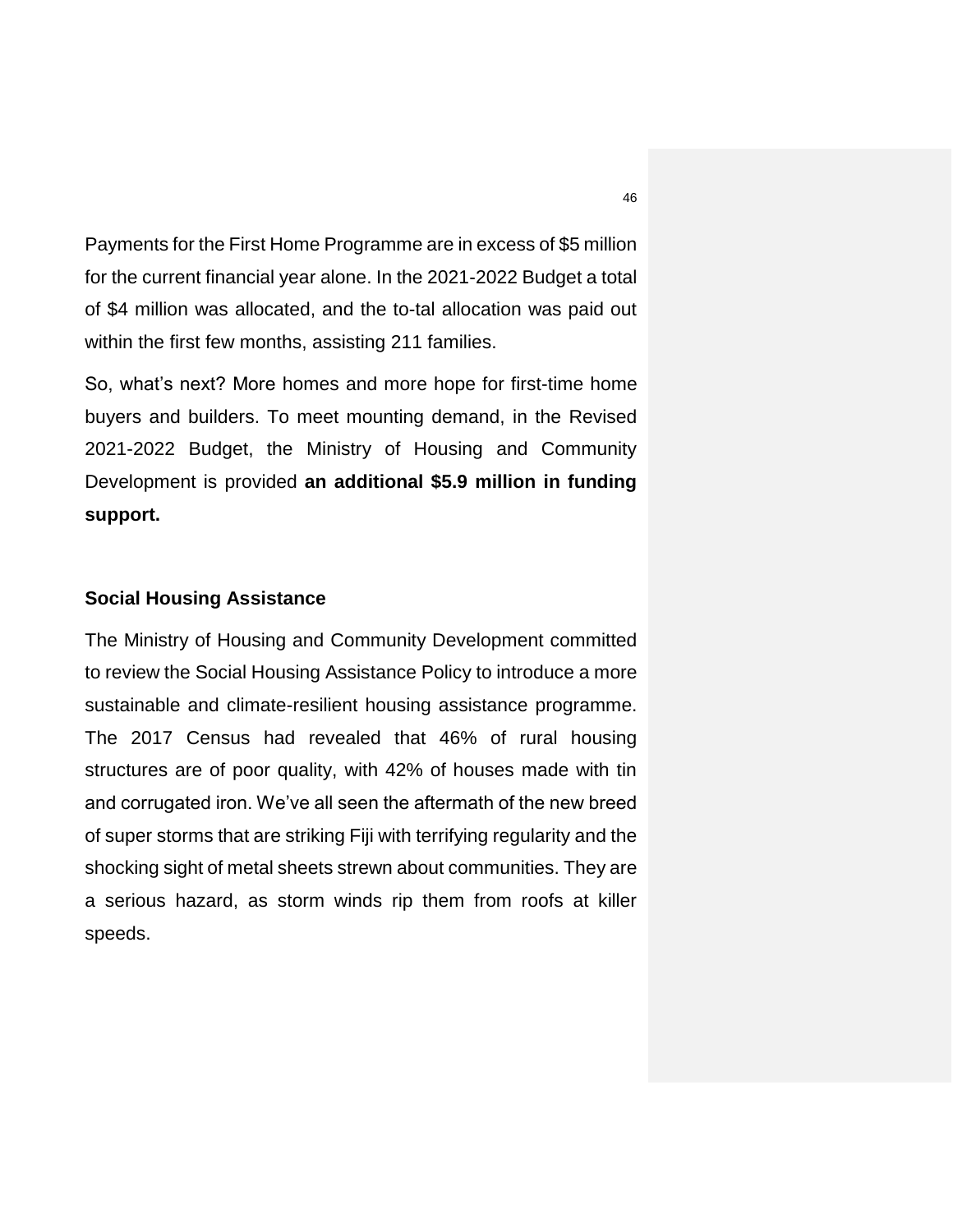The only moral answer to the question of "what is next" for these communities is greater resilience. The revised policy will support the construction of cyclone-certified houses. It will also move away from the old one-third and two-third contribution model. Instead, successful applicants will receive \$10,000 grant assistance for the purchase and transportation of building materials. **The Social Housing Programme has been allocated \$600,000** in the Revised 2021-2022 Budget to implement the revised policy.

# **Lagilagi Housing Project**

In 2009, the Ministry of Local Government, Urban Development & Housing together with the Peoples Community Network (PCN) Charitable Trust signed a Memorandum of Agreement for the Lagilagi Housing Project in Jittu Estate, Suva, for the construction of 153 affordable housing units.

The first phase was for the construction of 33 units, completed at a total value of \$2.9 million. To date, 117 units have been fully completed at the total cost of \$15.6 million. But PCN acted shamelessly in what amounted to a fleecing of people who had put their hopes into this project and handed over their hard-earned savings in deposit.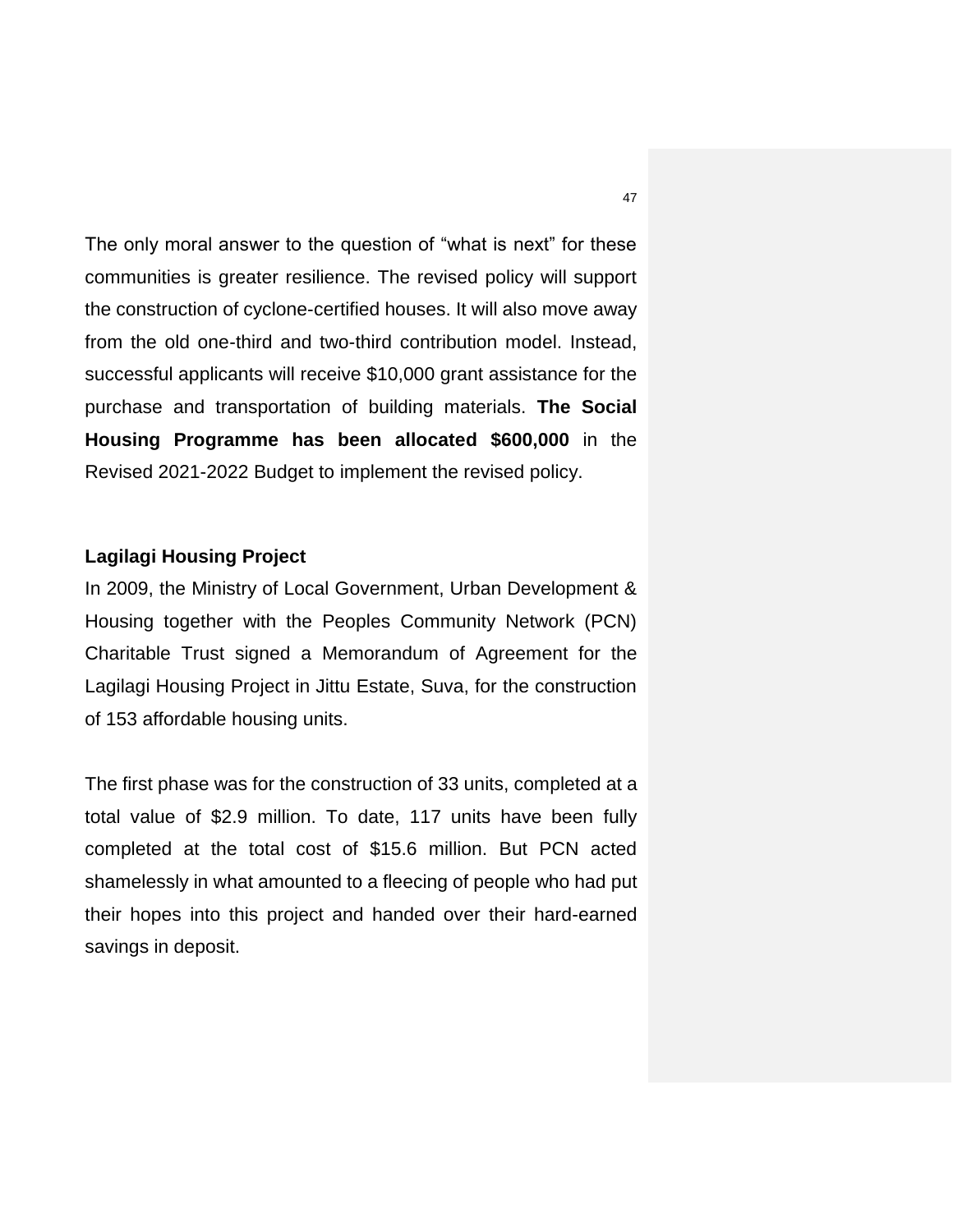In 2019, the Fijian Competition and Consumer Commission (FCCC) conducted an investigation on the Lagilagi Housing Project after receiving numerous complaints. FCCC's investigation revealed significant problems in governance and risk management and substantial financial irregularities. PCN kept the deposits of eligible people and then sold units to people who were not eligible – some who were wealthy business people. Other money that was collected has simply vanished. The whole thing reeked of corruption and fraud, Mr. Speaker, Sir, and the matter will now be referred to appropriate authorities for further investigation and legal action.

We, as a Government, we feel that we have a moral obligation to repay the hardworking Fijians who worked hard and saved for homes they were promised. With the assistance of FCCC, the Ministry of Housing and Community Development has identified 3,367 complainants, whose deposits amount to some \$2.2 million. In the Revised 2021-2022 Budget, **the Ministry is allocated \$2.27 million for the reimbursement of the victims of PCN's scams.** In addition, the Ministry is in consultation with the Solicitor General's Office to ensure the lease titles are transferred from PCN to the Ministry of Lands and Mineral Resources.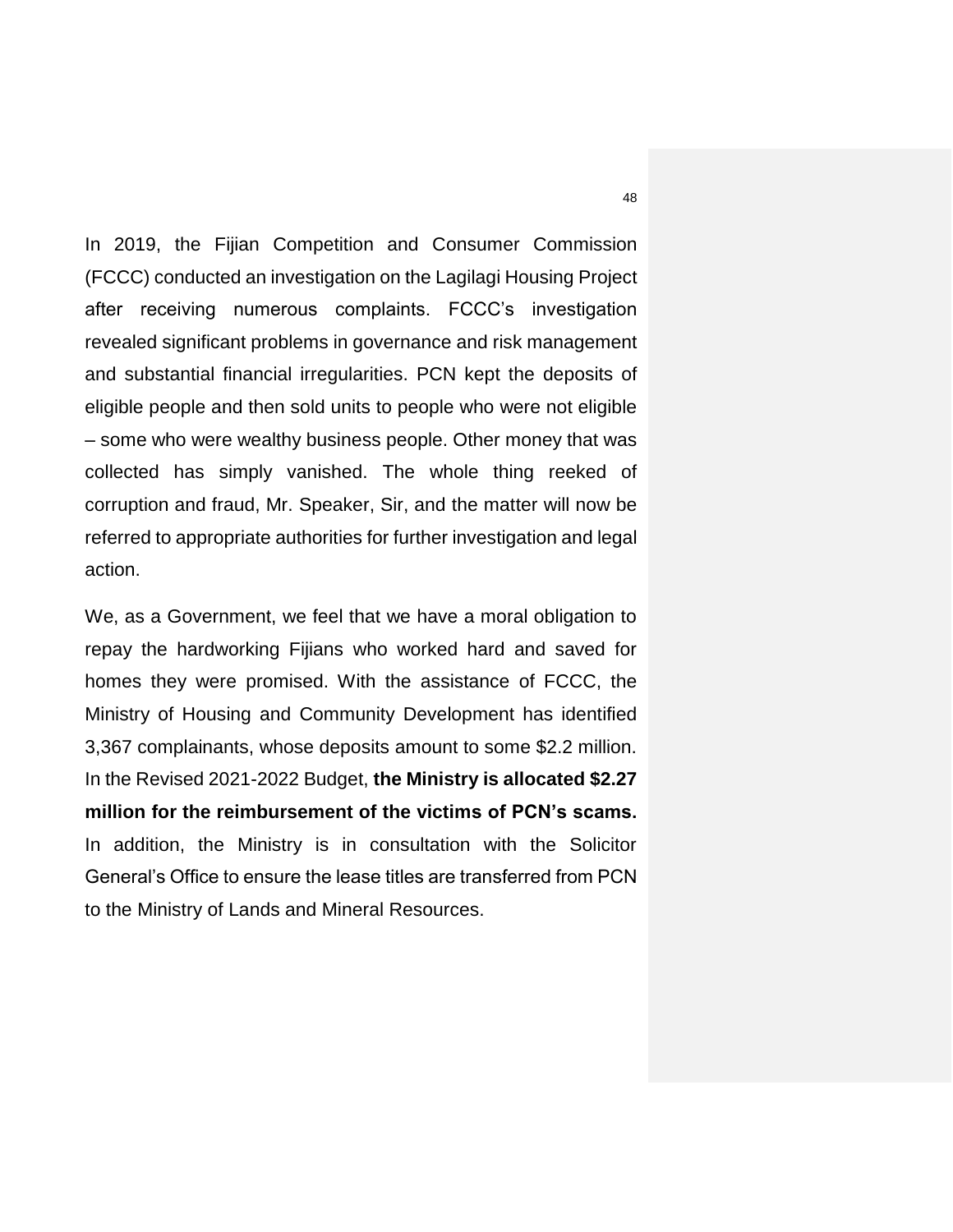#### **iTaukei Land Development**

\$4 million was allocated towards the iTaukei Land Development Programme, which helps iTaukei landowners develop their land for residential and commercial purposes. Currently, there are nine projects being carried out under iTaukei Land Development Programme. We have completed construction works in Saweni, Wairabetia, Nasoqela, Vuda I and Yadua Subdivisions. Once all the projects are completed, there will be a total of 308 lots available for leasing -- 270 residential lots, 14 non-residential lots and 24 industrial lots -- a total land area of 61.02 hectares.

Yadua and Nasoqela Subdivision in Namata are climate-resilient, with underground cabling by EFL, and climate-resilience upgrades are in progress for other two subdivisions (Saweni, Wairebetia) which will incorporate climate resilient designs. These lots are now already available and people have expressed interest to invest.

In addition, earlier this month, the Vuda Phase II and Tubalevu Subdivision (Tavua) projects were awarded for construction. The construction works at these subdivisions will soon commence. These subdivisions will be climate-resilient compliant.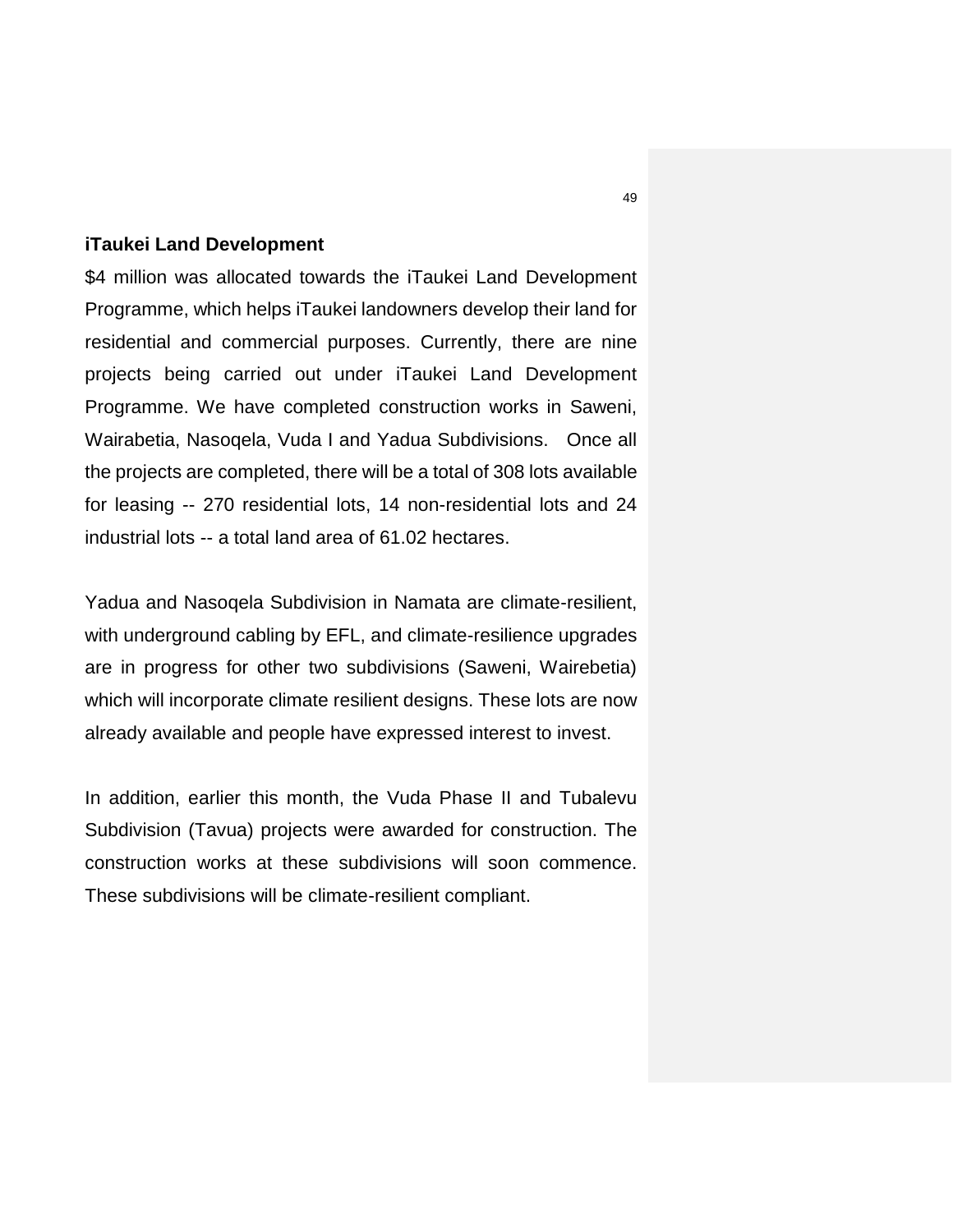The Saravi and Veiseisei Subdivisions are under consultancy phase with the design scheme being completed and necessary approvals are being obtained from relevant regulatory authorities.

# **INFRASTRUCTURE**

Mr. Speaker Sir, improving the nation's infrastructure has been a priority of this government from the beginning. We have been busily rebuilding Fiji's network of roads and jetties, and we have ambitious goals to provide electricity to every household by 2026 and clean water to every household by 2030. I think every Fijian can look back to the condition of our roads 15 years ago and be pleased with the vast improvements. We are simply better connected physically today than ever before, and that is good for families and for business. Roads everywhere suffer damage from storms and heavy traffic, but today our roads are well maintained and quickly repaired.

# **Fiji Roads Authority (FRA)**

Continued investment in Fiji's transport infrastructure has been a priority of this government precisely because it is necessary for economic growth and the general welfare of the country. Sustained investment into roads, bridges and jetties give people access to services, facilities and markets.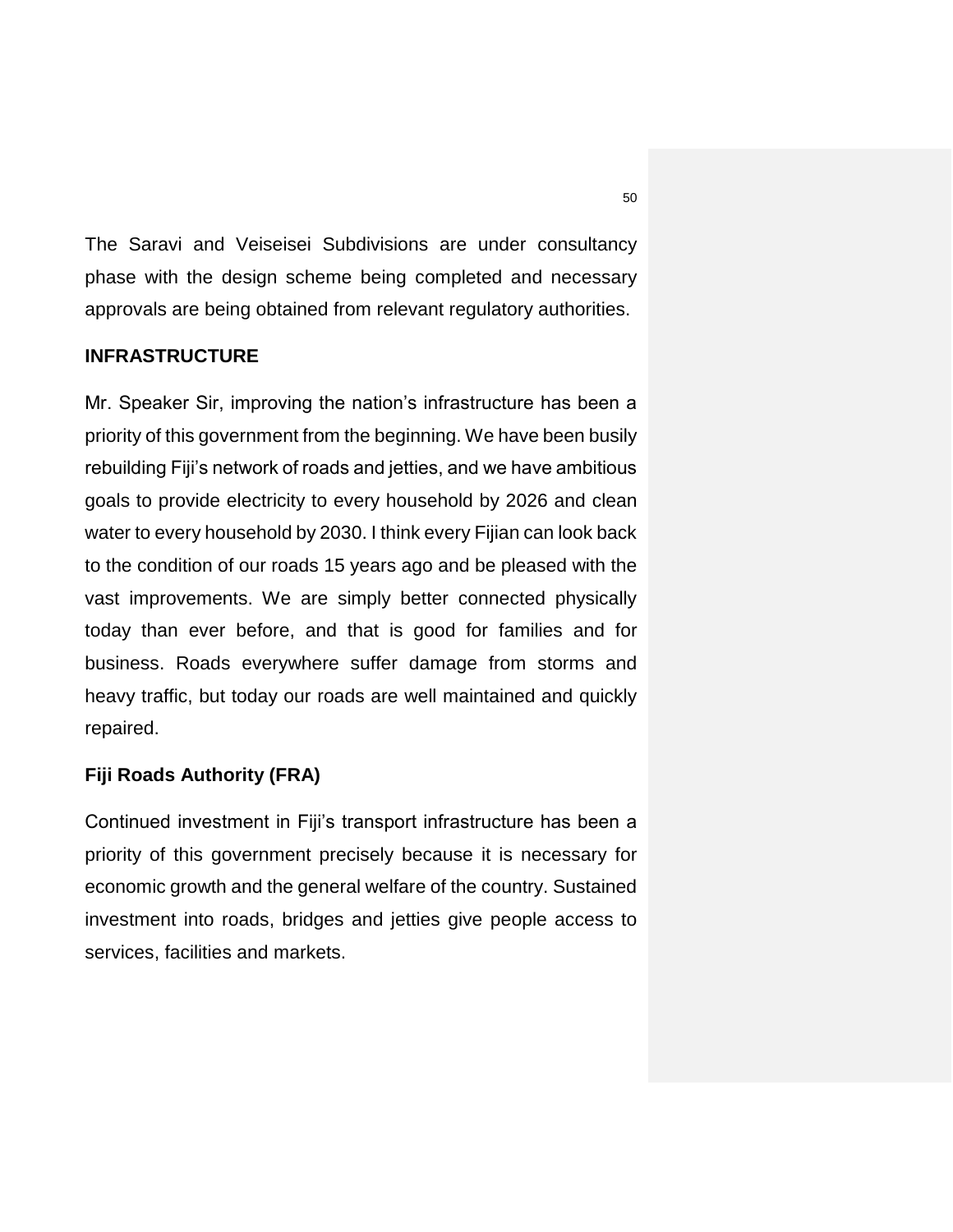So, what's next for our roads?

In the 2021-2022 Revised Budget, a sum of **\$338.2 million** is provided to the Authority. \$13.1 million will enable FRA to carry out its daily operations and \$325.1 million will finance important capital programmes.

A sum of **\$72.9 million** is allocated for the maintenance of Fiji's transport network and road assets such as drainage, footpaths, railings, signage, lights and signals.

Changes to our climate contribute to the increasing costs of maintaining our transport infrastructure, and **\$21.8 million** is allocated for Emergency restoration works to key infrastructure that suffered damage due to Tropical Cyclone Cody and other severe weather events.

Due to the damages to non-FRA roads since January 2022 due to TC Cody and heavy rainfall, FRA has been receiving requests for repair of non-FRA roads and other asset–mainly repair of community roads, crossings, culverts and clearing of drainage. An amount of **\$5.0 million** is allocated for rehabilitation for non-FRA roads as a one-off funding. Under this allocation, priority will be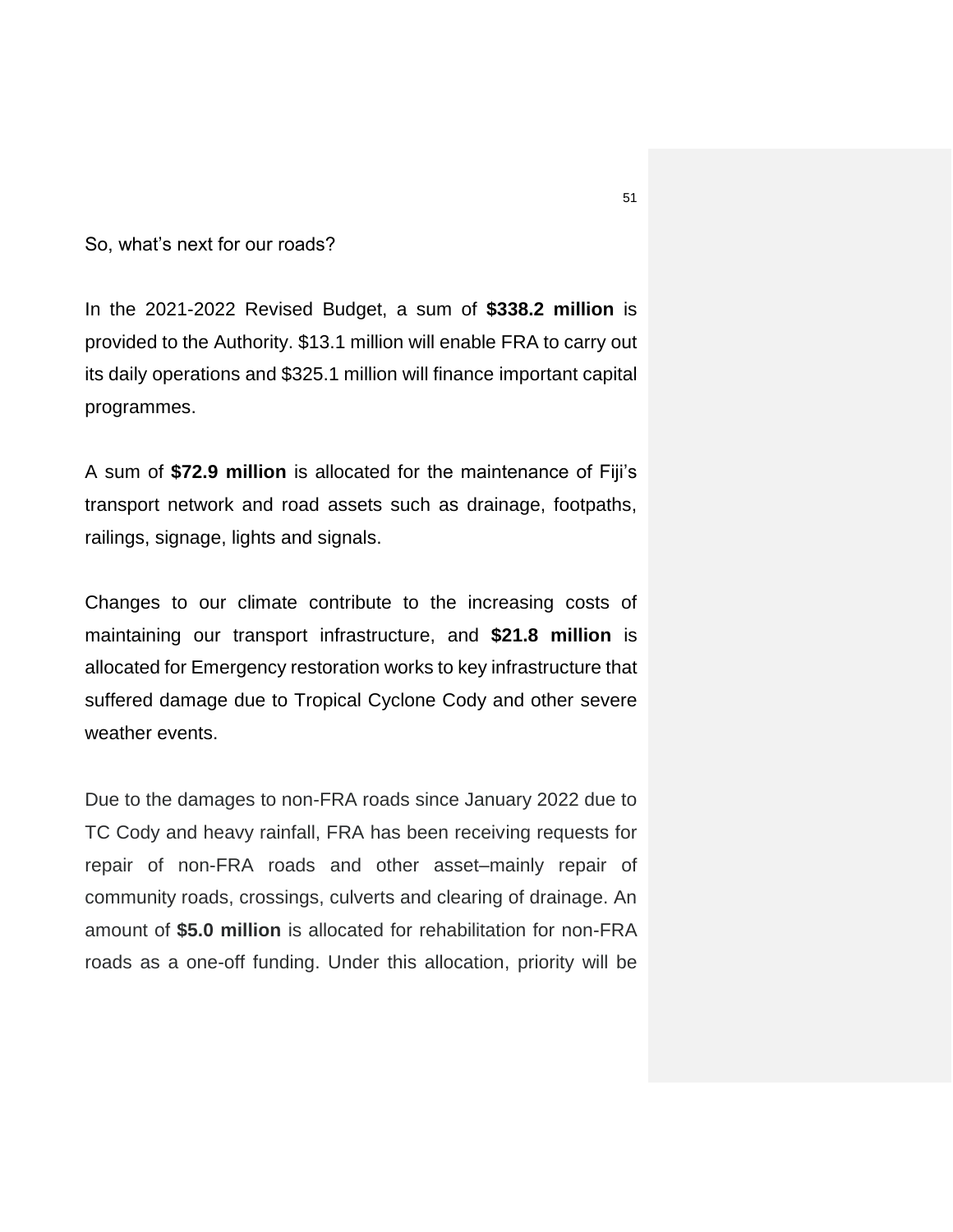given to those roads that provide access to hospitals, health centres, schools, settlements, communities, villages and markets.

Our programme to replace dilapidated jetties in our maritime islands will continue so that we can further improve accessibility and the delivery of services to these islands.

**\$60.0 million i**s allocated to FRA for the renewal and replacement of severely deteriorated roads, particularly under the *'Rip & Remake'* programme, which has markedly improved the condition of the sealed road network. **\$34.02 million** is provided for maintenance and repair of bridges, and **\$14.5 million** will fund ongoing contracts under the Rural Roads Programme which aims to enhance transport connectivity for our rural communities.

A sum of **\$102.1 million** is provided for the ongoing Transport Infrastructure Investment Sector Programme (TIISP) to rehabilitate major roads along Queens and Kings road, and complete the designs for the 40 critical bridges and three jetties–in Natovi, Savusavu and Nabouwalu.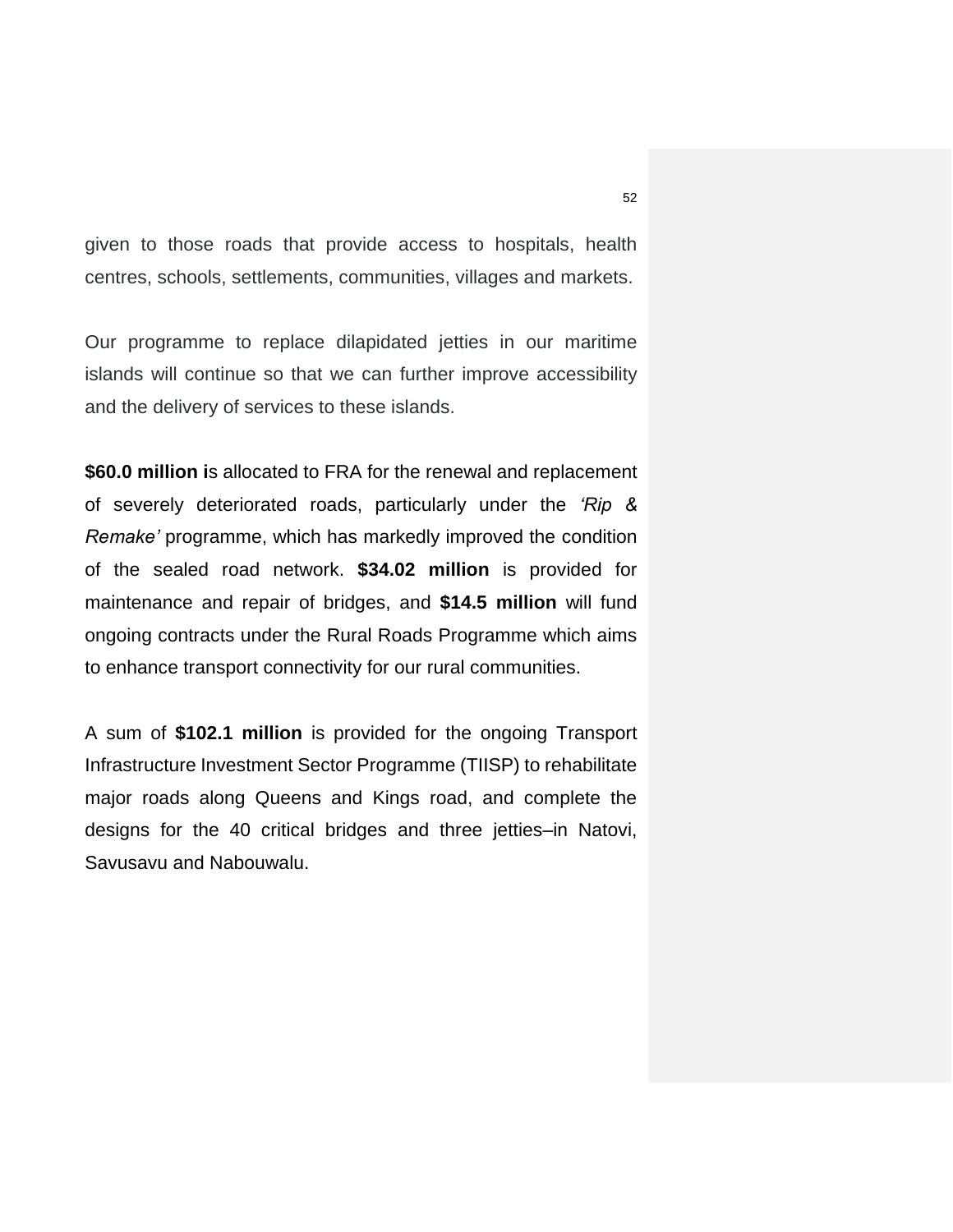#### **Nadi River Flood Alleviation Project**

The Nadi River Flood Alleviation Project is pressing ahead, with physical works to begin on a drainage system in Nadi town proper and design works for the widening of the Nadi river to reduce flooding that has long devastated communities along the river. The project has been delayed due to COVID but all efforts are now put into place to expedite the works.

We're funding that effort through a renewed mix of commitments from grant funding from Japanese and Australian governments along with **\$3 million** in government funding. Discussions will also be held with World Bank and Asian Infrastructure Investment Bank to gauge their interest for the project funding for Project B, which included river widening, construction of a dike and desilting of the river.

#### **Water Authority of Fiji**

We have a water problem in Fiji. A massive rural-to-urban drift and the increase in informal settlements in between Lami to Nausori corridor has placed a massive strain on ageing water infrastructure that we are urgently addressing. Some 310,000 Fijians now reside in the Lami-to-Nausori corridor, which is one reason many places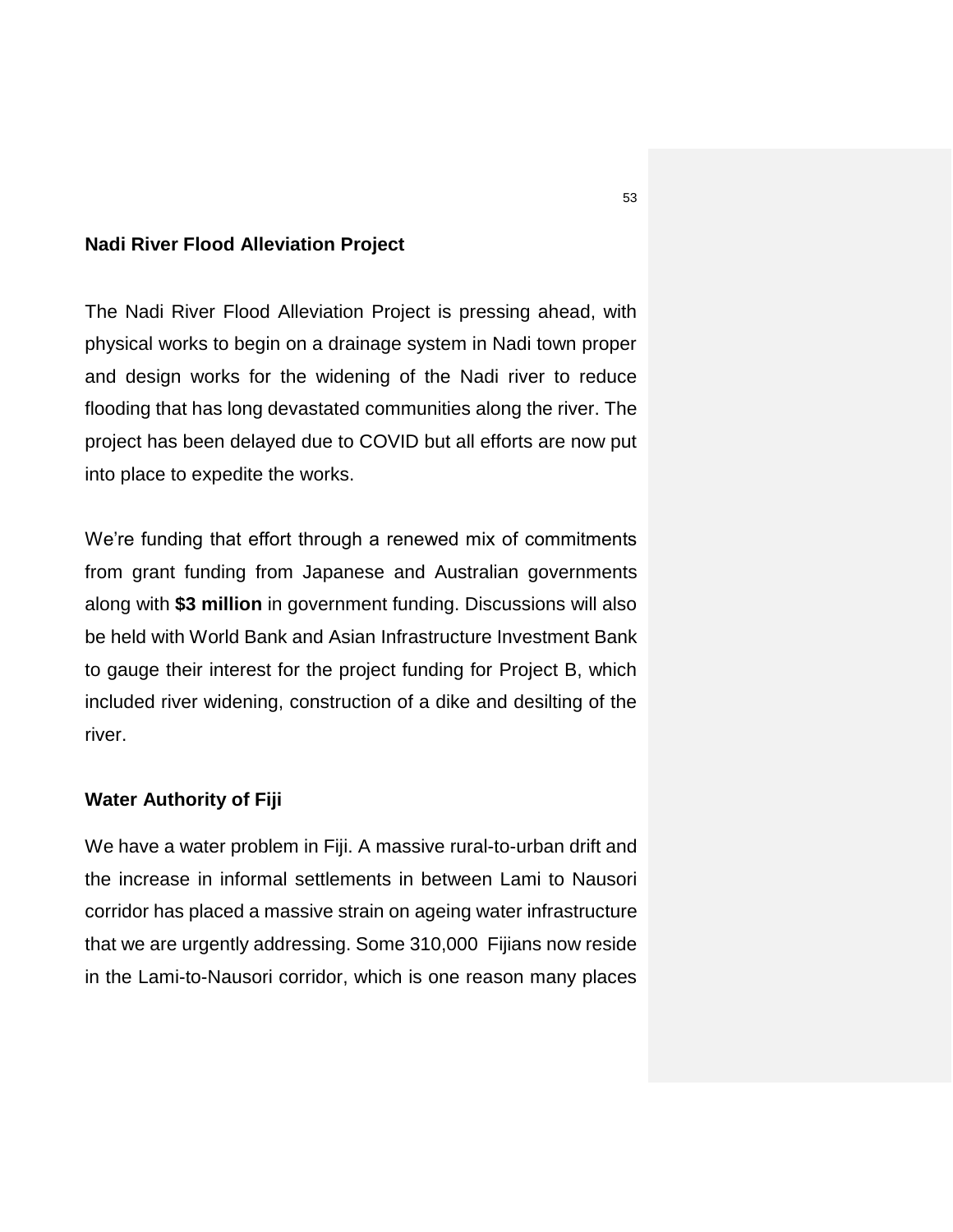have intermittent water supply. Adverse weather conditions such as cyclones and heavy rainfall also cause flooding and high turbidity.

Moreover, the ageing infrastructure that makes up the reticulation system was built over 40 years ago, and currently presents major challenges for both capacity and maintenance. There was no replacement or preventive maintenance program for the ageing infrastructure, some of which was put in place during colonial times.

The Revised 2021-2022 Budget for the Water Authority of Fiji is **\$195.2 million,** of which **\$80.7 million is for operating expenditure and \$114.5 million is for capital investment** in our water and wastewater network. Some of the projects include emergency water tanks in communities where water supply is unreliable. Because while urgent work must be undertaken, communities can't wait it out with an intermittent supply of water.

An allocation of **\$6.3 million** is provided to address the water disruption issues in the Suva-Nausori corridor, Nadi, Lautoka and Labasa.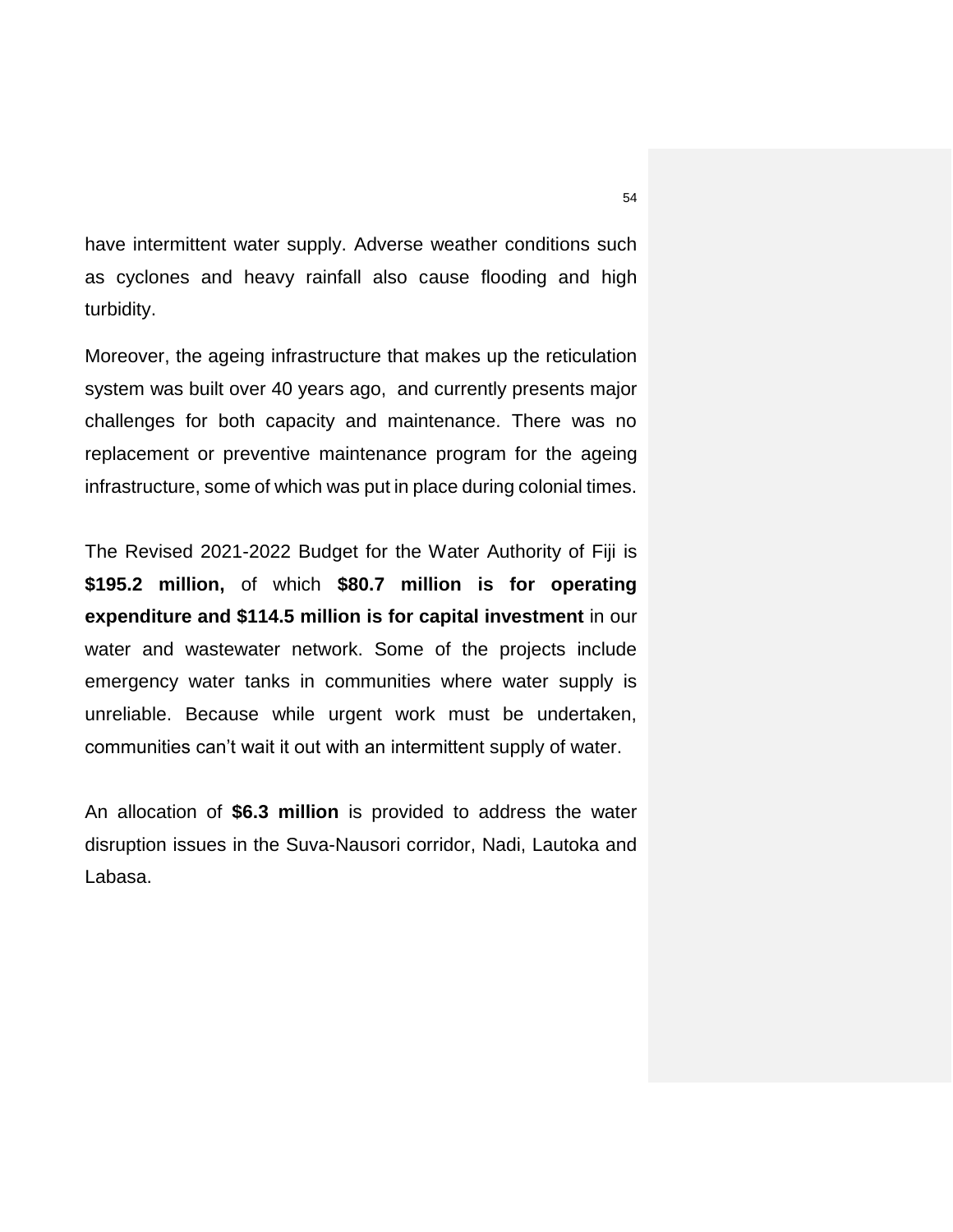To date, 34,385 households have benefited from Government's free water initiative at a cost of \$475,000. This will continue to expand in this financial year.

The Government will be bringing back the Rainwater Harvesting Programme whereby we provide a subsidy of 70% for rainwater harvesting systems in rural areas. Applicants are required to construct the base for the water tank and gutter system. An amount of **\$1.0 million** is allocated in the Revised Budget to cover those applications pending at Water Authority of Fiji since 2019 and delayed due to the COVID pandemic.

The Viria Project will reduce the number and extent of water disruptions and other woes in the Greater Suva-Nausori corridor, and an amount **of \$40.9 million is allocated** for it in the Revised 2021-2022 Budget. Despite delays as a result of COVID-19, construction is well underway and expected to be completed by first quarter 2023. The total cost of the project is around **\$270 million.**

This is one of the largest water infrastructure projects ever undertaken in Fiji. Once completed, the project will increase the capacity of the Water Authority of Fiji in the Suva-Nausori area by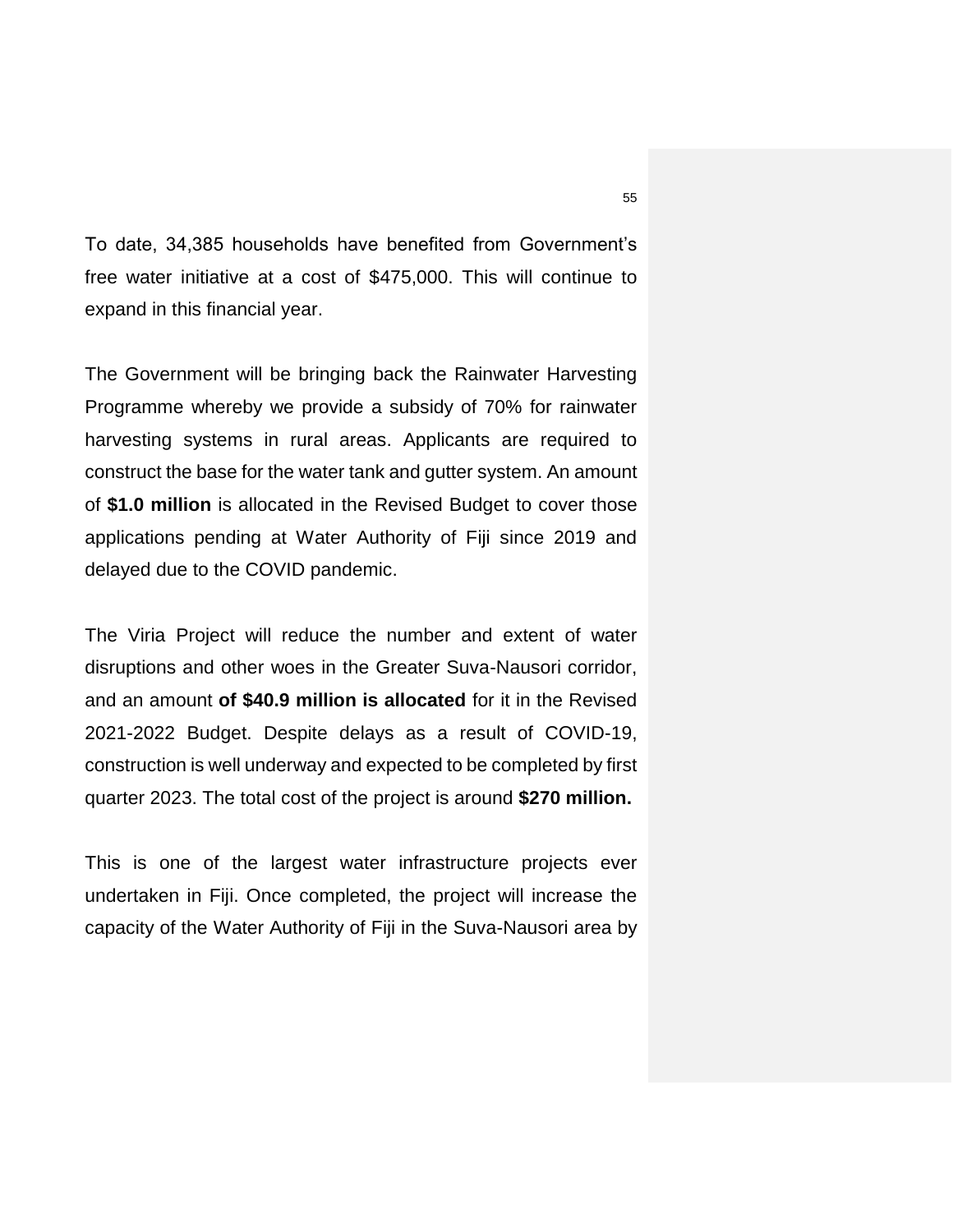40 million litres per day, with the plant designed for an additional capacity of 40 million litres per day.

# **Electrification**

The Government has funded to the tune of more than **\$187 million since 2012** to carry electricity to homes in our peri-urban and rural areas. This can only improve standards of living and increase economic opportunities, and the investment reflects Government's commitment to provide affordable, reliable, modern and sustainable energy services for all Fijians, with 100% national coverage by 2026.

A total budget of \$9.7 million has been allocated for the Housewiring and Grid Extension Programme. **\$3.65 million of that total is** for the complete installation of proper wiring in homes that will connect to the EFL grid system, which will benefit 42,486 people.

**\$6.1 million** has been allocated to extend the grid to communities that are not currently served. The extension of EFL grid networks will benefit the rural areas that do not currently have access to electricity. A total of 48 schemes will be implemented, with more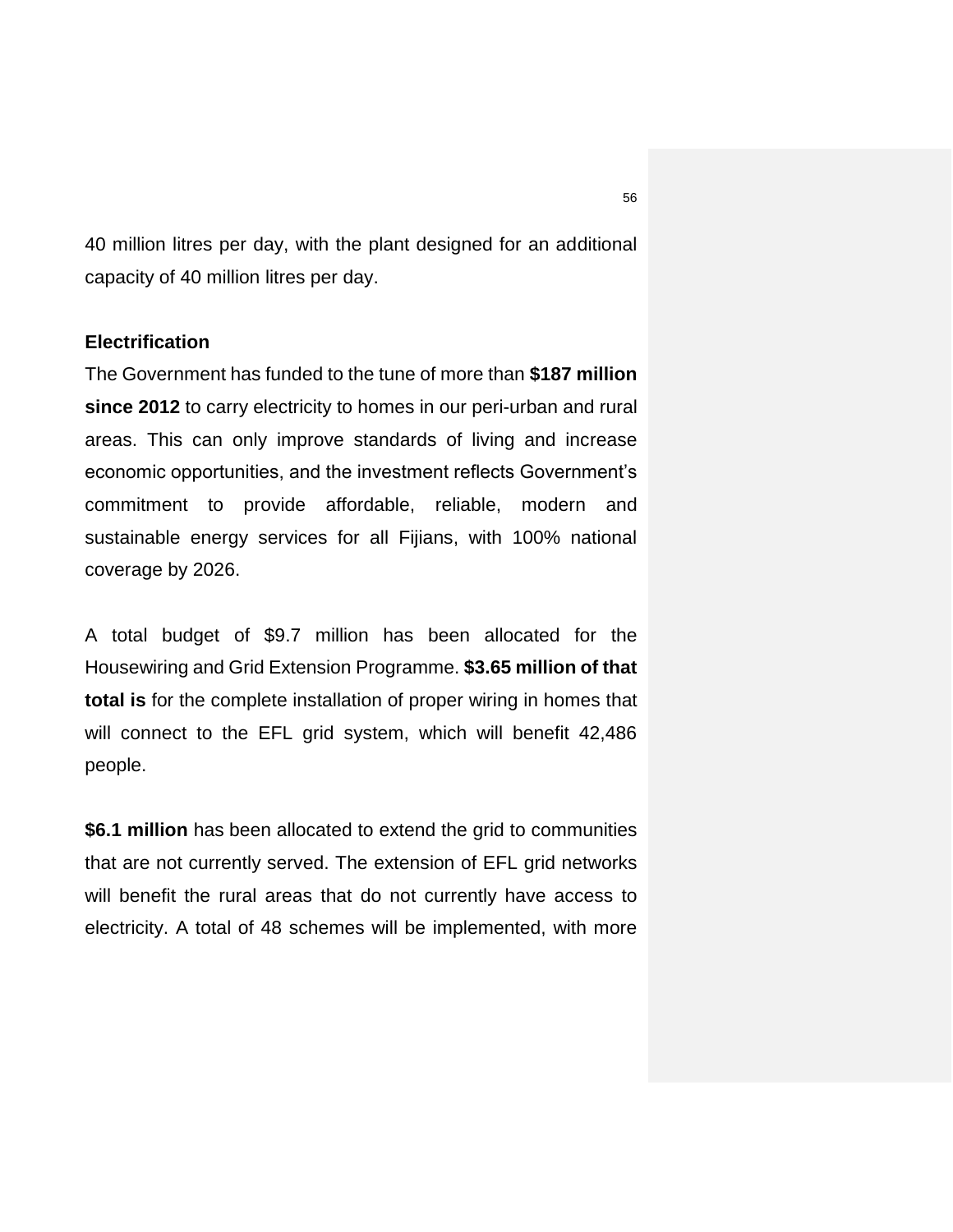than 5,000 Fijians to be benefited from the programme–13 in Central Division, 29 in Western Division and 6 in Northern Division.

**During the next three financial years**, the Fijian Government will be allocating a sum of around **\$20.0 million** to fund a total of 177 schemes for which survey and quotations have been completed by EFL. This will benefit more than 10,000 Fijians living in areas such as Mavua, and Navuto in Sigatoka; Dratabu, Navuso, and some areas in Votualevu in Nadi; Abaca, Natawarau, Lovu, Tavakubu, and households without electricity living along Vuda Back Road in Lautoka; Balevuto, Moto, Vatusui, and Vakabuli in Ba; Waiqumu Settlement, Wairuku; Nadele, Nabuna, Toko, Vuniniurea in Tavua; Navolau, Tavuvatu, and Naqaqa in Rakiraki. For the Northern Division, areas such as Muqumuqumu, Bulileka, and Korotari in Labasa; Nabalebale, Matakunea, Nasavu, Natuvu, and Natua in Savusavu; Drekeniwai, and Burotu in Taveuni. Last but not the least, the Government will also ensure that the households in the Central Division that do not have access to electricity in areas such as Korovou, Tailevu, Namosi, Naitasiri, and Serua will be connected to the grid.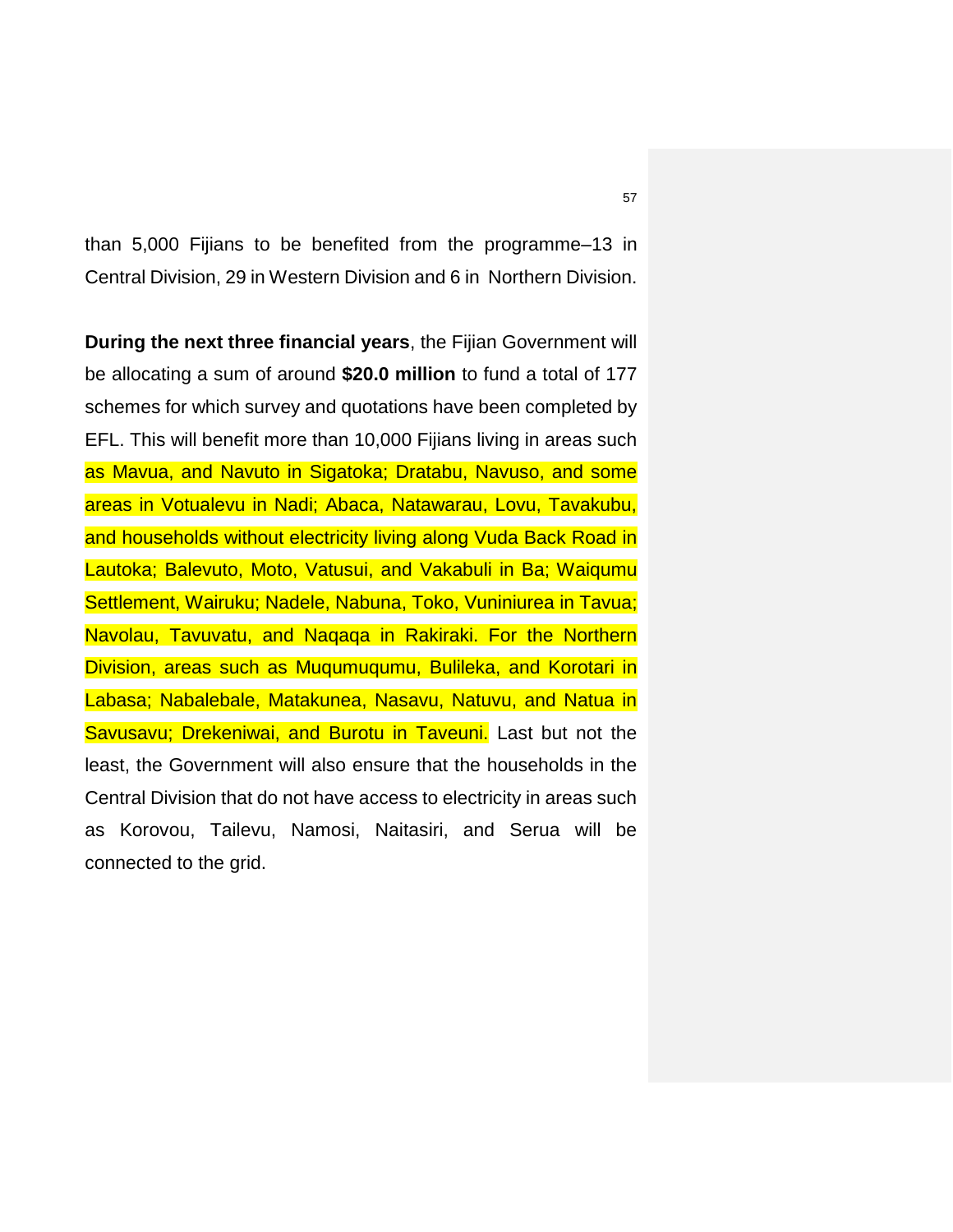# **AGRICULTURE**

Agriculture was one of our most consistent drivers of growth through COVID. Some obscurantists deny the investment we have made –– but they sound silly when you see our record. With the full support of their government Fiji's farmers set a record in agricultural exports in the year 2020. Our objective is for that trend to keep rising –– exponentially if possible. That starts with recognising where consumer demand is headed and harnessing technology to step-up our scale, particularly in opportunity-rich niches.

Mr. Speaker Sir, in order for our agriculture sector to develop, grow and adapt to new markets, social and climate conditions, it will need to adopt new technology, Government is supporting the Farm Mechanisation Program with funding of **\$500,000** and the Commercial Agriculture Development Programme (CADP) through procurement of small farming equipment, irrigation kits, and other agricultural machinery.

#### **Successful Entrepreneurs in Livestock Farming (SELF)**

Many large scale livestock farmers essentially have been on their own. SELF is about those who are already big but have hardly received any or no assistance at all but we want to assist them now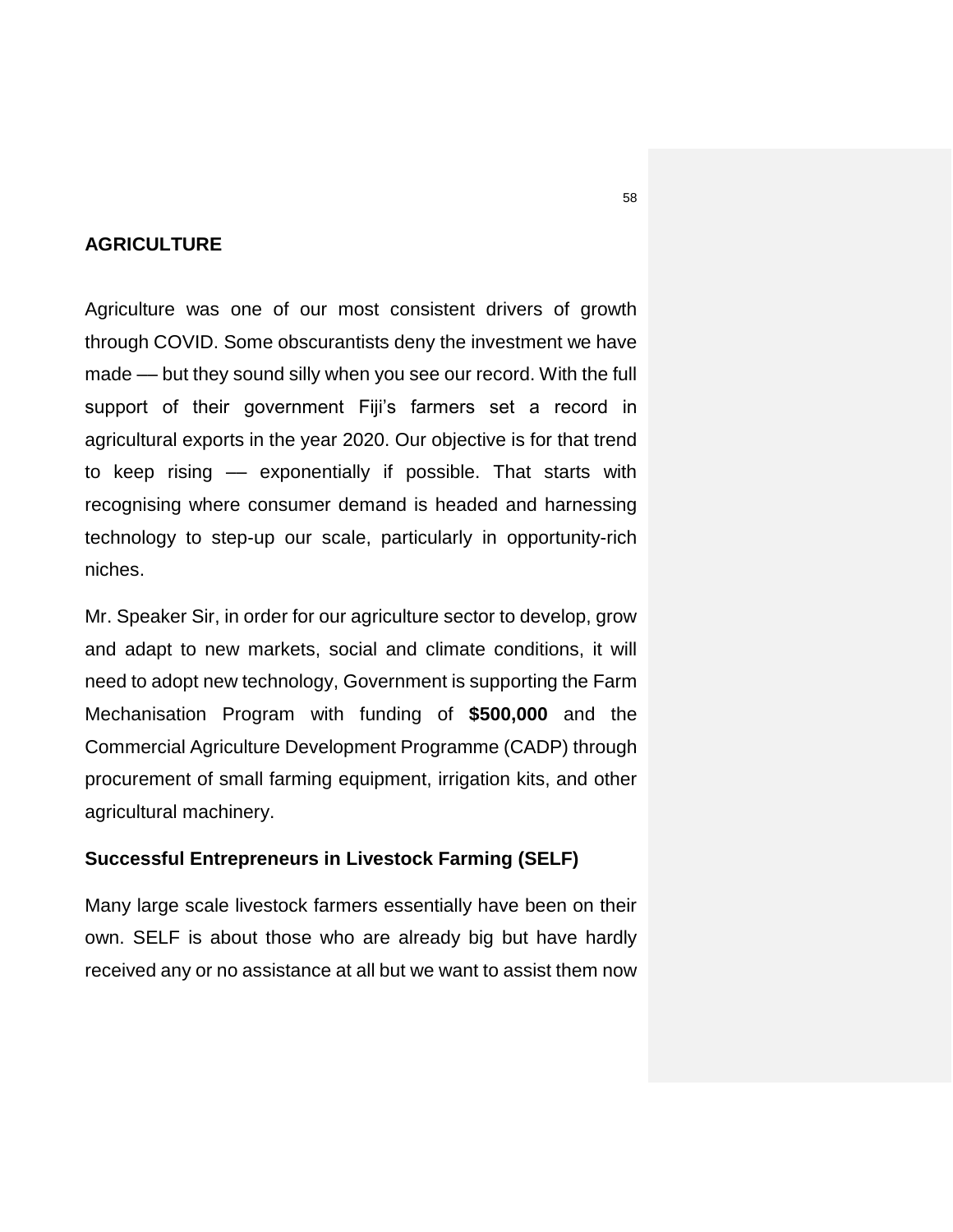to grow even bigger and get more cattle, pigs, sheep and goats. With some assistance, they will be able to increase the number of animals under their production and care and build larger livestock businesses. This will expand the market for meats, eggs and other animal products, introduce more competition in the market, and lead to higher quality and lower prices in the long term. By helping the 'big girls and boys' now we can empower them to become even bigger producers. \$350,000 will be allotted to get this programme off the ground.

# **SUGAR**

# **Alternative Lease Options (ALO) for Sugar Cane Farmers**

So far, despite huge price increases for fertiliser and almost all food, the price of sugar has remained remarkably and stubbornly stagnant. We have committed to pay growers \$85 per tonne and we will honour that commitment. But we understand that many cane growers want to plant different crops that have greater upside potential, especially small-scale growers –– in fact, 43% of sugar growers cut less than 100 tonnes per year. But these growers are rightly concerned that if they plant other crops, they'll lose their leases.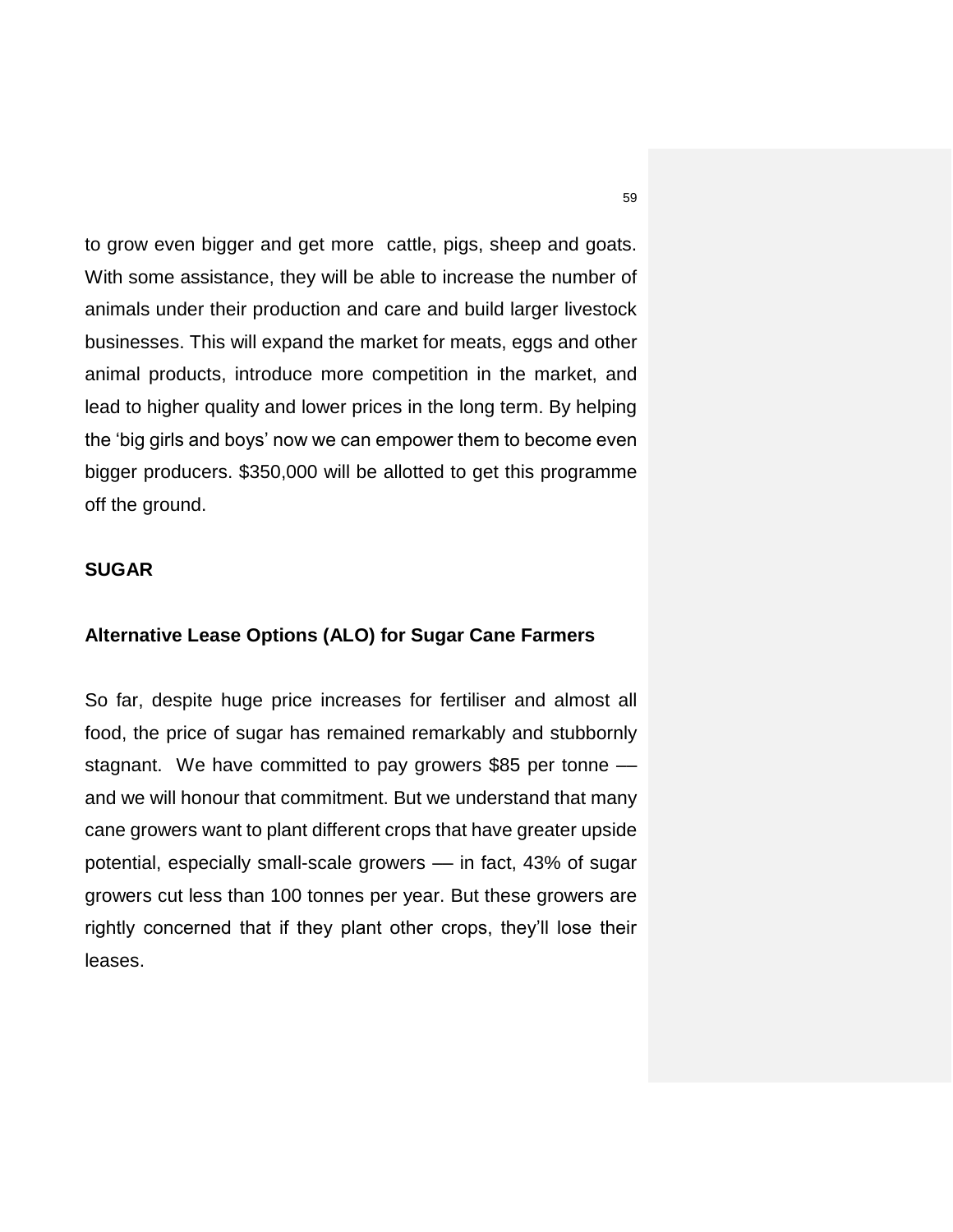We cannot let this happen, so Government will be stepping in with a **\$500,000 allocation** to support cane growers who seek to convert their sugarcane leases to agricultural leases to plant other crops or even for a 99-year residential lease. The average age of a cane farmer is 59. There are some older farmers who also want to give up farming and retire or move away from sugarcane farming into other, more lucrative crops. They also will have the option to use a portion of their land and apply for a residential lease. We will facilitate and work with landowners, TLTB and the farmers to help them obtain new leases and other assistance to have lucrative livelihoods and have peace of mind through residential leases. They will no longer be hostage to a system that keeps them chained to the cane industry.

# **Fertilizer Subsidy**

Mr. Speaker Sir, the global spike in prices isn't just affecting food and fuel. It is also affecting the price of fertiliser which is a global commodity with a price that can be influenced by multiple market factors beyond the control of producers. Some 44% of all fertiliser materials are exported, which makes it highly sensitive to events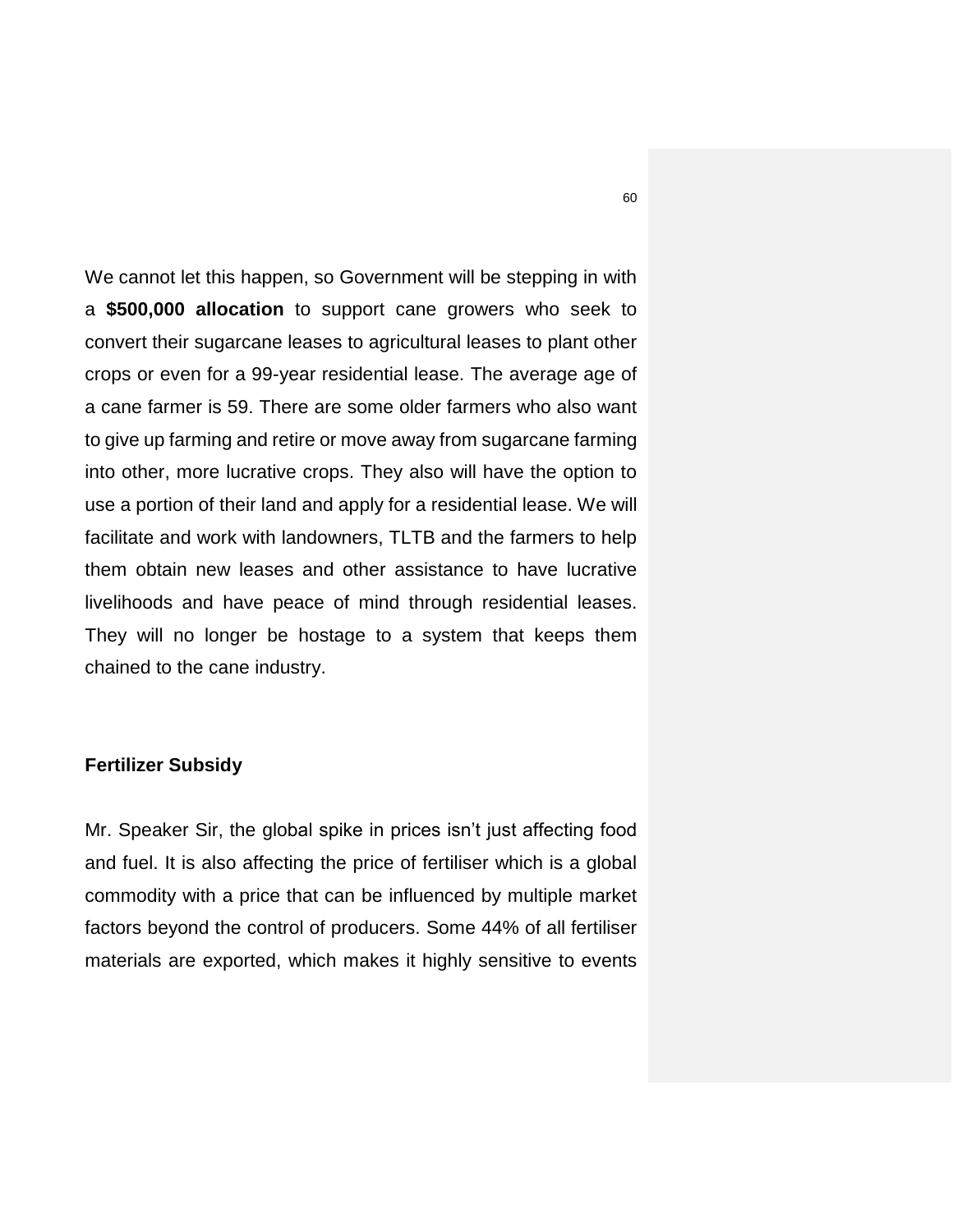and conditions anywhere in the world as well as transportation costs.

On 15 October 2021, the Chinese government imposed restrictions on the export of nitrogen- and phosphorus-based fertiliser until June 2022. The ban on phosphorus fertilisers has caused chaos on the international market, since China is the world's largest exporter of DAP fertiliser, the world's most widely used phosphorus fertilizer. International sanctions on Belarus propelled spot prices of GMOP fertiliser, or muriate of potash, to almost double. And, of course, shipping rates have risen exponentially. Pre-COVID fertiliser was about \$45 per bag –– now it's more than \$80 per bag.

It would crush our cane farmers to bear this burden without their government's support –– so we're stepping in to cover that entrie price increase. That means, despite all this volatility, farmers will still pay \$20 per bag of fertiliser and government will pay the remaining \$60 through an **additional \$9.7 million** provided to the Ministry of Sugar Industry under the *Fertiliser Subsidy Program* to support the procurement of fertiliser by South Pacific Fertiliser Limited.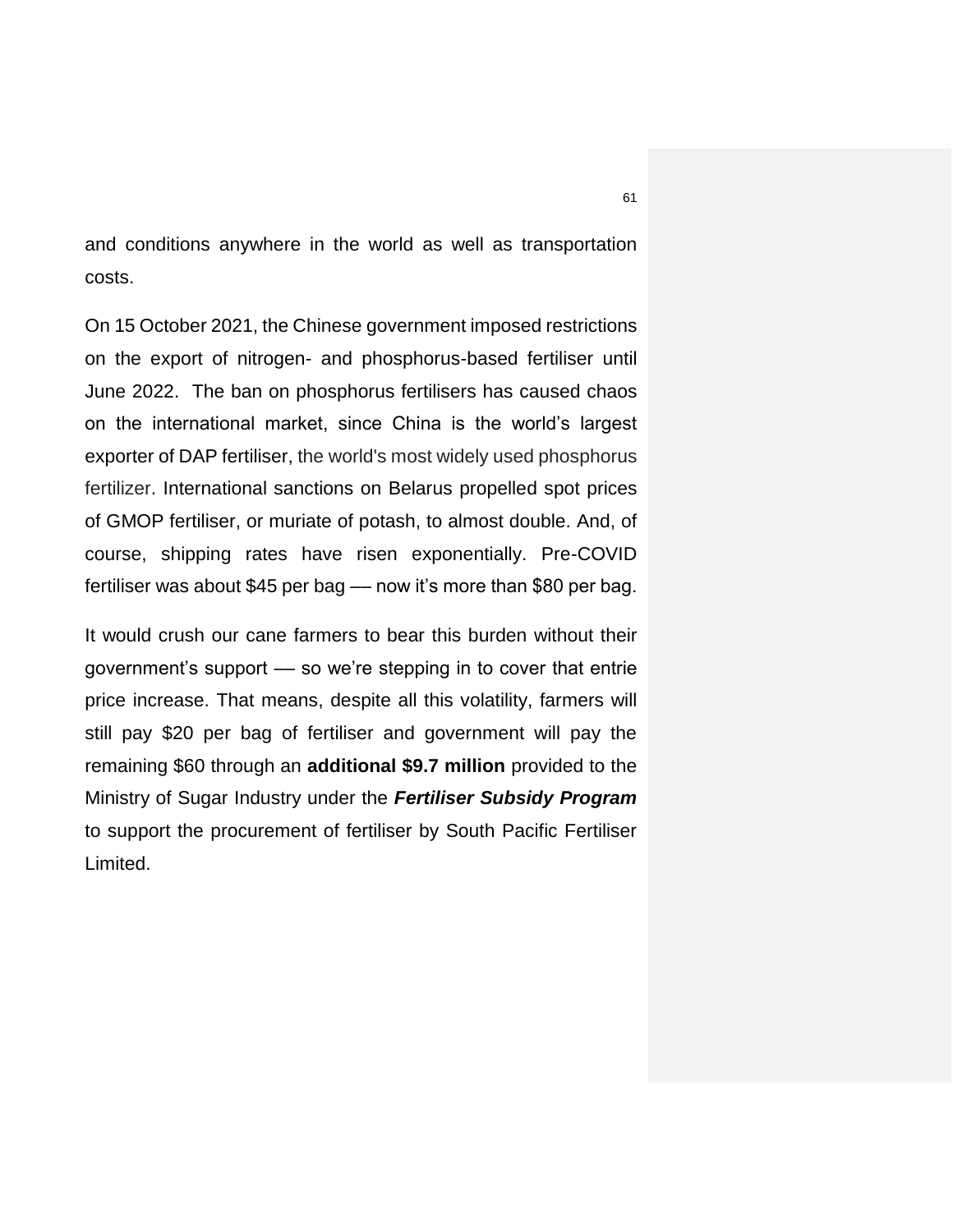# **LAND LEASING AND ITAUKEI LAND DEVELOPMENT**

Mr. Speaker Sir, it has long been this Government's philosophy to create an environment that allows people and communities to use their land in ways that best benefit them. Land is an asset that should be cherished and used wisely. Where possible that asset should become a cash-generating vehicle for our communities.

# **Outsourcing of Valuation to Private Valuers**

To ensure that international benchmarks are respected and best practices followed in land valuations, both the Ministry of Lands and the TLTB shall outsource valuations to ensure that the landowners and the lessees get the true market value of the land. This will result in efficient and impartial valuations by sector experts and ensure that landowners get the appropriate valuations on their land.

#### **Improving Leasing Processes and Clearing Survey Backlogs**

The lengthy delays that people have experienced in the survey process before leases can be finalised is unacceptable. And the economy has suffered needlessly for these inefficiencies.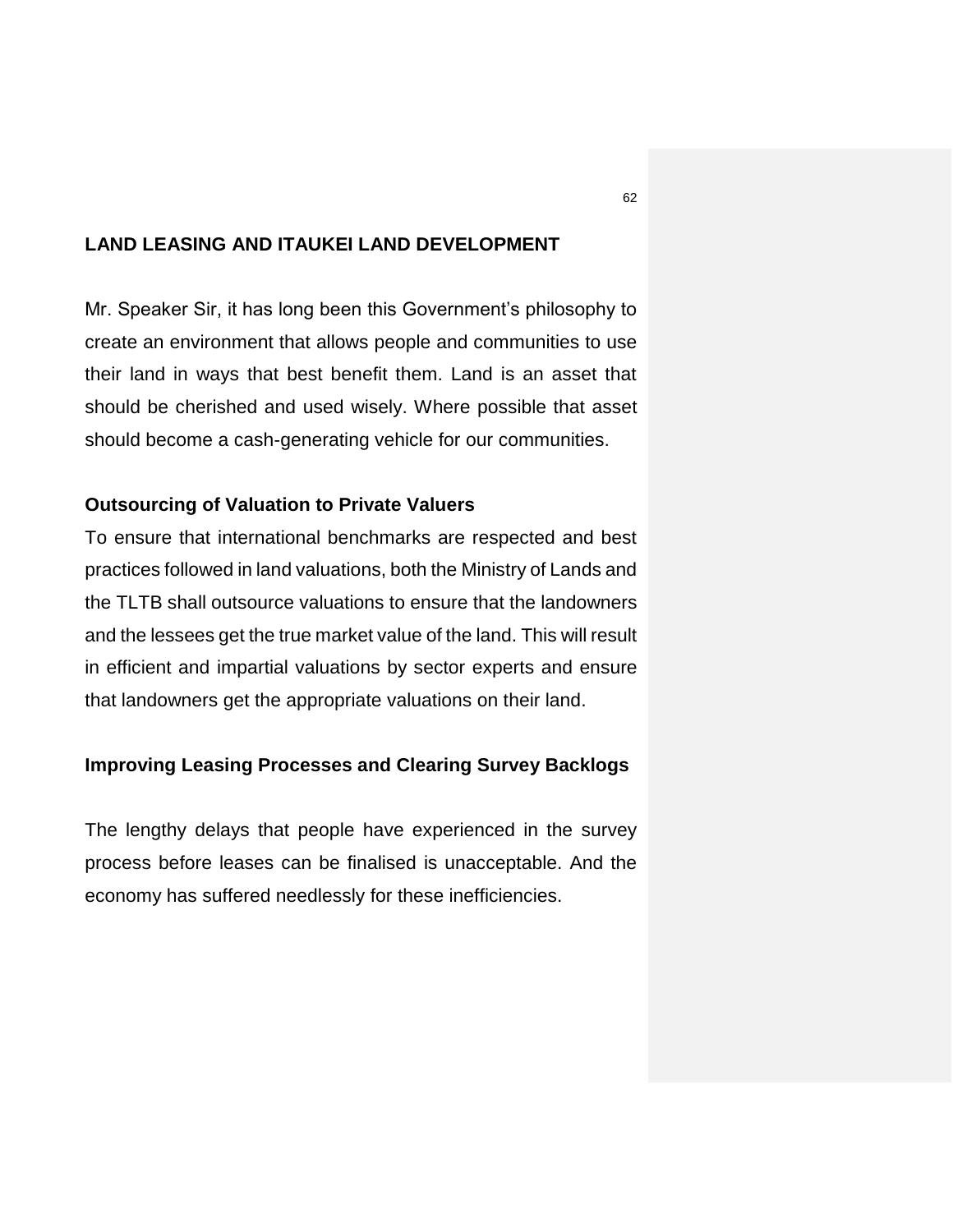We have set up a Working Group with the TLTB, the Ministry of Lands, Department of Town and Country Planning and the Ministry of Economy to address the backlog of surveys and streamline processes moving forward. A MoU among these entities was signed today to establish a common purpose and commit the four agencies to cooperate fully and share information. These key agencies will be connected to the TLTB's Land Development Vetting (LDVC) portal, allowing surveyors and the development authorities to connect through a digital platform to check the status of each survey. We will be allocating \$50,000 for the Facilitation of Resolutions to Lease Complaints by the Working Group. They will send teams to go out on the ground to attend to your complaints on lease matters and ensure we solve lease issues efficiently.

Furthermore, an additional **\$100,000** is being provided to the Plan Assessment Unit of the Ministry of Lands and the Department of Town and Country Planning, respectively, to provide additional staff solely focused on assisting the Working Group to clear the backlog of surveys and address all complaints.

TLTB has recognised that some of its subdivisions were not carried out professionally. In a number of cases, lots sold became landlocked since they had no access to roads in the subdivision.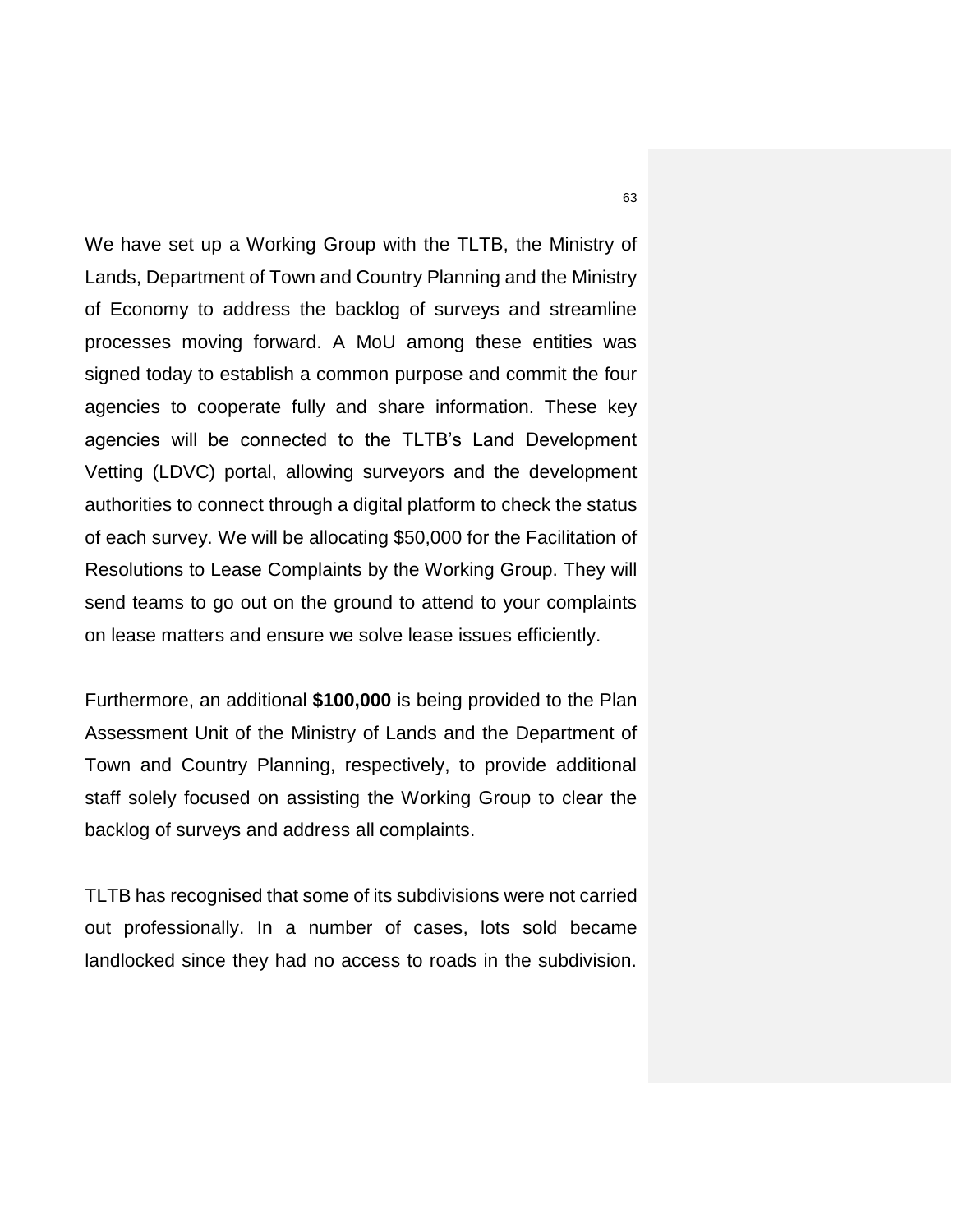There are tenants with agreements who have been languishing for years as a result. To ensure landowners get proper lease returns and the tenants get proper lease and tenants get proper leases, we will be providing an allocation of **\$1 million** to TLTB for the development of access roads and to connect more than 200 tenants to public roads. This will possibly affect subdivisions such as Batiki and Wailase in Naitasiri, Vunivetau and Nailago in Dravo, Nadereivalu in Sawakasa, Navitilevu in Korovou, Natokia and Vatia in the North, Nakutaniwailevu in Sabeto and many others.

This is a sign of things to come. TLTB will now be moving into prepackaging comprehensively-schemed subdivision lots. The development of comprehensively schemed divisions and access roads will involve full outsourcing of services by TLTB for civil work contractors and engineers, surveying, valuation, and planning for selected subdivisions and working closely with the Town and Country Planning office.

A further **\$1 million allocation** is being provided to people with disabilities and low income facing financial hardships to pay for residential and agricultural arrears. This will allow those in need to clear arrears and be in a better position with TLTB and the Ministry of Lands when lease renewals are considered. TLTB will also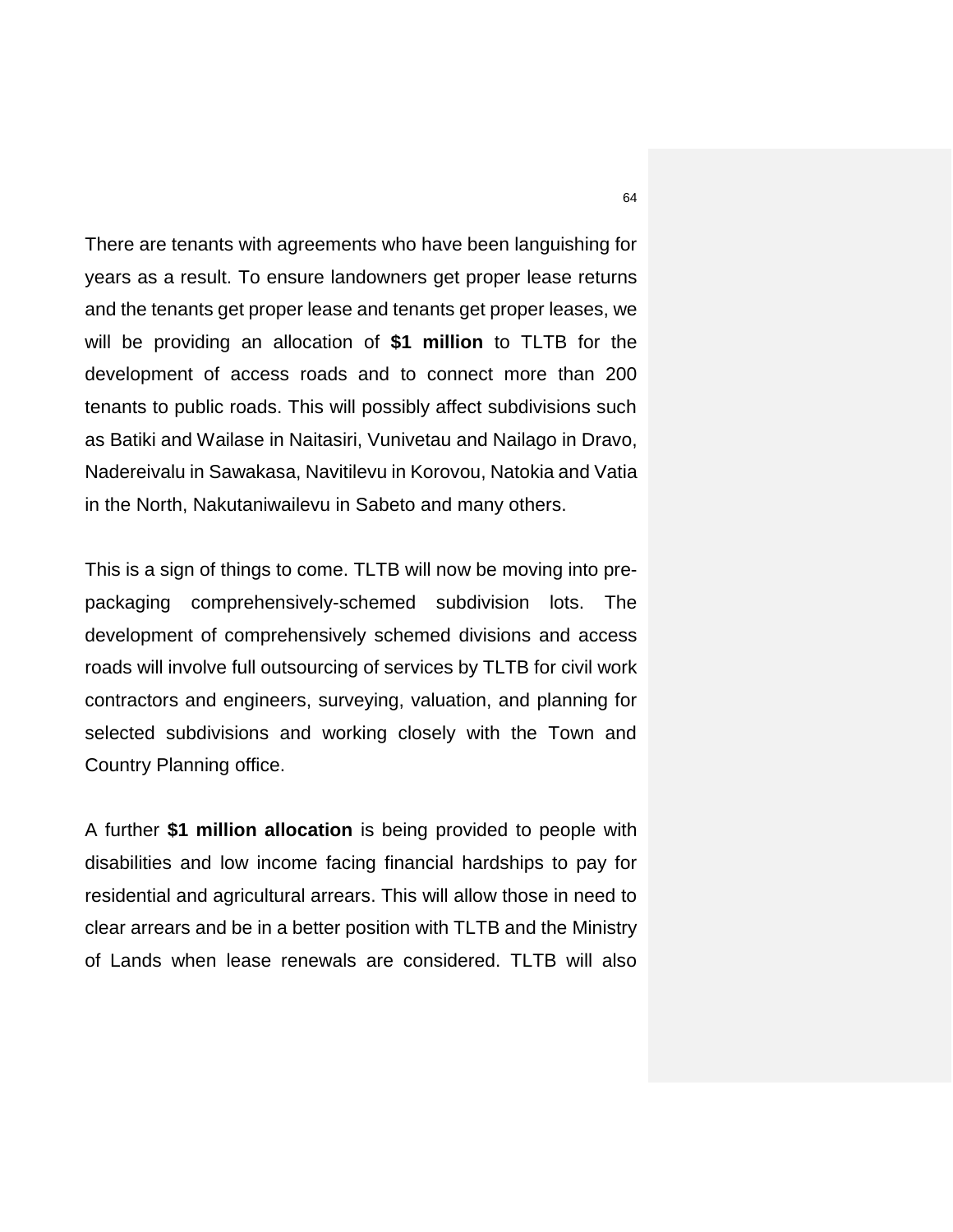provide those individuals facing financial difficulties the option of a payment plan for lease renewals and lease offers. To further assist those in the agriculture sector, in this budget we are allocating **\$500,000 to fund the cost of surveying of agricultural leases.** We have not forgotten those facing financial difficulties with residential leases and will also provide \$500,000 for the surveying of residential leases. This all through the joint cooperation of TLTB and the Ministry of Lands to ensure that we unlock land, provide more returns to landowners and expedite much needed economic recovery.

# **COMMUNITY DEVELOPMENT AND URBAN PLANNING**

Mr. Speaker Sir, I have spoken of some of the reforms we need in rural land leasing and development, but people in towns and urban centres often have the same ambitions, anxieties and frustrations over land use and development as rural dwellers. Our regulations have long placed unnecessary obstacles in the way of people who wish to develop urban property or lease rural land. Whether you are an entrepreneur who wants to build apartments in Nadi or a subdivision in Lautoka, or an aging cane farmer who wants to retire on his leased land, you will encounter headwinds. We are removing those headwinds.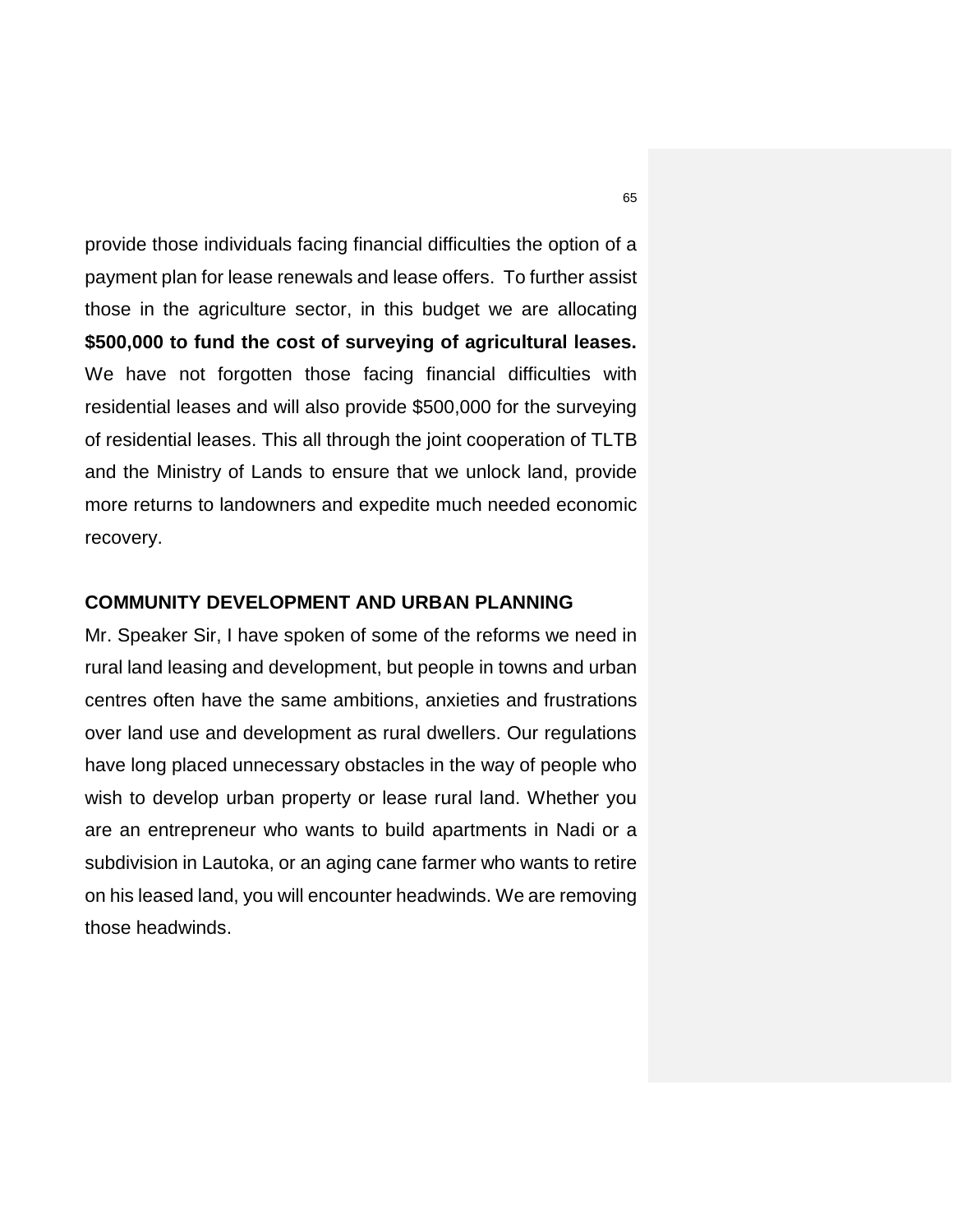#### **Streamlined Timelines for Rezoning**

Mr. Speaker Sir, as our recovery progresses, it is vital that we create opportunities for development by, quite simply, making it easier to invest, build and construct in Fiji. We also have to recognise important ways that the pandemic has changed our society and change the regulations to give steam to some of the positives of the pandemic.

The Town Planning Act, which was enacted in 1946, has procedures and processes in place that were relevant in that period. But some of these decades-old processes have unsurprisingly become redundant and outdated. These archaic provisions in the Act have delayed, and many times stopped, development projects from progressing. This is particularly true of the provisions in the Town Planning Act dealing with changes to the town planning scheme, or the rezoning of individual lots or areas.

The amendments proposed will reduce the bureaucracy around the notification and objection period. By reviewing the notification requirements, we are reaching out to more Fijians to have a say on the proposed rezoning. Since we are using a wider mode of transmitting the notification to the public–that is, websites, widely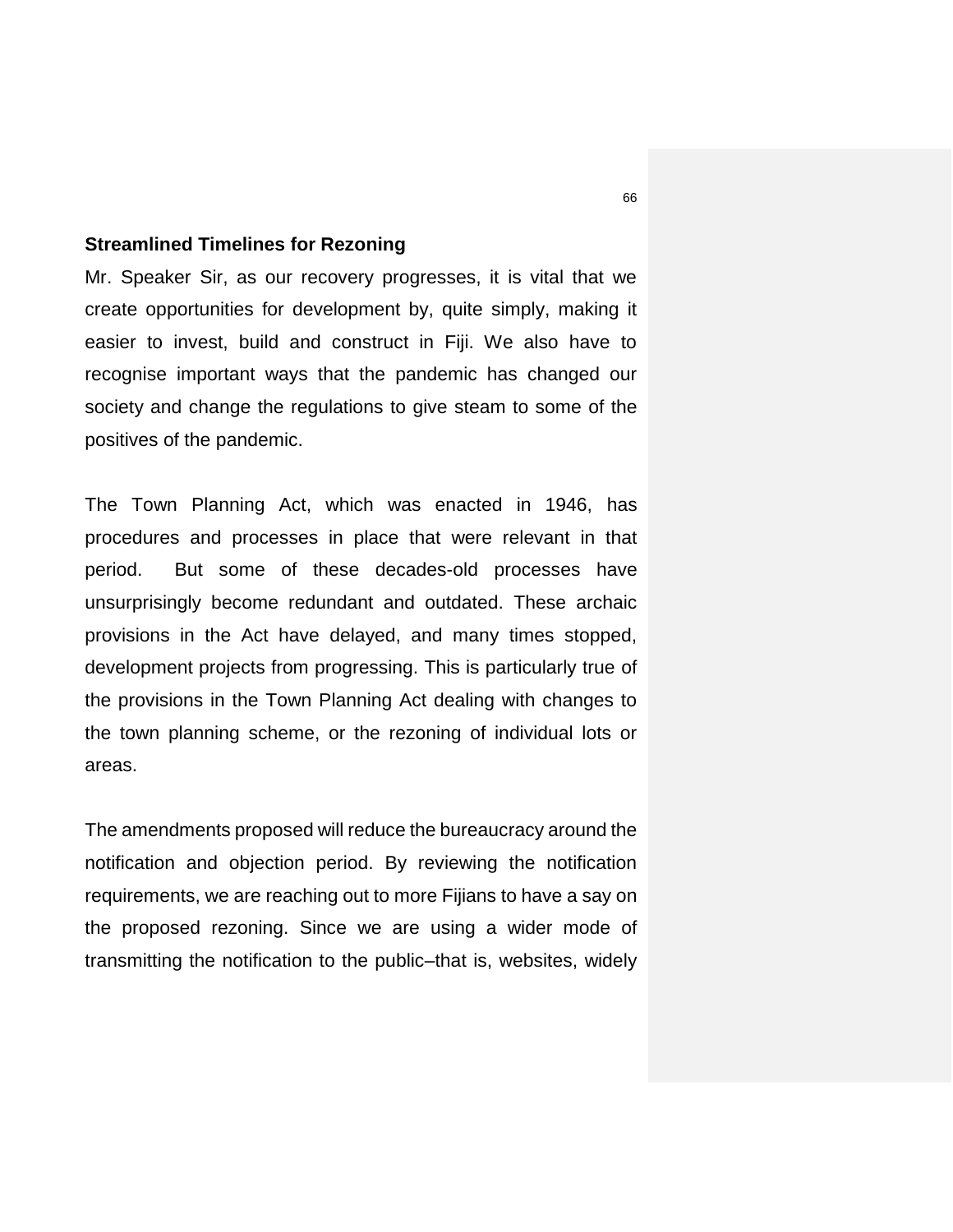used publications, and all forms of media–the notification and objection period has been reduced to 14 days, with the ability to lodge an appeal to the Permanent Secretary on the decision of the Director.

#### **Block Rezoning**

Our Towns and Cities have evolved significantly over time, however, the Town Planning Schemes governing the planning and development of our Towns and Cities haven't changed a bit in nearly two decades.

For example, the Toorak area was mostly residential in the late 1970s, but today most properties are zoned as Commercial.

It only makes sense that the remaining properties follow the natural extension and be rezoned as Commercial. This will reduce the need for property owners to apply for amendments on an ad-hoc or case by case basis and be subjected to an unnecessary and cumbersome process each and every time.

Having block rezoning will cut out the unnecessary bureaucracies and enable the proponents to immediately commence with the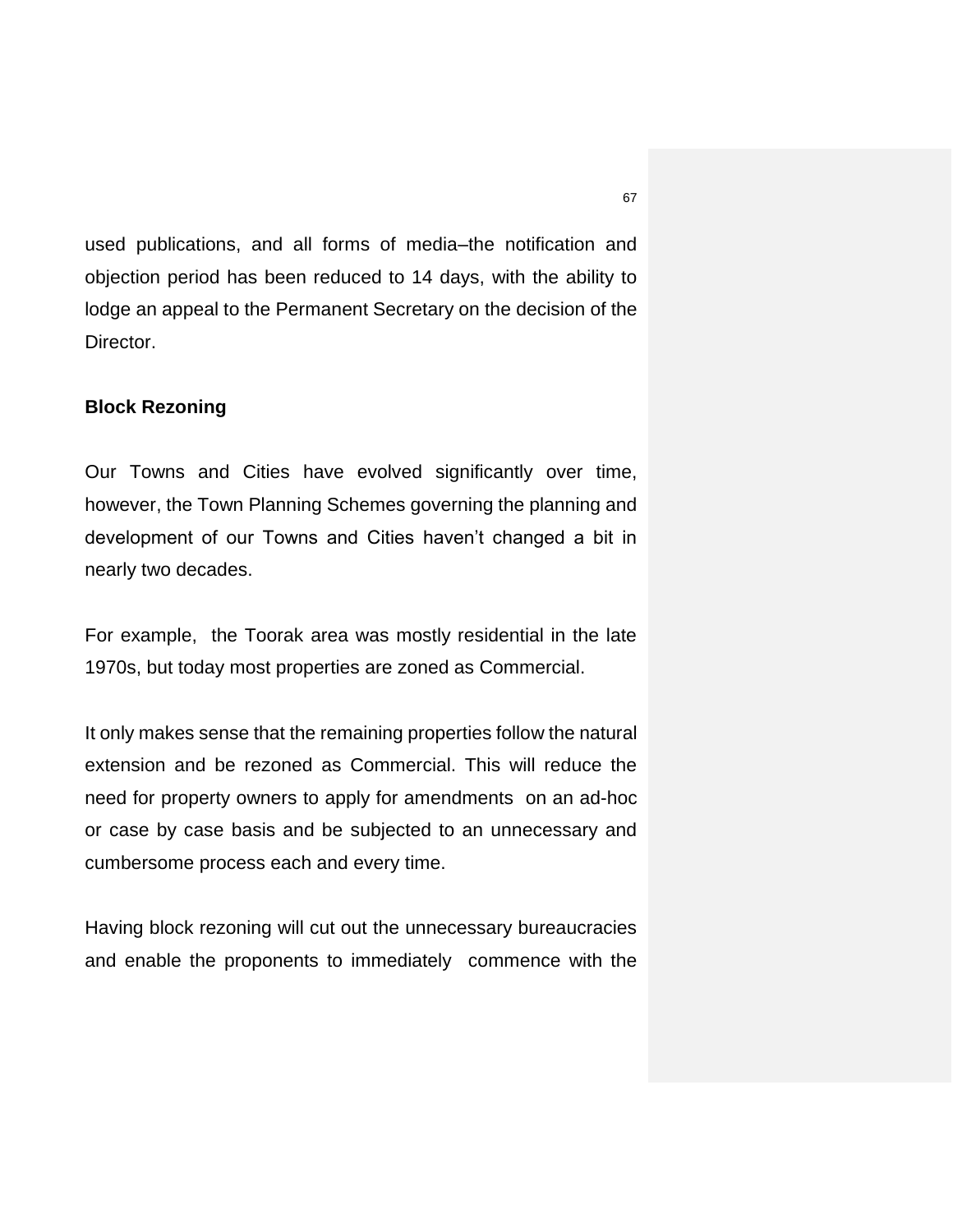lodgement of their building plans and get their developments going on the ground.

We have consulted closely with the Director Town and Country Planning, the Municipal Councils and relevant stakeholders and identified areas to be blocked-rezoned to Commercial in several locations, including Suva, Nasinu, Lautoka, Ba, Sigatoka, Nadi, Savusavu, Nausori, Rakiraki and Tavua

By way of amendment to the Town Planning Act, the Permanent Secretary responsible for town planning will immediately approve block rezoning of those areas.

This blanket Commercial zoning will be applied over the properties that fall within designated areas. However, we will not disadvantage any residence within the area. If any affected property owner wants their property to remain zoned Residential or has a residential dwelling on site, he or she will continue to pay the Residential Town/City rate until such time the property is converted for Commercial development.

This is a win-win situation for property owners. First, the property owner will fetch higher rental because the property value will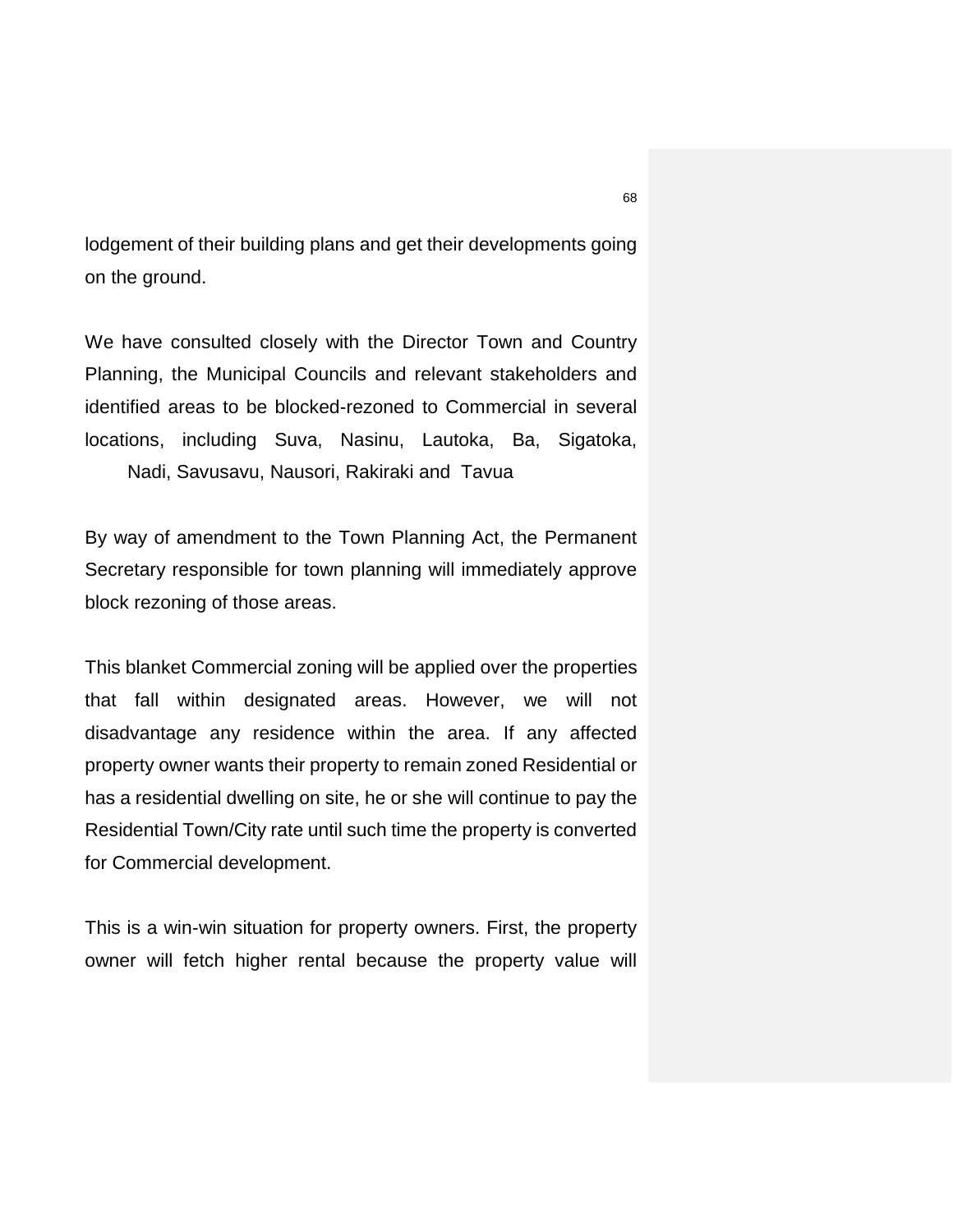increase. And if they wish to engage in commercial activities, they will not have to go through the process of rezoning.

#### **Land Subdivision Incentive**

We announced a new incentive package to encourage investments in subdivision projects for both residential and commercial lots in the 2020/2021 National Budget. Any profits derived from the sale of these new lots are tax exempt along with customs duty waivers for construction inputs.

This incentive was due to expire on 31 July 2022. This will now be extended for another 24 months until 31 July 2024. Subdivision of land is a lengthy process, and a large number of investments were delayed due to COVID, so it makes sense to continue this assistance.

#### **Home-based Businesses**

Since the beginning of the pandemic, a number of Fijians who lost their jobs took their skills home and began operating home-based businesses. Some in catering services; some in bakeries; somae as hairdressers or as consultants in the area of expertise. And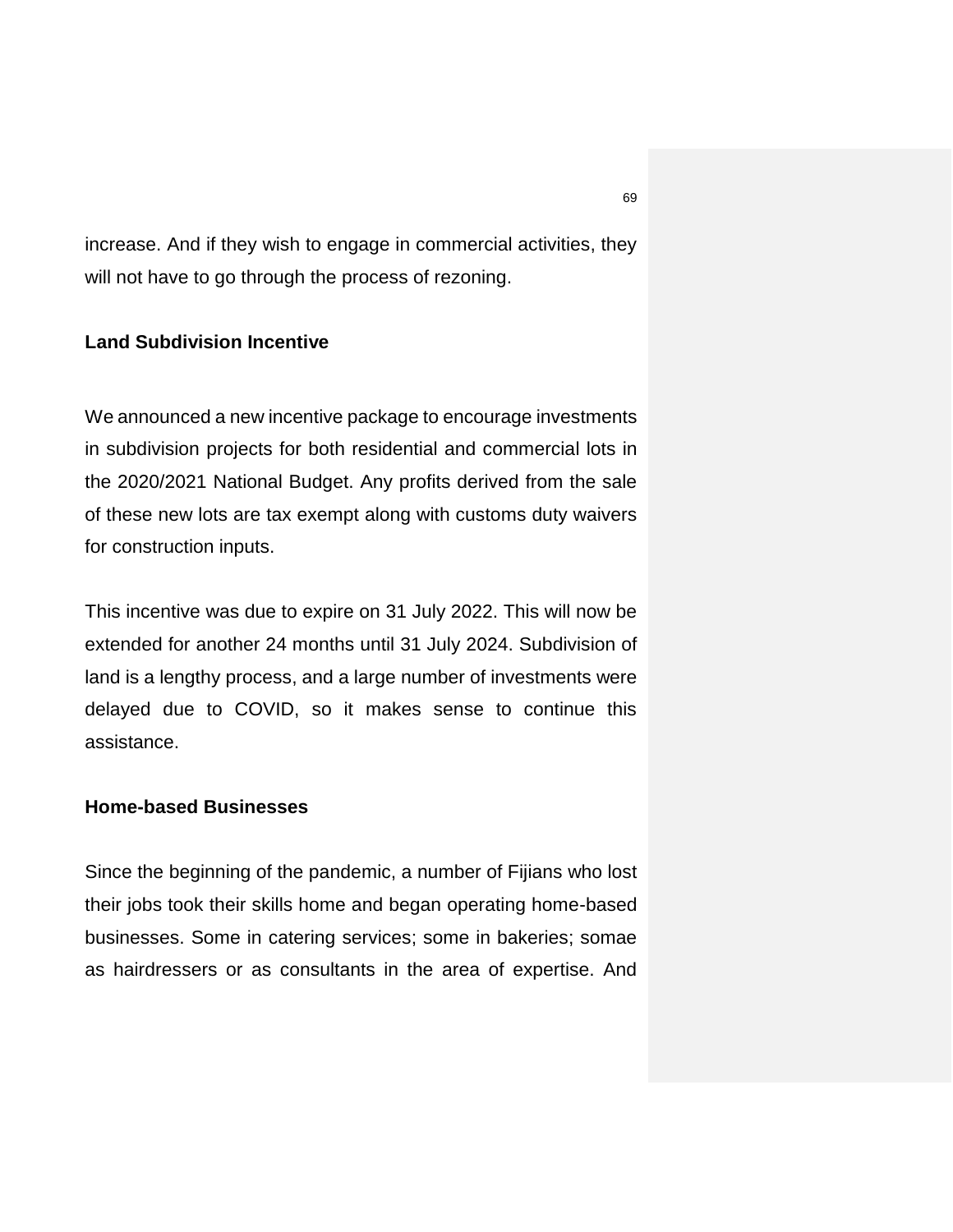many of these entrepreneurially-minded Fijians are not looking back. But they do face challenges –– such as being required to rezone to commercial before operating the business. This requirement is so onerous that it has pushed some micro, small and medium entrepreneurs out of business.

Through amendments to the Town Planning Act General Provisions for Schemes and Areas, we will allow home-based businesses to operate from residential areas without going through the rezoning process, provided they meet set conditions of operations that are in keeping with the residential nature of the area. These would include restrictions on noise and equipment, signage, traffic, hours of operation and storage of hazardous materials. We can allow these businesses to operate in a neighborhood so long as they don't make that neighborhood less quiet, peaceful, and livable.

# **Amendment to the Town Planning General Provisions Regulations for Schemes and Areas**

As per the 2021-2022 budget announcement, the Town Planning General Provisions 1999 were to be amended to remove the stringent planning requirements for zoning and building-permit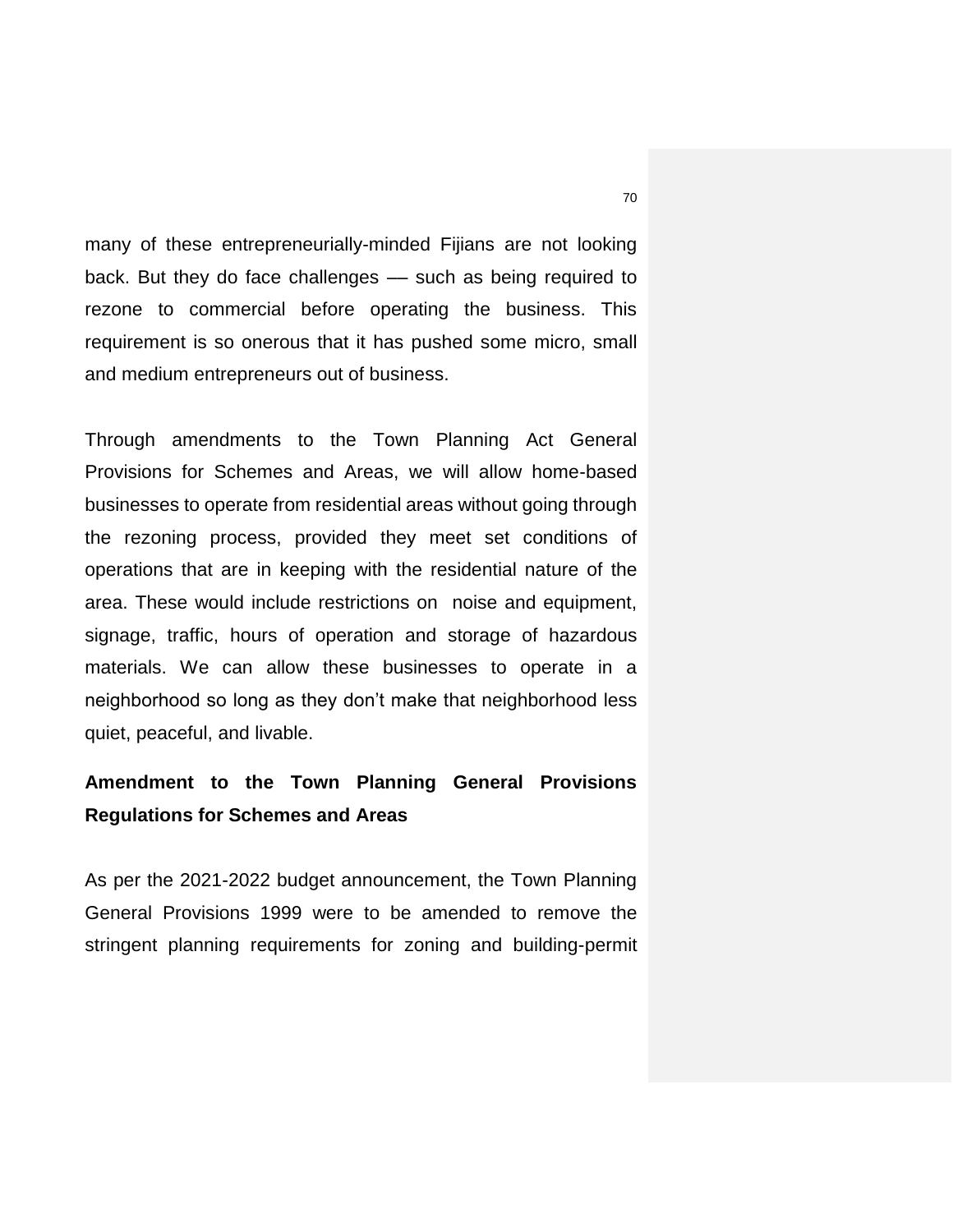applications. These 23-year-old requirements are badly out of date with our modern development needs.

For example, single dwellings were once constructed in a 1,000 square metre property. Now, space is at more of a premium, and developers prefer to maximise the use of the site by building higher.

The review process has been conducted, and amendments to the Town Planning General Provisions 1999 will include simplified zones to reflect modern classifications, as currently used in places like Australia and New Zealand, reduction of setback requirements for multi-storey buildings, and increased density for unsewered residential lots. This will reduce the ad hoc requests that need to be put to the Director Town and Country Planning's office for approval.

#### **Commission for Real Estate Agents**

In order to counter inflationary pressures and support our vision of empowering Fijians with their first property, we will be regulating the commission charged by real estate agents on residential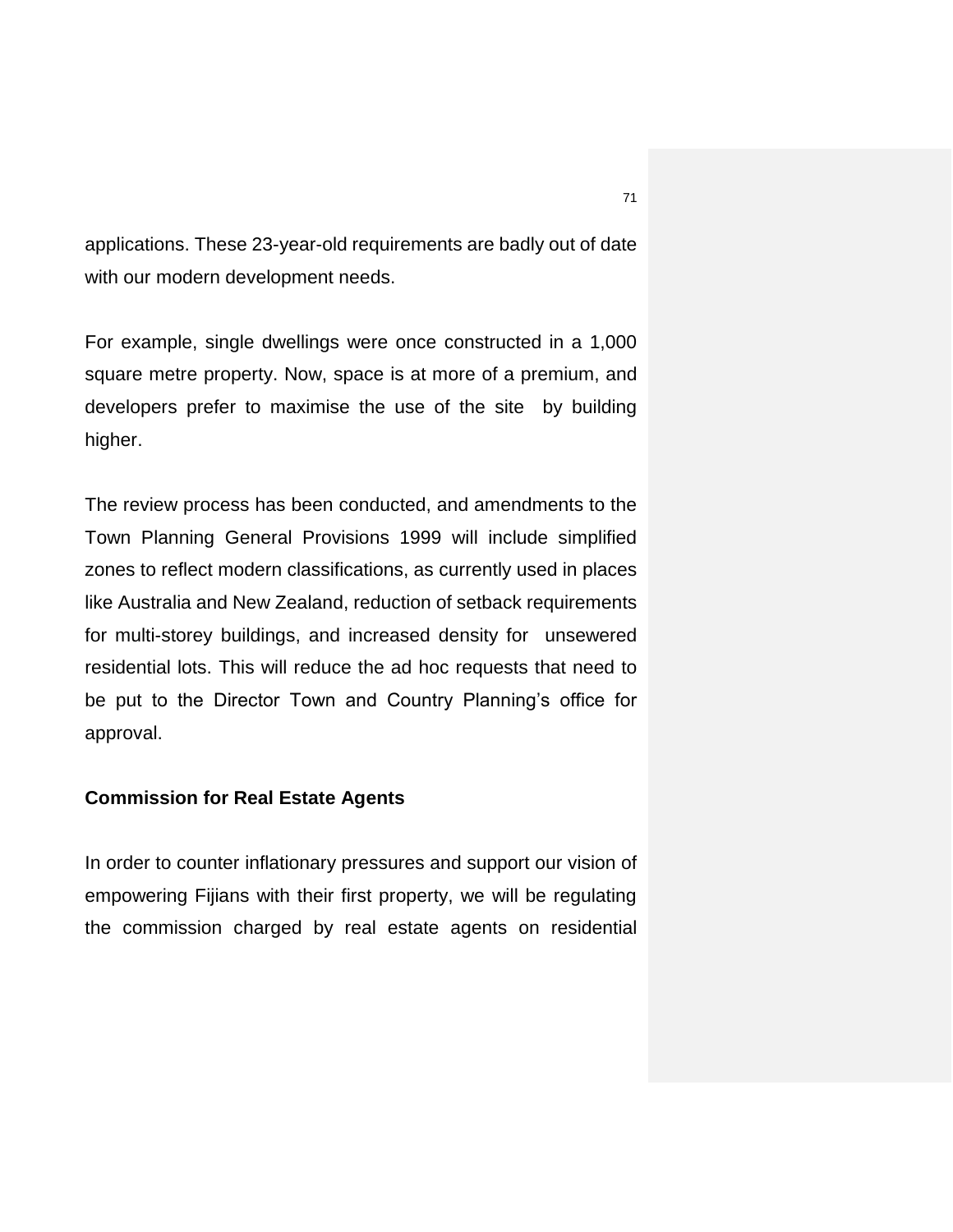properties. This will also ensure that transactions occur in a fair and transparent manner and that we weed out unscrupulous agents.

There have been serious issues of price gouging in the real estate market and instances of collusion that are driving up the prices of homes everyday Fijians are looking to buy. For example, in 2021, a property was sold for \$1.5 million in Taveuni, and the real estate agent earned an 8% commission, making \$120,000 in a single sale.

There is general consensus among stakeholders such as the Real Estate Agents and Licensing Board, property developers, architects and engineers to regulate the commission rates. Below a certain price threshold, which will be finalised in the regulations, we will be limiting the commission charged by real estate agents on residential properties to 'no more than 2%' of the sale value.

#### **HUMAN AND WORKFORCE DEVELOPMENT**

Mr. Speaker Sir, Fiji needs to invest in more skilled and educated people, and we will need more and more of them in the economy of the future. This has to be a priority–to provide opportunities for our young people to gain skills and education that they can put to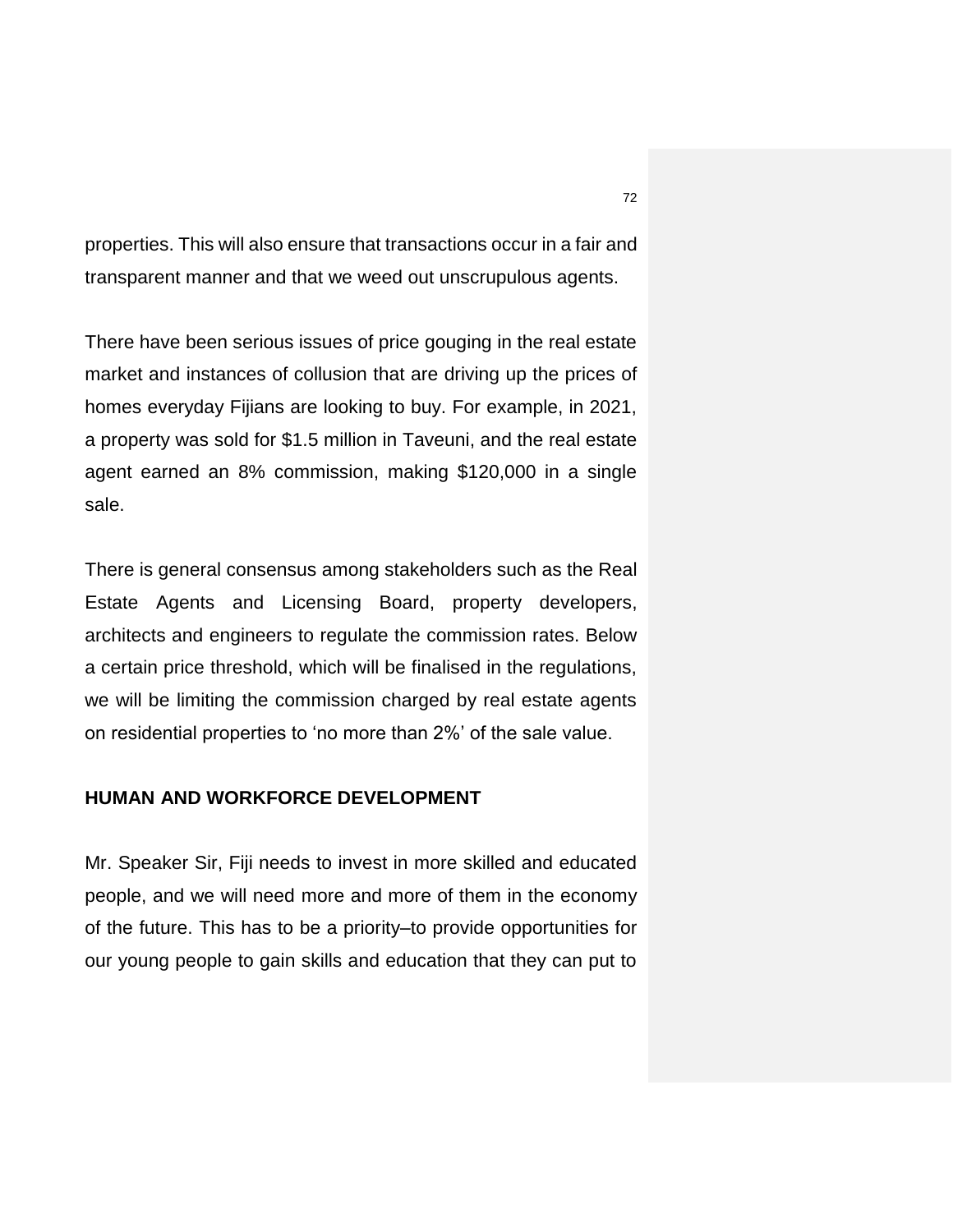work here in Fiji. We already face a shortage in the trades, particularly the building trades. Fiji needs programmes and incentives for our people to gain both the skills and the education they will need to fill important roles across the economy. And there is no better moment than our recovery to make those investments in our people.

### **Opportunities for Young Fijians**

That commitment begins with young people in Fiji.

The past several years have heaped anxiety on young Fijians. During the pandemic, our primary and secondary students lost months of in-person learning. New job-seekers entered the worst market for jobs ever. And recent hires were often the first crop to be made redundant or sent home. Meanwhile, the climate emergency can make their future feel untenable - with every cyclone serving as a traumatic reminder of how serious this crisis has become. To the young people of Fiji, we understand how difficult all of this is for you –– we've heard it from many of you firsthand. And the bulk of the initiatives in this mini-budget are designed for your benefit, because you deserve a secure future where your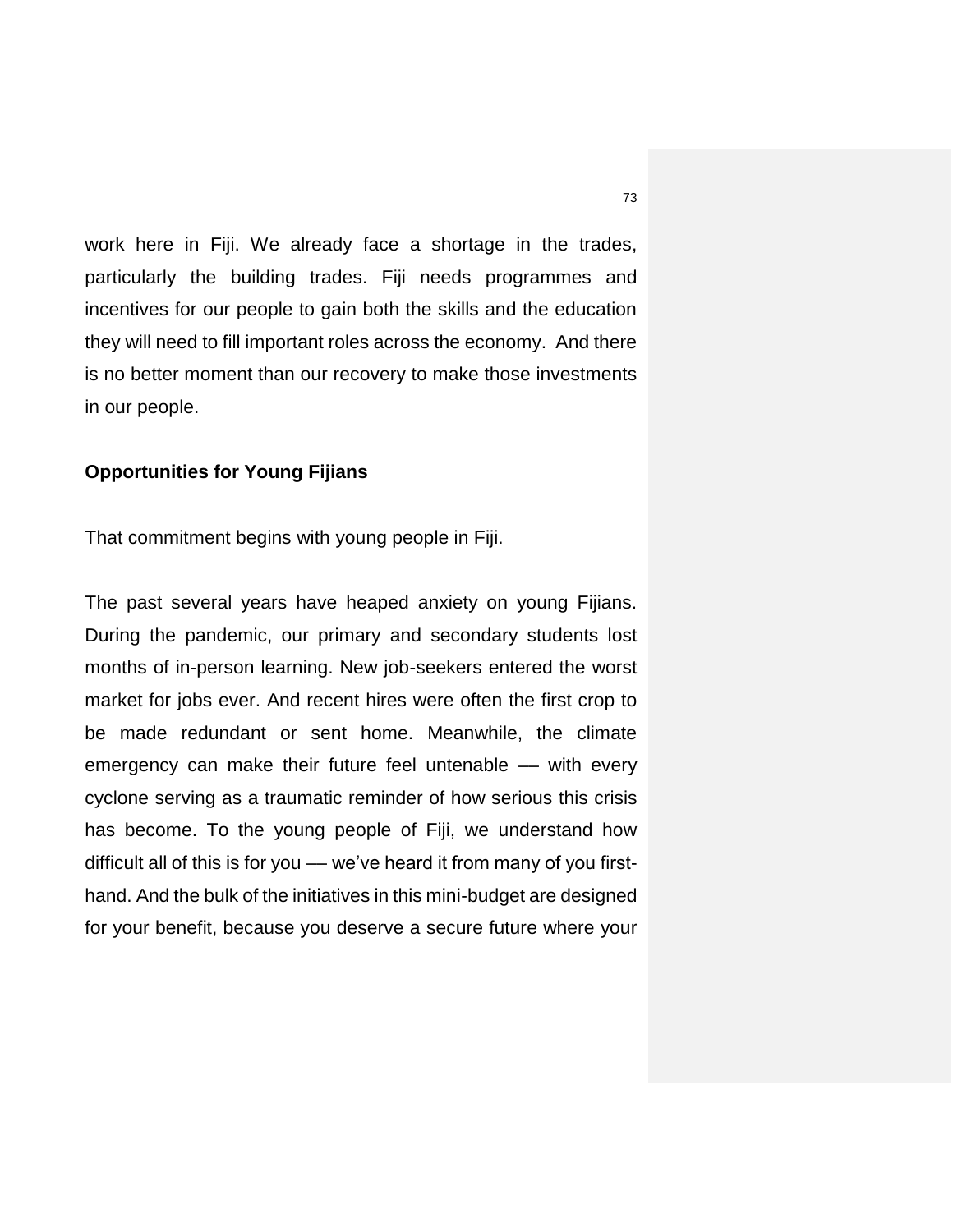hard work can guarantee a rewarding life, and we know you have the abilities to make that possible for yourselves.

We invested in your education for years –– paying school fees, subsidizing your transportation to school, and paying for your textbooks. We have invested in your access to digital tools and technology. We have promised you that your future would be determined by your skills and qualifications – not by your last name or family pedigree. Now, your generation - which is the most skilled, the most unified, and the most hopeful in history –– is entering higher education and the workforce. As you do, the commitment from your government could not be stronger.

First, to all those in universities, all those preparing for universities and colleges; you will be supported to realize your dreams. Every ambitious and talented young person should be able to complete education through either loans or scholarships. That is rock solid commitment. This commitment is about you. But more so it is about our country. Our recovery, our enterprise and industry and our economy cannot be sustained if we do not invest in our people, especially young people, across all the skills and capabilities that are needed for a modern economy.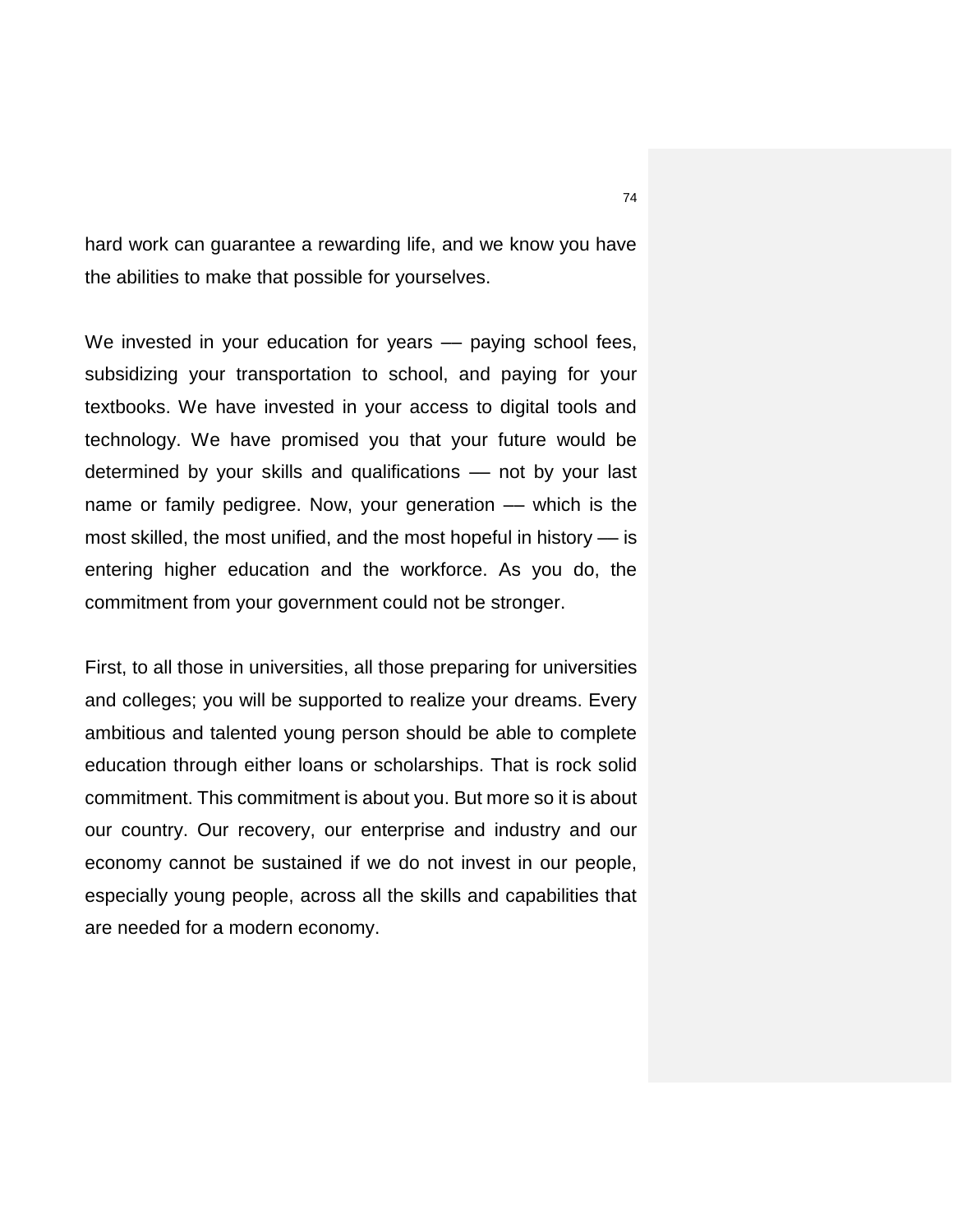## **TELS Cut-off Mark**

In the 2021-2022 budget, a new quota system was introduced for TELS, and the entry mark increased from 250 to 280. and to 300 for Year 13 in areas where there was an oversupply of graduates. This new quota system in TELS was introduced to balance funding between the areas of high priority and skills shortage and manage the areas of possible oversupply.

The situation significantly changed after the announcement of the 2021-2022 Budget. The second wave of COVID-19 had a significant impact on the education of students, and we completely understand how that has affected their performance in examinations.

The Government has considered a one-off temporary measure to reduce the TELS entry mark to 250, except for the Commerce category, where the cutoff mark will remain at 280 with a quota of 850, due to oversupply of graduates. Programmes in the Commerce category will still require an entry mark of 300. The quota for TELS for degree programmes will now be increased from 2,000 to 2,942, with increased attention to areas such as Medicine and Health, Engineering, Science and Technology.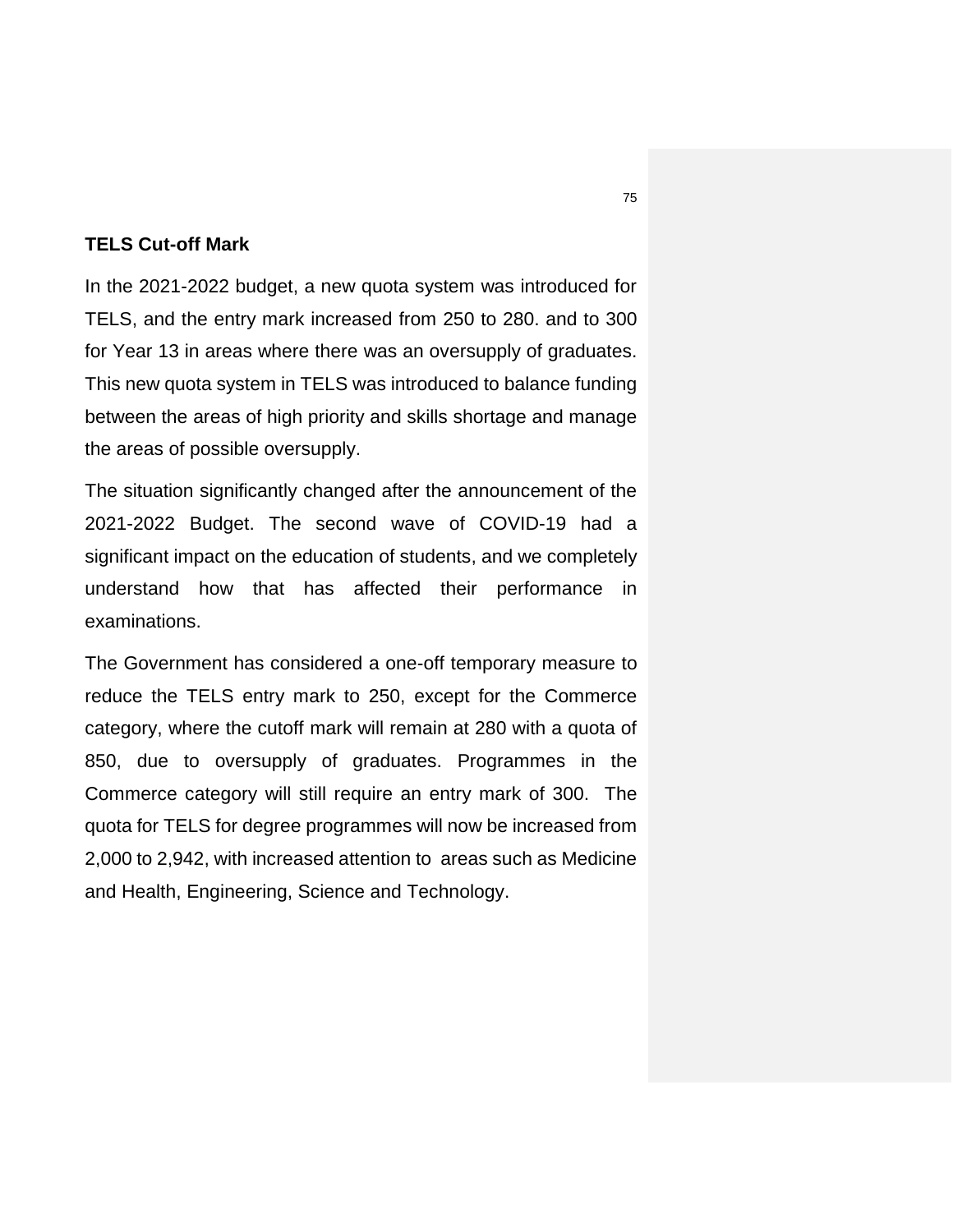The accelerated Repayment Incentives (ARI) for TELS students was introduced in the 2018/2019 Budget to offer TELS students heavy discounts for the early repayment of loans. For this initiative the determination of the repayment period for discount eligibility will exclude 2020, 2021 and 2022.

### **Increased Allocation for Nursing**

Mr. Speaker sir, we also must recognize the contribution made by the nurses in our health sector. The quota for nursing was set for 100 students for 2022 new intake, but this may not be sufficient given the fact that many nurses are resigning–either leaving the profession or relocating. To fill the gaps created by resignations and migration of nurses, the TELS quota for Bachelor of Nursing will be increased to 350.

## **Funding for MBBS**

Mr. Speaker Sir, as part of the 2020-2021 budget announcement, funding for the MBBS program was suspended under NTS and TELS. This decision was based on the fact that Fiji had met its stated goal for the doctor-to-patent ratio and that we had graduated more doctors than there were vacancies in fijian medical facilities.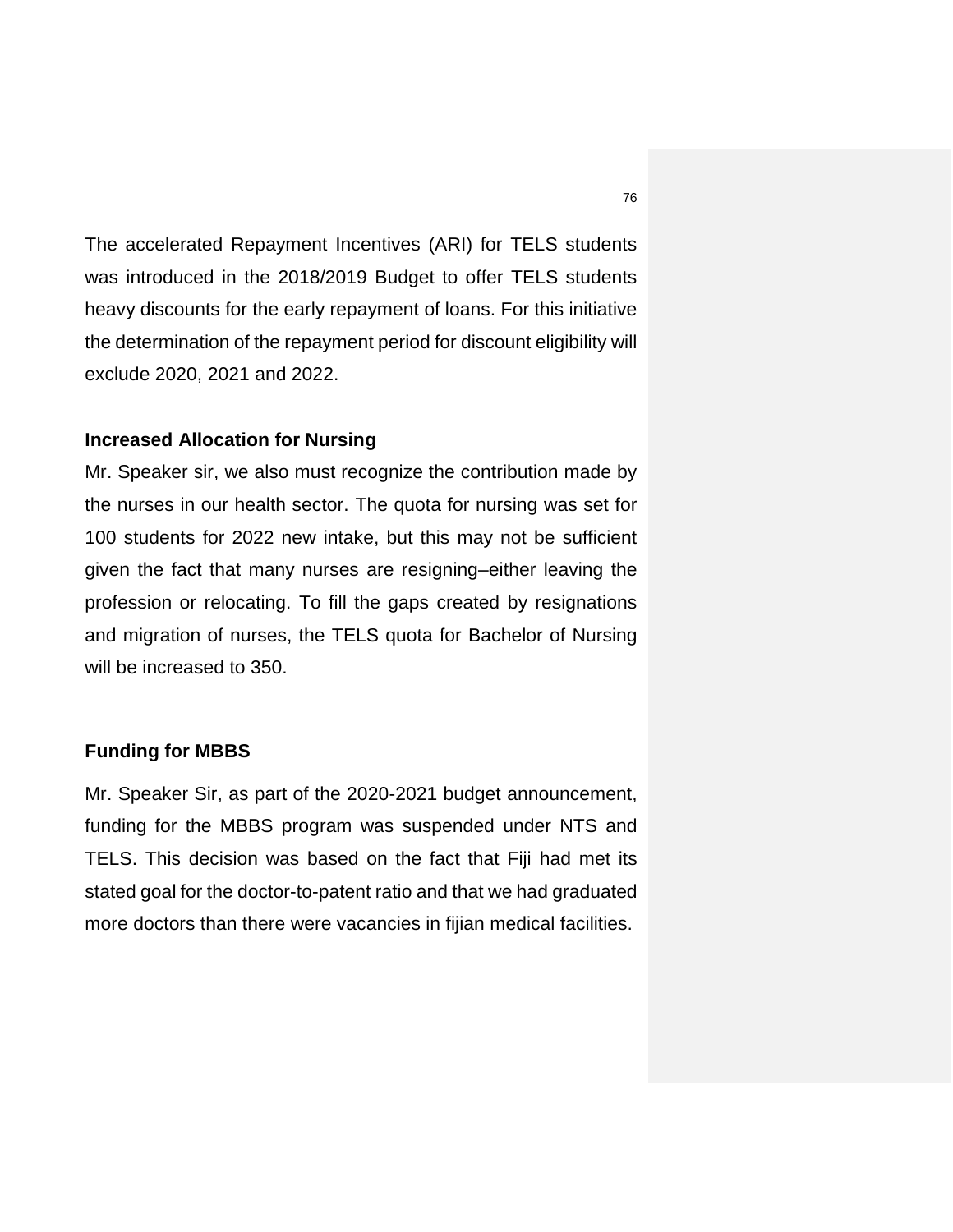Times have changed since then –– our experience with Covid-19 brought on the engagement of General Practitioners to improve access to medical services, as I mentioned earlier. This creates more employment opportunities for graduate doctors in both public AND private hospitals. Furthermore, private sector investment is burgeoning in the medical sector, which will create space for year 6 clinical attachments and employment opportunities. We are also going to put more doctors in rural public medical facilities given this shift.

Given this shift, Government will also provide 20 MBBS and 5 Bachelor of Dental Surgery awards to new students who have completed Year 13 with a mark of 340 in 2021 through National Toppers Scheme. Those students who are registered on the TSLS Online Portal for 2022 intake can apply or change their programme to qualify.

To accommodate private MBBS students of 2021, the NTS scheme will change to include those who did Year 13 in 2020, had marks of 340 and above, a GPA of 3.0 and above in 2021, and combined parental income of less than \$100,000.

In the 2021-2022 National Budget, Government allocated funds for MBBS Students who had privately enrolled and met the criteria for a one-off \$10,000 Government Grant. In February this year, 42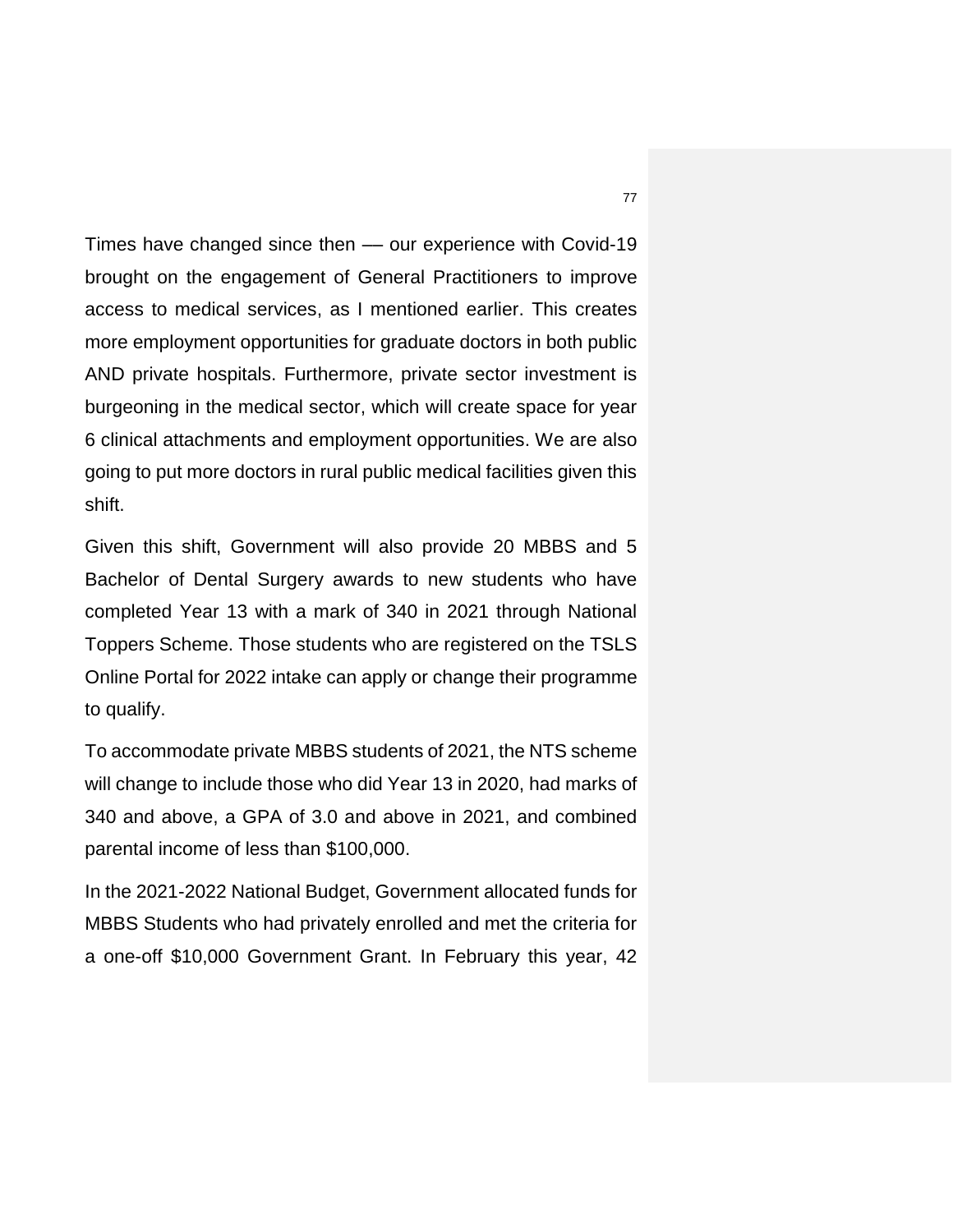students were selected and can use the grant to clear off the fees for 2021. Government will now provide full-time scholarships under the National Toppers Scheme effective from Semester 1 2022. This will amend existing scholarship regulation to include these students who did year 13 in 2020.

### **Monash University and FNU Collaboration**

Young people in Fiji understand why climate change is such an important issue. They see through the denial of the past generations who have caused this crisis and they are vital to Fiji's leadership on the world stage. But we know young Fijians don't just recognise the problems –– they want to know what they can do about it. They want to become the experts; they want to be the leaders. And it is our duty to give them that chance by becoming a hub for the world's climate policy research — especially on climate adaptation.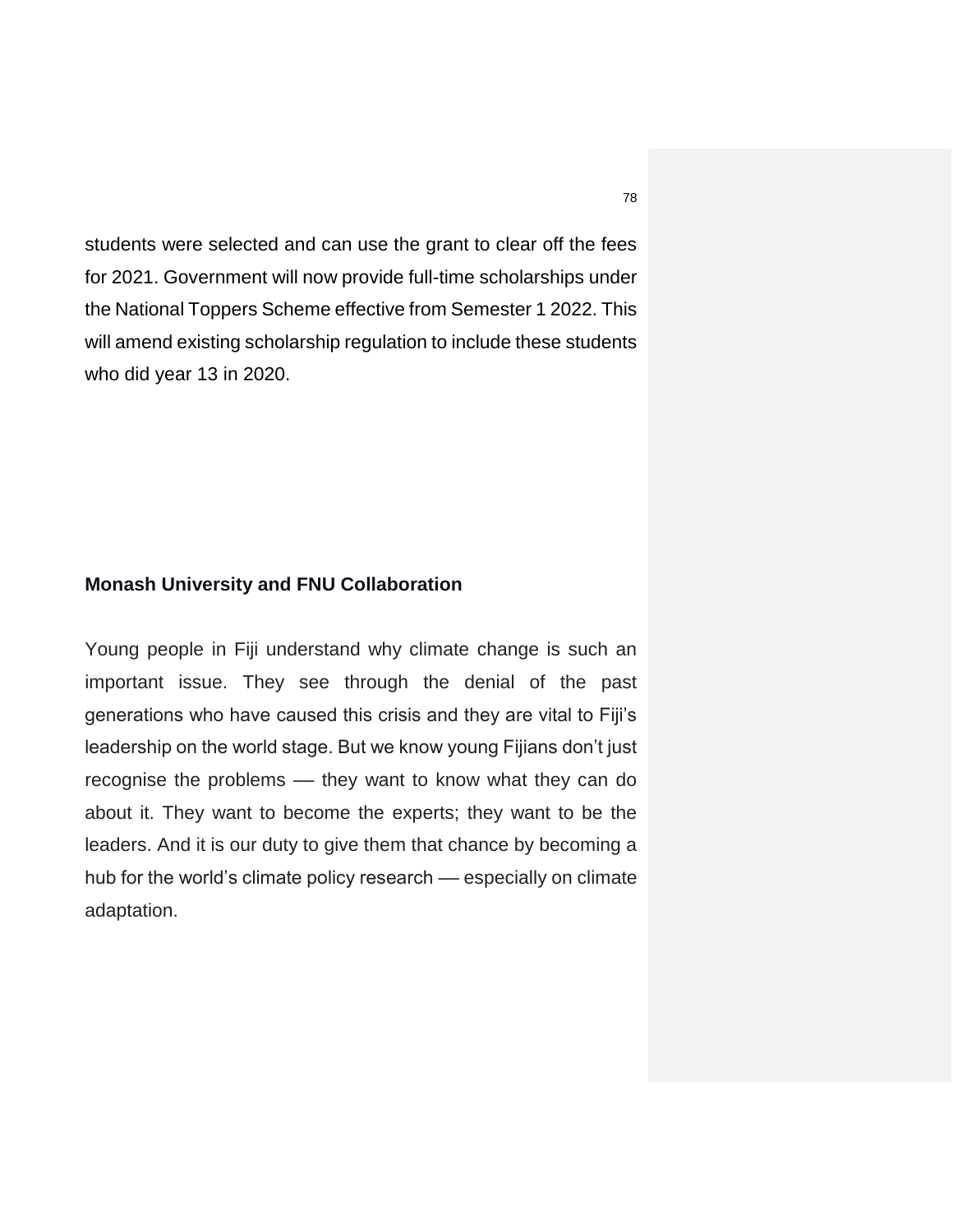Australia's Monash University is keen to establish a joint "Monash-Fiji National University Pacific Climate Change Research Centre" that offers high quality research opportunities that produce worldleading climate change mitigation and adaptation issues and high quality training and capacity building for policy makers in the Pacific.

This collaboration will benefit Fiji through engaging with one of the leading global universities. The collaboration will give its students and researchers direct access to major funding partners like DFAT, JICA, AusAID, NZAid, EU, ADB, and others. It will produce Pacific experts who help the world meet this challenge –– because it should be Pacific people who lead on an issue that impacts us more severely than anyone in the world.

The Research Centre will be funded initially through the seed funding from Monash to fund and host the Centre Director. Other funding will be secured from donors such as DFAT, AusAID, NZAid, JICA, and Fijian Government.

And once our young people complete their education they should find a market for jobs that is brimming with opportunity –– not only for careers but for companies they may wish to start. And not only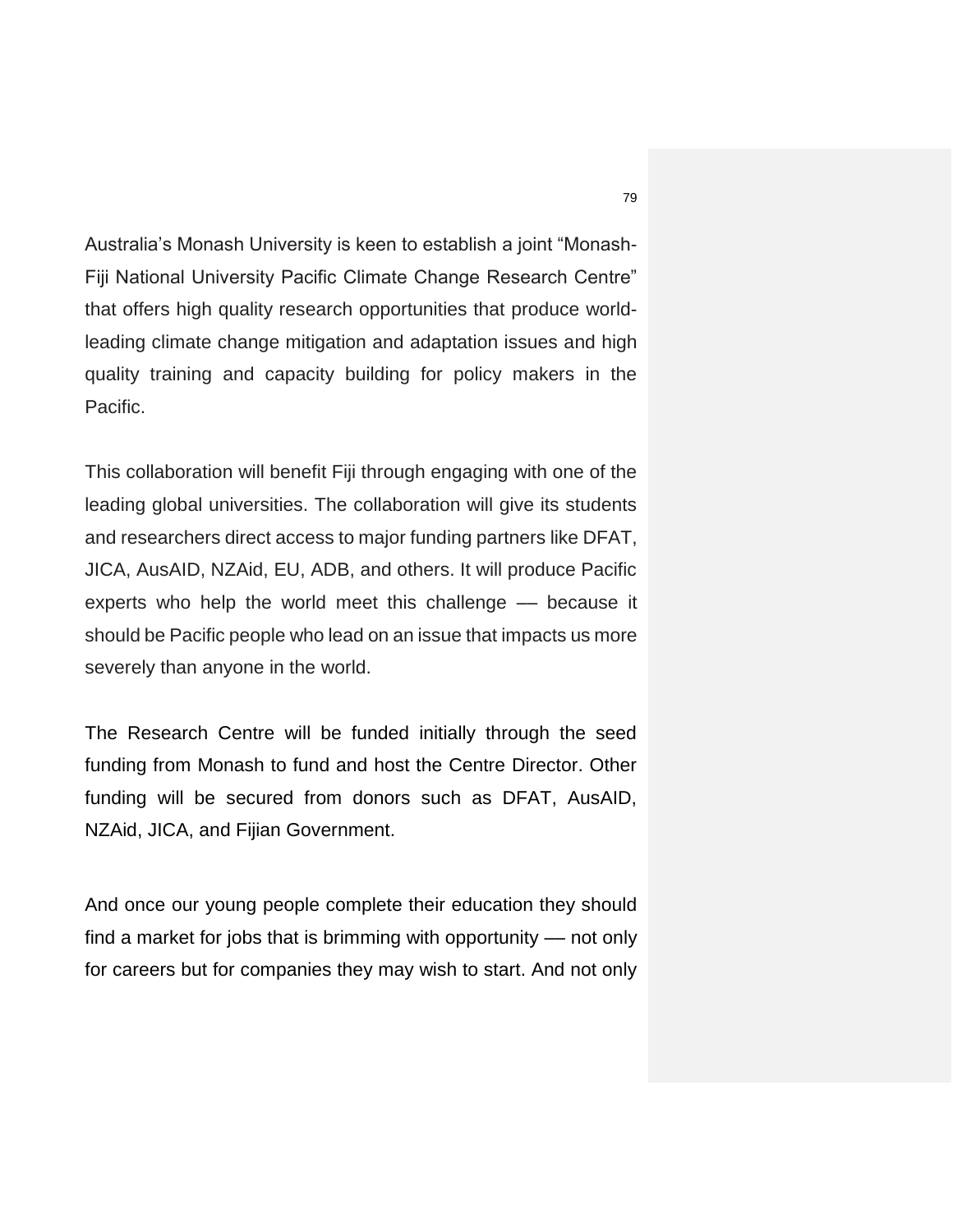in traditional sectors, but in the world class and highly sustainable green and blue Fijian economy that we are building. We urge you to pursue opportunities that our country will need for that. This may include anything from sustainable forestry, to marine conservation to green shipping, and oceanography to sustainability. All industries will need these skills. Society will need these skills. The World will need these skills.

### **Jobs for Nature**

The Ministry of Environment launched the Jobs for Nature - Rehabilitation (J-NR) programme in June of last year focusing on protection, restoration and rehabilitation of the natural environment.

76 projects from Ba, Tuva, Rewa, Labasa and Tunuloa catchments have been awarded the JN-R grants through the Fiji Ridge to Reef Program, which is being managed by the Ministry of Environment. The projects have received their first disbursement of 60% of the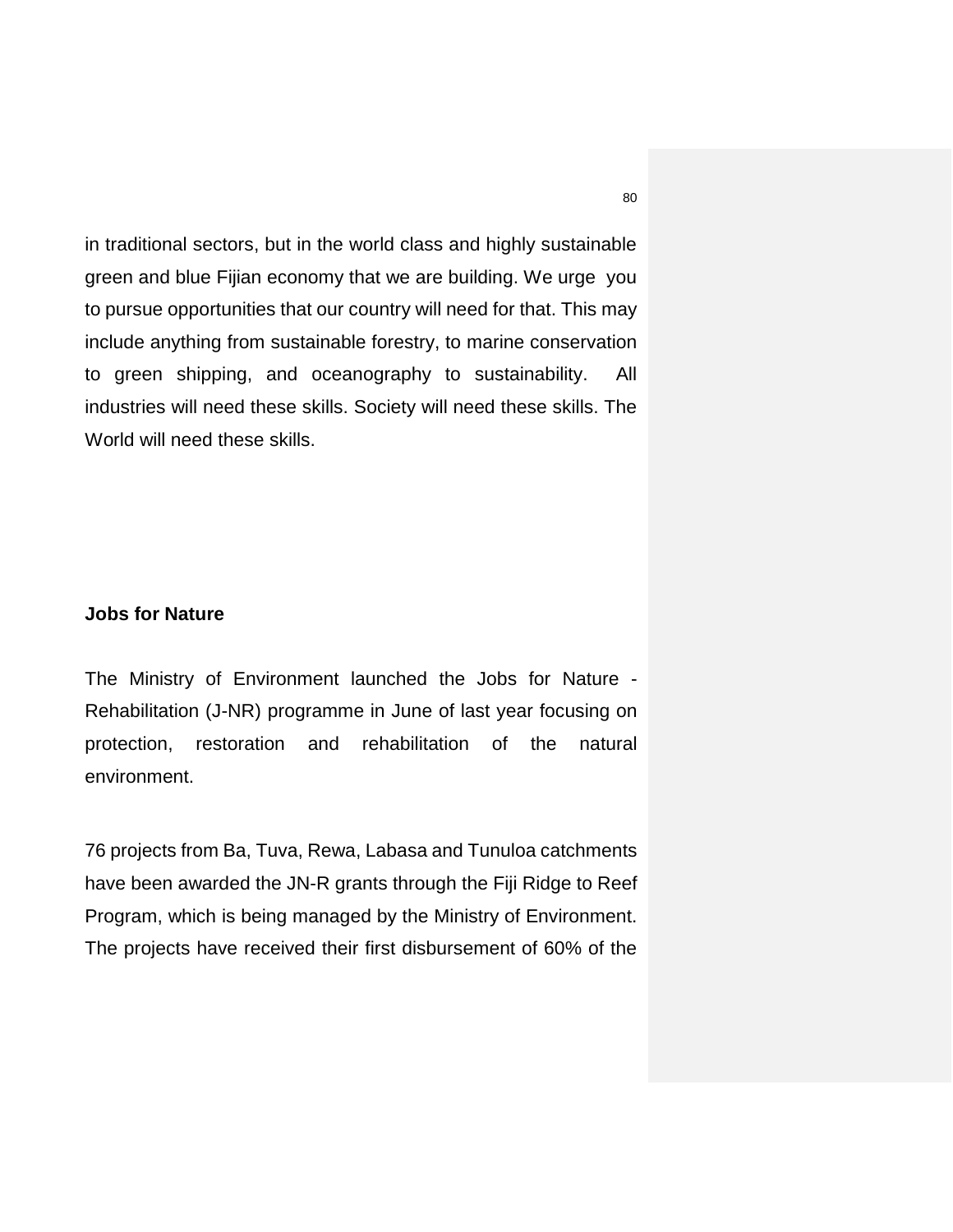\$45,600 allocation. The remaining 40%, or \$30,400, will be disbursed after monitoring and evaluation is completed.

### **Aviation Academy**

Fiji is investing \$83 million over time in the world class Fiji Airways Aviation Academy. The Academy reduces the high cost of training that was incurred by Fiji Airways and allows us to train more local pilots, thus reducing the need for foreign pilots and producing savings of around US10 million a year. We trained pilots from other airlines during the pandemic, and the demand by other airlines to use our facility is growing. Every day the academy is helping put Fijians in the cockpit, including women. These are great jobs that often were going to expats when they should all be held by our people –– and the aviation academy is making that happen. The academy also kept our pilots ready to fly through the pandemic. There's no question we would not have been ready to re-open the border on 1 December without it.

The Academy is also used for cabin crew training, some of which was previously done in Australia and Singapore, This produces about savings of around \$10.3 million annually.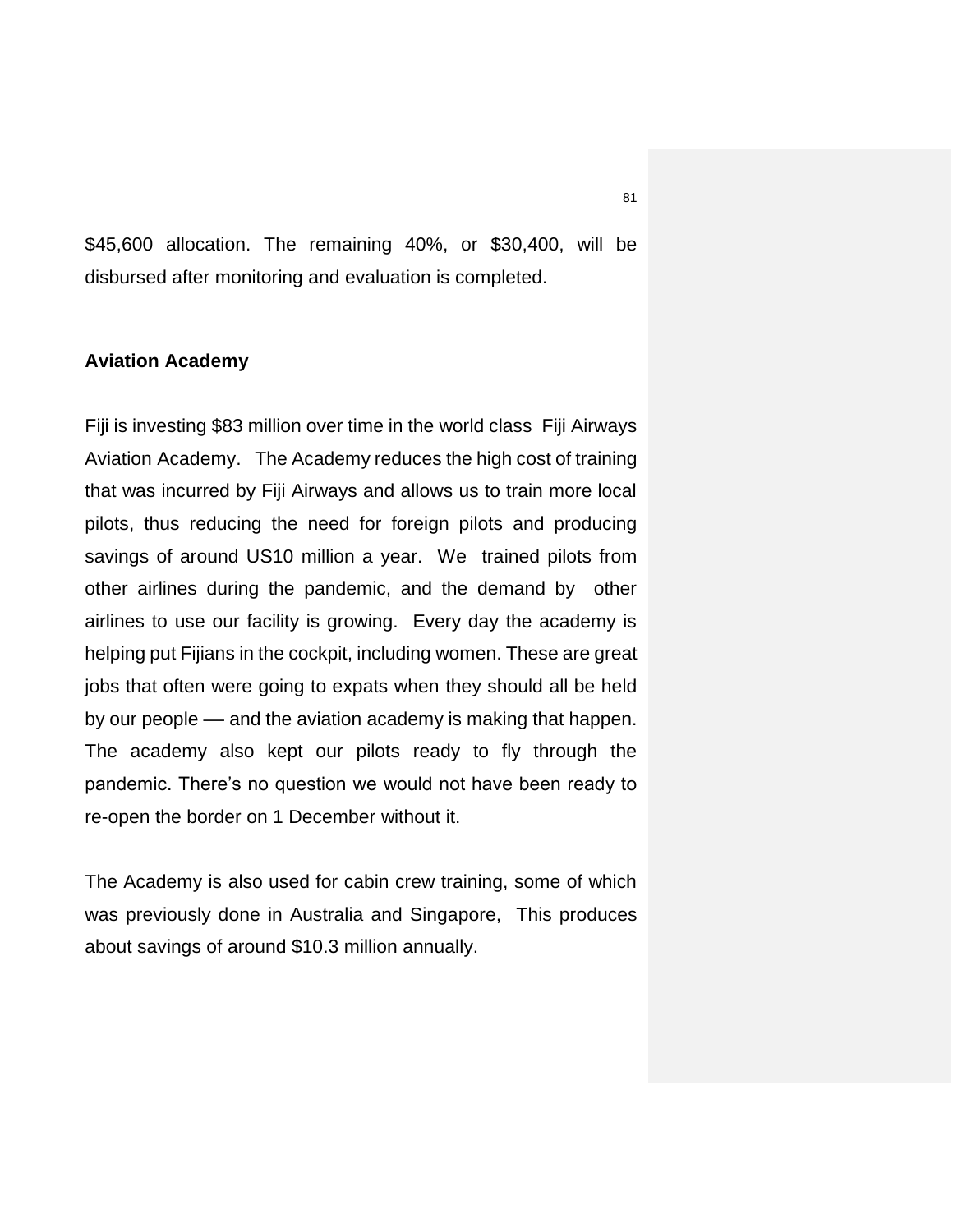### **Fiji Maritime Academy**

We want to apply that same academy-based educational model to other sectors –– including in shipping. This is a booming sector for Fiji's budding blue economy –– and one that will increasingly help to drive our net-zero commitment. Construction to modernise the facility and provide a better learning environment are partially completed, which allowed the Fiji Maritime Academy to open its doors for the 2022 academic year. As of 21 March 2022, the academy had opened its doors to start the new academic year, offering a Diploma in either Nautical Science or Marine Engineering, with a range of short courses to obtain a Certificate of Competency. **CINEC**

## **Business Process Outsourcing Training**

In the 2021-2022 budget, Government announced a 20-year tax holiday incentive for Business Process Outsourcing (BPO). Government continues to assist the BPO sector, and will set aside 300 awards for BPO Training under TELS for TVET at FNU, which has an existing allocation of 5,000 awards.

### **Combined Parental Income for Means Testing**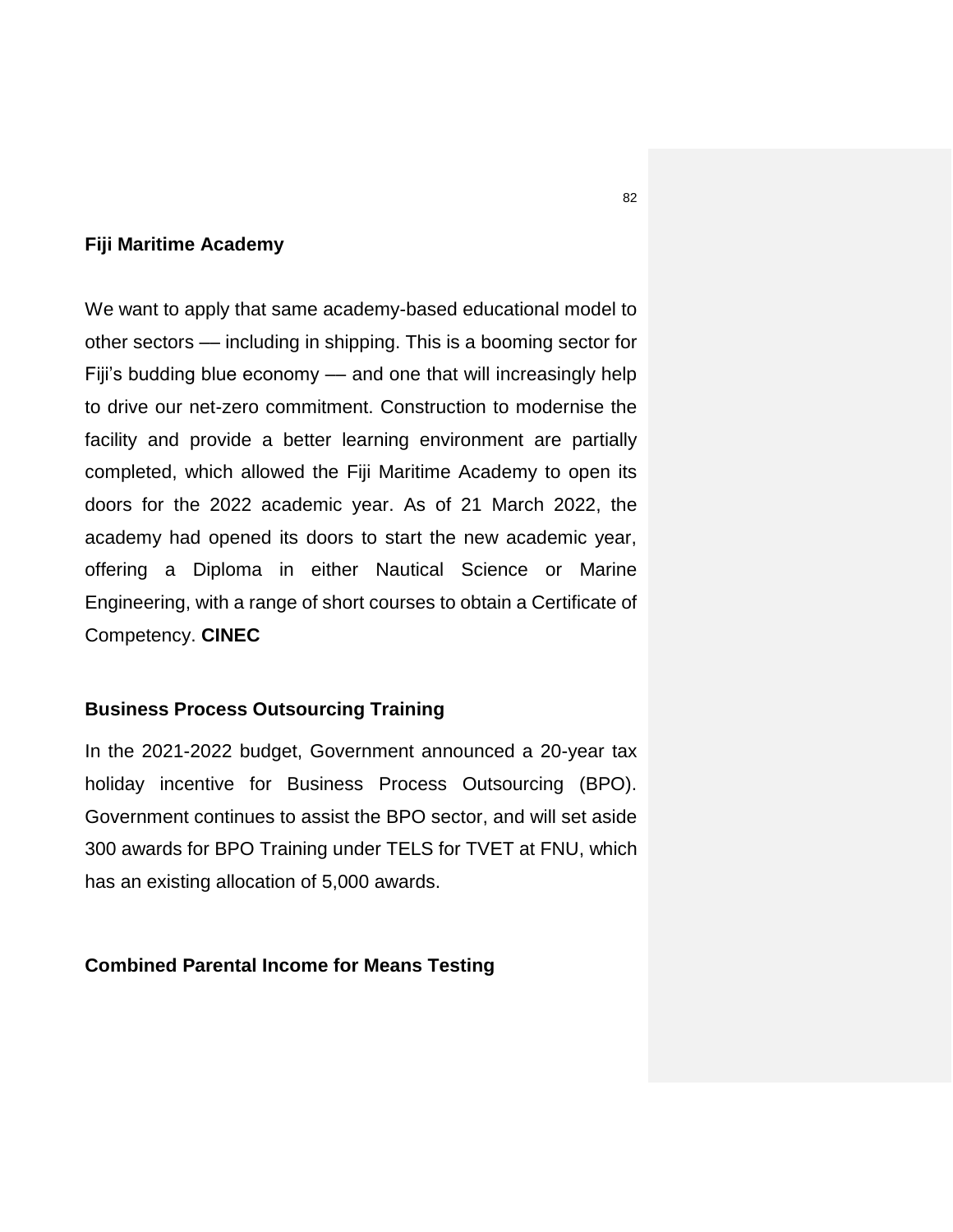Means testing criteria was introduced In the 2021-2022 budget, and combined parental income exceeding \$100,000 is tested against the number of dependents and extenuating circumstances. Business owners will be required to submit the latest tax assessment showing business profit and business net worth. The new means-testing criteria will require applicants to have a combined family income of less than \$100,000 or business net worth of less than \$100,000 unless extenuating factors apply. This will be effective from 2023.

### **Fiji's Human Capital Development Plan**

Government will provide funding for development of Fiji's 10 Year Human Capital Development Plan. The Plan will provide prudent guidance for planning and investment in tertiary education. TSLS will host the Secretariat and lead the coordination, and will be funded \$80,000 for this project for the remainder of the financial year.

### **Reskilling and Retraining Programme**

To date the Fijian Government has assisted a total of 100 Fijians under the Reskilling and Retraining Programme announced last

83

**Commented [2]:** Needs some punch. I don't even know what this is referencing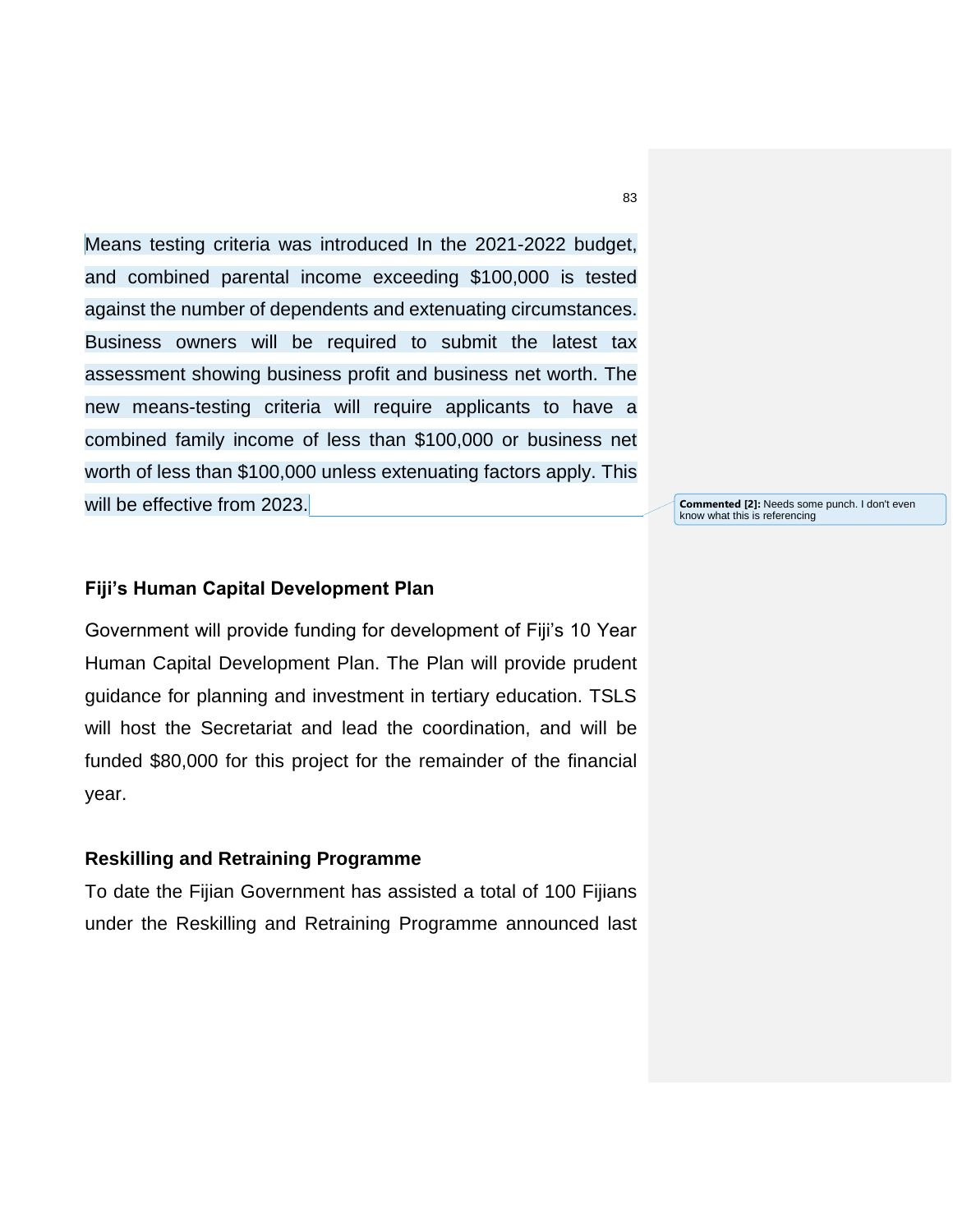year, with another 500 students currently undertaking courses and more expected to apply in the near future.

Given the success in the Reskilling and Retraining Programme, offered through FNU, the Government has included an additional seven short courses that are in highly sought areas, including Caregiving, the Fundamentals of Baking and Patisserie, Cooking, Food and Beverage, Screen Printing Artwork and Designs, Household and Sanitary Plumbing, and Domestic Electrical Installation.

## **A budget of \$1 million has been allocated for this programme.**

### **CLIMATE-RELATED AND ENVIRONMENTAL INITIATIVES**

Mr Speaker Sir, our recovery is an opportunity to accelerate towards net-zero emissions within the legal framework of our Climate Change Act. The activities and requirements we must now advance under the Act all support mutually beneficial outcomes for communities, the private sector, and public services. On the whole – the Climate Change Act will create cost-savings for our economy – as it is designed to help us best prepare for and avoid climate risks and impacts.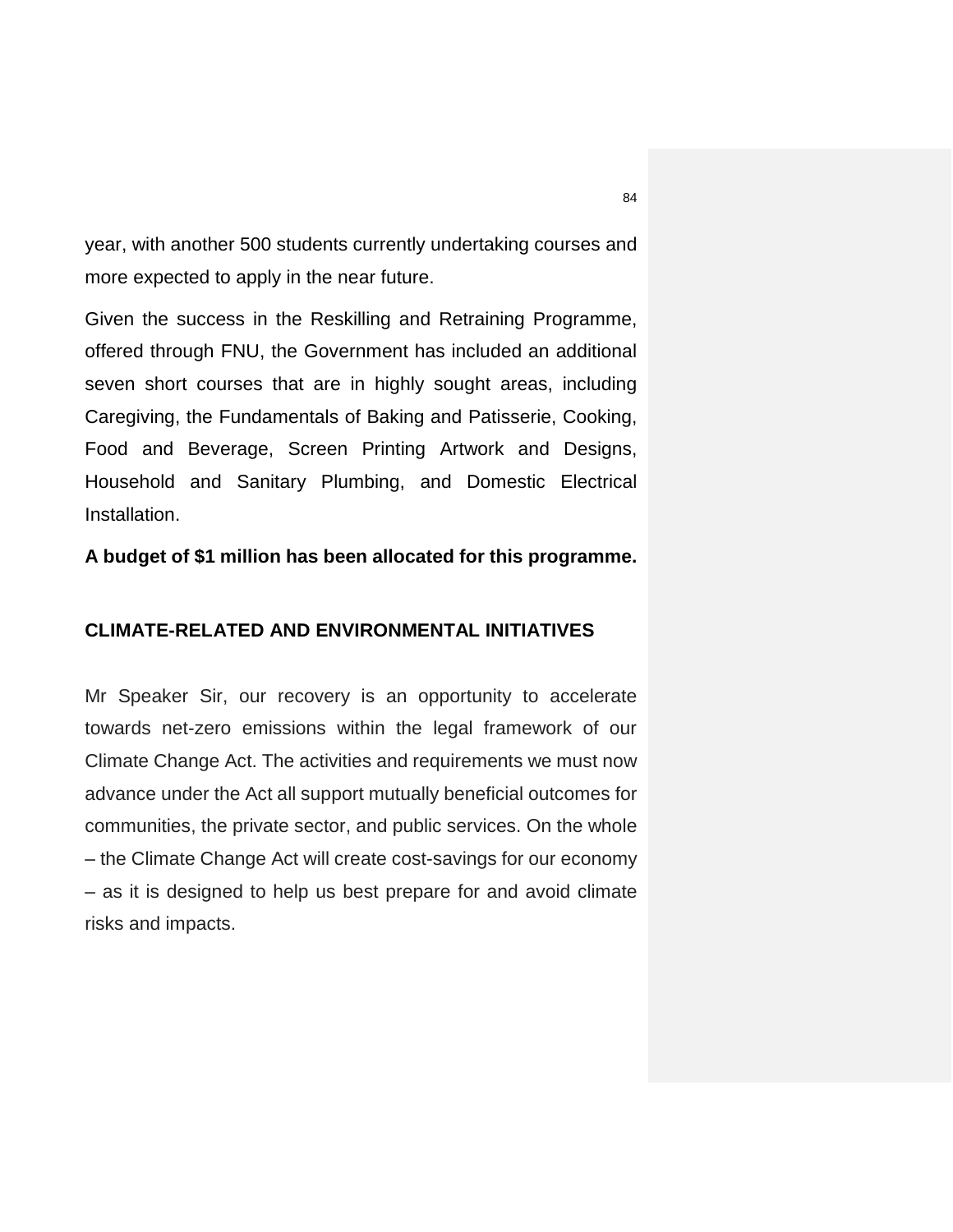## **Electric Shuttle Bus**

Mr. Speaker, we have proposed an electric shuttle bus project that not only makes good economic sense for an urbanizing country, but which aligns well with Fiji's global climate leadership. We need clean and efficient urban mass transportation, and I am pleased to report that the project is progressing well. The technical analysis on the electric-shuttle-bus ecosystem has been completed, and the will be trialled with the construction of a suburban Shuttle Terminal in Valelevu later this year.

The electric shuttle bus will facilitate transit between commercial centres. Shuttle buses with 22 seats will run every 5 to 10 minutes along 23 new routes. We have identified the first routes to be tendered and electrified for the pilot. The charging infrastructure to service these routes will initially be housed at the Valelevu shuttle station. This means cleaner transportation that decreases pollution and noise and increases comfort for its riders.

Further shuttle terminals will be coming to Nakasi and the Tawakubu area in Lautoka.

### **Container Deposit**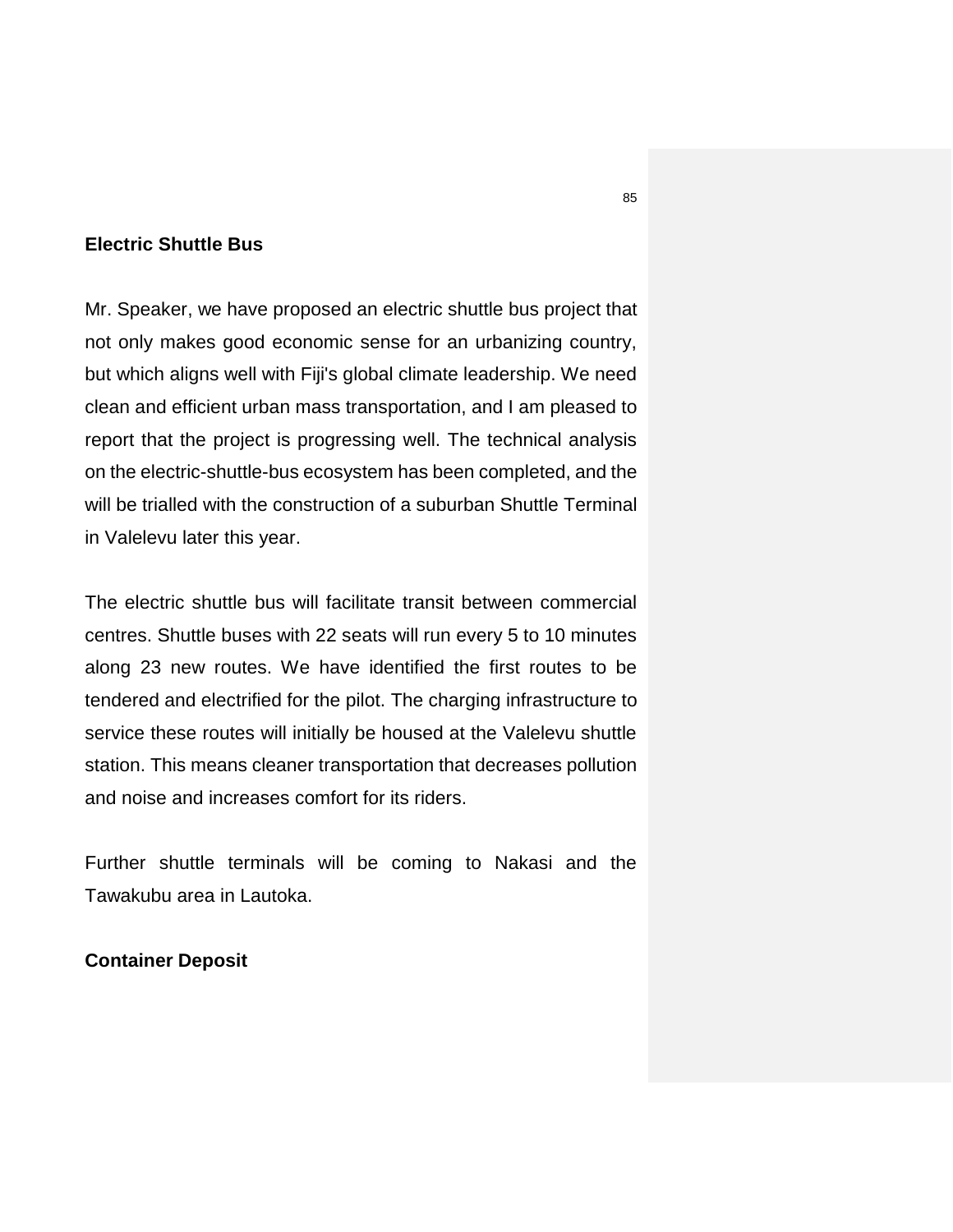Mr. Speaker Sir, Government takes seriously the need to manage our solid waste and end littering and the proliferation of plastic waste and other debris into our waterways and ocean. To develop a strategy, we will allocate \$45,000 for a Consultancy for Development of Fiji's Container Deposit Regulations (CDR). The intention of the proposed regulation is to minimize environmental pollution by establishing a container deposit scheme that will incentivize recycling behavior in Fiji. A consultant has been identified to develop the CDR and will conduct a review to identify implementation issues from Pacific and other countries that have adopted container deposit regulations.

#### **JUSTICE AND IMMIGRATION**

### **Return to Normality for Judiciary**

Court hearings were limited during the COVID-19 pandemic for safety reasons, which caused new cases to accumulate and remain unresolved. Now that we are in a post-pandemic era, the Judiciary has positioned additional judges and magistrates around the country to hear the pending cases. We recognise that Justice delayed is justice denied, so **\$600,000 is provided to supplement the Judiciary's operations.**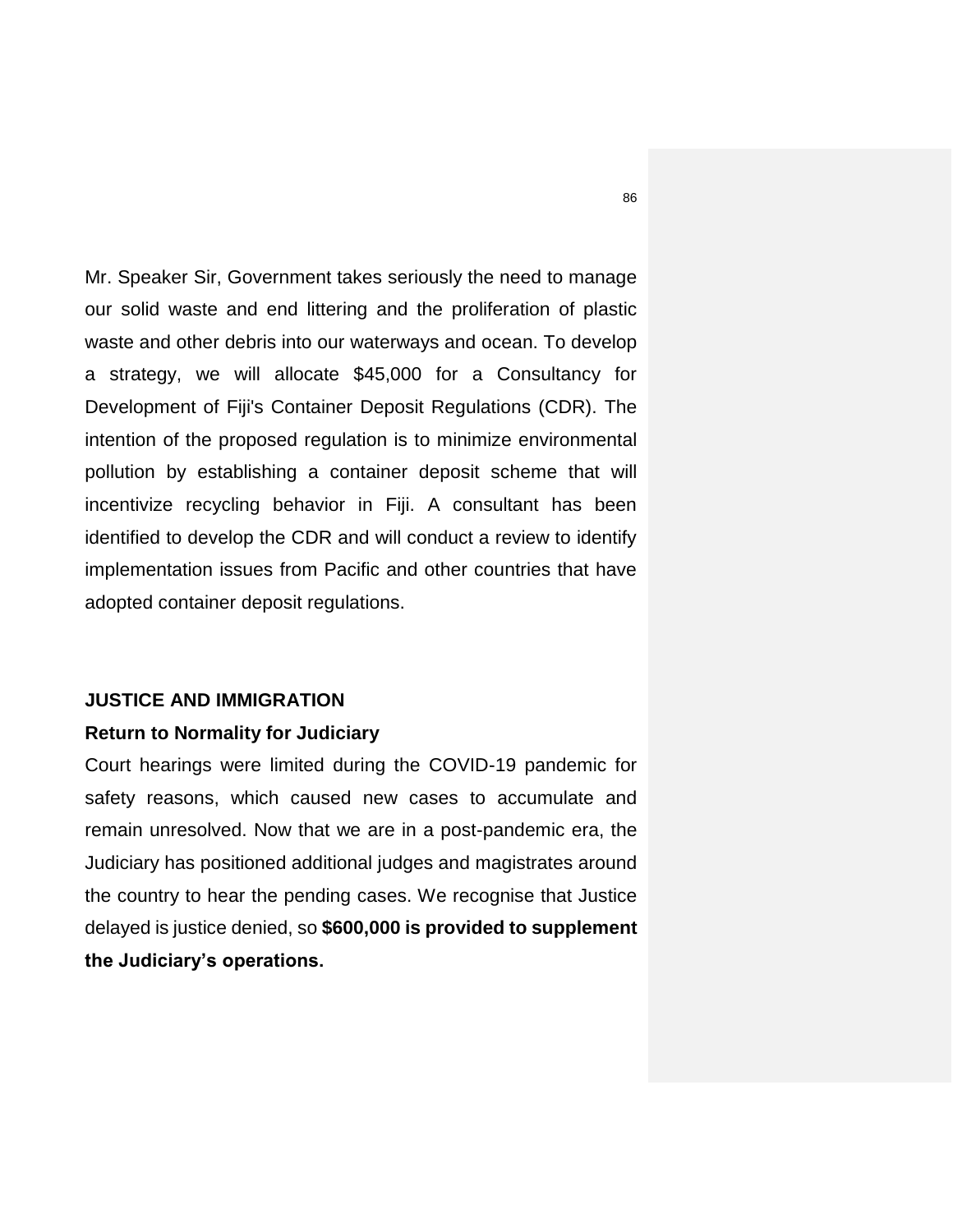Government also continues to strengthen the services of Fiji's judicial sector through the construction of the new Nasinu and Ba Magistrate Court, for which an **additional \$2 million is allocated.**  The new courts will address the backlog of cases, lack of space for breast-feeding mothers attending family court, and congested staffing.

## **Immigration**

Currently, a person only needs to be lawfully present in Fiji for 10 out of the 15 years prior to lodging an application for naturalisation. We will be increasing the requisite aggregate period to 15 out of the 20 years to protect and enhance the value of the Fijian citizenship. While citizenship is becoming more difficult to obtain, we are adopting a more liberal approach for those looking to obtain work permits and investors seeking to establish permanent residence.

# **TRANSPORT**

**Open Taxi Ranks**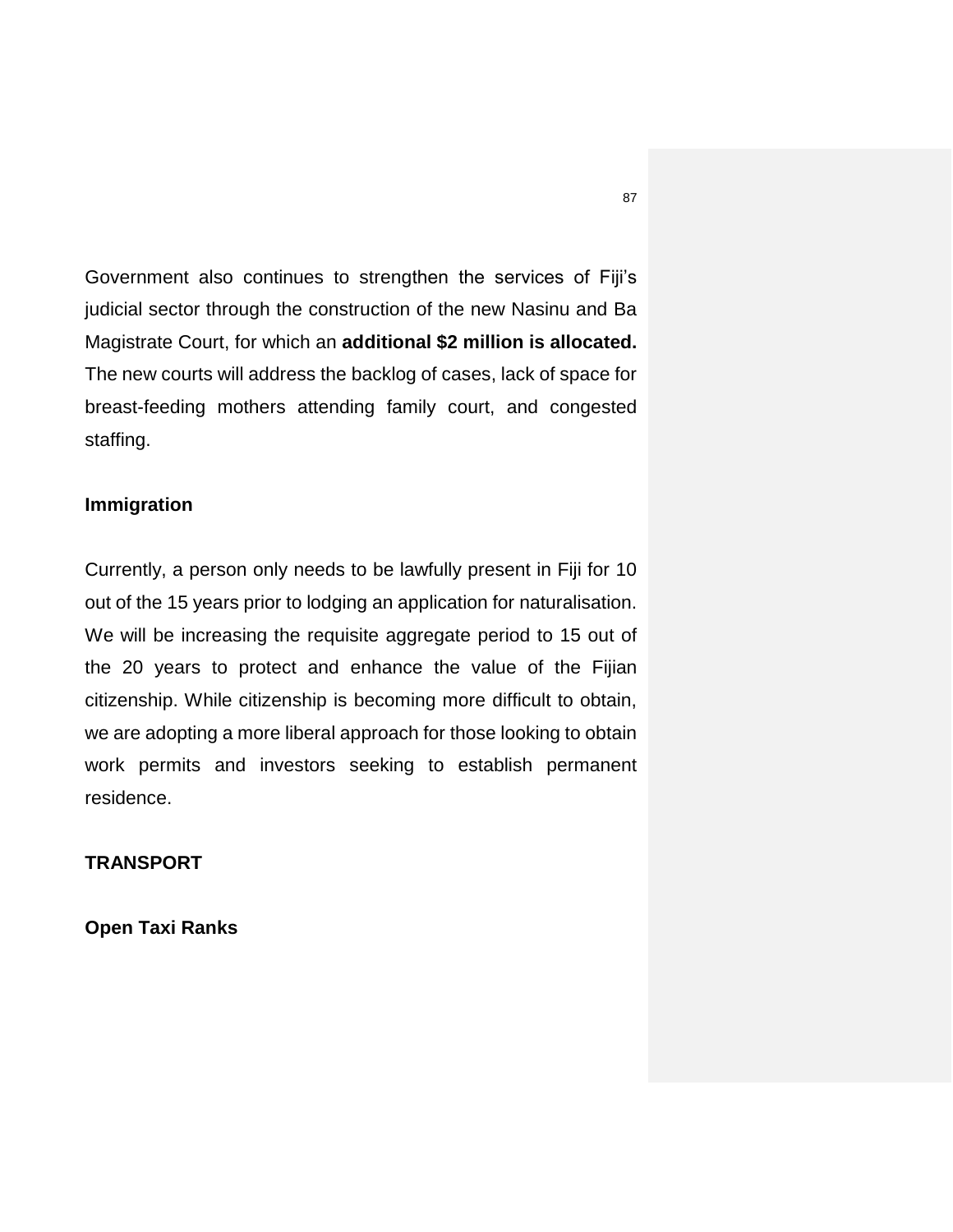Mr. Speaker, Sir, as we all know, taxis play an important role in providing accessibility to many Fijians because they give us flexibility–and yet the system we now use limits the very flexibility that people require from a taxi service.

Fiji will now do away with the Base and Stand system and adopt the Open Taxi Ranking System (OTRS). For the taxi industry, this is the most important change in 33 years.

Fiji has over a total of 4,222 valid taxi permit holders who will now operate from one of the 453 open taxi ranks–264 existing ranks and 135 new ones.

Mr. Speaker Sir, the "Open Rank System" is designed to ensure that service is efficient and reliable while giving the taxi operator more opportunity. The Open Taxi Ranks system allows taxis to operate from any rank within their designated areas of operation on a first-in, first-out basis or a "Rotational Basis". So all taxi operators can pick up passengers in a fair and orderly manner and avoid illegal operations, particularly, private vehicles operating as public service vehicles. The framework also allows taxi drivers to operate as and when they wish to. The system will be in effect from **25 April 2022.**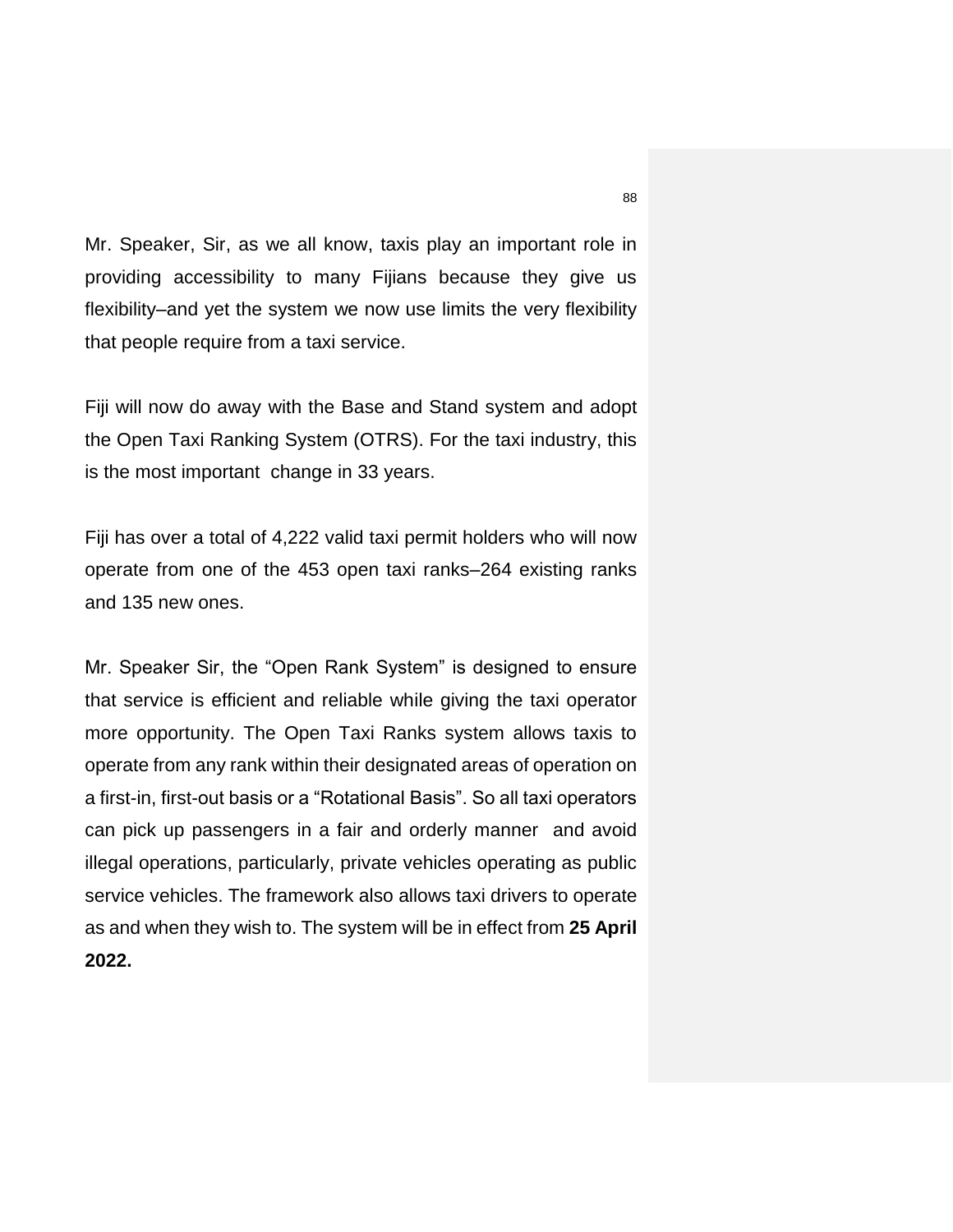We should note that this policy does not apply to Private Taxi Bases, which are a commercial arrangement between the taxi operators and the base owners. But taxis operating from Private Taxi Bases will not be allowed to pick up passengers outside of their private base of operation or from any of the 453 open taxi ranks.

The introduction of the open taxi rank system has meant the removal of paid Bases and Stands in Fiji. The fees formerly associated with bases and stands will be replaced with an annual PSV levy, to be paid at the time of annual vehicle registration at the LTA. LTA will announce the amount of the levy soon.

## **Driving Instructors and Driving Schools**

Previously, driving instructor licences were issued for 5 years. Driving schools permits were issued for 3 years but subject to yearly renewals. We'll be removing the requirement for annual renewal. These changes will remove the unnecessary burden of yearly renewals in terms of licensing requirements for existing Driving School and Driving Instructors Permit (DIP) holders.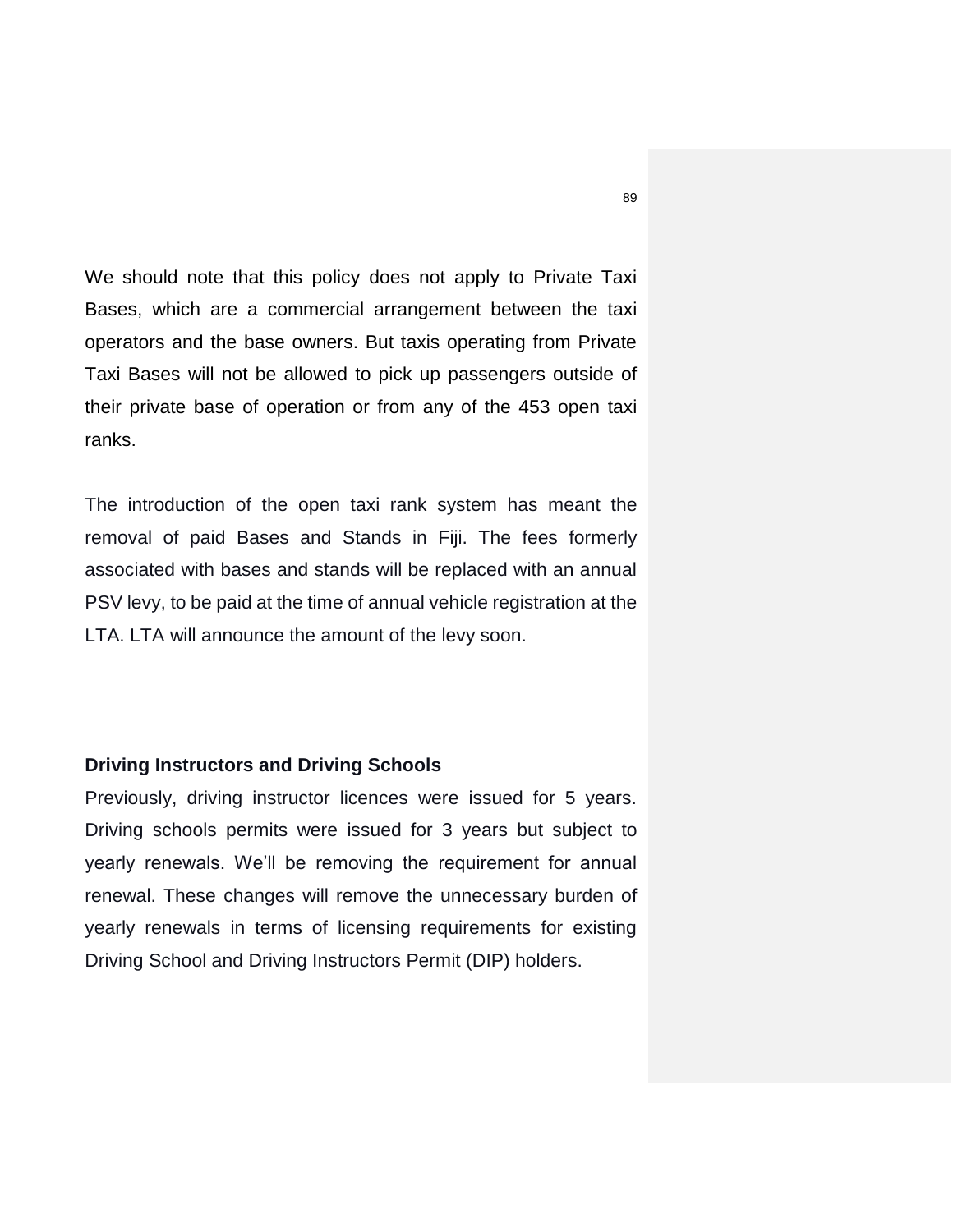The idea is to promote self-development among Driving School & DIP holders and reduce bureaucracy. The LTA recognizes the important role Driving Schools and DIP holders play in moulding the skills and mindsets of future drivers. Through this amendment, Government is expressing its trust in the responsibility and trustworthiness of driving schools and licensed driving instructors to give sound instruction and comply with regulations.

### **Police Clearance**

Government will continue to pay for the police clearance report fees for those who need it as a job requirement or for obtaining a PSV Driving licence –that is, for taxi drivers, bus drivers, mini bus drivers and carrier drivers.

Given that police clearance is an essential LTA requirement for both PSV drivers and any other LTA-related matters, from 14 April 2022, police clearance will be obtained from all LTA offices. It will be a **"one stop shop,"** and the Fiji Police Force will have a Memorandum of Understanding with LTA to implement this initiative. **A sum of around \$1 million dollars has been allocated**.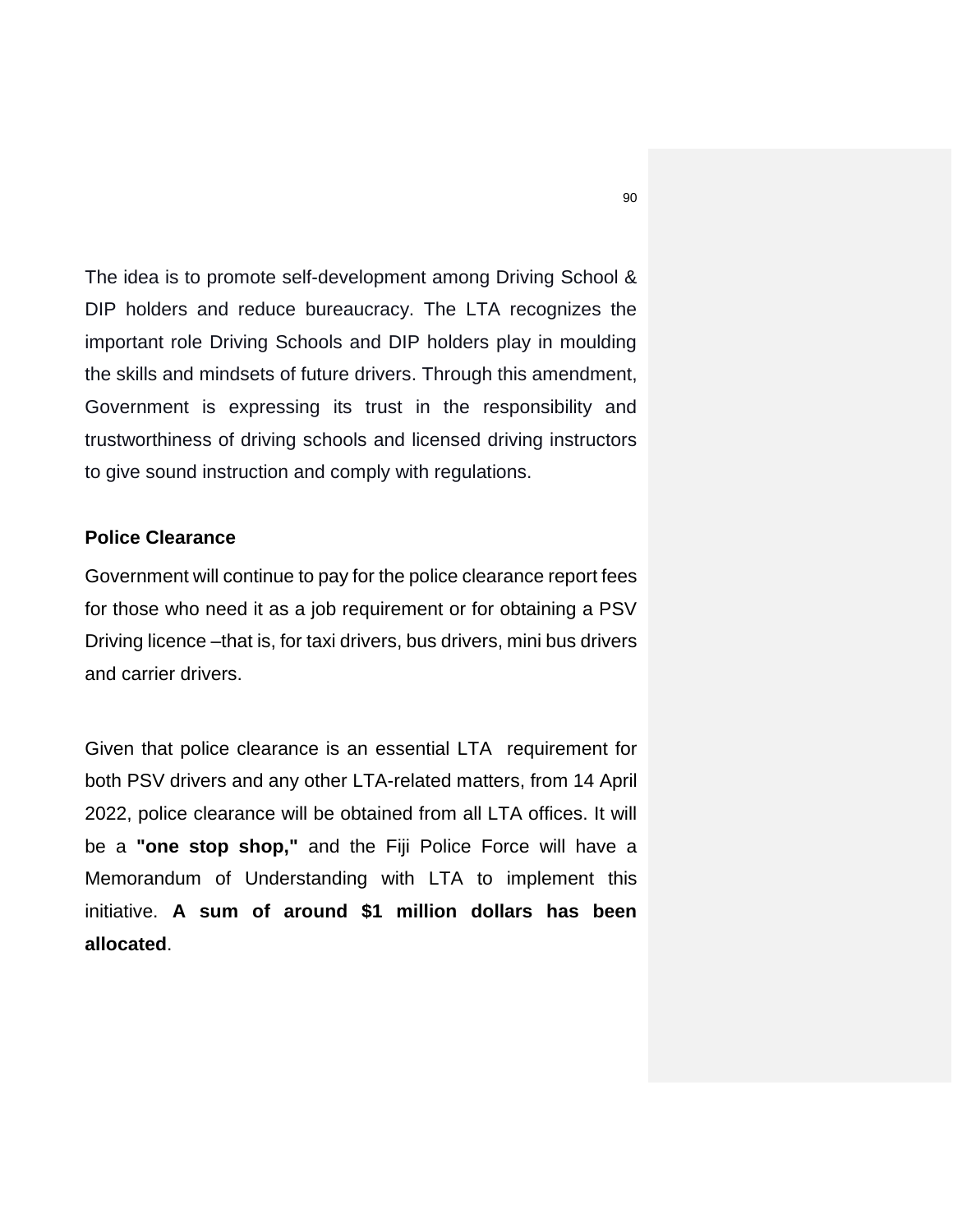### **Trade Enhancement Programme**

In order to keep local trading activities and businesses afloat, an allocation of **\$500,000** has been set aside for Trade Enhancement. This programme is essentially a lifeline of \$500 will be provided to successful applicants who are recovering from the impact of COVID-19 and aim to kick start their businesses.

For instance, we met a 57-year old woman in Nadi who was a spa worker at one of the resorts. During the pandemic she was laid off so she took the spa home and started her own business from Nadi. Her reputation earned her customers all the way in Suva, particularly among expatriates.

So she would hire a vehicle, grab her spa table and take it to Suva, a costly process. The costs were eating up her profits and leaving her with nothing to support her family.

So she asked the Government to help her buy a second table that could be kept in Suva. That allows her to hire a smaller vehicle and keep more money in her pocket. That's the sort of initiative we like to see and are happy to support.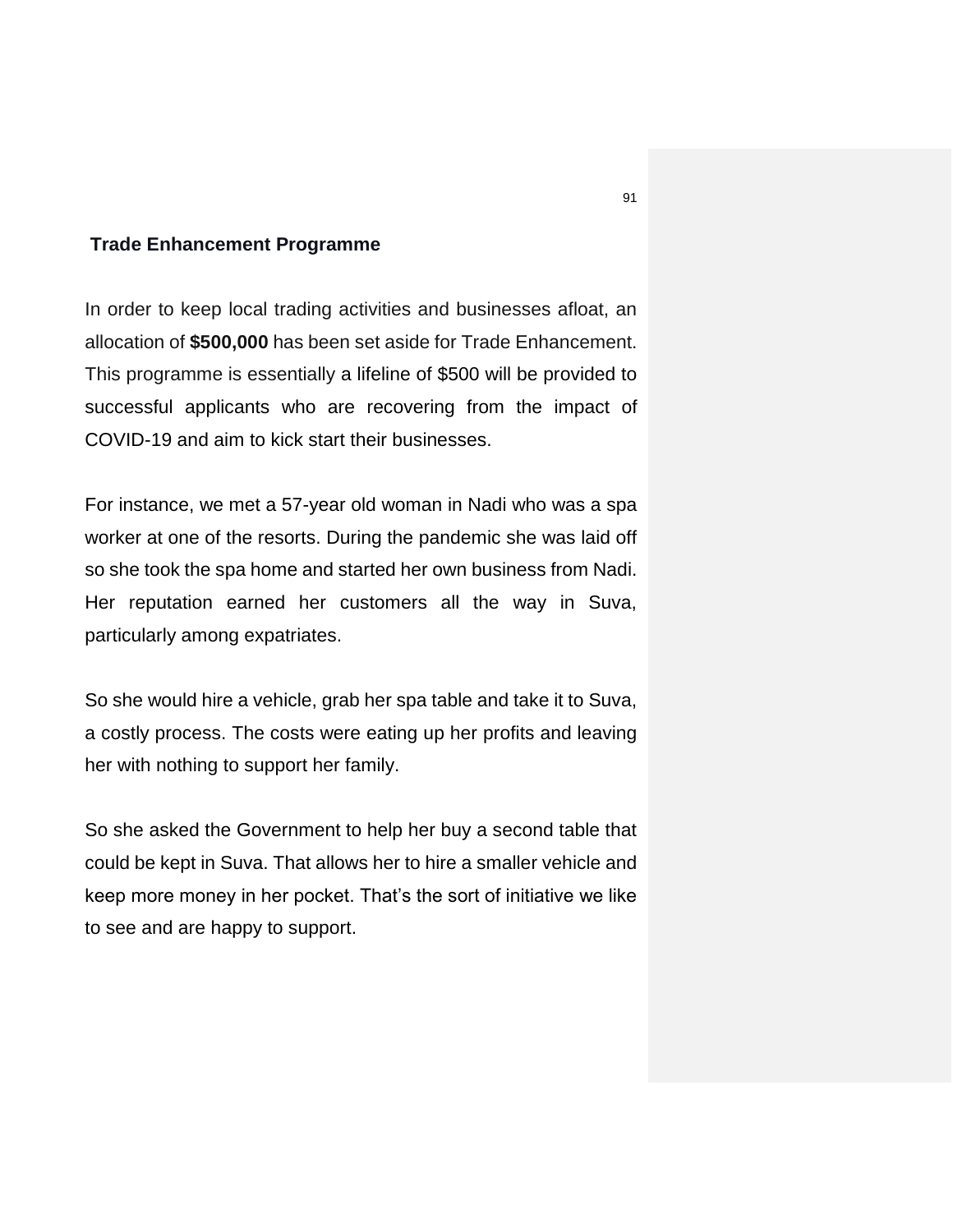This start-up cash programme will be administered through the Ministry of Commerce, Trade, Tourism and Transport, and more details around this programme will be announced soon.

## **CIVIL SERVICE REFORM**

## **Civil Service-Private Sector-Development Partner Recognition**

We overcame the pandemic together through the everyday heroism of civil servants, members of the private sector, and our development partners who stepped up when Fiji needed them most. We particularly want to thank the governments and people of Australia, New Zealand, India and the United States for their support.

We have allocated \$250,000 towards a civil service recognition programme whereby those development partners, private sector partners and civil servants who served the nation during COVID-19 pandemic will be recognised with a medal award for their Outstanding Courage, Compassion and Commitment.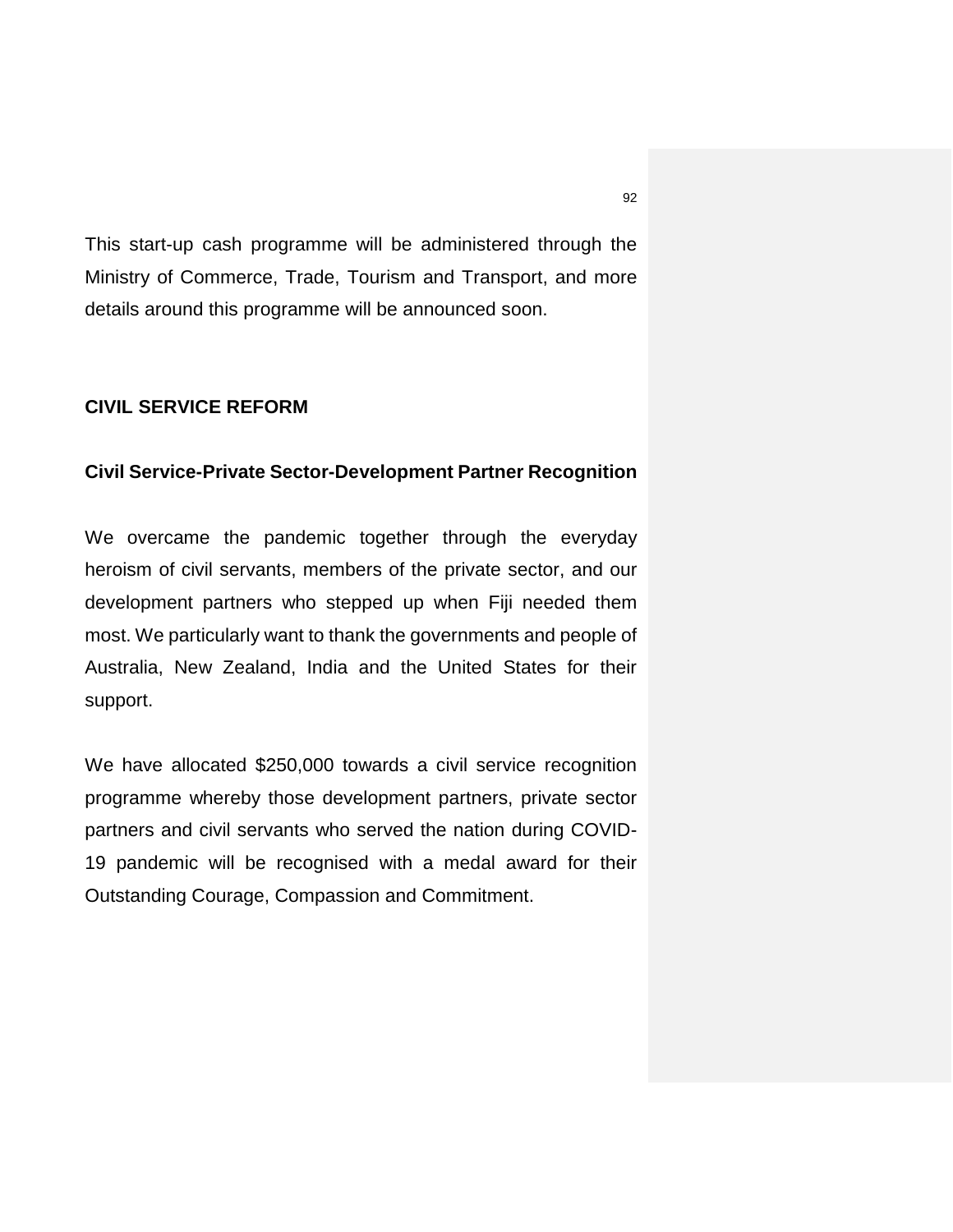**We're also going further to engrain that spirit of service and patriotism in the culture of the Civil Service.** We have already placed merit at the centre of the Civil Service at every level, and our Civil Service has responded. I doubt that there is anyone who hasn't noticed that services are more efficient and our Civil Service employees more responsive and professional. There is great pride in being a public service, and that pride is driving more efficient government. The highest performers are setting an example and creating a culture of pride and higher standards. The next step is to put new measures in place to build on the better services we offer the public.

A Customer Service Guideline for the whole of Civil Service has been drafted that consolidates all aspects of processes and activities to provide services to the fijian public.

This Guideline will reinforce the policies and procedures already in place by providing standard tools that our civil servants will use to ensure that our citizens receive timely, reliable, effective and impartial services. The Guideline sets standards of performance, with emphasis on face-to-face and virtual modes of engagement, and provides guidance on managing complaints, feedback, surveys, form design, customer relationships and risk.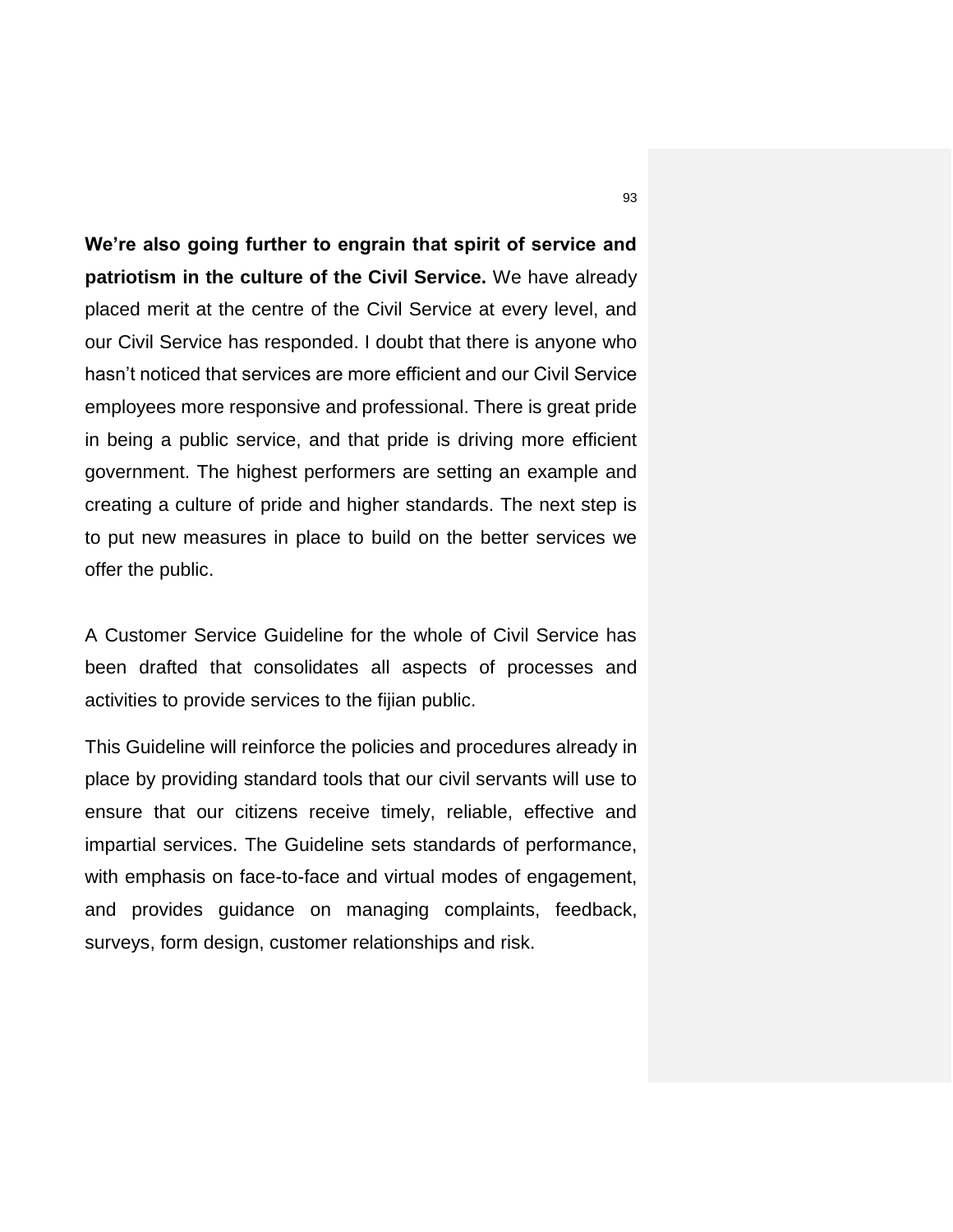Fijians who use government services should expect to be treated with respect as a baseline. They should feel their questions are taken seriously and answered honestly and promptly. When they need to provide information to the government, it should be easy to do through forms that are appropriately designed. Our service areas must create a welcoming environment and place customers at the centre of service delivery. We will want to encourage feedback, including complaints, because that will help us improve.

The Guideline is user-friendly and provides detailed steps that can be easily incorporated into each Ministry's work processes and adapted by the frontline civil servants on duty.

### **Scarce Skills and Retention**

Government is conducting a thorough Civil Service salary review to determine appropriate competitive remuneration–that is, salary and benefits–for positions we know to require scarce skills and personnel that we need to retain. There will be a review of the civil service salaries for retention and scarce skills. An allocation of \$50,000 has been provided for this exercise.

The position of Principal Veterinary Officer is a good example. The 2017 Job Evaluation Exercise determined that the skills we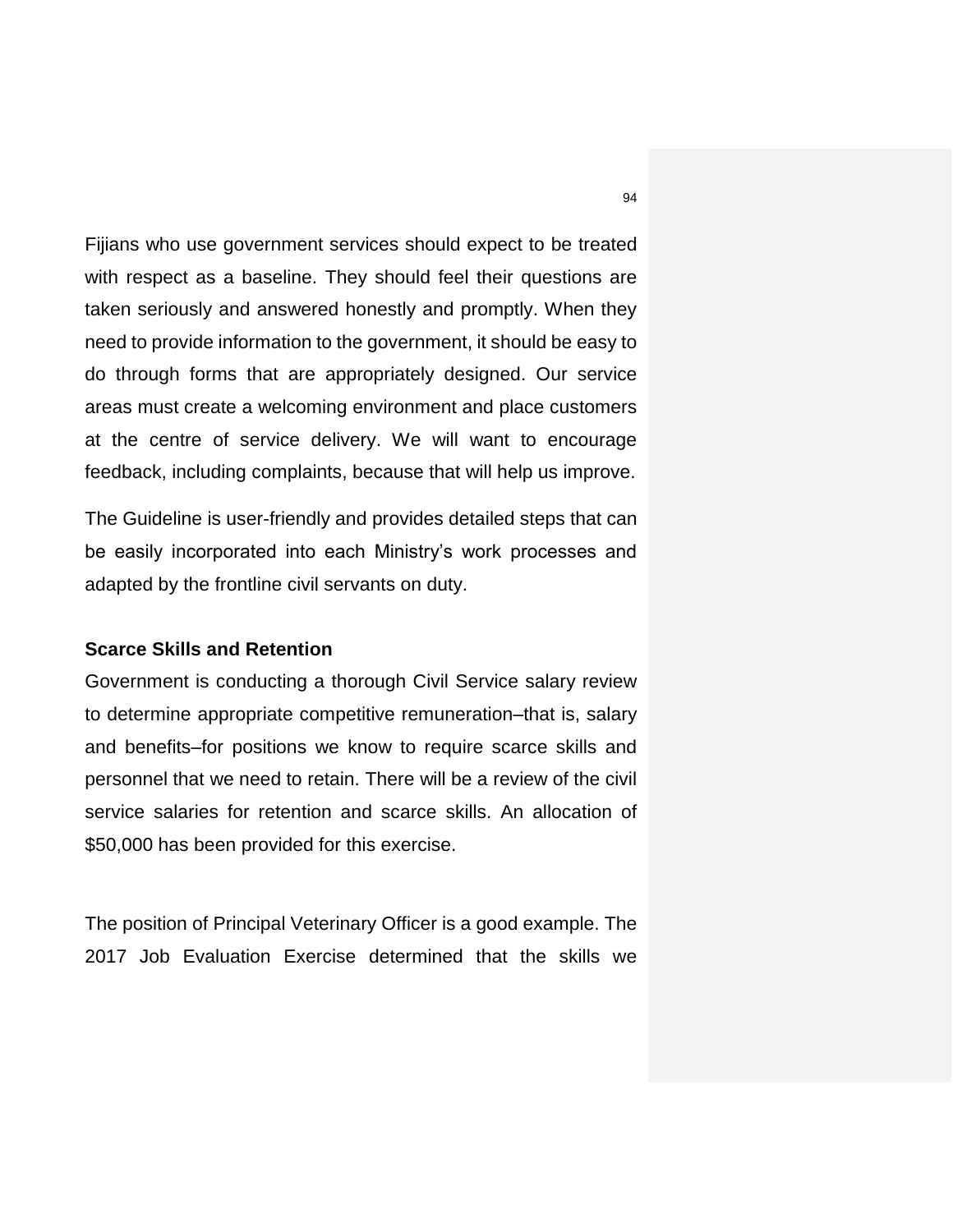required for that job did not exist in this country, let alone in the civil service. Taking into account remuneration data from the private sector and benchmarking against several other positions, the position's remuneration package was reviewed so that we could attract and retain possible candidates. The same has been done for several other positions in Government. This study will allow for a more comprehensive review, in lieu of ad-hoc application of our Job Evaluation Guideline.

Mr. Speaker Sir, for the teachers we are allocating an additional \$2.7 million to appropriately remunerate 312 teachers that have upskilled their qualifications.

## **Overtime**

With the economy recovering and the projected increase in revenue collections, we will be able to roll back certain expenditure control measures that were announced in 2020.

Effective from 1 April 2022, overtime will be reinstated for all civil servants on band E and below. Overtime will also be reinstated for registered nurses on Band F. Other officers on Band F and above will be entitled to Time Off in Lieu of overtime pay. This excludes teachers. The Ministry of Civil Service will be issuing a circular in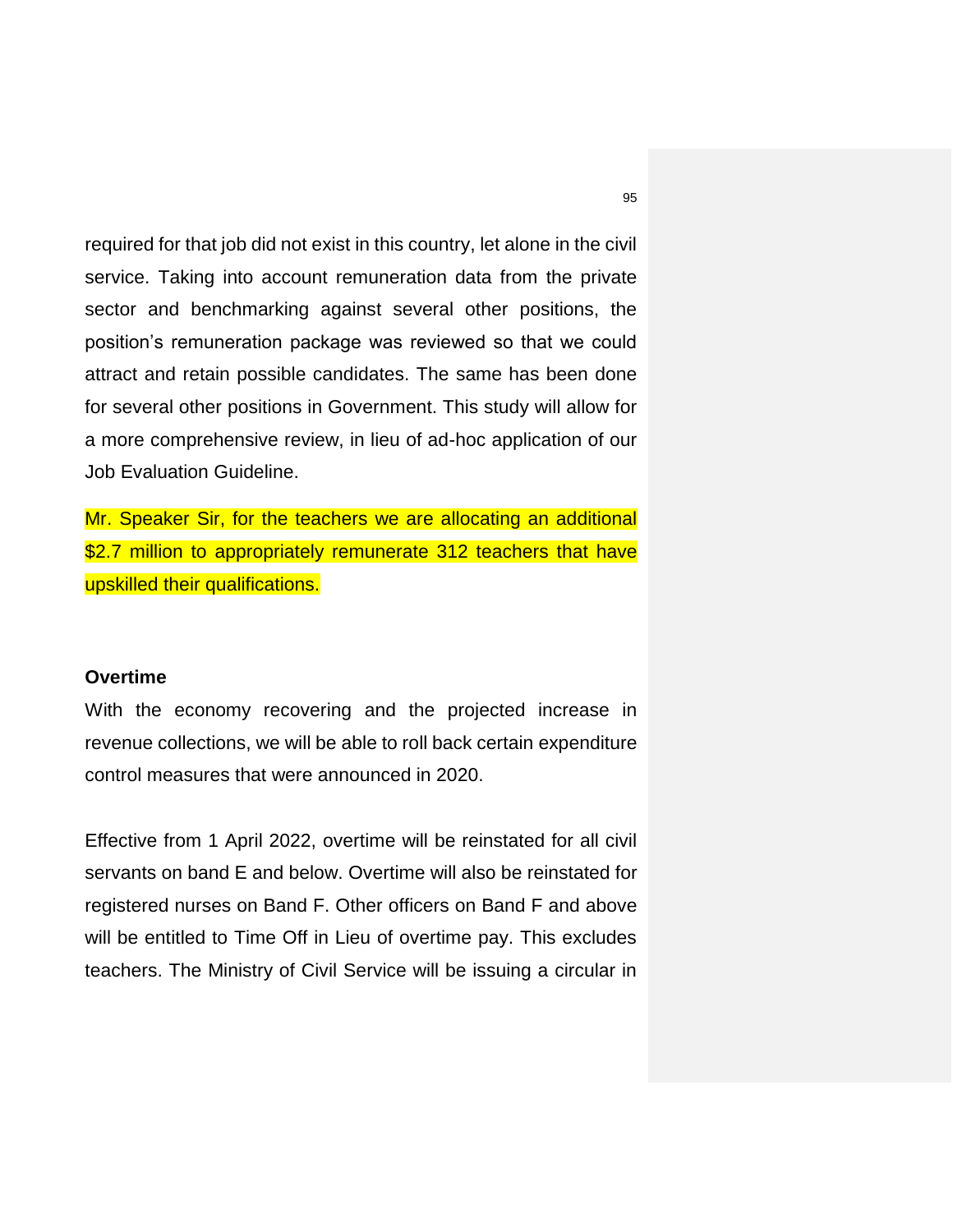the coming week. Meal allowances will also be increased from \$10 to \$15.

We are also bringing back rural and maritime allowances with an allocation of **\$1 million.** We recognise the extraordinary efforts by dedicated and committed civil servants who work in remote locations. With immediate effect, civil servants will be paid maritime allowance, as following the reconfiguration of the definition of rural, as a lot of previous rural areas are now peri-urban. Those in deep rural areas will also be paid an allowance.

# **NATIONAL WAGE REVIEW**

Mr. Speaker sir, the last Wage Review was held in 2018 and was due for review in 2020. It would have been indefensible -- and quite cynical, really –– to review the minimum wage rate during a pandemic that put more than 100,000 people out of their jobs or on reduced hours. We focussed instead on providing assistance, as was right.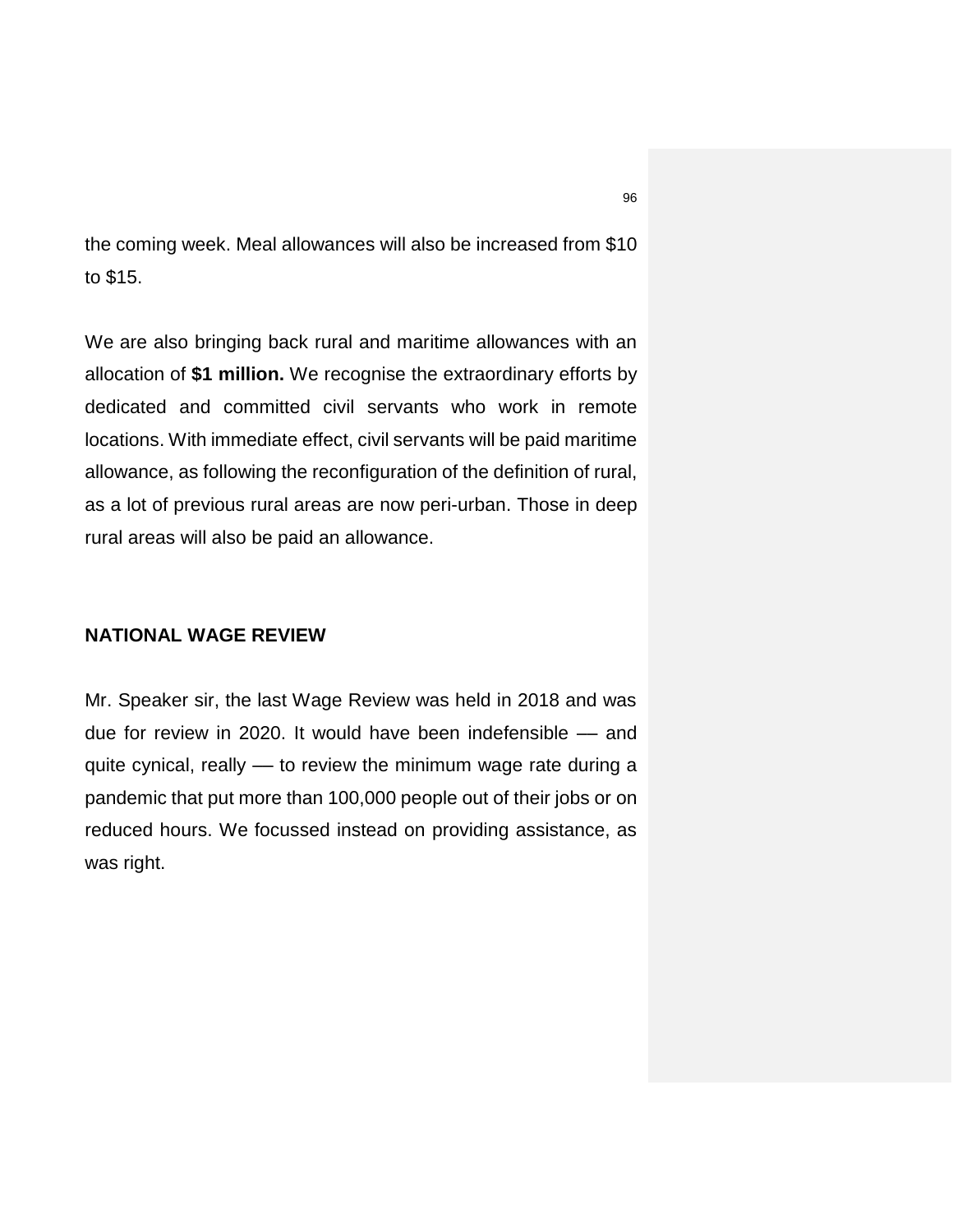As things are normalizing, we have conducted the review that was planned for 2020 and we are able to consider new pressures, like imported inflation.

For weeks, we have held extensive and productive consultations with employers, employees and other stakeholders about wages. Every consultation was open to the public, but regrettably, the unions and their reps never bothered to give contributions and or even show up to the consultations. No matter, we were able to speak directly with the people who will be most affected by a rise in the minimum wage –– both in the formal and informal sectors. These are not the privileged; they are people we encounter every day in restaurants, convenience stores and petrol stations. They may tend gardens or clean offices. They do much of the work we take for granted every day, and their wages should rise as the prices of food and other essentials increase.

We will increase the minimum wage to \$4.00 an hour in stages over one year period from its current level of \$2.68. The revised minimum wage rate will be implemented in four tranches, starting at \$3.01 from 1 April 2022, \$3.34 from 1July, \$3.67 from 1 October 2022 and \$4.00 from 1 January 2023.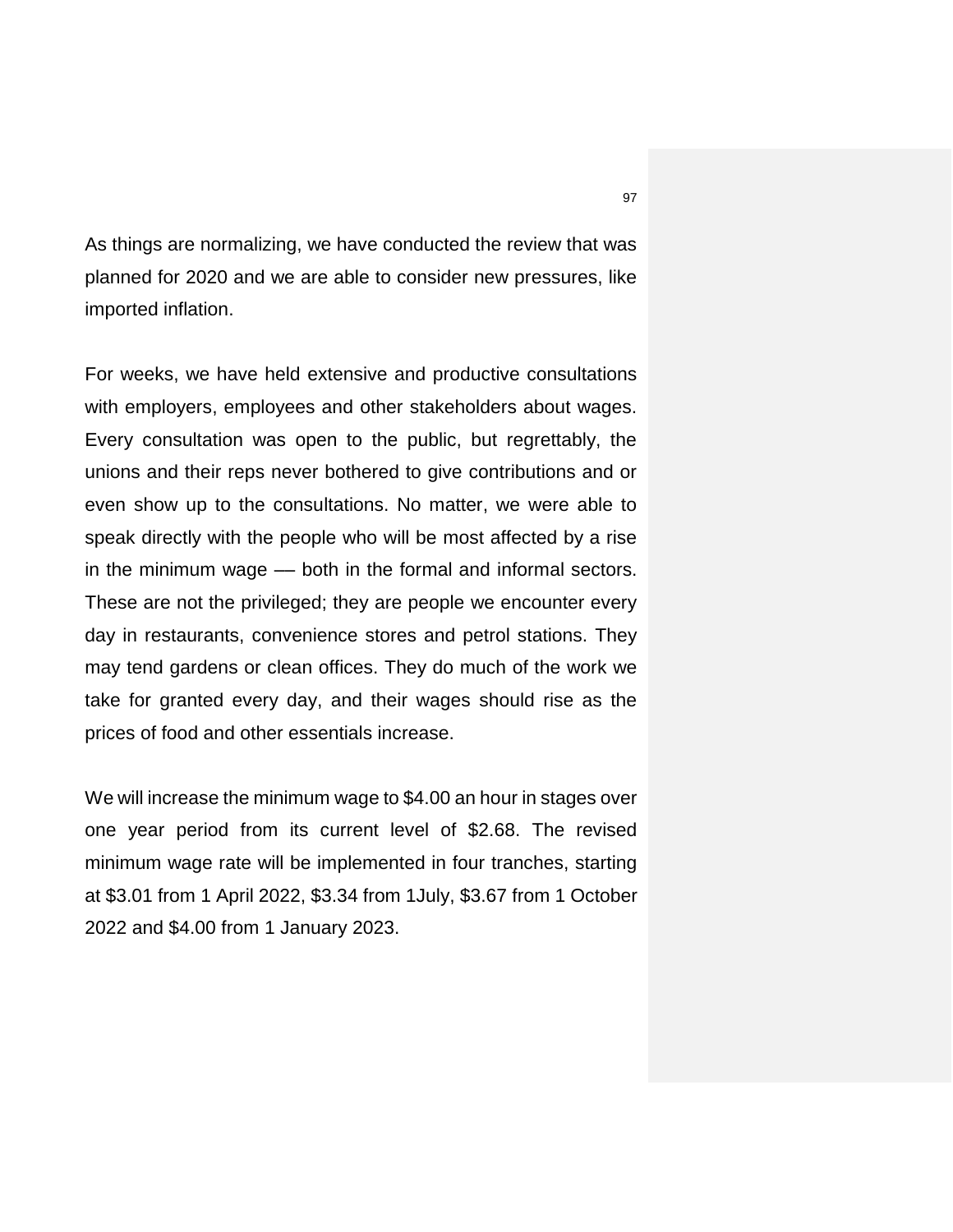For all the other 10 sectors, the minimum wage rate will also rise in tandem with new rate and topped up by the relative difference between the current national minimum wage rate and the sectoral wages.

We will also review the 10 sectoral job classifications. The current classification for the 10 sectors is decades-old and does not reflect the modern economy. Take for example, the printing industry. The sector has changed dramatically in this century through automation and digitisation –– but the job classification hasn't changed at all. We have to recognise these shifts and align sectoral wages with market realities to ensure that people are paid just wages for the jobs they perform.

Government has also allocated funding of half a million dollars to adjust the wages of civil servants who are hourly paid.

We have to remember that there are still a lot of folks in Fiji who work for themselves in the informal sector who do not make set wages. A responsible rise in the minimum wage can benefit them indirectly –– because higher wages mean more spending, and that is certainly good news for someone selling roti by the side of the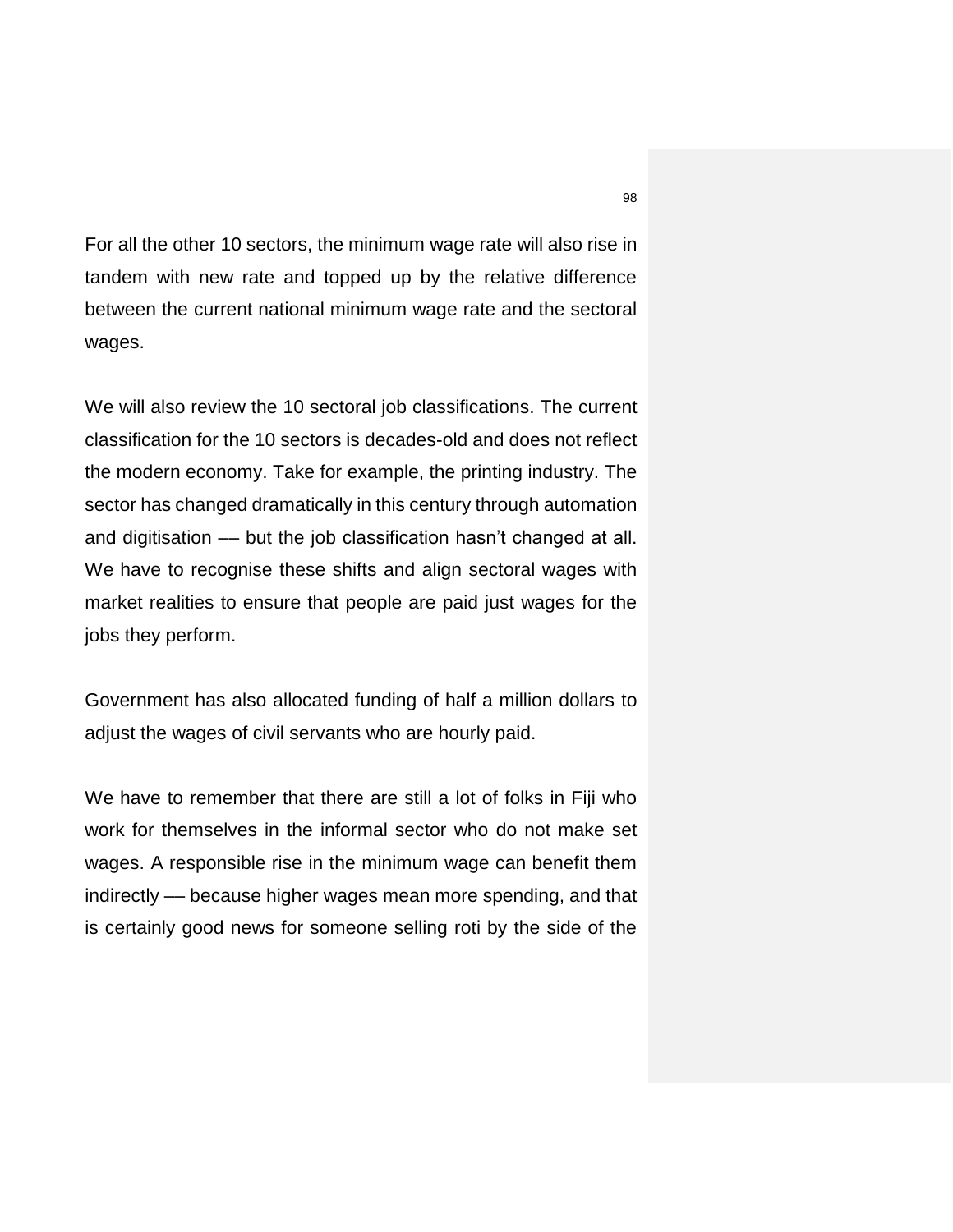road or the many thousands of other Fijians working in our informal sector.

## **Productivity Commission**

A rise in wages must also signal a rise in productivity –– and we must reward rises in productivity where they happen and root out areas that limit Fiji's productive capacity. Unfortunately, there's been a troubling trend of workers being repeatedly absent on Mondays with the excuse of Family Care Leave. This impacts the productivity and the overall profitability of businesses, many of which barely survived the pandemic. We have decided to put Family Care Leave on hold given the announced rise in wage rates. As a further measure to ensure we make the most out of the next few months, at least, paternity leave is also going on hold.

Mr Speaker, higher productivity must be a good thing for employers and employees alike. So we are going further to ensure that every hard-working wage earner trusts that their role in improving the nation's productivity is not only acknowledged, but rewarded with further increases to their wages. By better assessing productivity, wages can keep rising. It's that simple.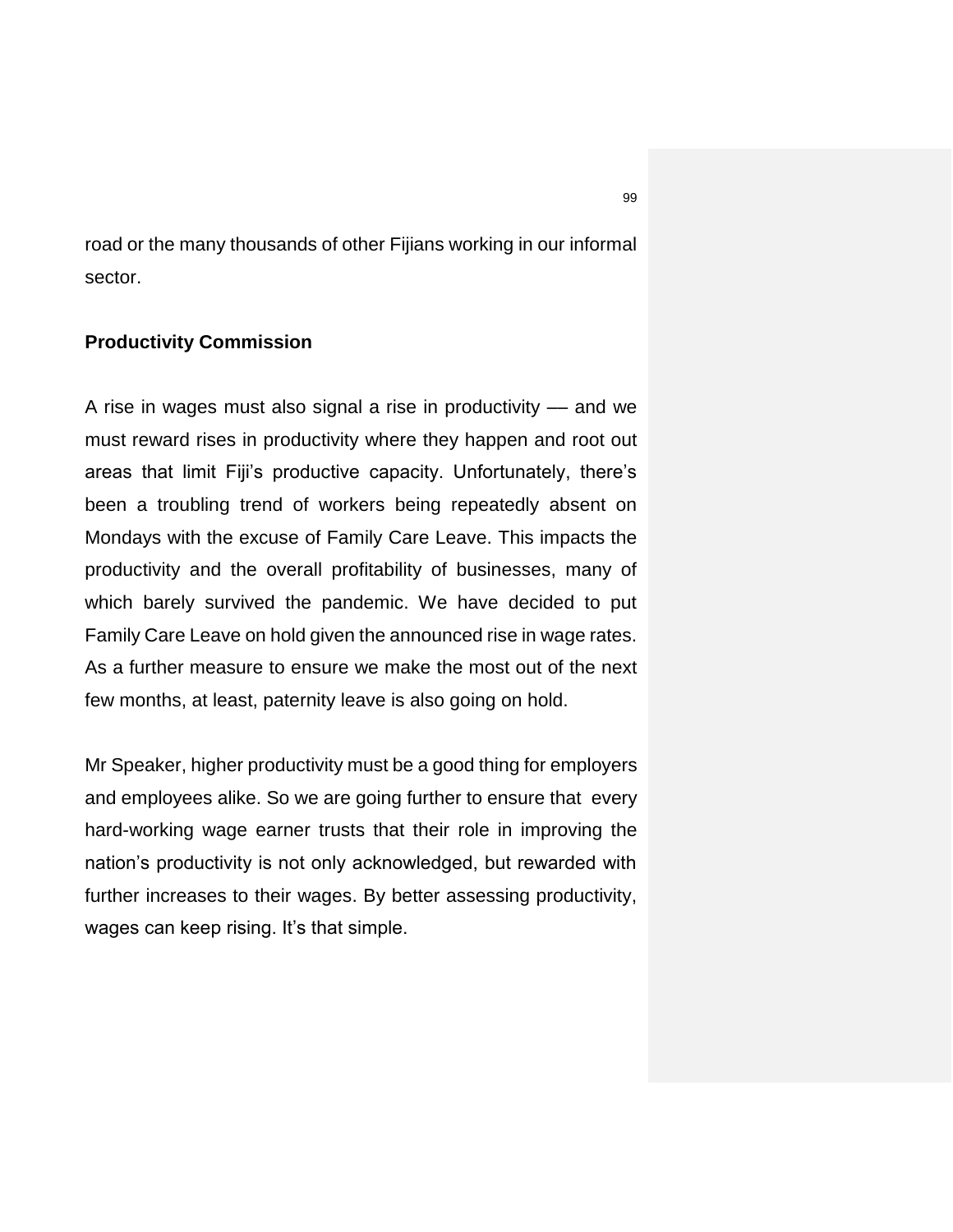To ensure that we are accurately assessing productivity across the economy, we've **allocated \$50,000** for the establishment of a Productivity Commission to measure productivity across all the wage sectors and provide advice to the Government on improving productivity. This commission will not work in isolation –– it will be a partner to employers and employees to address issues and complainants as they arise and identify where further wage increase can make the most difference for the economy.

## **TAX REFORM**

Mr. Speaker, we have important changes to announce for our tax regime.

### **Import Duty Reductions**

We announced an entirely new tariff structure in the 2020/2021 National Budget that was centred around liberal trade and simplicity – with a special focus on making life more affordable for ordinary people. Duty was reduced on more than 2,000 lines of items, mainly goods that were not manufactured in Fiji. Those duty reductions will all remain.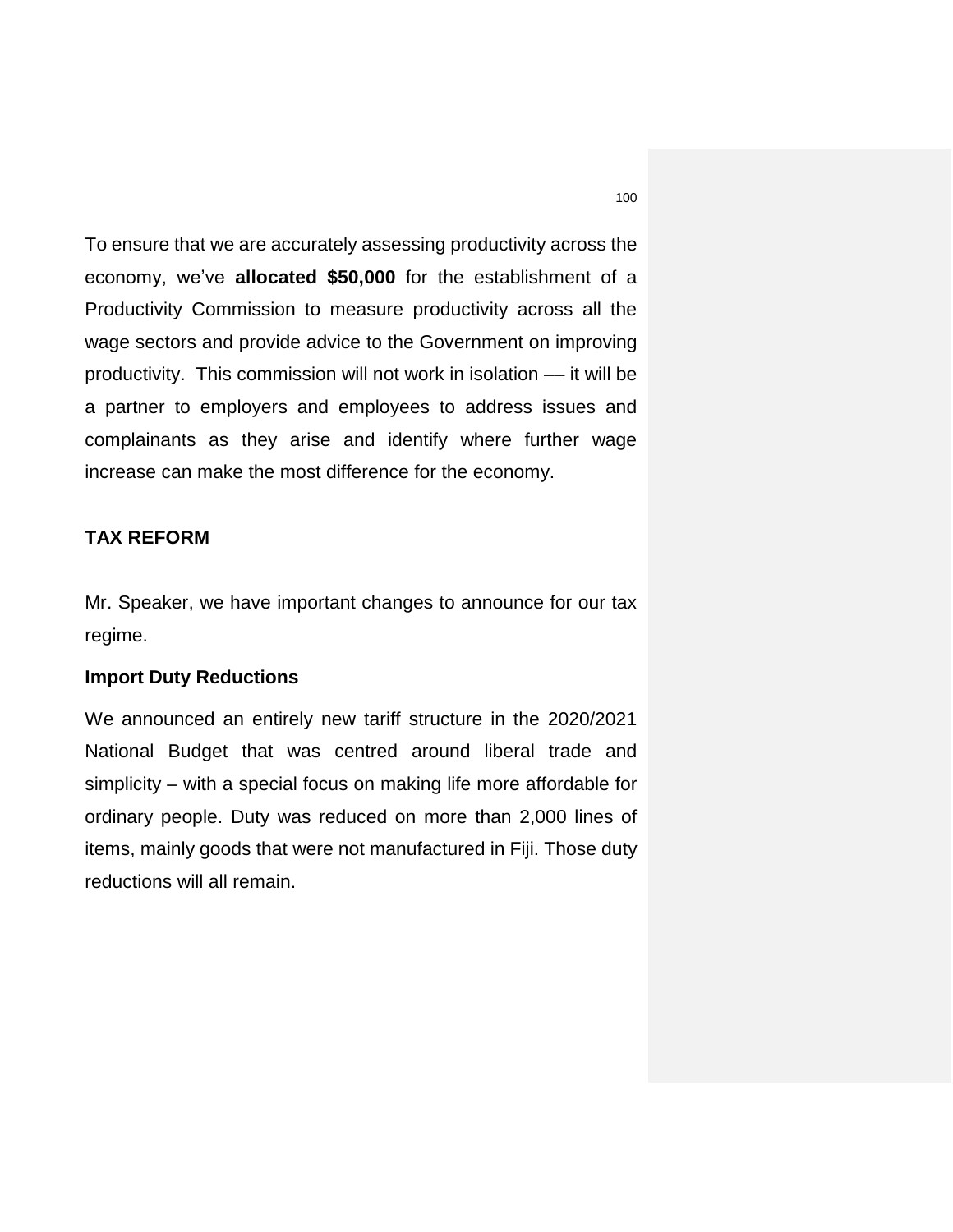As announced in the 2021-2022 budget, from 31 August 2022 the fiscal duty on imported liquid milk, full-cream powdered milk, yogurt, cheese and butter will be reduced to 5% from the current 32%.

In line with this policy, the fiscal duty rate on lunch boxes with a thickness of 1.88mm or more and which are not manufactured locally, water bottles, wheelie bins, meat patties and chicken nuggets, both raw and cooked, will be reduced from 32% to 5%. Import Excise of 15% will also be removed from lunch boxes, water bottles and wheelie bins.

### **Reduced Duty on Bins**

To make wheelie bins affordable in Fiji, the Government will reduce the current Import Duty of 32% and Fiscal Duty of 15% down to 5%. The high duty is as a result of wheelie bins being classified under plastics. The reduction of duty will make wheelie bins affordable and will ultimately lead to people using bins to keep our environment clean.

**Commented [3]:** Repitition?

We also have some new reforms to announce that simplify our tax system.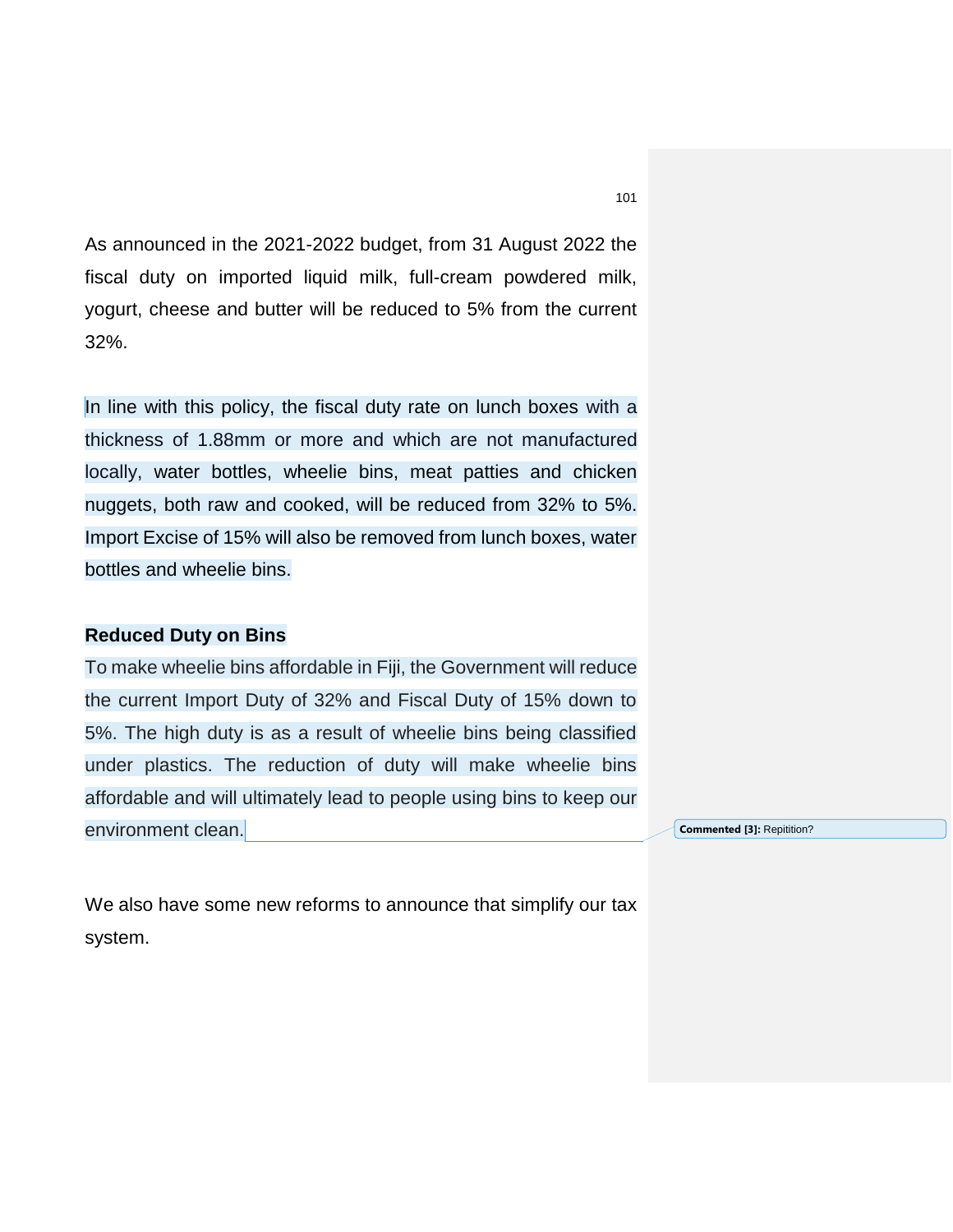We will raise the VAT on 21 non-essential items to 15%. The increase in VAT to 15% will cover goods and services that previously attracted ECAL, such as prescribed services, white goods and motor vehicles, and will apply to all turnover in excess of \$100,000.

I want to be clear about the real increase here. In a nutshell, ECAL will be removed and replaced by the adjusted VAT rate of 15% for these items. So tax on an item that carried 9% VAT and 5% ECAL would increase by only one percent. The additional list of goods and services to be taxed at 15% VAT includes alcohol, tobacco, textiles, clothing & footwear, perfumes, jewelry, watches, stereos and sound systems and other electrical equipment, and professional services such as legal and accounting, management and consultancy, architectural and engineering, scientific research and development, advertising and market research, veterinary activities and other professional, scientific and technical activities.

The ECAL on personal income will also be removed but the 5 percent rate will be added to the Social Responsibility Levy with the tax burden unchanged for the taxpayer. The ECAL on plastics and super yachts will also be removed and replaced with a plastic levy and a superyacht levy at the same rates.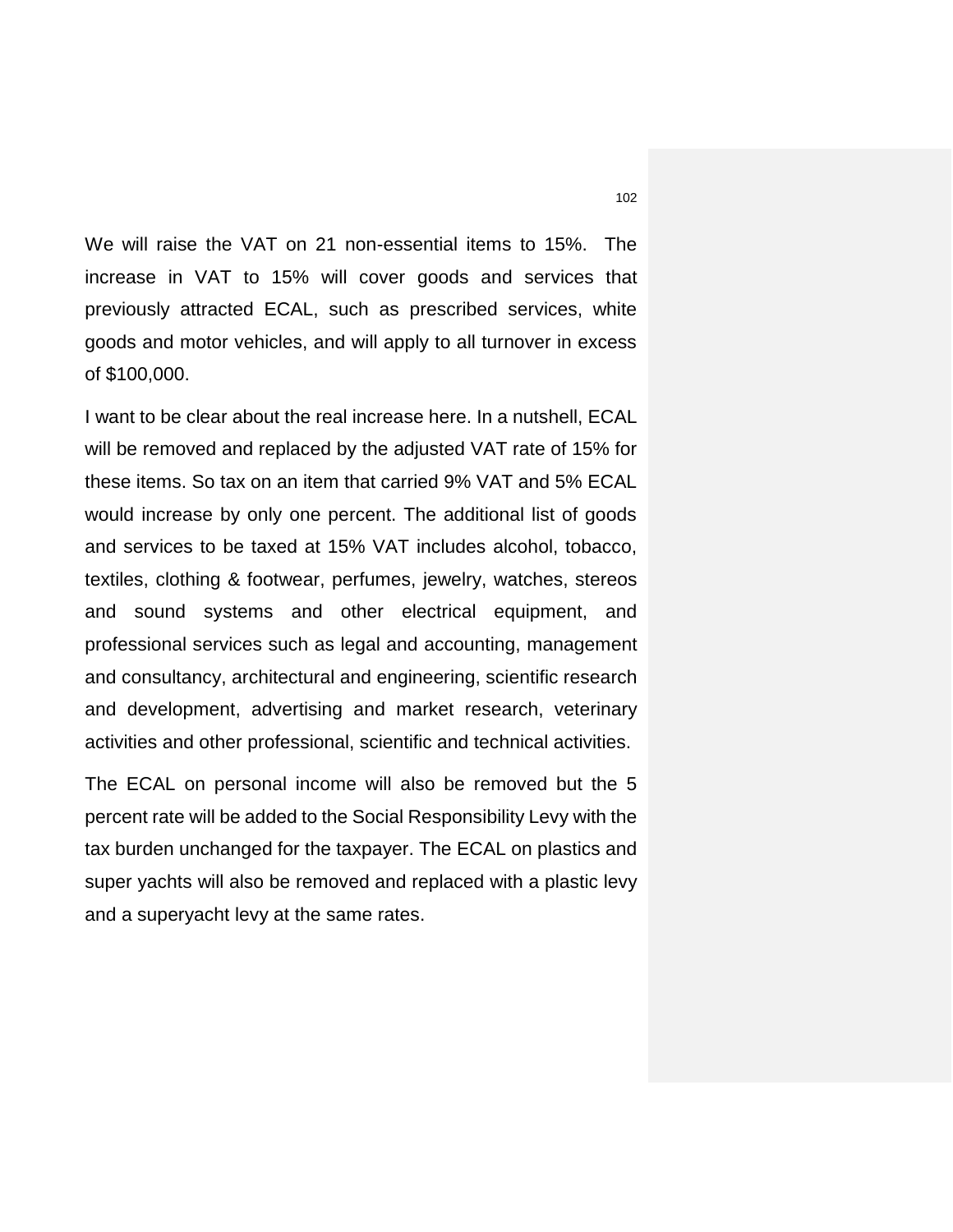A proportion of vat revenue charged on prescribed services will now be directed towards Environment and Climate Adaptation Projects previously funded by ECAL.

Those are not the only tax reforms we're announcing tonight. Mr Speaker, I explained at the start of the announcement the "why" behind the painful rise in the prices of food and essential items. We're not only raising wages in response –– we will be reducing the price of food for everyday Fijians in the most direct possible way that we can.

There was a time when six basic food items in Fiji were zero-VAT rated — flour, team, powdered milk, cooking oil, rice, and kerosene. We lowered VAT across a wider basket of items that Fijians were purchasing more often; a move that lowered the overall cost of living.

This price increase crisis demands that we go further by sending VAT back to zero –– not on six basic food items, but on 21 everyday essentials –– dropping the cost of these items by nine percent overnight. From 1 April 2022, sugar, flour, rice, canned fish, cooking oil, potatoes, onion, garlic, baby milk, powdered milk, liquid milk, dhal, tea, salt, kerosene and cooking gas are all going to become VAT zero-rated –– as will household essentials including soap powder, toilet paper, sanitary pads, and toothpaste. In total, this reduction will send \$163 million in tax revenues back to the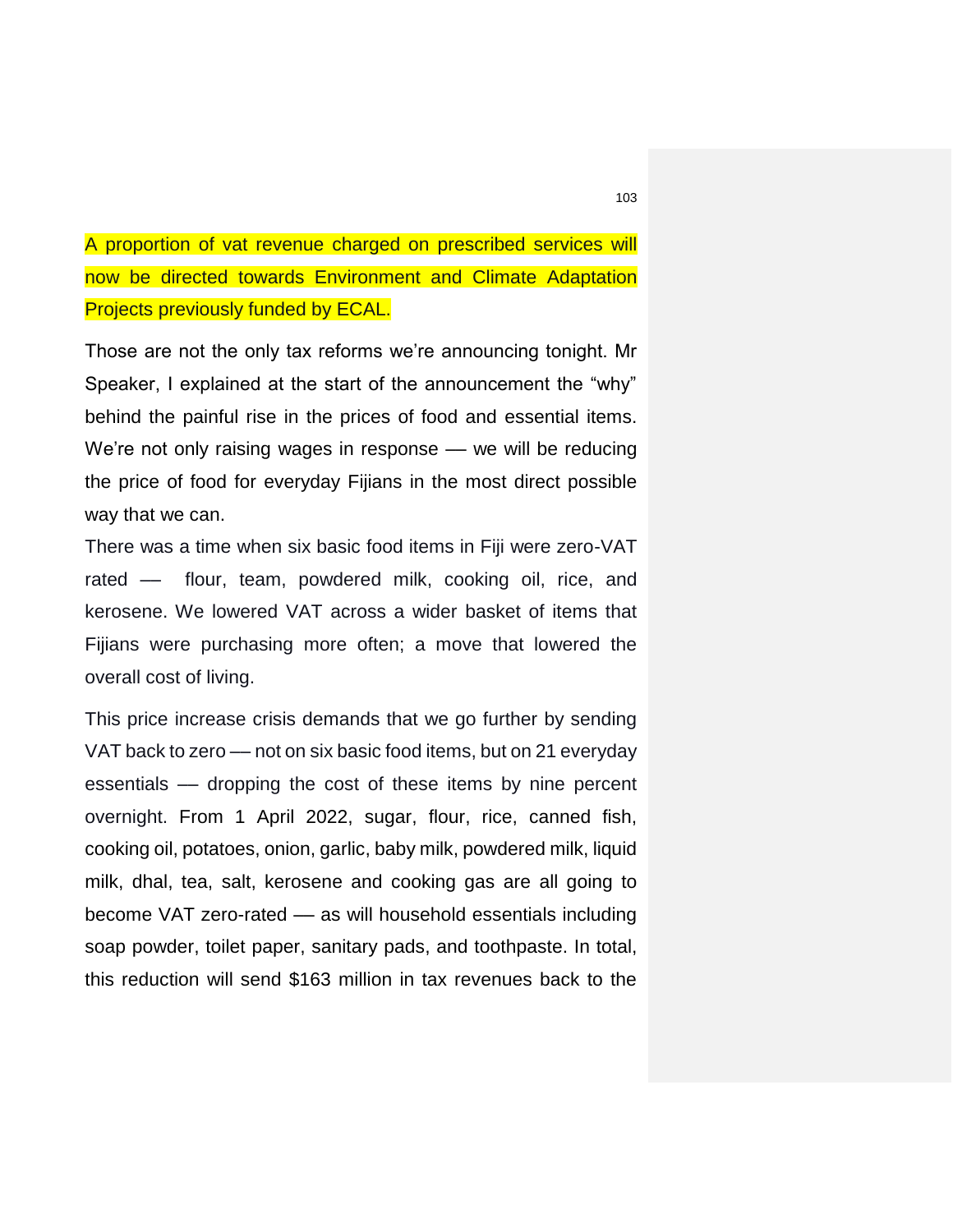Fijian people and alleviate the cruelest burden that the pandemic and the Russian war have placed on our people's backs. We will continue to review the price of food and other essentials as time goes on –– the war could get worse or, God Willing, peace will win out. Either way, we have to maintain a flexible policy posture.

And Mr. Speaker, to alleviate the sharp rise in fuel price due to the conflict in Ukraine, we will remove the current 20 cents fuel tax. **This will cost the Government approximately \$56 million**. Prices remain volatile, and we will continue to monitor global crude oil prices and the events that are affecting them, such as the war in Ukraine. In the same way, should crude oil prices stabilize, we may be able to reconsider this reduction.

To assist the Textile Clothing and Footwear (TCF) Council with rising import freight costs on top of the new increase to the sector minimum wage rates, the Government, for the next 3 years, will provide TCF Council a marketing grant of **\$100,000** to allow them to secure markets to expand. In addition, the TCF sector will be waived for a customs entry for commercial consignments below \$1,500 by FRCS.

Government will also provide, for the next 3 years, a 200% tax deduction to those employers who will be paying maternity leave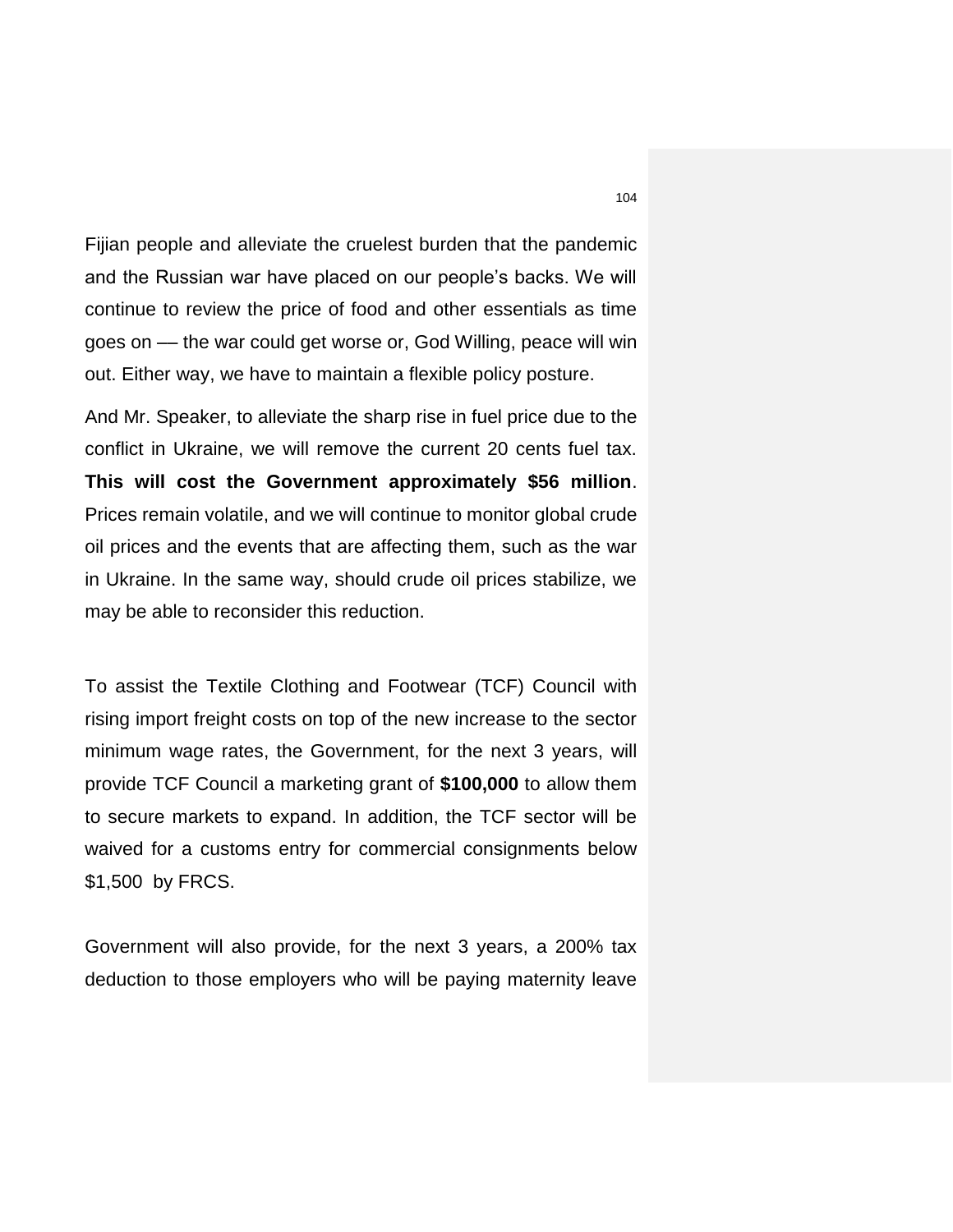for their staff –– a move we highly encourage for the sake of the mums of Fiji.

### **Interest Withholding Tax**

And lastly, the interest on bank accounts totaling less than \$1,000 in a year will be exempt from the Resident Interest Withholding Tax. This exemption covers more than 75% of holders of interestearning bank accounts. People with low bank deposits, recipients of social welfare funds, senior citizens and students will benefit from this exemption, and they will not be required to apply for a Certificate of Exemption.

## **FIJIAN DRUA INVESTMENT**

Mr Speaker, last year, there were two moments that lifted our spirits when they needed lifting most — and those were the Olympic Gold and Bronze victories of our men's and women's sevens sides. Sport has a special place in Fijian life –– none more so than rugby. So tonight we've saved a special final announcement about what is next for the game that means so much for our national life.

Our Drua have landed in Super Rugby and made an immediate impact –– putting eyes on Fiji globally. We will all be able to see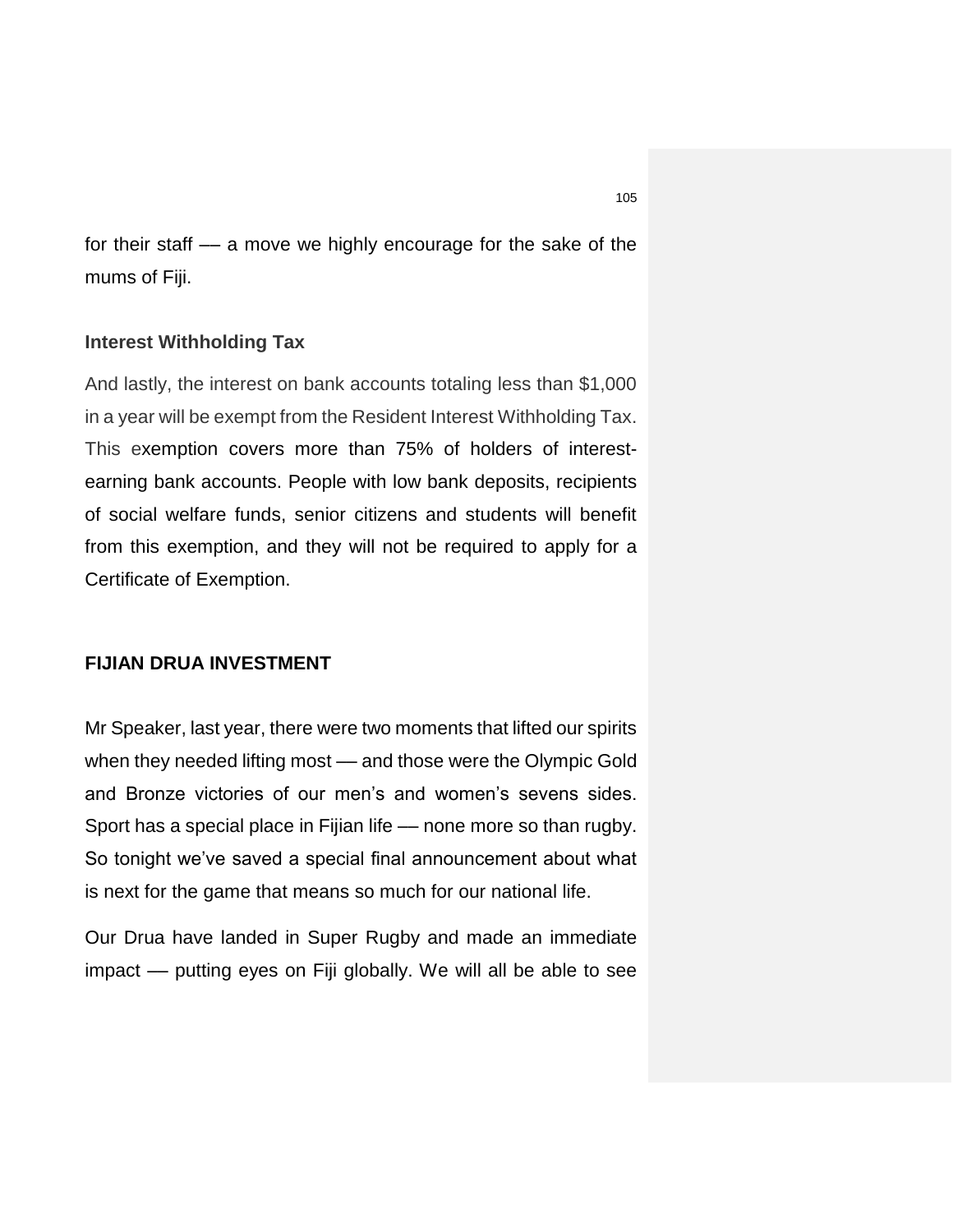them in action around this time tomorrow evening in Melbourne against the Rebels. We want to make sure that Fiji secures its permanent place in Super Rugby, and we know that that will depend on more than just the skill and heart of our athletes. It requires a full financial commitment.

To support the Fiji Rugby Union and the Fijian Drua in meeting the New Zealand Rugby Union's (NZRU) financing requirements for Super Rugby Pacific, the Fijian Government will invest \$6 million for 51% shareholding in Counter Ruck Pte Limited, or CRL, which was established by the Fiji rugby Union to own and operate the Fijian Drua. The FRU had requested a grant, but Government is unable legally to give a grant to a private company. We can, however, take a share in the company and divest it at a later date.

Through this revised budget, the Fijian Government will allocate the first tranche investment of \$3 million for 25.5 percent shareholding. The second tranche investment of an additional \$3 million will be undertaken by December 2022 to secure the total 51%. By December 2022, the Fiji Rugby Union will own 49 percent shareholding while the Fijian Government will own 51 percent. FRU will maintain management control of the Company, and Government will consider divesting its shares once an opportunity arises. Additionally, CRL will be granted a 13-year income tax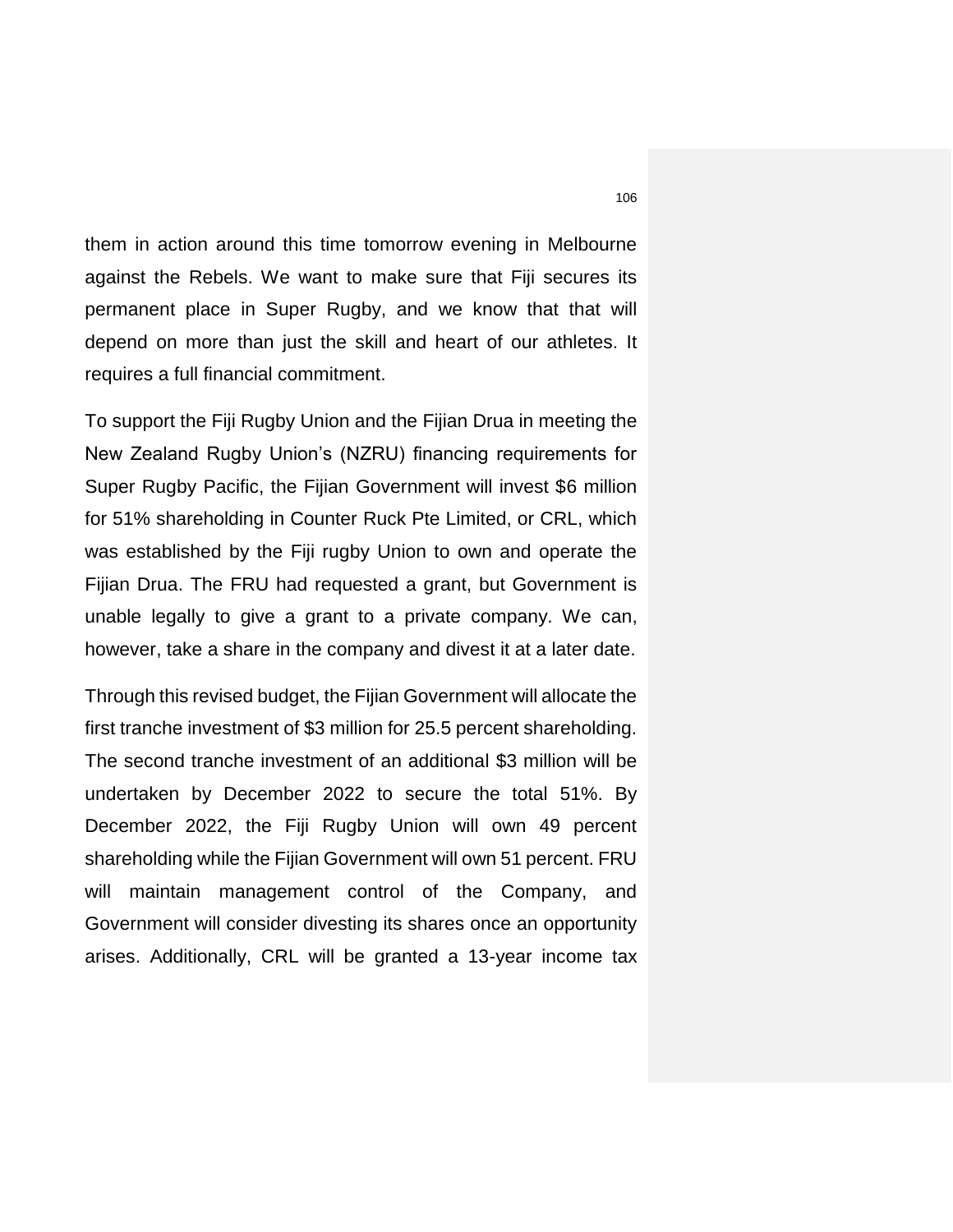holiday and will be provided a waiver for customs duty on goods imported specifically for Fijian Drua-related venues and High Performance Base from 1 July 2022 to 30 June 2023. Additionally, any sponsorship above \$250,000 made to the Fijian Drua will receive a 200 percent income tax deduction.

The support to the Fijian Drua has two main purposes: first, it will ensure that we realise the significant benefits the team will have on the growth and development of rugby in Fiji. Second, It will allow us to capitalise on our great competitive advantage in the sport– our people, who are naturally gifted athletes and rugby players. The Fijian Drua provides an avenue for Fijian players to pursue a professional sports career right here in the Pacific, which will further strengthen grassroots rugby. Home matches played in Fiji will become important sports tourism events. They will create jobs, attract large numbers of tourists and generate a great deal of economic activity –– a spirit very much in keeping with the budget we announce tonight.

Mr Speaker, Sir, most of these changes are coming into effect from 1 April which just so happens to be April Fool's Day. Let us be perfectly clear that the only fools in Fiji on that day will be those who oppose these meaningful measures to aid our people, create new opportunities, and build on our recovery.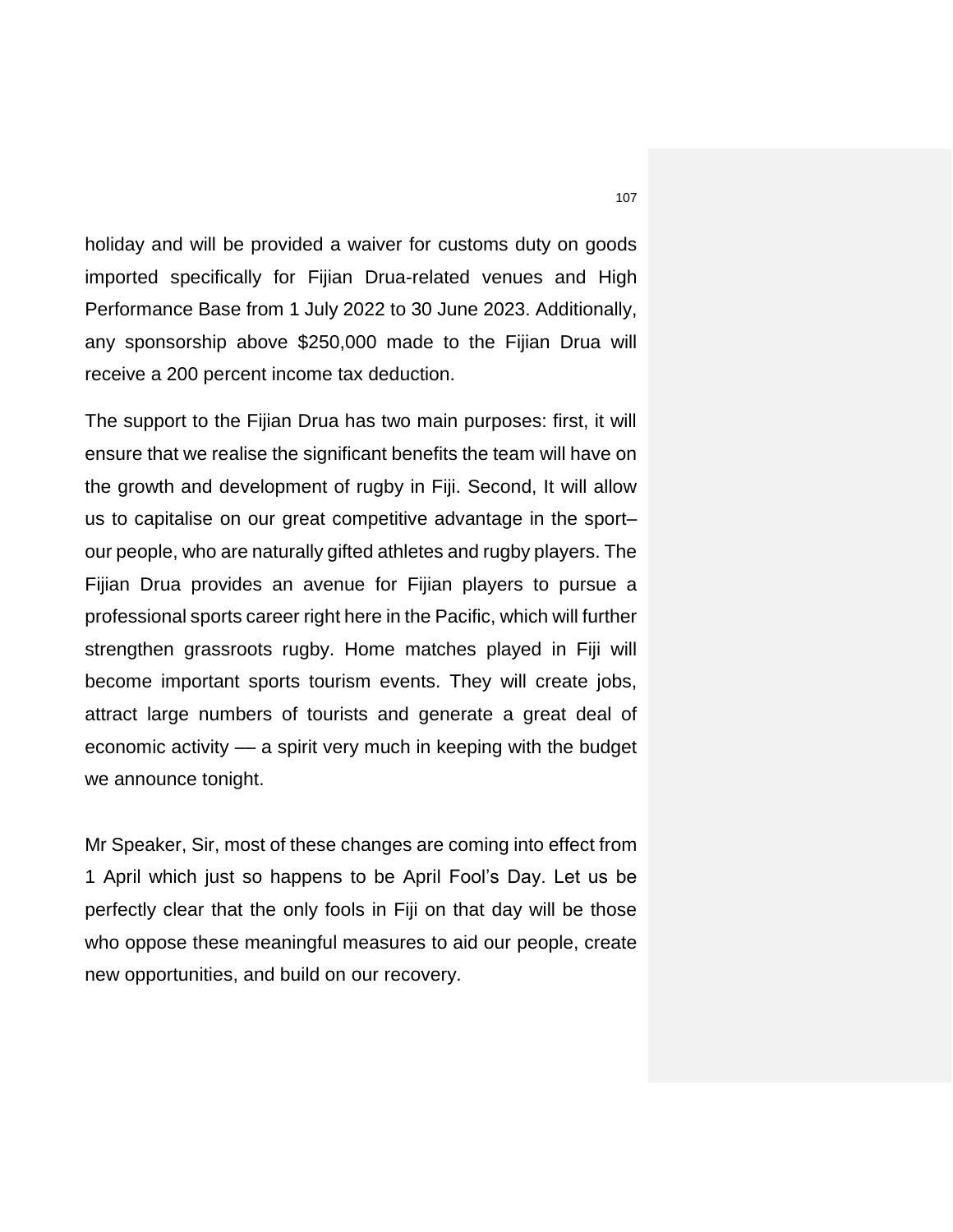The only fools will be those who oppose VAT going to zero on 21 everyday items; those who oppose the reductions of fiscal duties on fuel, the rise in wage rates, and the assistance heading for the people of the Northern Division. Only fools could oppose a budget that widens high quality healthcare access for our people. Only fools could oppose the maintenance of civil service salaries and the return of their overtime pay, the increase in meal allowances, the reinstatement of maritime allowances, and the increase in TELS Loans and Topper's Scholarships. Only fools would say no to clearing the backlog of land that should be surveyed and the new assistance to those looking to build or buy their first home. And truly only a fool would deny the opportunity to become a shareholder of the Dura and become part of the future of Super Rugby.

Hon Speaker, the question on the mind of the nation is "what is next?" and this budget is the answer. We look forward to getting this budget and its policies over the line at tomorrow's parliamentary session –– the Fijians who need our help cannot wait and we cannot waste a minute in seizing the opportunities created by our strengthening recovery.

Toso Drua!